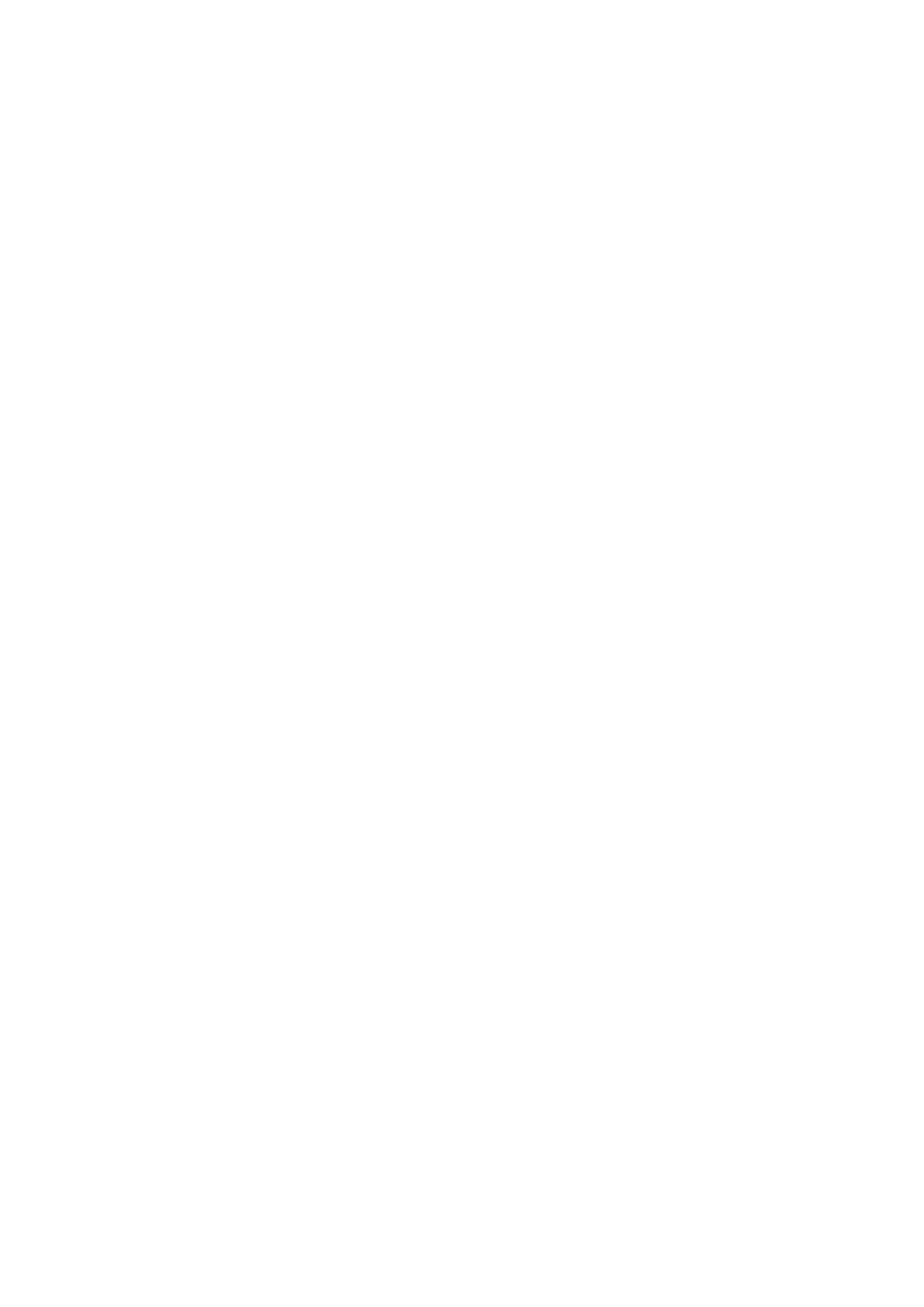# Western Australia

# **Environmental Protection Regulations 1987**

# **Contents**

# **Part 1 — Preliminary**

| 1.    | Citation                                             | 1             |
|-------|------------------------------------------------------|---------------|
| 2.    | Commencement                                         | $\mathbf{1}$  |
| 2AA.  | Terms used                                           | 1             |
|       | <b>Part 2 — Administrative matters</b>               |               |
| 2A.   | Draft policies, where and when public may inspect    |               |
|       | (Act s. 26(1)(d))                                    | $\frac{2}{3}$ |
| 2B.   | Minutes of EPA, public inspection of                 |               |
| 2C.   | Proposals of prescribed class (Act s. 38)            |               |
| 3.    | Details prescribed for records of proposals          |               |
|       | $(Act s. 39(1))$ ; where and when public may inspect |               |
|       | records                                              | 4             |
|       | Part $3$ — Control of pollution                      |               |
|       | generally                                            |               |
| 4.    | Terms used; amounts of units for fees                | 6             |
| 5.    | Premises prescribed (Act Part V)                     | 9             |
| 5A.   | Registration of Sch. 1 Part 2 premises, effect and   |               |
|       | cancellation of etc.                                 | 9             |
| 5B.   | Registration of premises, application for etc.       | 10            |
| 5BA.  | Fees prescribed for works approval (Act s. $54(1)$ ) | 11            |
| 5BB.  | Fees prescribed for amending works approval or       |               |
|       | licence (Act s. $59B(1)$ )                           | 12            |
| 5C.   | Fees prescribed for transfer of works approval or    |               |
|       | licence (Act s. $64(1)$ )                            | 12            |
| 5CA.  | Fee for works approval, CEO may waive                | 12            |
| 5CAA. | Manner of advertising prescribed (Act s. 54(2a))     | 13            |
|       |                                                      |               |

As at 08 Jul 2020 Version 08-l0-00 page i Published on www.legislation.wa.gov.au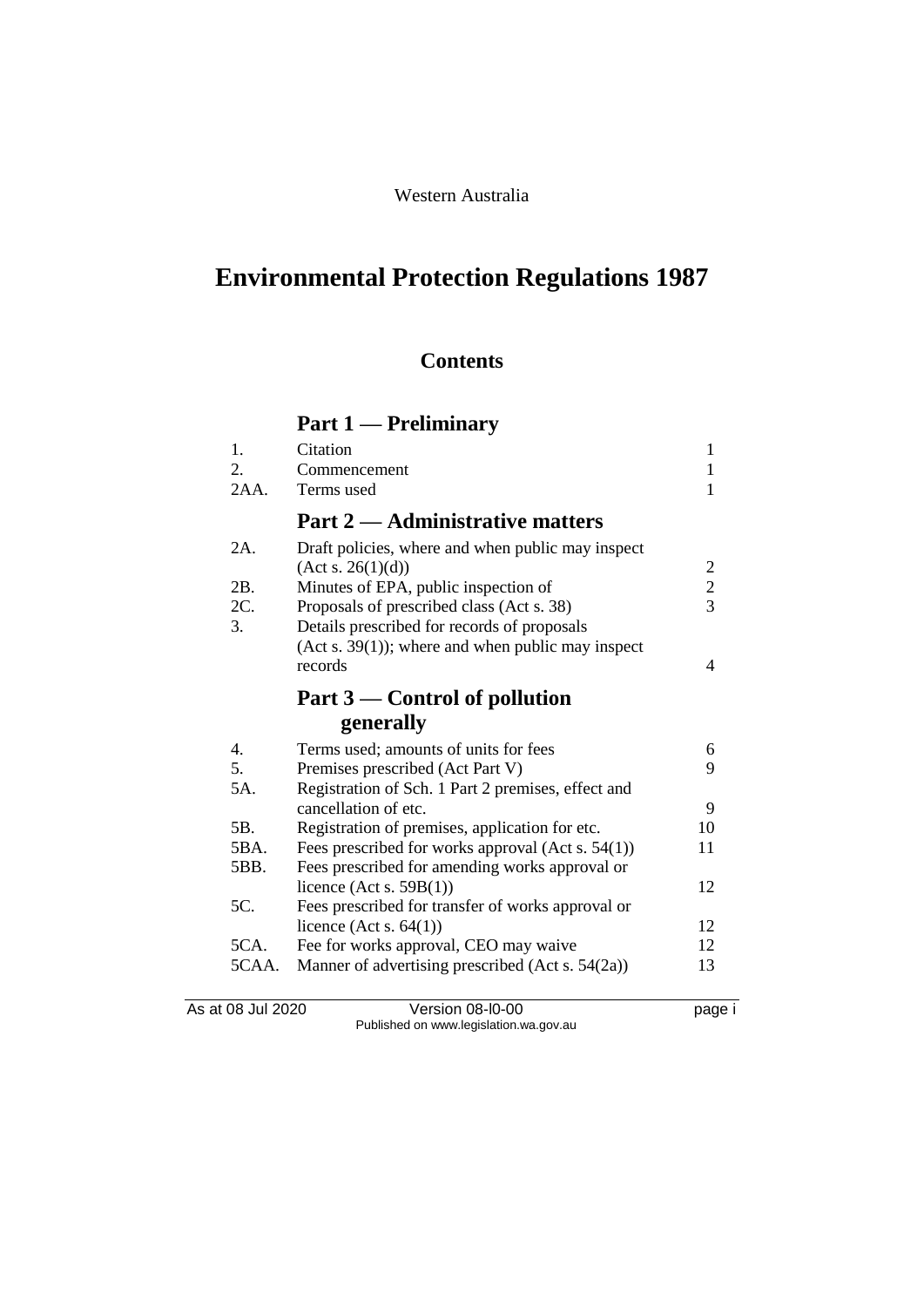| 5CB. | Replacement of expiring licence, application for          | 13 |
|------|-----------------------------------------------------------|----|
| 5D.  | Prescribed premises, fee for licence for                  | 14 |
| 5DA. | Payment of licence fees                                   | 15 |
| 5E.  | Amount in r. 5D(1a)(c), calculation of                    | 16 |
| 5EA. | Fees under r. 5D(1a)(b) and (c), CEO may waive            | 17 |
| 5EB. | Fees under r. 5D, CEO may waive                           | 18 |
| 5F.  | Fee under r. $5D(1a)(c)$ if discharged waste              |    |
|      | harmless                                                  | 18 |
| 5G.  | Maximum fees under $r. 5D(1a)$                            | 18 |
| 5H.  | Partial refunds of fees for licences                      | 21 |
| 5I.  | Certain matters relevant to fees to be determined         |    |
|      | by CEO                                                    | 23 |
| 5IA. | Compliance with best practice criteria may be             |    |
|      | condition of licence (Act s. 62(2))                       | 23 |
| 5J.  | Manner of advertising prescribed (Act s. 57(2a))          | 23 |
| 5K.  | Details of discharge prescribed (Act s. 72(1))            | 24 |
| 5L.  | Manner of notifying prescribed (Act s. 72)                | 25 |
| 5M.  | Changes in information given to Department,               |    |
|      | occupier etc. to notify Department of                     | 25 |
| 5N.  | Transitional provision (reduced fees)                     | 26 |
| 50.  | Reduction, waiver, or refund of fees, CEO's               |    |
|      |                                                           |    |
|      | powers as to                                              | 26 |
|      | Part 4 — Audible alarms                                   |    |
|      |                                                           |    |
| 6.   | Period prescribed for audible alarms                      | 27 |
|      | (Act s. 99(1)(a))                                         |    |
|      | Part $5 -$ Appeals                                        |    |
| 7.   | Commencing appeals under Act Part VII, manner             |    |
|      | of                                                        | 28 |
| 8.   | Decisions on appeals, Minister to publish                 | 29 |
| 9.   | Decisions on appeals, persons to be notified of           | 30 |
|      | Part $6 - \text{Tyres}$                                   |    |
|      |                                                           |    |
| 11.  | Terms used; calculating quantity of used tyres            | 32 |
| 12.  | Disposal and storage of tyres prescribed as               |    |
|      | alteration of environment (Act s. 3(1) <i>pollution</i> ) | 33 |
| 13.  | Transport of used tyres for reward etc., when             |    |
|      | permitted                                                 | 33 |
| 13A. | Tyre retailer not to damage used tyres                    | 34 |

page ii Version 08-l0-00 As at 08 Jul 2020 Published on www.legislation.wa.gov.au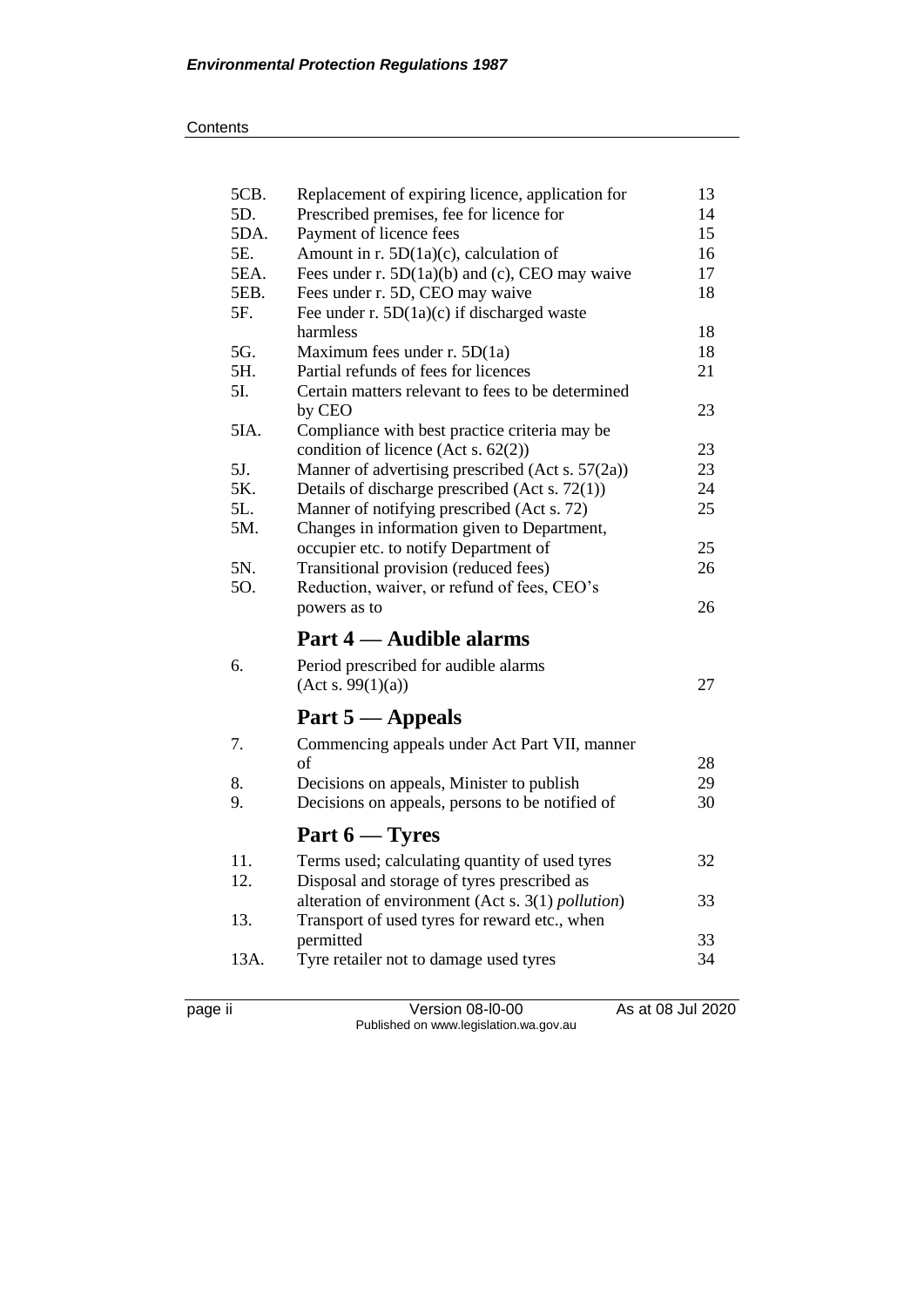| 14.   | Disposal of tyres, permitted means for                             | 34 |
|-------|--------------------------------------------------------------------|----|
| 15.   | Used tyres, storage of on licensed premises                        | 36 |
|       | Part 7 — Anti-fouling paint                                        |    |
| 16.   | Organotin anti-fouling paint, restrictions on use,<br>sale etc. of | 37 |
|       | Part 7A — Burning on development                                   |    |
|       | <b>sites</b>                                                       |    |
| 16A.  | Terms used                                                         | 39 |
| 16B.  | Burning vegetation etc. on development sites in                    |    |
|       | Sch. 5A areas restricted                                           | 39 |
|       | Part 8 – Monitoring                                                |    |
| 17.   | Terms used                                                         | 40 |
| 18.   | Conditions prescribed (Act s. 62(2))                               | 40 |
| 19.   | Approved monitoring equipment, to be used in                       |    |
|       | specified monitoring programmes                                    | 41 |
| 20.   | Approved monitoring equipment, duty to ensure                      |    |
| 20A.  | accuracy of<br>Approved monitoring equipment, duty to comply       | 41 |
|       | with conditions of approval of                                     | 42 |
| 20B.  | Approved monitoring equipment, duty to report                      |    |
|       | results of to CEO                                                  | 42 |
| 20C.  | Approved monitoring equipment, presumption of                      |    |
|       | accuracy of                                                        | 43 |
| 20D.  | Report of specified monitoring programme,                          |    |
|       | presumption of accuracy of measurement in                          | 43 |
| 20E.  | Inaccurate measurement in r. 20B report, duty to                   | 44 |
| 20F.  | notify CEO of<br>Monitoring equipment, approval of                 | 44 |
| 20G.  | Monitoring equipment, conditions of approval of                    | 46 |
| 20H.  | Approval of monitoring equipment, revoking                         | 46 |
| 20I.  | Appeal against r. 20F, 20G or 20H decision                         | 47 |
| 20J.  | Revocation of approval, use of monitoring                          |    |
|       | equipment pending determination of appeal against                  | 48 |
| 20K.  | CEO's signature, judicial notice of                                | 48 |
| 20KA. | Guidelines for performance of CEO's functions,                     |    |
|       | Minister may make etc.                                             | 49 |
| 20L.  | Review of this Part                                                | 49 |

As at 08 Jul 2020 Version 08-l0-00 page iii Published on www.legislation.wa.gov.au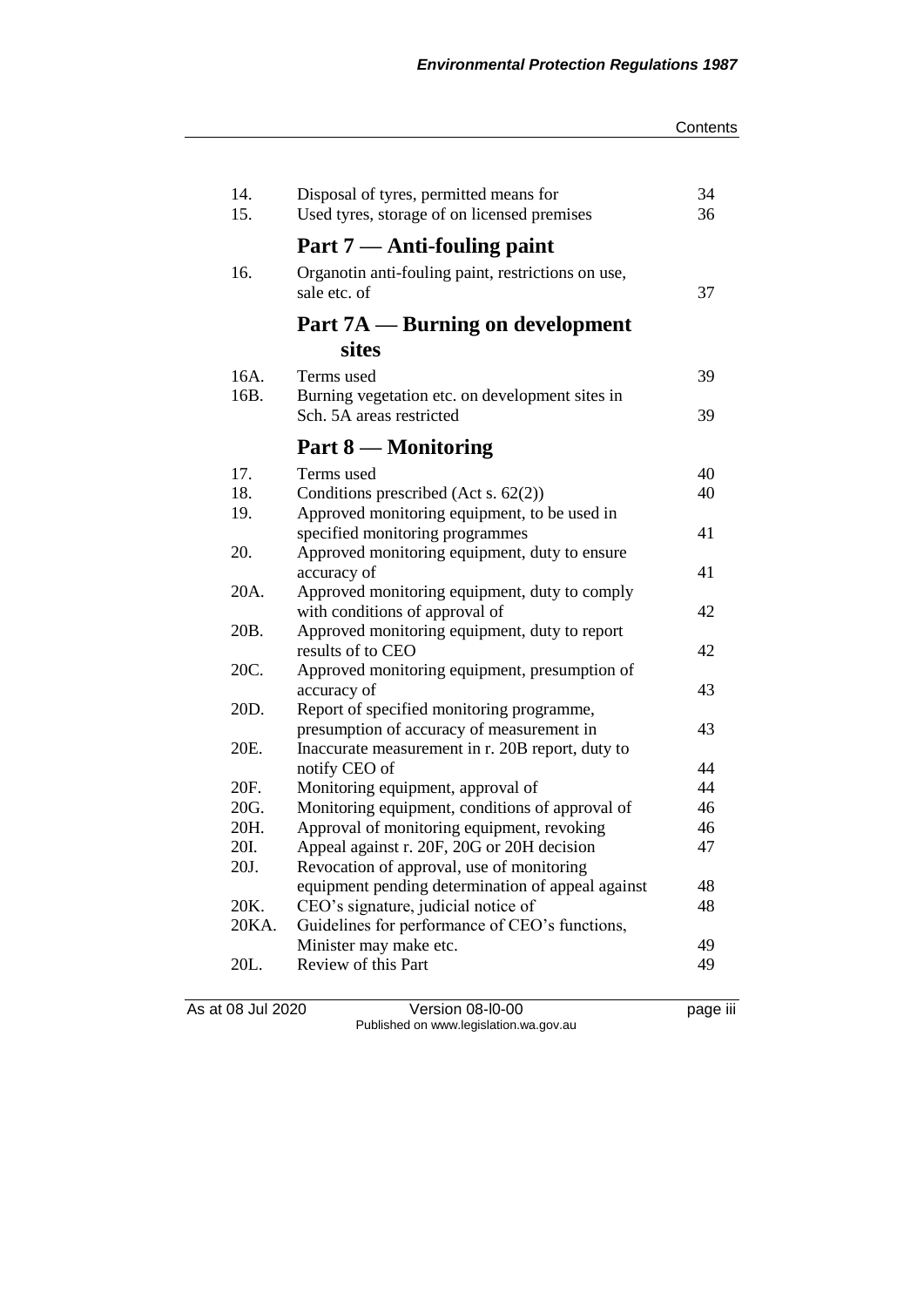# **Part 9 — Landfill levy**

| 21.  | Terms used                                          | 50 |
|------|-----------------------------------------------------|----|
| 22.  | Application of this Part                            | 51 |
| 23.  | Exemptions from this Part; refunds etc. of levy     | 52 |
| 24.  | Financial assurance, CEO may require from           |    |
|      | licensee with $r. 23(1)(b)$ exemption               | 53 |
| 25.  | Waste received at category 64 or 65 licensed        |    |
|      | landfill, calculating amount of                     | 54 |
| 26.  | Waste disposed of in category 63 licensed landfill, |    |
|      | calculating amount of                               | 55 |
| 26A. | Breach of r. 26, CEO may estimate amount in case    |    |
|      | of etc.                                             | 57 |
| 27.  | Levy, determining amount of                         | 58 |
| 28.  | Financial assurance, licensees to pay               | 59 |
| 29.  | Records of waste received, licensees' duties as to  | 60 |
| 30.  | Levy, payment of; returns to be lodged              | 62 |
| 31.  | Audits, CEO's powers to direct etc.                 | 62 |
| 32.  | CEO's decisions, review of and appeal against       | 63 |
| 33.  | Payment of levies is condition of licence           | 64 |
|      | Part 10 — Things seized or forfeited                |    |
| 34.  | Ways prescribed of dealing with seized things       |    |
|      | (Act s. 92B(1))                                     | 65 |
| 35.  | Manner of giving notice prescribed (Act s. 92D)     | 65 |
| 36.  | Ways prescribed of disposing of thing forfeited to  |    |
|      | Crown (Act s. $99W(1)$ )                            | 66 |
|      | Part 11 — Modified penalties and                    |    |
|      | <b>Tier 2 offences</b>                              |    |
|      |                                                     |    |
| 37.  | Form of modified penalty notice prescribed          |    |
|      | (Act s. 99B(1))                                     | 67 |
| 38.  | Form of notice of withdrawal prescribed             |    |
|      | (Act s. 99D(1))                                     | 67 |
| 39.  | Particulars prescribed (Act s. 99E(3))              | 67 |
| 40.  | Where and when public may inspect register          |    |
|      | (Acts. 99F(2))                                      | 68 |

page iv Version 08-l0-00 As at 08 Jul 2020 Published on www.legislation.wa.gov.au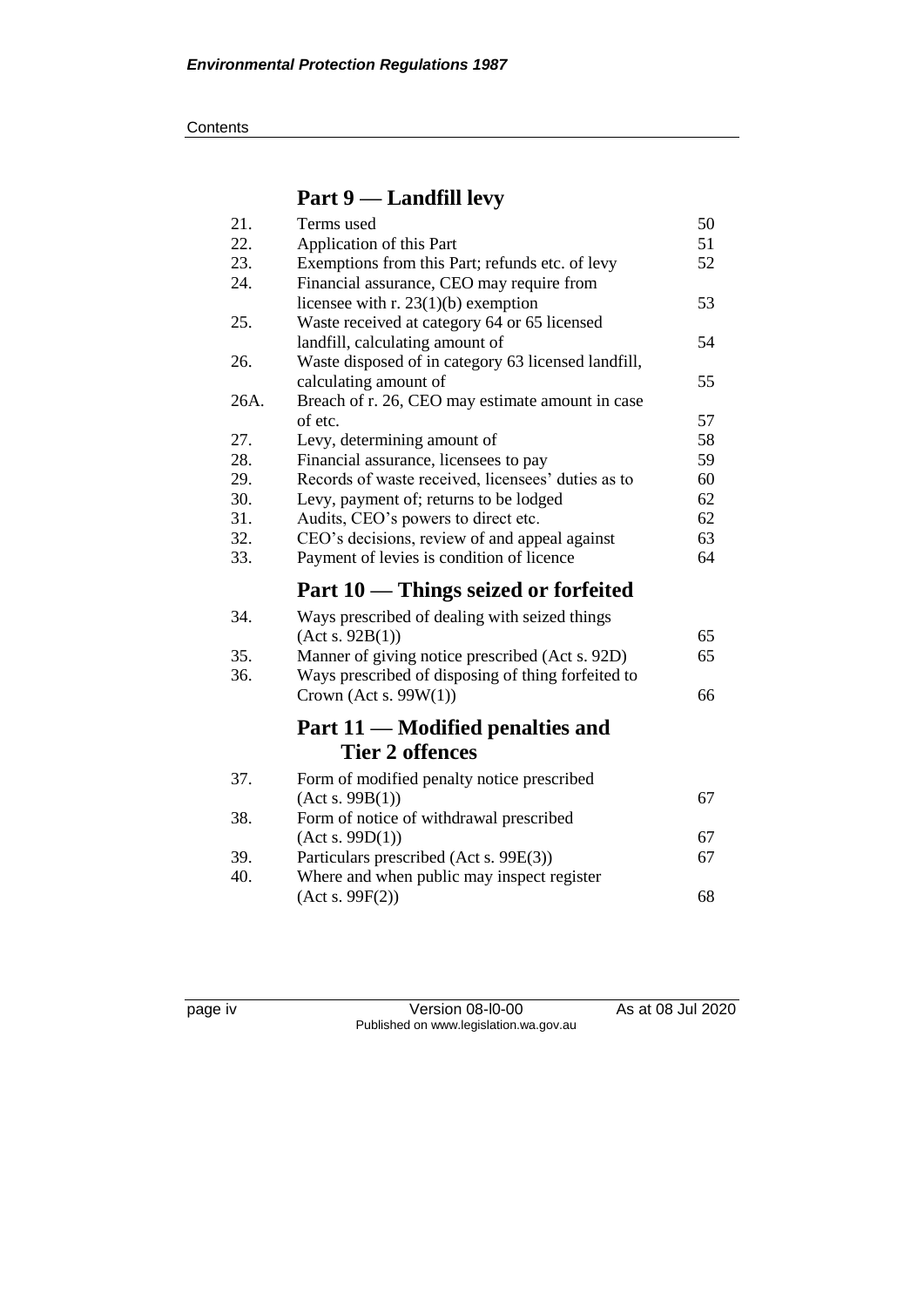| Contents |
|----------|
|----------|

# **Part 12 — Infringement notices and offences**

| 41.            | Infringement notice offences and modified                 |    |
|----------------|-----------------------------------------------------------|----|
| 42.            | penalties prescribed (Act s. 99H and 99K)                 | 69 |
|                | Form of infringement notice prescribed<br>(Act s. 99K(1)) | 70 |
| 43.            | Form of notice of withdrawal prescribed                   |    |
|                | (Act s. 99N(1))                                           | 70 |
|                | <b>Part 13 – Miscellaneous</b>                            |    |
| 44.            | Maximum amount prescribed (Act s. $99Y(1)$ )              | 71 |
|                | Schedule 1 — Prescribed premises                          |    |
|                | Schedule 3 — Works approval fee                           |    |
|                | Schedule 4 — Licence fee                                  |    |
|                | <b>Part 1 — Premises component</b>                        |    |
|                | Part 2 – Part 2 waste                                     |    |
|                | Part 3 — Discharge component                              |    |
|                | Schedule $5 -$ Tyre landfill exclusion                    |    |
|                | zone                                                      |    |
|                | Part 1 — Metropolitan                                     |    |
|                | Part 2 — Country                                          |    |
|                | Schedule $5A$ — Areas where burning                       |    |
|                | matter on or from development                             |    |
|                | sites is prohibited                                       |    |
| $\mathbf{1}$ . | Perth metropolitan area                                   | 99 |
| 2.             | Mandurah area                                             | 99 |

As at 08 Jul 2020 Version 08-l0-00 page v Published on www.legislation.wa.gov.au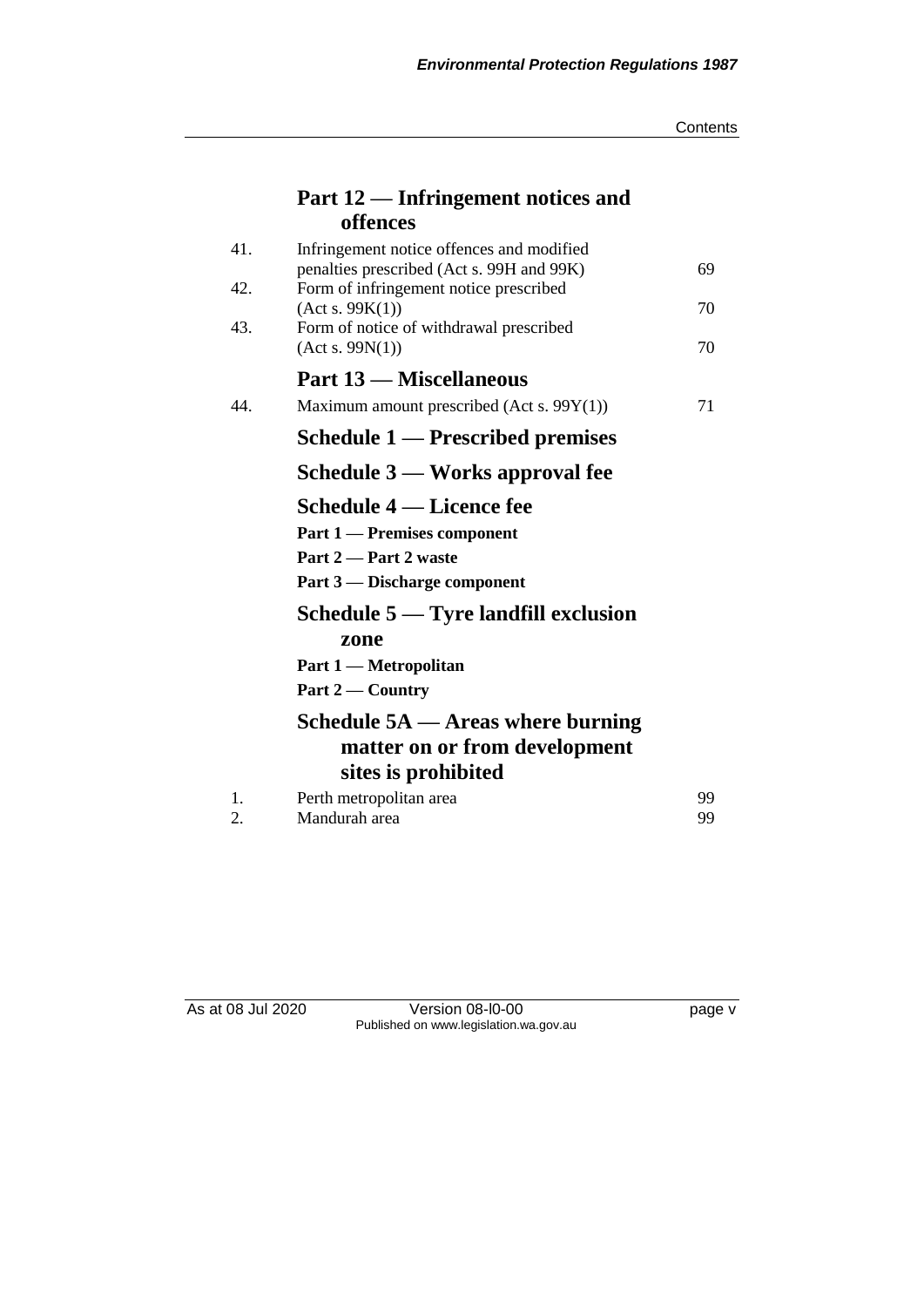**Contents** 

| Schedule $6$ — Infringement notice<br>offences |            |
|------------------------------------------------|------------|
| Schedule 7 — Forms                             |            |
| <b>Notes</b>                                   |            |
| Compilation table<br>Other notes               | 117<br>122 |
| <b>Defined terms</b>                           |            |

page vi Version 08-l0-00 As at 08 Jul 2020 Published on www.legislation.wa.gov.au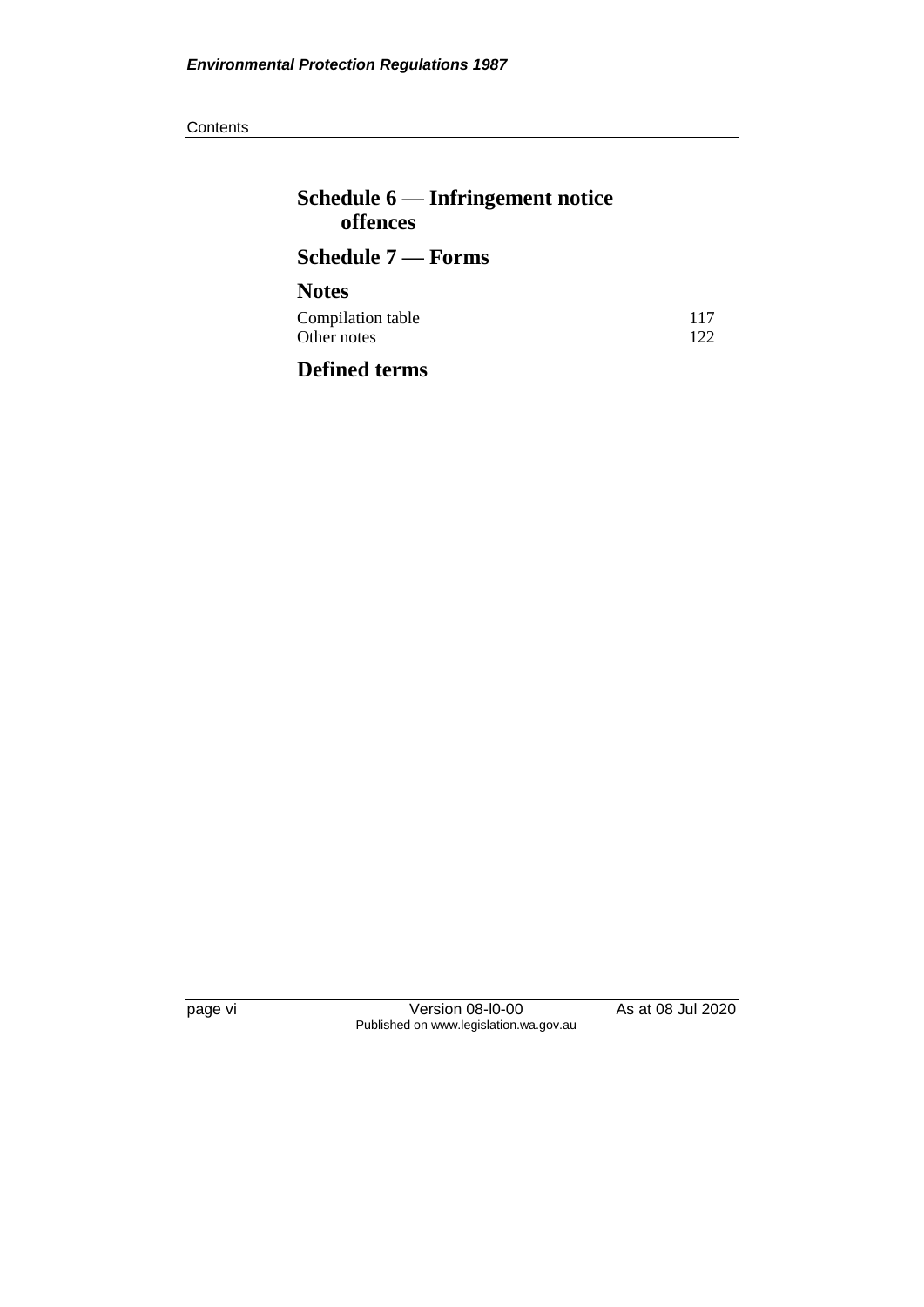Environmental Protection Act 1986

# **Environmental Protection Regulations 1987**

# **Part 1 — Preliminary**

*[Heading inserted: Gazette 13 Sep 1996 p. 4545.]*

# **1. Citation**

These regulations may be cited as the *Environmental Protection Regulations 1987*.

# **2. Commencement**

These regulations come into operation on the day on which section 3 of the *Environmental Protection Act 1986* comes into operation.

*[Regulation 2 amended: Gazette 28 Jun 2016 p. 2631.]*

# **2AA. Terms used**

In these regulations, unless the contrary intention appears —

*clean fill premises* means premises on which all of the waste that is, or has ever been, accepted for burial is *uncontaminated fill* or *clean fill*, as determined by reference to the *Landfill Waste Classification and Waste Definitions 1996*;

*head office* means the premises of the Authority at Level 8, The Atrium, 168 St Georges Terrace, Perth, Western Australia;

*Landfill Waste Classification and Waste Definitions 1996* means the document of that name published by the Chief Executive Officer as amended from time to time.

*[Regulation 2AA inserted: Gazette 29 Sep 2006 p. 4261; amended: Gazette 28 Jun 2016 p. 2629; 27 Apr 2018 p. 1389-90.]*

As at 08 Jul 2020 Version 08-l0-00 page 1 Published on www.legislation.wa.gov.au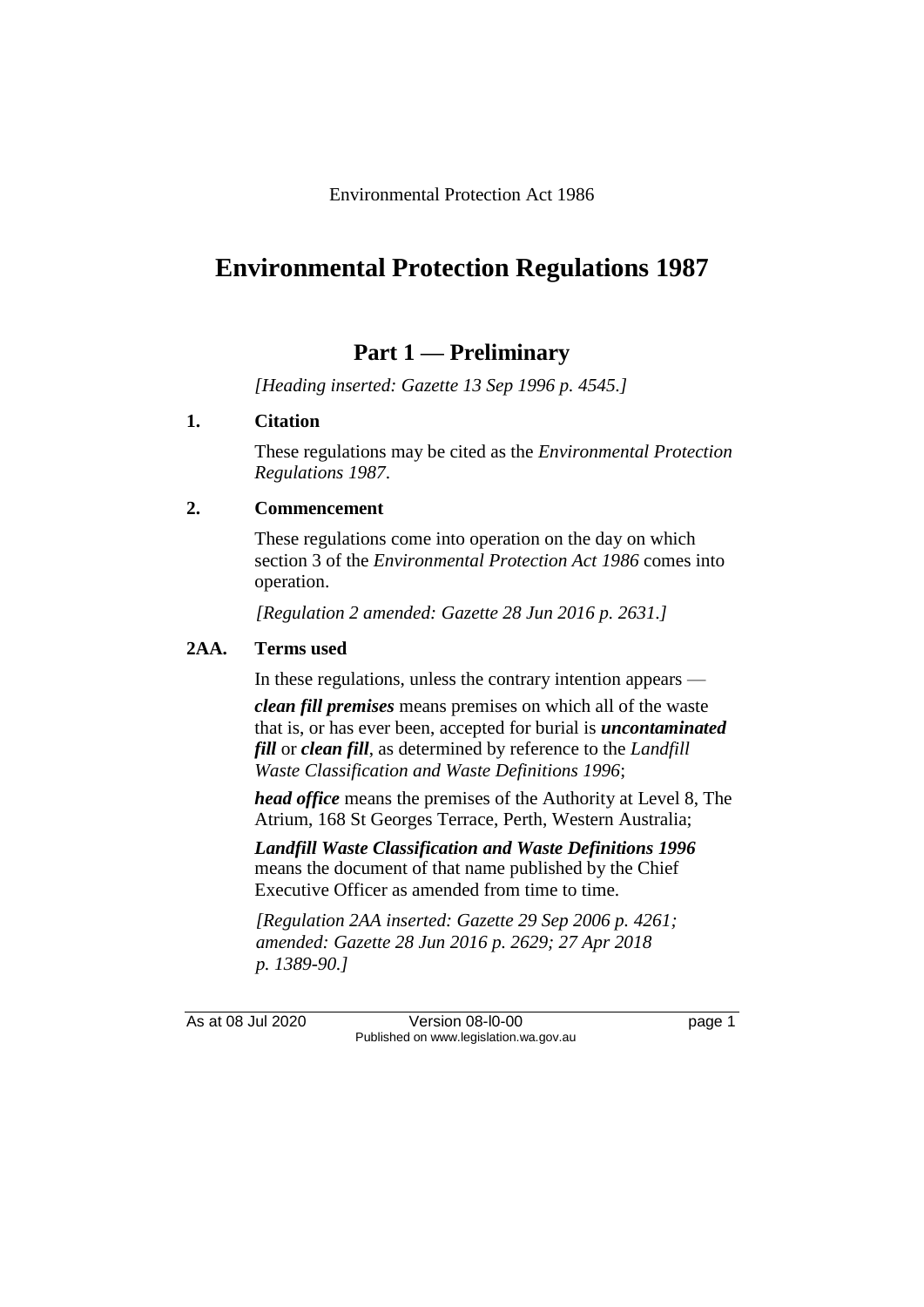**r. 2A**

# **Part 2 — Administrative matters**

*[Heading inserted: Gazette 13 Sep 1996 p. 4545.]*

# **2A. Draft policies, where and when public may inspect (Act s. 26(1)(d))**

For the purposes of section  $26(1)(d)$  of the Act —

- (a) the places at which a draft policy will be available for public inspection are —
	- (i) the head office; and
	- (ii) Lot 3 Anderson Road, Karratha Industrial Estate, Karratha, Western Australia, 6714; and
	- (iii) 181-205 Davey Street, Booragoon, Western Australia, 6154; and
	- (iv) the corner of Dodson Road and South Western Highway, Bunbury, Western Australia, 6230; and
	- $(v)$ 1<sup>st</sup> Floor, The Foreshore Centre, 201 Foreshore Drive, Geraldton, Western Australia, 6530;

and

(b) the period during which a draft policy will be available for public inspection is the period of 21 days commencing on the last day on which a notice is published under that section in respect of the draft policy.

*[Regulation 2A inserted: Gazette 5 May 1989 p. 1379; amended: Gazette 24 Jan 1992 p. 362; 11 Dec 1998 p. 6598; 29 Sep 2006 p. 4261; 28 Jun 2016 p. 2629-30.]*

# **2B. Minutes of EPA, public inspection of**

 $(1)$  In this regulation —

*exempt matter* means matter that is exempt under the *Freedom of Information Act 1992* Schedule 1;

page 2 Version 08-l0-00 As at 08 Jul 2020 Published on www.legislation.wa.gov.au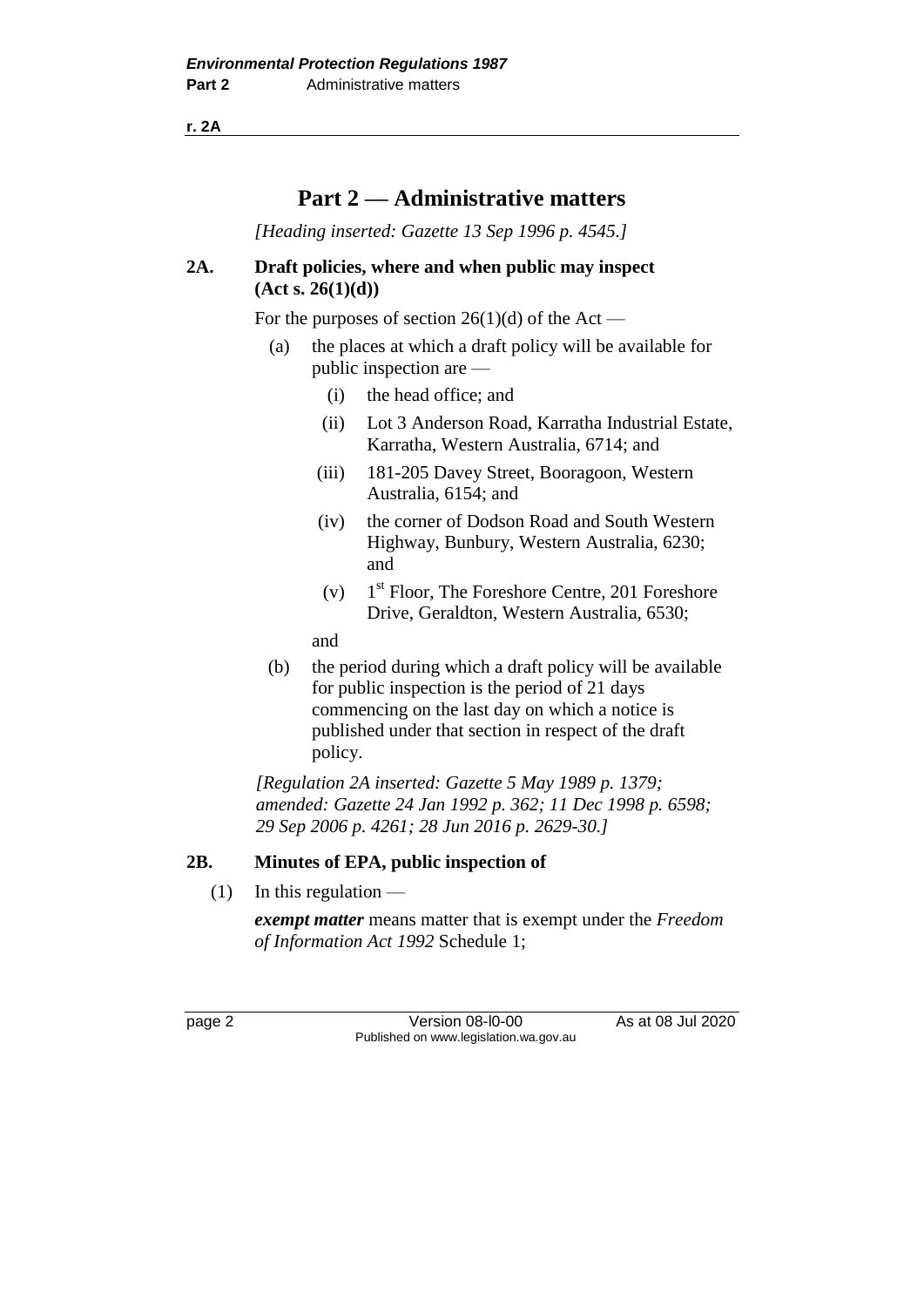*minute* means a minute of proceedings of a meeting of the Authority.

- (2) Subject to subregulation (4), a minute relating to a matter is to be made available for public inspection after the expiration of 6 months from the day on which the minute was made.
- (3) The Authority may determine that a particular minute contains exempt matter.
- (4) No part of a minute that is the subject of a determination referred to in subregulation (3) is to be made available to a person under subregulation (2) unless a decision has been made pursuant to an access application under the *Freedom of Information Act 1992* that the person is to be given access to the minute or part of the minute.
- (5A) The Authority may revoke a determination made under subregulation (3).
	- (5) Minutes are to be made available for public inspection during normal office hours at the head office.

*[Regulation 2B inserted: Gazette 5 May 1995 p. 1701-2; amended: Gazette 11 Dec 1998 p. 6598; 29 Sep 2006 p. 4261; 27 Nov 2012 p. 5738; 28 Jun 2016 p. 2630.]*

# **2C. Proposals of prescribed class (Act s. 38)**

 $(1)$  In this regulation —

*existing petroleum authority area* has the meaning given in the *Petroleum and Geothermal Energy Resources (Hydraulic Fracturing) Regulations 2017* regulation 3A;

*hydraulic fracturing* has the meaning given in the *Petroleum and Geothermal Energy Resources (Hydraulic Fracturing) Regulations 2017* regulation 3;

*petroleum activity* has the meaning given in the PGER Environment Regulations regulation 4;

As at 08 Jul 2020 Version 08-l0-00 page 3 Published on www.legislation.wa.gov.au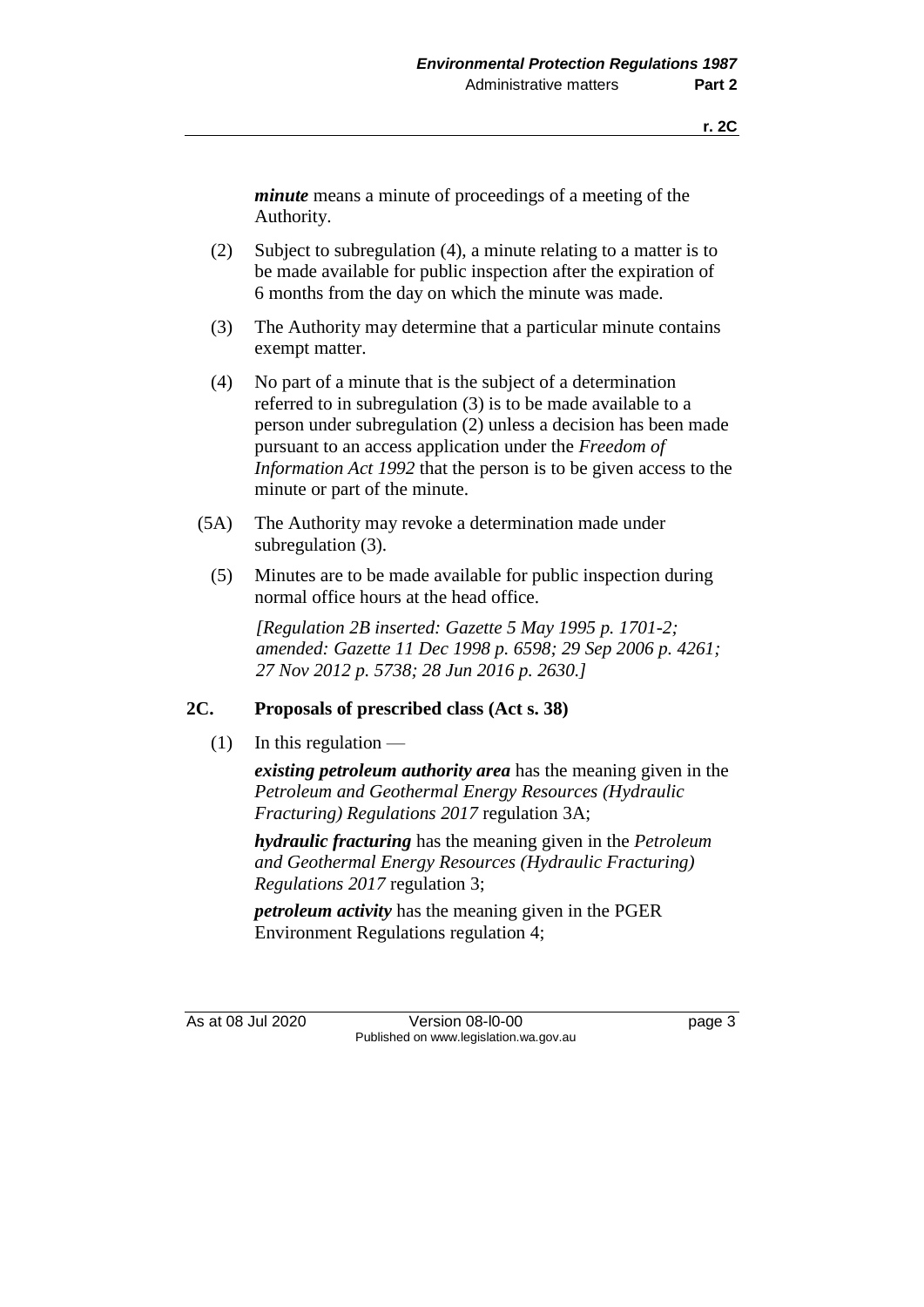**r. 3**

*PGER Environment Regulations* means the *Petroleum and Geothermal Energy Resources (Environment) Regulations 2012*.

- (2) For the purposes of section  $38(5)(b)$  and  $(5c)(b)$  of the Act a proposal is of a prescribed class if it involves a significant discharge of waste into the environment.
- (3) For the purposes of section 38(5)(b) and (5c)(b) of the Act a proposal is of a prescribed class if it involves a significant emission of noise, odour or electromagnetic radiation into the environment.
- (4) For the purposes of section  $38(5)(b)$  and  $(5c)(b)$  of the Act a proposal is of a prescribed class if it involves a petroleum activity that —
	- (a) is the subject of  $-$ 
		- (i) an environment plan submitted under the PGER Environment Regulations regulation 9; or
		- (ii) a revision of an environment plan submitted under the PGER Environment Regulations regulation 18, 19 or 20;

and

- (b) is to be carried out in an existing petroleum authority area; and
- (c) involves hydraulic fracturing.

*[Regulation 2C inserted: SL 2020/114 r. 4.]*

# **3. Details prescribed for records of proposals (Act s. 39(1)); where and when public may inspect records**

- (1) The Authority must in a public record of a proposal kept by it under section 39(1) of the Act set out —
	- (a) the title or number or other means of identification of the proposal; and
	- (b) the name of, or the office or position held or acted in by, the proponent of the proposal.

page 4 Version 08-l0-00 As at 08 Jul 2020 Published on www.legislation.wa.gov.au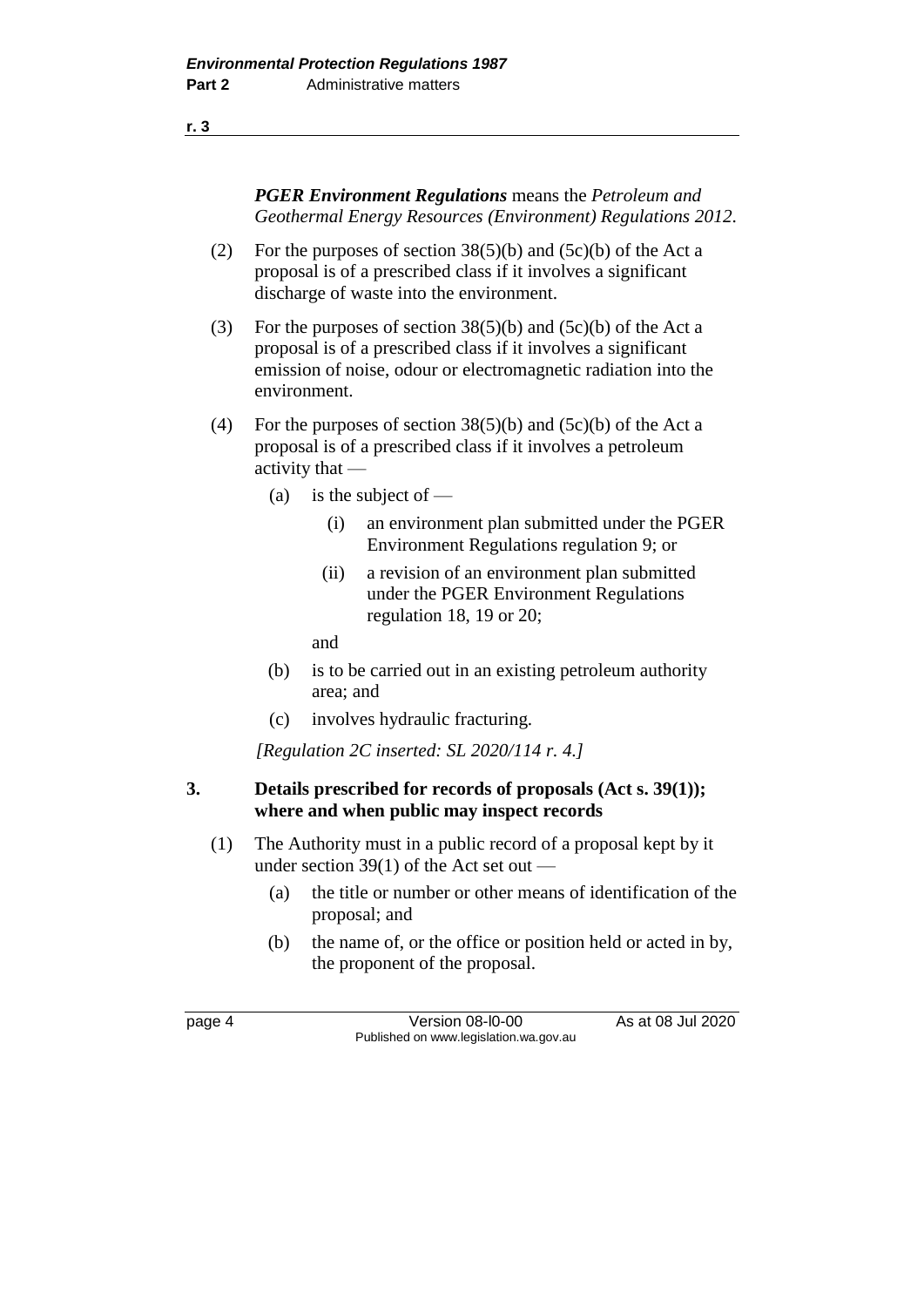(2) The Authority must cause each public record kept by it under section 39(1) of the Act to be made available for public inspection at the head office, between the hours of 8 a.m. and 5 p.m. on any day which is not a Saturday, Sunday or public service holiday or a public holiday appointed or declared for the Perth area.

*[Regulation 3 amended: Gazette 24 Jan 1992 p. 362; 11 Dec 1998 p. 6598; 28 Jun 2016 p. 2632.]*

*[3A. Deleted: Gazette 27 Nov 2012 p. 5738.]*

As at 08 Jul 2020 Version 08-l0-00 page 5 Published on www.legislation.wa.gov.au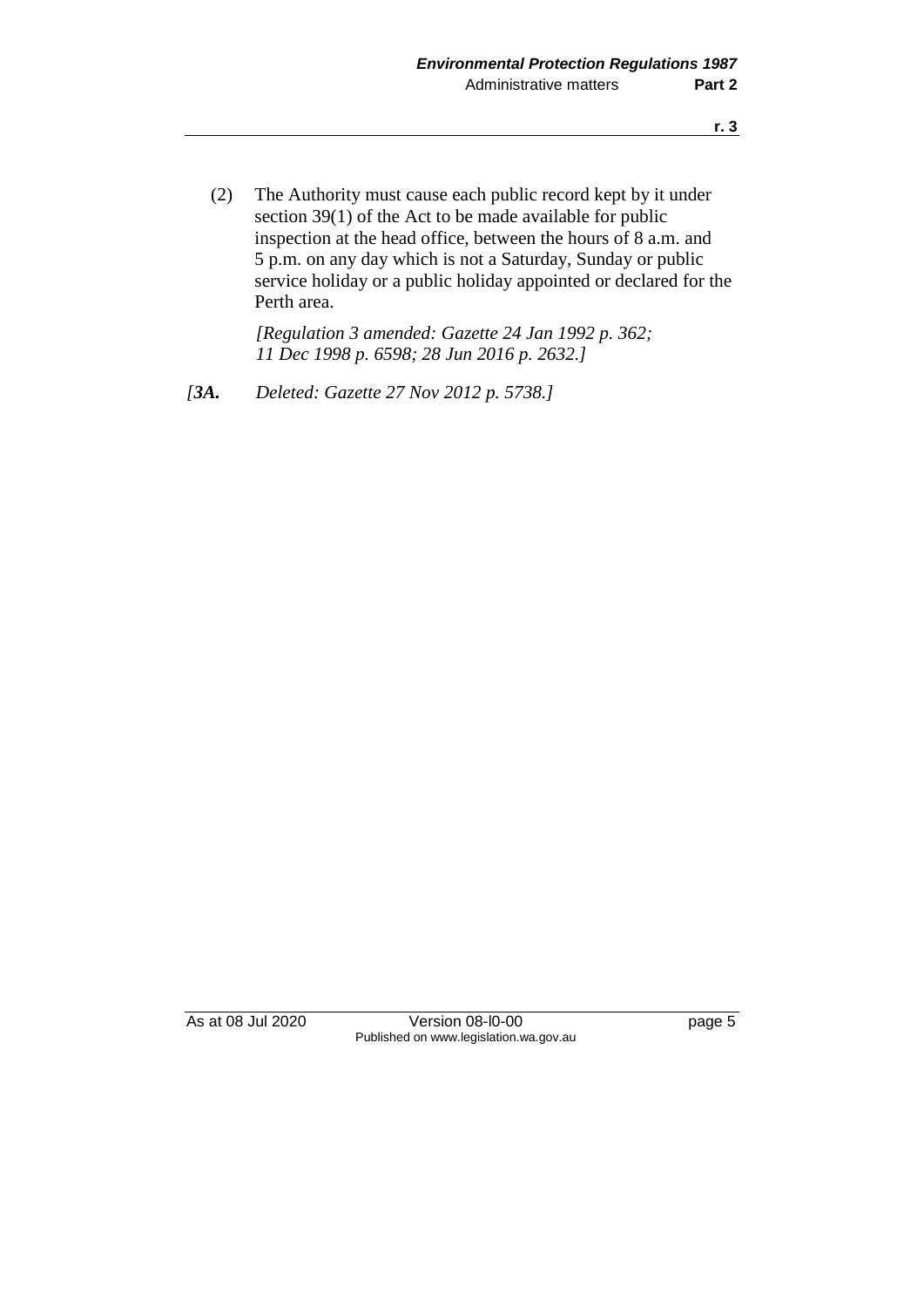**r. 4**

# **Part 3 — Control of pollution generally**

*[Heading inserted: Gazette 13 Sep 1996 p. 4545.]*

# **4. Terms used; amounts of units for fees**

(1) In this Part, unless the contrary intention appears —

*best practice criteria* means criteria specified by the Chief Executive Officer that require the establishment and implementation of —

- (a) an environmental policy; and
- (b) environmental performance objectives; and
- (c) continual improvement programmes; and
- (d) environmental management and audit plans; and
- (e) other measures that the Chief Executive Officer considers necessary for good environmental performance and management;

*category* means a category of premises specified in Schedule 1;

*licence* means a licence under Part V of the Act;

*licence period* means —

- (a) in relation to an application for a licence the period to which the application relates;
- (b) in relation to a licence the period covered by the licence.
- (2) A reference in this Part to a kind of waste is a reference to both the type of waste and the nature of its discharge into the environment.
- (3) A reference in this Part or a Schedule to a category followed by a designation is a reference to the category so designated in the first column of Schedule 1.

page 6 Version 08-l0-00 As at 08 Jul 2020 Published on www.legislation.wa.gov.au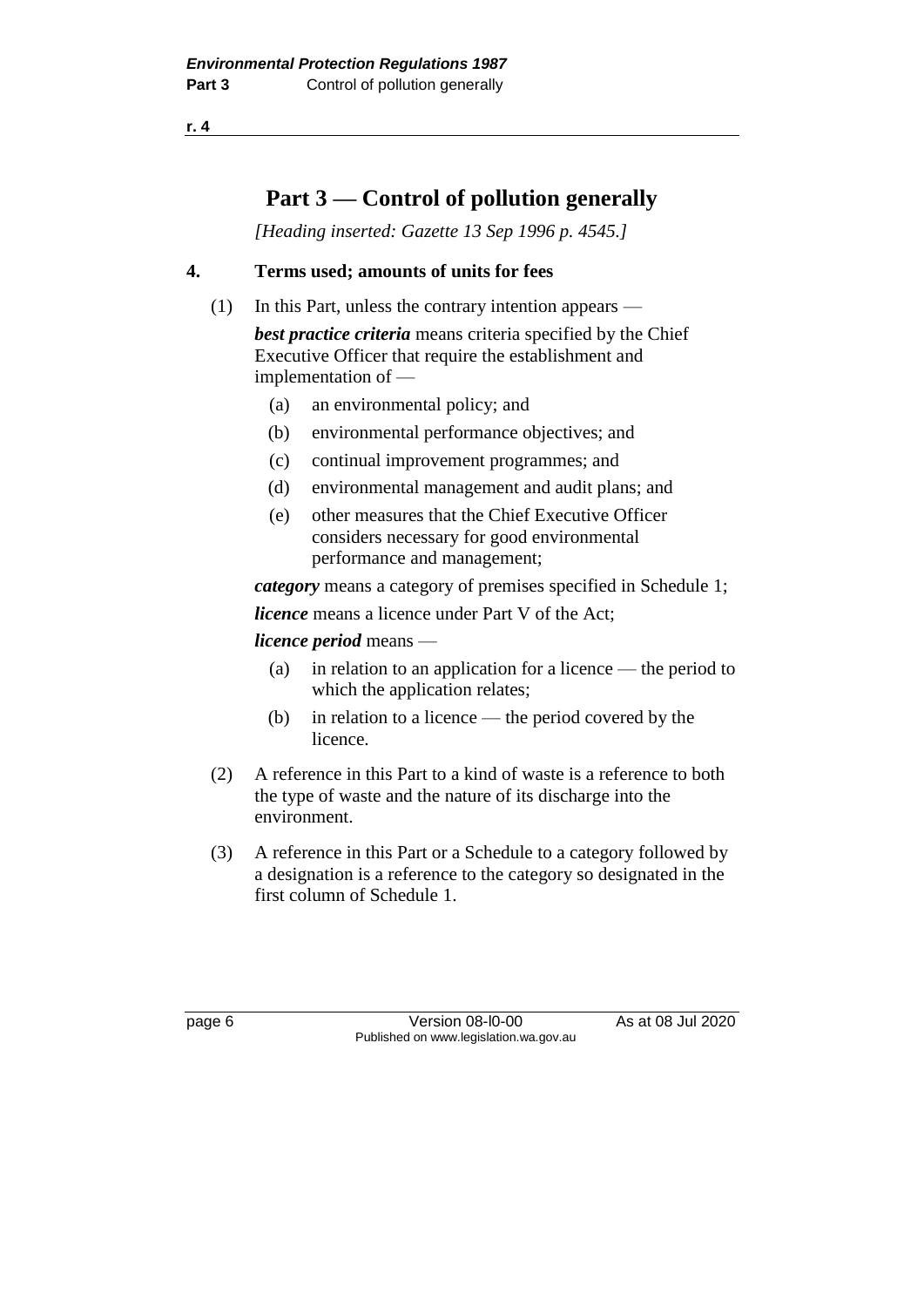- (4) A reference in Part 3 of Schedule 4 to the Swan Coastal Plain is a reference to the area defined in Schedule 1 to the *Environmental Protection (Swan Coastal Plain Lakes) Policy Approval Order 1992* <sup>1</sup> .
- (5) In regulations 5B, 5CB, 5D(5), 5DA and 5F and in Schedule 3 fee amounts are expressed in units or fractions of a unit, one unit being equivalent to the amount specified in column 2 of the Table to this subregulation during the period specified in column 1 of that Table.

| Column 1<br>Period                                     | Column 2<br>S |
|--------------------------------------------------------|---------------|
| Beginning on 1 July 2013 and ending on<br>30 June 2014 | 30.40         |
| Beginning on 1 July 2014 and ending on<br>30 June 2015 | 31.60         |
| Beginning on 1 July 2015 and ending on<br>30 June 2016 | 32.90         |
| Beginning on 1 July 2016 and ending on<br>30 June 2017 | 34.20         |
| Beginning on 1 July 2017 and ending on<br>30 June 2018 | 35.60         |
| On and from 1 July 2018                                | 40.60         |

**Table**

(6) In Schedule 4 Part 1 fee amounts are expressed in units or fractions of a unit and, for a financial year, one unit is equivalent to the amount specified in column 2 of the Table to this subregulation for that year.

As at 08 Jul 2020 Version 08-l0-00 page 7 Published on www.legislation.wa.gov.au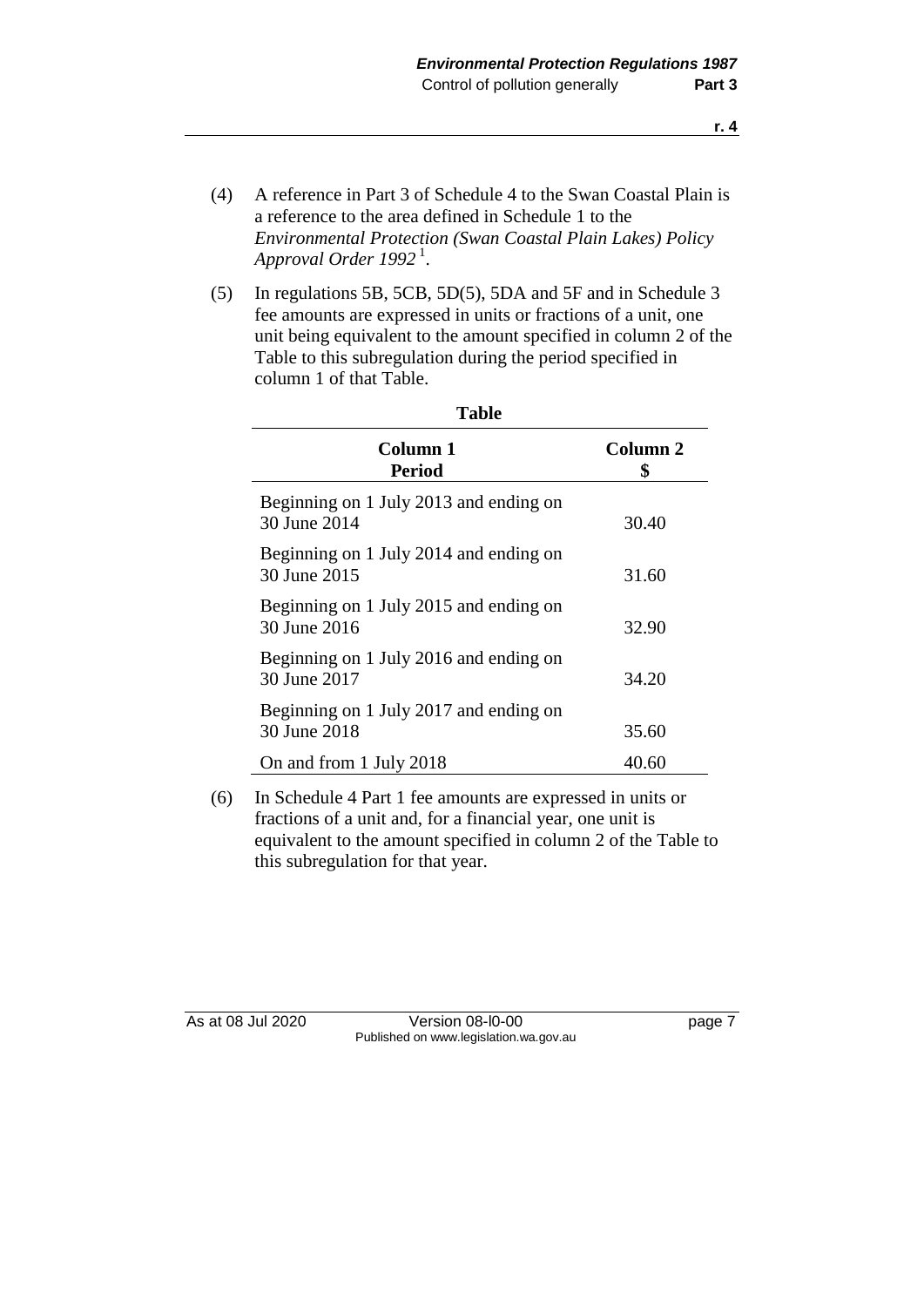| I<br>ı<br>., |
|--------------|
|--------------|

| Column 1<br>Period                                     | Column 2<br>S |
|--------------------------------------------------------|---------------|
| Beginning on 1 July 2013 and ending on<br>30 June 2014 | 30.40         |
| Beginning on 1 July 2014 and ending on<br>30 June 2015 | 31.60         |
| Beginning on 1 July 2015 and ending on<br>30 June 2016 | 32.90         |
| Beginning on 1 July 2016 and ending on<br>30 June 2017 | 34.20         |
| Beginning on 1 July 2017 and ending on<br>30 June 2018 | 35.60         |
| On and from 1 July 2018                                | 40.60         |

(7) In Schedule 4 Parts 2 and 3 fee amounts are expressed in units or fractions of a unit and, for a financial year, one unit is equivalent to the amount specified in column 2 of the Table to this subregulation for that year.

| <b>Table</b>                                           |          |
|--------------------------------------------------------|----------|
| Column 1<br>Period                                     | Column 2 |
| Beginning on 1 July 2013 and ending on<br>30 June 2014 | 42.60    |
| Beginning on 1 July 2014 and ending on<br>30 June 2015 | 44.30    |
| Beginning on 1 July 2015 and ending on<br>30 June 2016 | 46.10    |
| Beginning on 1 July 2016 and ending on<br>30 June 2017 | 47.90    |
|                                                        |          |

| ı<br>œ.<br>÷.<br>. . |  |
|----------------------|--|
|                      |  |

Version 08-l0-00 As at 08 Jul 2020 Published on www.legislation.wa.gov.au

**r. 4**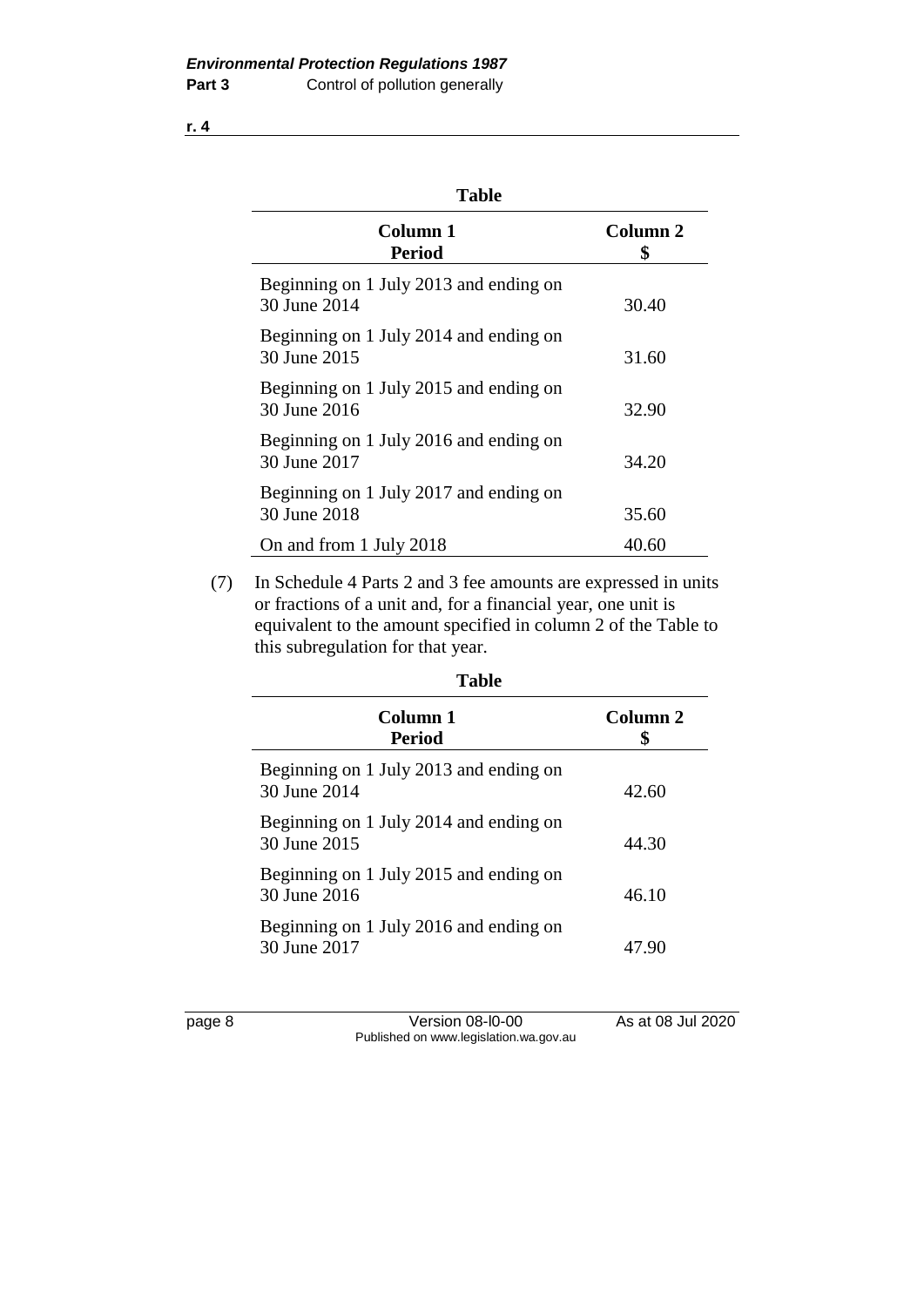| Column 1<br><b>Period</b>                              | Column 2 |
|--------------------------------------------------------|----------|
| Beginning on 1 July 2017 and ending on<br>30 June 2018 | 49.80    |
| On and from 1 July 2018                                | 56.80    |

*[Regulation 4 inserted: Gazette 13 Sep 1996 p. 4546; amended: Gazette 12 Sep 1997 p. 5150; 4 Aug 2000 p. 4199-200; 9 Sep 2003 p. 4053; 22 Jun 2004 p. 2143-4; 12 Oct 2004 p. 4755; 22 Jun 2007 p. 2839-41; 18 Jun 2013 p. 2294-5; 28 Jun 2016 p. 2630; 12 Jun 2018 p. 1887-8.]*

## **5. Premises prescribed (Act Part V)**

The premises specified in Schedule 1 are prescribed premises for the purposes of Part V of the Act.

*[Regulation 5 inserted: Gazette 13 Sep 1996 p. 4546.]*

# **5A. Registration of Sch. 1 Part 2 premises, effect and cancellation of etc.**

- (1) An occupier of premises specified in Part 2 of Schedule 1 may apply for registration of those premises under regulation 5B.
- (2) An occupier who so applies does not commit an offence under section 56 of the Act in respect of those premises while the application is pending.
- (3) If premises specified in Part 2 of Schedule 1 are registered under regulation 5B, section 56 of the Act does not apply to the occupier of those premises.
- (4) If premises specified in Schedule 1 Part 2 are registered under regulation 5B and the Chief Executive Officer is satisfied that the occupier of the premises —
	- (a) has been convicted in any court of an offence
		- (i) against the Act or regulations made under the Act; and

As at 08 Jul 2020 Version 08-l0-00 page 9 Published on www.legislation.wa.gov.au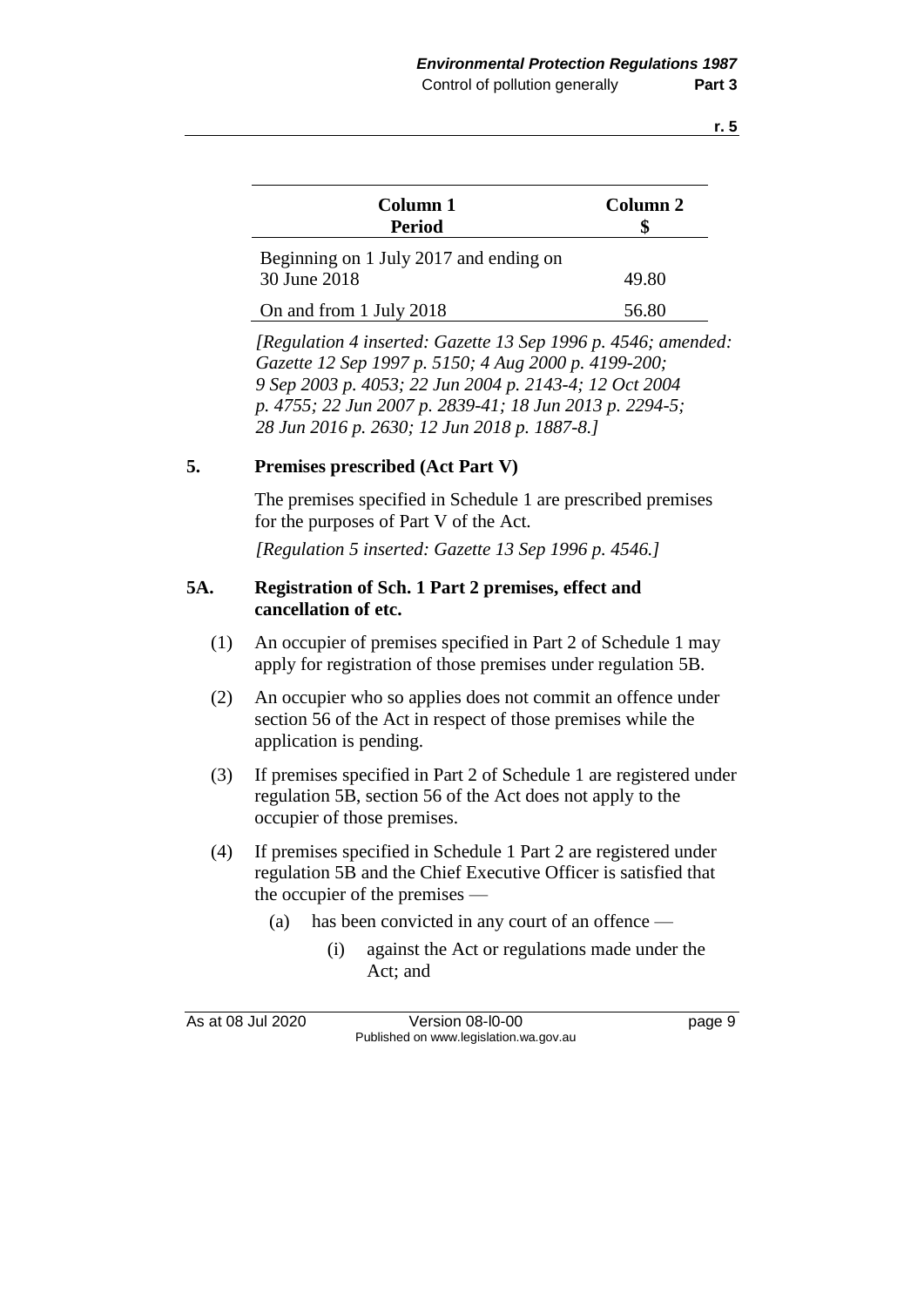**r. 5B**

(ii) that relates to the premises;

or

(b) has operated, conducted, managed, or controlled the premises in a manner which is detrimental to the environment,

the Chief Executive Officer may, by notice in writing served on the occupier of the premises, cancel the registration of the premises.

- (5) If the registration of premises is cancelled under subregulation (4), the occupier of the premises may apply to the Chief Executive Officer in writing in a form approved by the Chief Executive Officer for reinstatement of the registration.
- (6) The Chief Executive Officer may reinstate the registration if the occupier satisfies the Chief Executive Officer that the occupier will not —
	- (a) contravene a provision of the Act or regulations made under the Act that relate to the premises; or
	- (b) operate, conduct, manage, or control the premises in a manner which is detrimental to the environment.
- (7) If the registration of the premises is reinstated under subregulation (6), section 56 of the Act does not apply to the occupier of those premises.

*[Regulation 5A inserted: Gazette 13 Sep 1996 p. 4546; amended: Gazette 15 Aug 2000 p. 4711-12.]*

# **5B. Registration of premises, application for etc.**

- *[(1) deleted]*
- (2) An application for registration of premises is to be  $-$ 
	- (a) in a form approved by the Chief Executive Officer; and
	- (ab) made by the occupier of the premises; and

page 10 Version 08-l0-00 As at 08 Jul 2020 Published on www.legislation.wa.gov.au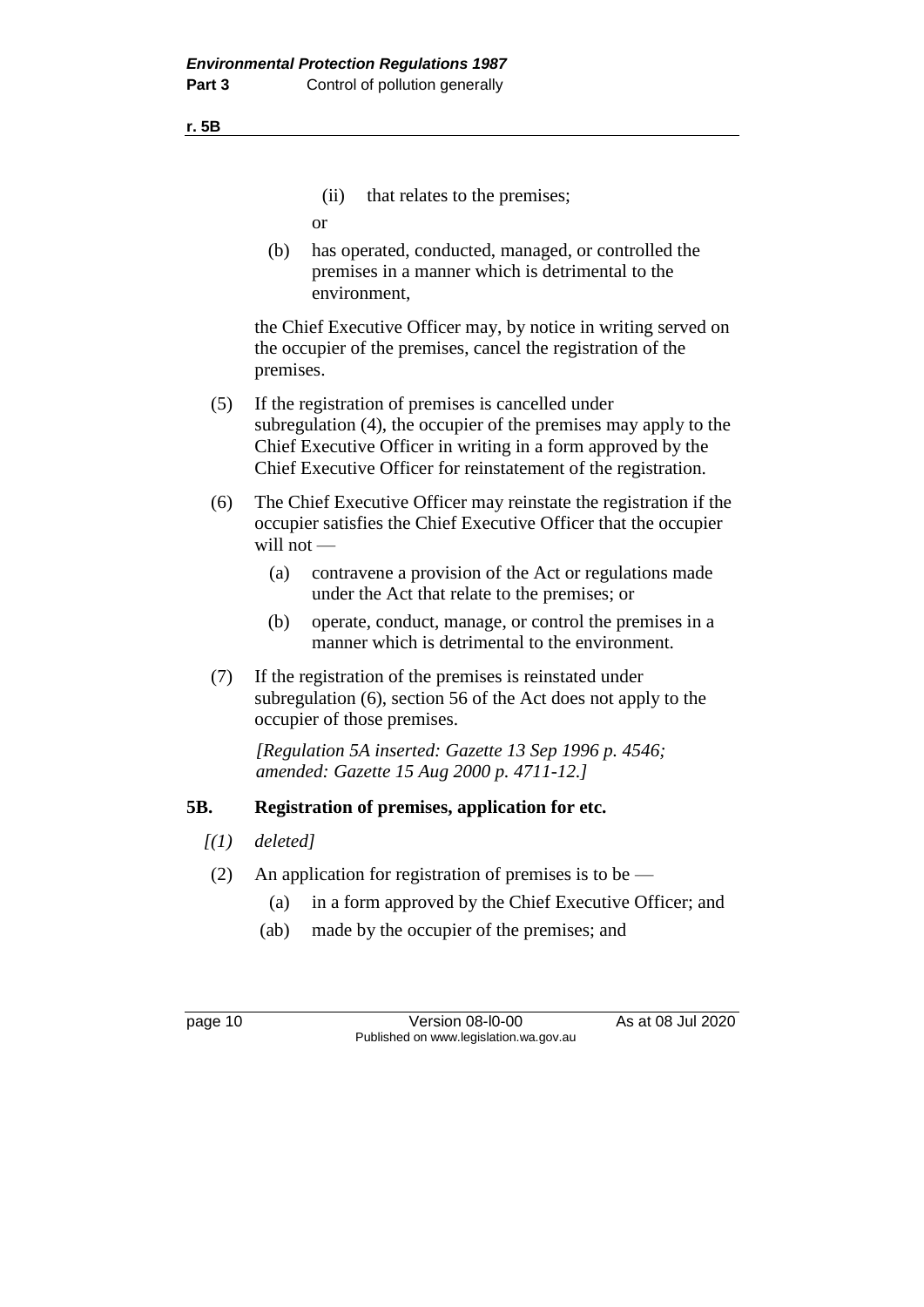- (b) accompanied by a plan showing the boundaries of the land on which the premises are situated and the layout of the premises; and
- (c) accompanied by a fee of 24 units unless the occupier of the premises holds a licence in respect of the premises.
- (3) The Chief Executive Officer is to grant an application made under subregulation (2) and enter details of the registered premises in a register kept for that purpose.
- (4) A person who becomes the occupier of registered premises and who does not —
	- (a) notify the Chief Executive Officer of that fact within 30 days of becoming the occupier; and
	- (b) include with the notification a recording fee of 2 units,

commits an offence.

Penalty: \$5 000.

(5) On receipt of a notification and fee under subregulation (4), the Chief Executive Officer is to make the necessary alterations to the register.

*[Regulation 5B inserted: Gazette 13 Sep 1996 p. 4546-7; amended: Gazette 11 Dec 1998 p. 6599; 15 Aug 2000 p. 4712; 8 May 2012 p. 1893.]*

# **5BA. Fees prescribed for works approval (Act s. 54(1))**

- (1) The fee prescribed for the purposes of section 54(1)(b) of the Act is the appropriate fee specified in Schedule 3 determined on the basis of the cost of the works that are the subject of the application.
- (2) In determining the cost of works for the purposes of this regulation, no account is to be taken of —
	- (a) the cost of land; or

As at 08 Jul 2020 Version 08-l0-00 page 11 Published on www.legislation.wa.gov.au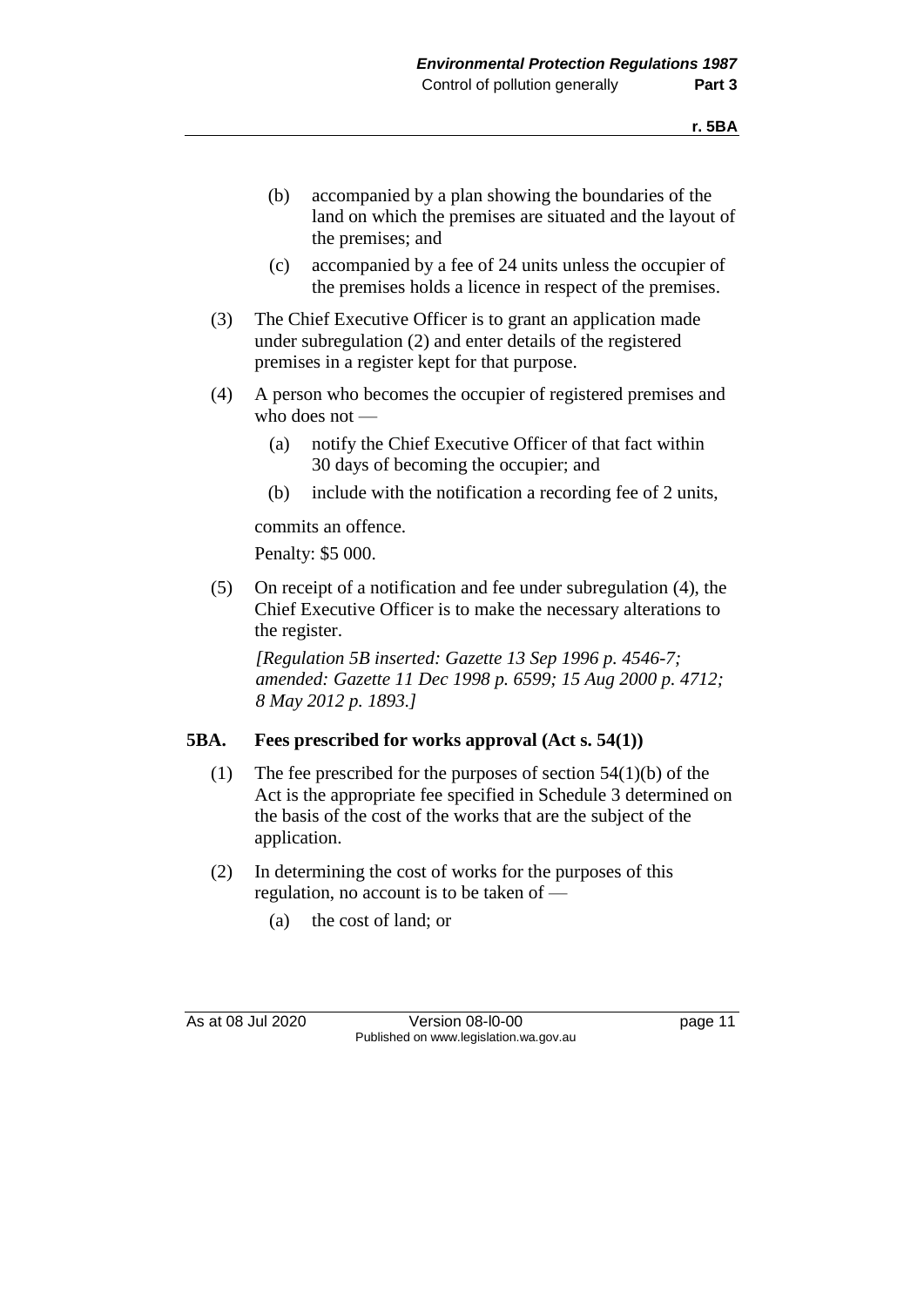**r. 5BB**

- (b) the cost of buildings to be used for purposes unrelated to the purposes in respect of which the premises are, or will become, prescribed premises; or
- (c) consultancy fees paid or to be paid in relation to those works.

*[Regulation 5BA inserted: Gazette 28 Jun 2016 p. 2630.]*

# **5BB. Fees prescribed for amending works approval or licence (Act s. 59B(1))**

For the purpose of section  $59B(1)(b)$  of the Act, the fee prescribed for an application for an amendment to a works approval or licence is based on a unit value of \$6.80 per unit, calculated —

- (a) for a single category of prescribed premises to which the works approval or licence relates — by using the unit number corresponding to the prescribed premises category in Schedule 4 Part 1; or
- (b) for multiple categories of prescribed premises to which the works approval or licence relates — by using the highest unit number corresponding to the prescribed premises categories in Schedule 4 Part 1.

*[Regulation 5BB inserted: Gazette 28 Jun 2016 p. 2630-1; amended: Gazette 12 Jun 2018 p. 1888.]*

# **5C. Fees prescribed for transfer of works approval or licence (Act s. 64(1))**

For the purpose of section  $64(1)(b)$  of the Act the fee prescribed for the transfer of a works approval or licence is \$71.20.

*[Regulation 5C inserted: Gazette 28 Jun 2016 p. 2631; amended: Gazette 12 Jun 2018 p. 1888.]*

# **5CA. Fee for works approval, CEO may waive**

If, in respect of an application for a works approval under section 54 of the Act, the Chief Executive Officer is satisfied

page 12 Version 08-l0-00 As at 08 Jul 2020 Published on www.legislation.wa.gov.au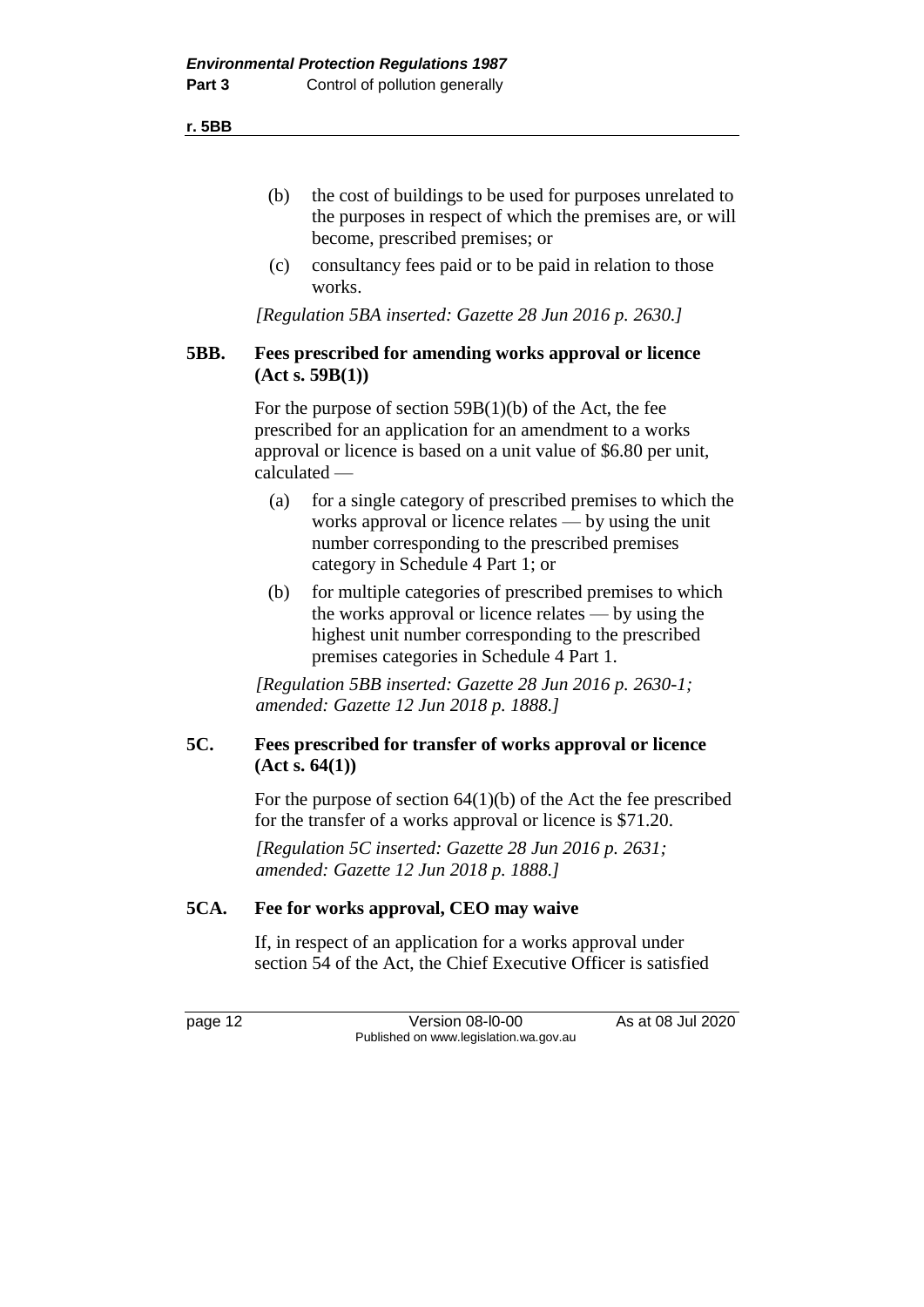that the environmental performance and management of the premises to which the application relates conform to best practice criteria, the Chief Executive Officer may waive any amount otherwise payable under regulation 5C(1) in respect of the works approval.

*[Regulation 5CA inserted: Gazette 15 Aug 2000 p. 4713.]*

# **5CAA. Manner of advertising prescribed (Act s. 54(2a))**

- (1) For the purposes of section 54(2a) of the Act, the CEO is to advertise the application for a works approval in an advertisement published in a newspaper circulated daily in the State.
- (2) The advertisement is to include
	- (a) a statement indicating submissions about the application may be sent to the Department of Environment<sup>2</sup> at the address and within the time period specified in the advertisement; and
	- (b) the following particulars
		- (i) the category of prescribed premises under Schedule 1 that describes the main function of the premises to which the application relates;
		- (ii) the name of the applicant;
		- (iii) the locality of the premises to which the application relates;
		- (iv) the reference number for the application.

*[Regulation 5CAA inserted: Gazette 23 Nov 2004 p. 5222-3.]*

# **5CB. Replacement of expiring licence, application for**

(1) An application for a licence to replace an existing licence on the expiry of the existing licence must be made by the licence holder of the existing licence more than 70 days before the day on which the existing licence expires.

As at 08 Jul 2020 Version 08-l0-00 page 13 Published on www.legislation.wa.gov.au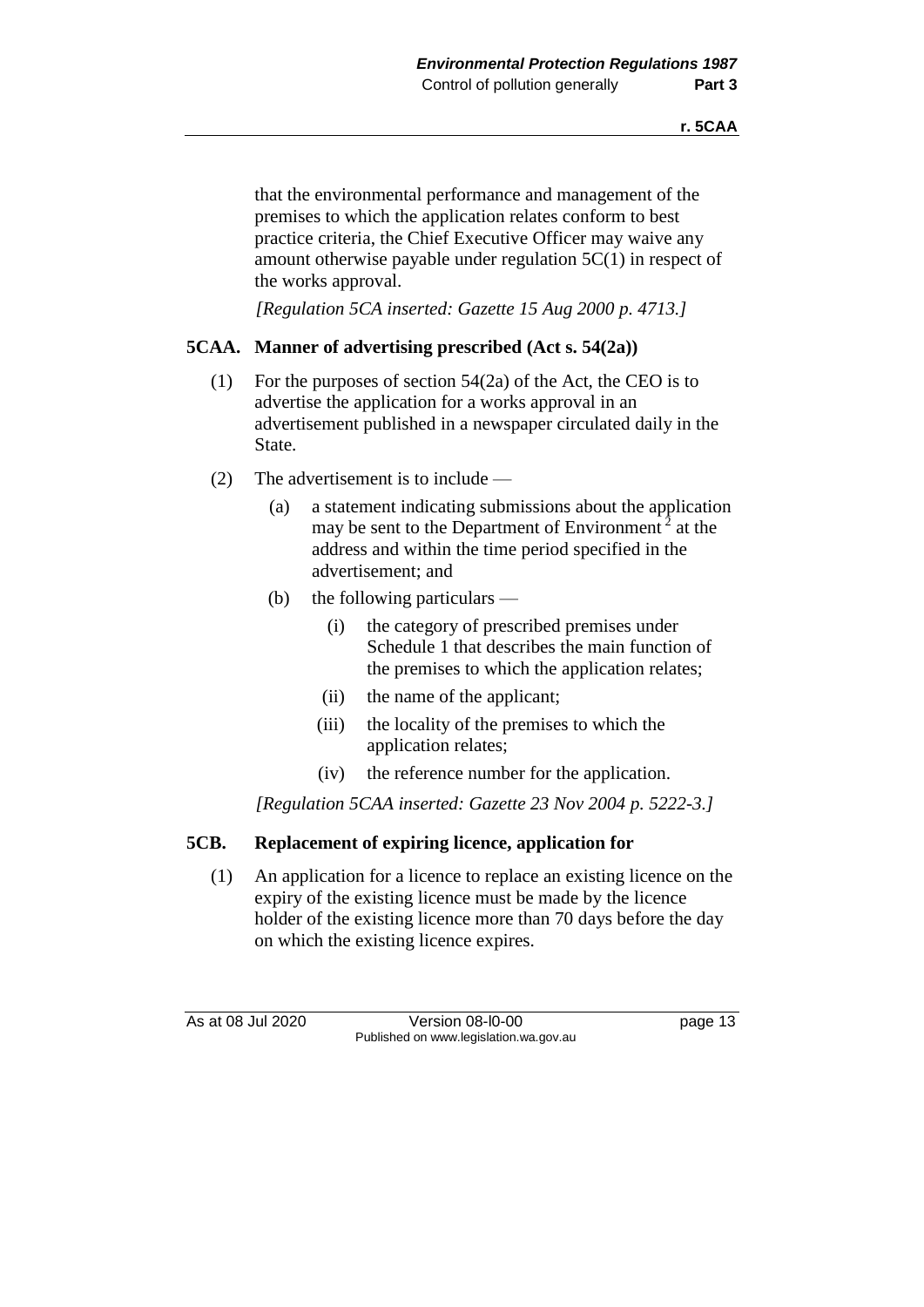**r. 5D**

- (2) A licence holder who makes an application described in subregulation (1) 70 days or less than 70 days before the expiry of the existing licence but more than 42 days before the expiry must pay a late application fee of 10 units.
- (3) A licence holder who makes an application described in subregulation (1) 42 days or less than 42 days before the expiry of the existing licence must pay a late application fee of 20 units.

*[Regulation 5CB inserted: Gazette 22 Jun 2004 p. 2144.]*

# **5D. Prescribed premises, fee for licence for**

- (1) The total amount of the fee for a licence in respect of prescribed premises is the sum of the following amounts — the amount for each financial year, or part of a financial year, in the licence period worked out under subregulation (1a) (reduced pro rata for a part of a financial year).
- (1a) Subject to subregulations (3) and (4) and regulation 5G (the maximum fee), the amount for a financial year is the sum of the paragraph (a) amount and the larger of the paragraph (b) amount and the paragraph (c) amount —
	- (a) the amount specified in the third column of Part 1 of Schedule 4 for the financial year for the relevant category, and the relevant production or design capacity (where applicable), of the premises specified in the first and second columns of that Part;
	- (b) in respect of premises within category 5, 6, 7, 8, 9, 12, 14, 44, 46, 53, 54A, 70, 80 or 85B, where the operation of the premises involves the discharge of Part 2 waste the amount specified in the second column of Part 2 of Schedule 4 for the financial year for the relevant quantity of such waste specified in the first column of that Part that is permitted to be discharged from the premises;

page 14 Version 08-l0-00 As at 08 Jul 2020 Published on www.legislation.wa.gov.au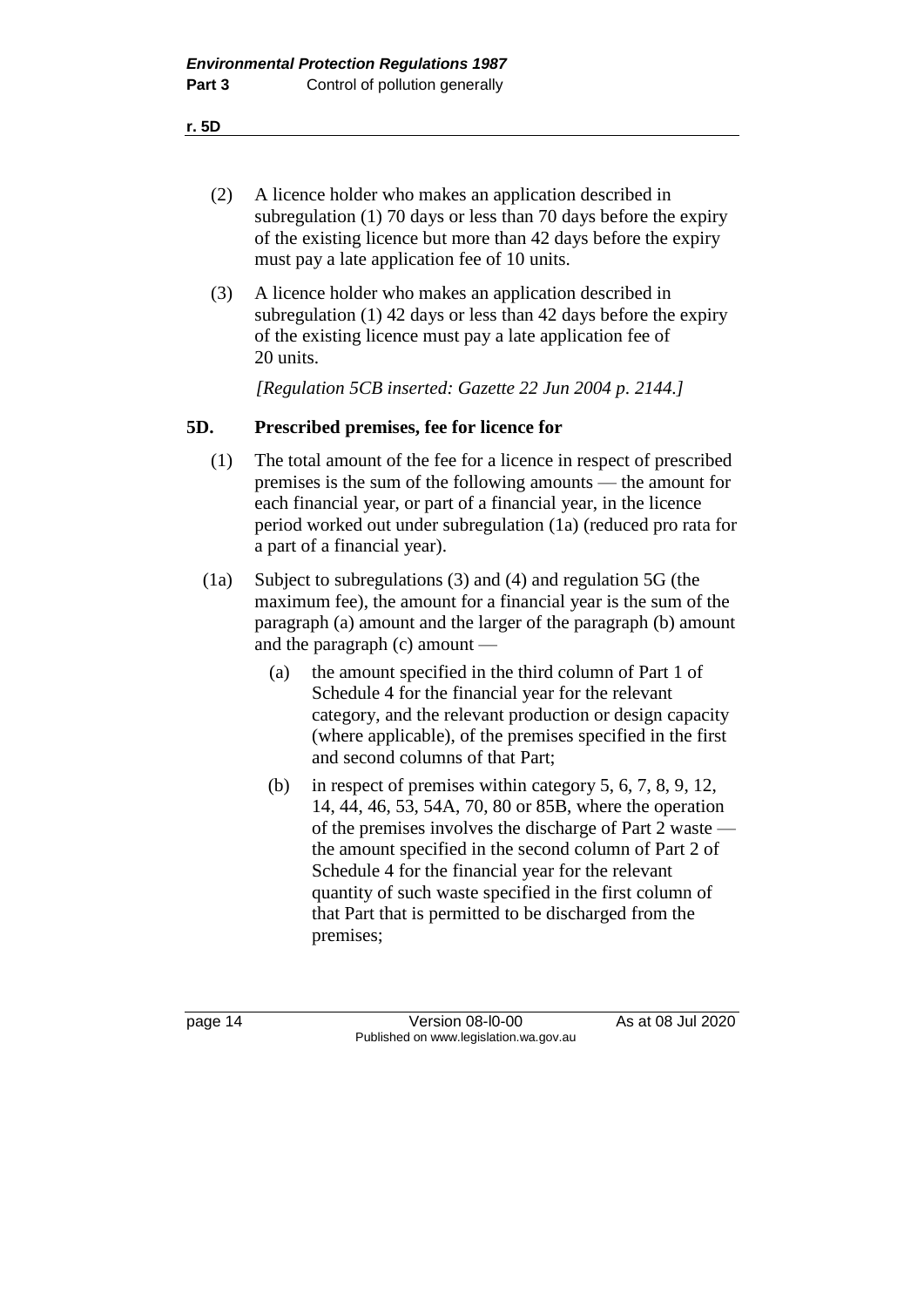- (c) the amount for the financial year is the sum of the following amounts — the amount worked out under regulation 5E for each kind of waste to be discharged from the premises.
- (2) If any premises occupied by the same person, as determined by the Chief Executive Officer, fall within more than one category specified in the first column of Part 1 of Schedule 4, the amount payable in respect of those premises under subregulation (1a)(a) is that appropriate to the category in respect of which the higher or highest amount is payable.
- (3) No amount is payable under subregulation (1a)(c) in respect of bitterns discharges or discharges from category 14 premises.
- (4) No amount is payable under subregulation (1a)(c) in respect of water discharge from category 6 premises.
- (5) For the purpose of section  $64(1)(b)$  of the Act the fee prescribed for the transfer of a licence is 2 units.
- (6) In this regulation and Schedule  $4 -$

*Part 2 waste* means waste consisting of —

- (a) tailings; or
- (b) bitterns; or
- (c) water to allow mining of ore; or
- (d) flyash; or
- (e) waste water from a desalination plant.

*[Regulation 5D inserted: Gazette 13 Sep 1996 p. 4547; amended: Gazette 10 Dec 1996 p. 6876-7; 15 Aug 2000 p. 4713; 22 Jun 2004 p. 2144-5; 13 Dec 2005 p. 5982-3; 22 Jun 2007 p. 2841.]*

#### **5DA. Payment of licence fees**

(1) An application for a licence for a period of one year or less must be accompanied by the total amount of the fee worked out under regulation 5D.

As at 08 Jul 2020 Version 08-l0-00 page 15 Published on www.legislation.wa.gov.au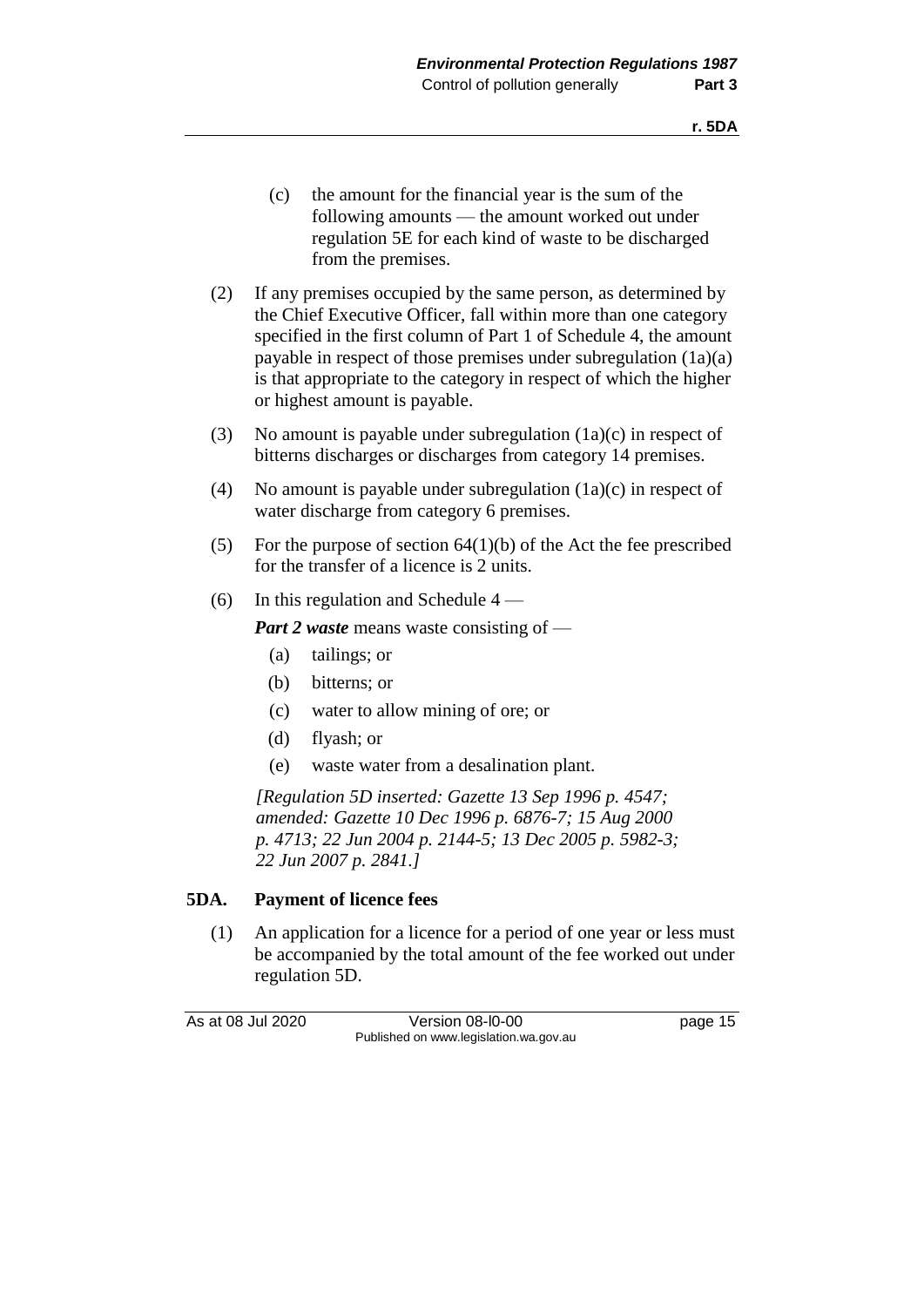(2) An application for a licence for a period of more than one year must be accompanied by the fee for the first year of the licence period, worked out under regulation 5D as if the licence period were that first year.

- (3) For a licence for a period of more than one year, the licence holder must, before each anniversary of the grant of the licence, pay the fee for the subsequent period (the shorter of the remainder of the licence period or the next year), worked out under regulation 5D as if the licence period were that subsequent period.
- (4) If the licence holder does not pay a fee under subregulation (3) on time but pays it within one month after the anniversary before which the fee should have been paid, the licence holder must pay, in addition to the fee under subregulation (3), a late payment fee of 10 units.
- (5) If the licence holder does not pay a fee under subregulation (3) within one month after the anniversary before which the fee should have been paid, the licence ceases to have effect.

*[Regulation 5DA inserted: Gazette 22 Jun 2004 p. 2145-6.]*

## **5E. Amount in r. 5D(1a)(c), calculation of**

- (1) Subject to this regulation, the amount under regulation 5D(1a)(c) for a financial year for a particular kind of waste is to be worked out under Part 3 of Schedule 4 on the basis of the rate at which the waste is permitted to be discharged from the premises during the licence period — the rate (in the units specified for that kind of waste in Part 3 of Schedule 4) being the quantity of waste permitted to be discharged from the premises during the licence period averaged over the licence period.
- (2) If, in respect of an application for a licence, the Chief Executive Officer is satisfied that the quantity of a particular kind of waste discharged from the premises in the year immediately preceding the licence period has been accurately measured, the rate in

page 16 Version 08-l0-00 As at 08 Jul 2020 Published on www.legislation.wa.gov.au

**r. 5E**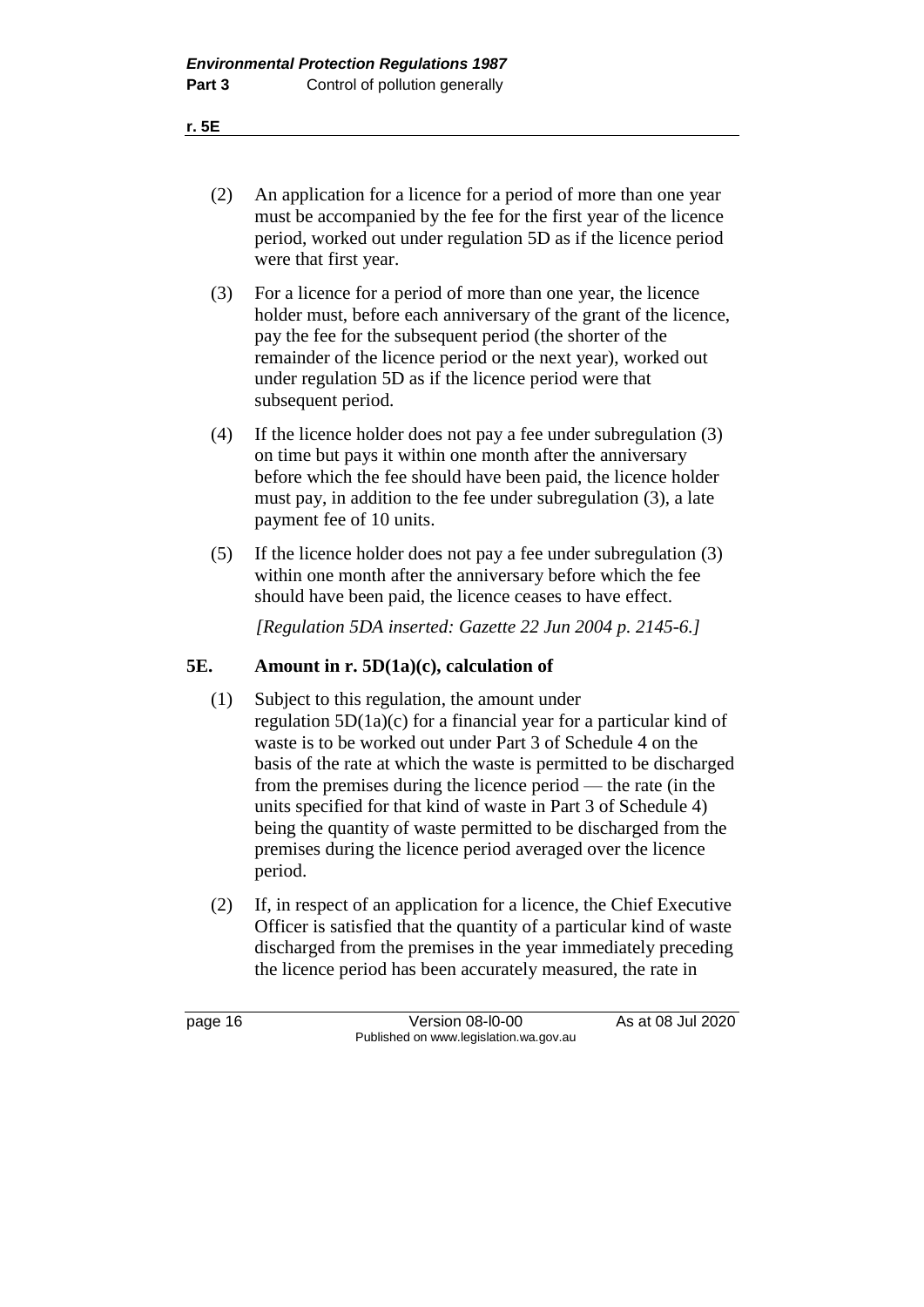subregulation (1) in respect of such waste may, at the discretion of the Chief Executive Officer, be determined on the basis of the quantity so measured averaged over a period of one year.

- (3) If, in respect of an application for a licence, the Chief Executive Officer is satisfied that —
	- (a) the applicant has put in place appropriate procedures for the accurate measurement of the quantity of a particular kind of waste to be discharged from the premises; and
	- (b) the quantity of such waste to be discharged from the premises during the licence period has been accurately calculated,

the rate in subregulation (1) in respect of such waste may, at the discretion of the Chief Executive Officer, be determined on the basis of that quantity averaged over the licence period.

(4) If an approved policy specifies standards for the discharge of a particular kind of waste and those standards apply to premises which are the subject of an application for a licence, the amount for the financial year in respect of such waste, as determined under subregulation  $(1)$ ,  $(2)$  or  $(3)$ , is increased by 50% for those premises.

*[Regulation 5E inserted: Gazette 13 Sep 1996 p. 4548; amended: Gazette 22 Jun 2004 p. 2146-7; 22 Jun 2007 p. 2841.]*

## **5EA. Fees under r. 5D(1a)(b) and (c), CEO may waive**

If, in respect of an application for a licence, the Chief Executive Officer is satisfied that the environmental performance and management of the premises to which the application relates conform to best practice criteria, the Chief Executive Officer is to waive any amount otherwise payable under regulation  $5D(1a)(b)$  or (c) in respect of the licence.

*[Regulation 5EA inserted: Gazette 12 Sep 1997 p. 5150; amended: Gazette 22 Jun 2004 p. 2147.]*

As at 08 Jul 2020 Version 08-l0-00 page 17 Published on www.legislation.wa.gov.au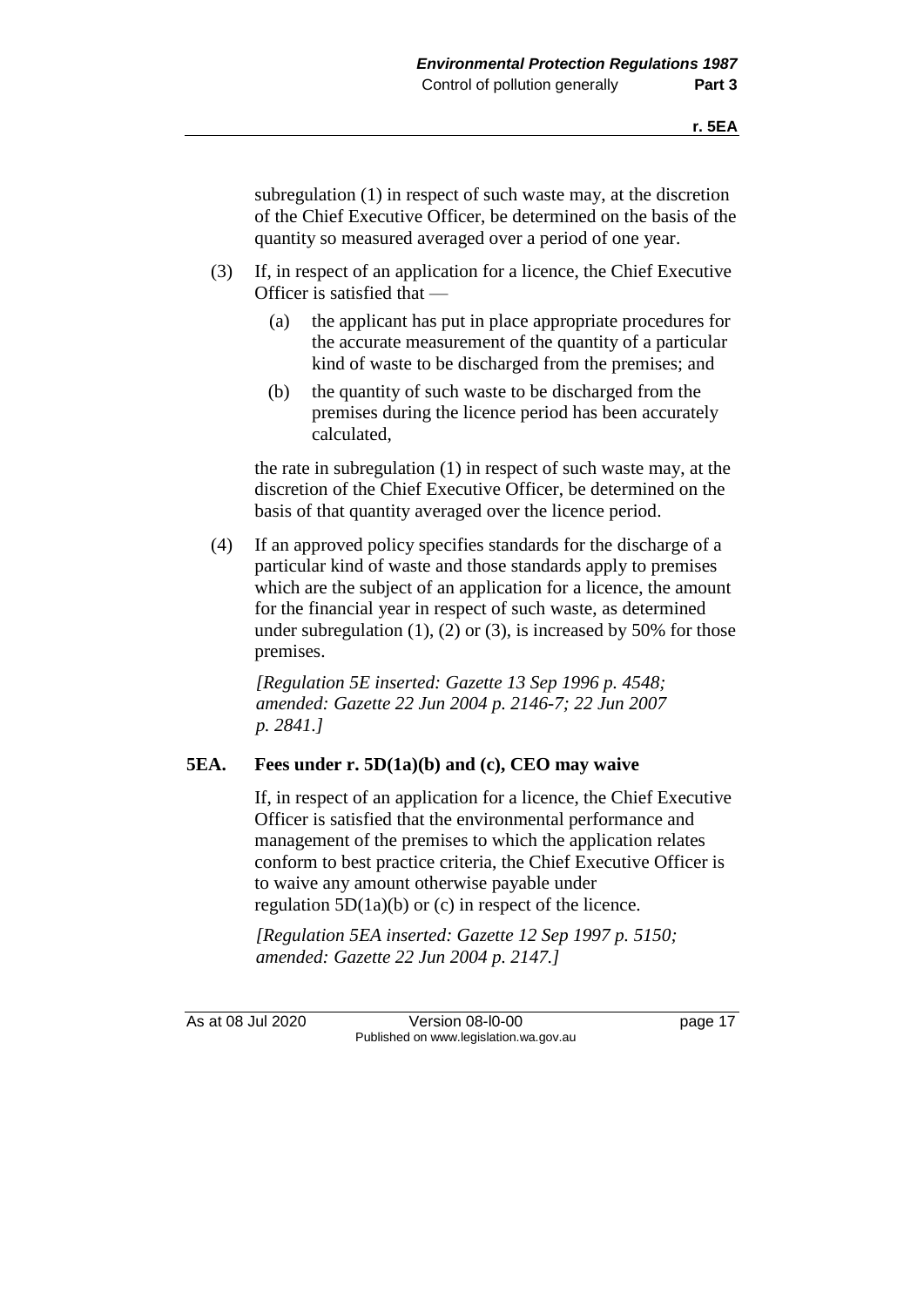**r. 5EB**

#### **5EB. Fees under r. 5D, CEO may waive**

If in respect of an application for a licence, the Chief Executive Officer is satisfied that the production or design capacity of the premises is so small that it would be unreasonable to impose a fee, the Chief Executive Officer is to waive any amount otherwise payable under regulation 5D in respect of the licence.

*[Regulation 5EB inserted: Gazette 15 Aug 2000 p. 4713.]*

#### **5F. Fee under r. 5D(1a)(c) if discharged waste harmless**

- (1) Despite regulation 5D(1a)(c), an amount of 25 units for the financial year may be paid in respect of waste to be discharged onto land instead of the amount worked out under regulation 5E, if the Chief Executive Officer is satisfied that the method of discharge renders the waste harmless to the environment.
- *[(2) deleted]*

*[Regulation 5F inserted: Gazette 13 Sep 1996 p. 4548; amended: Gazette 22 Jun 2004 p. 2147; 22 Jun 2007 p. 2841.]*

#### **5G. Maximum fees under r. 5D(1a)**

- (1) For the purposes of regulation  $5D(1a)$ , the amount for a financial year cannot exceed the maximum amount for the financial year worked out in accordance with this regulation.
- (2) If the amount worked out under regulation  $5D(1a)(c)$  is predominantly attributable to the discharge of waste into air or onto land and the total amount or a component of that total amount is subject to the increase specified in regulation  $5E(4)$  — the maximum fee for the financial year is the amount specified in column 2 of the Table to this subregulation for the financial year.

|         | Tavit                                                      |                   |
|---------|------------------------------------------------------------|-------------------|
|         | Column 1<br><b>Financial year</b>                          | Column 2          |
|         | Beginning on 1 July 2007 and ending on<br>30 June 2008     | 605 000.00        |
| page 18 | Version 08-I0-00<br>Published on www.legislation.wa.gov.au | As at 08 Jul 2020 |

#### **Table**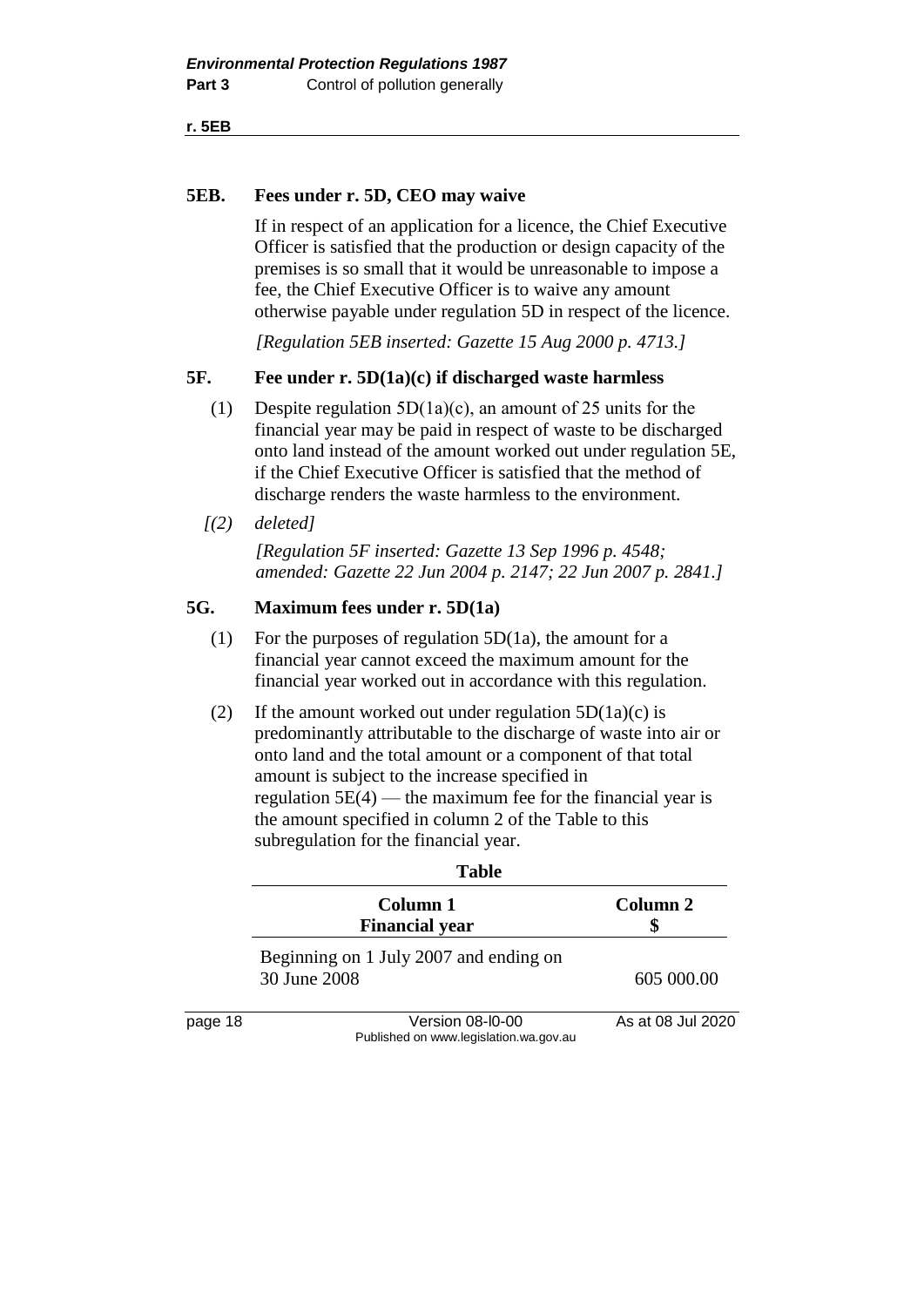| Column 1<br><b>Financial year</b>                      | Column <sub>2</sub> |
|--------------------------------------------------------|---------------------|
| Beginning on 1 July 2008 and ending on<br>30 June 2009 | 705 000.00          |
| Beginning on 1 July 2009 and ending on<br>30 June 2010 | 755 000.00          |
| Beginning on 1 July 2010 and ending on<br>30 June 2011 | 805 000.00          |
| Beginning on 1 July 2011 and ending on<br>30 June 2012 | 855 000.00          |
| Beginning on 1 July 2012 and ending on<br>30 June 2018 | 905 000.00          |
| On and from 1 July 2018                                | 1 030 000.00        |

(3) If the amount worked out under regulation  $5D(1a)(c)$  is predominantly attributable to the discharge of waste into air or onto land and neither the total amount nor a component of that total amount is subject to the increase specified in regulation  $5E(4)$  — the maximum fee for the financial year is the amount specified in column 2 of the Table to this subregulation for the financial year.

| Table                                                  |                     |
|--------------------------------------------------------|---------------------|
| Column 1<br><b>Financial year</b>                      | Column <sub>2</sub> |
| Beginning on 1 July 2007 and ending on<br>30 June 2008 | 550 000.00          |
| Beginning on 1 July 2008 and ending on<br>30 June 2009 | 650 000.00          |
| Beginning on 1 July 2009 and ending on<br>30 June 2010 | 700 000.00          |
| Beginning on 1 July 2010 and ending on                 |                     |

| As at 08 Jul 2020 | Version 08-I0-00                       | page 19 |
|-------------------|----------------------------------------|---------|
|                   | Published on www.legislation.wa.gov.au |         |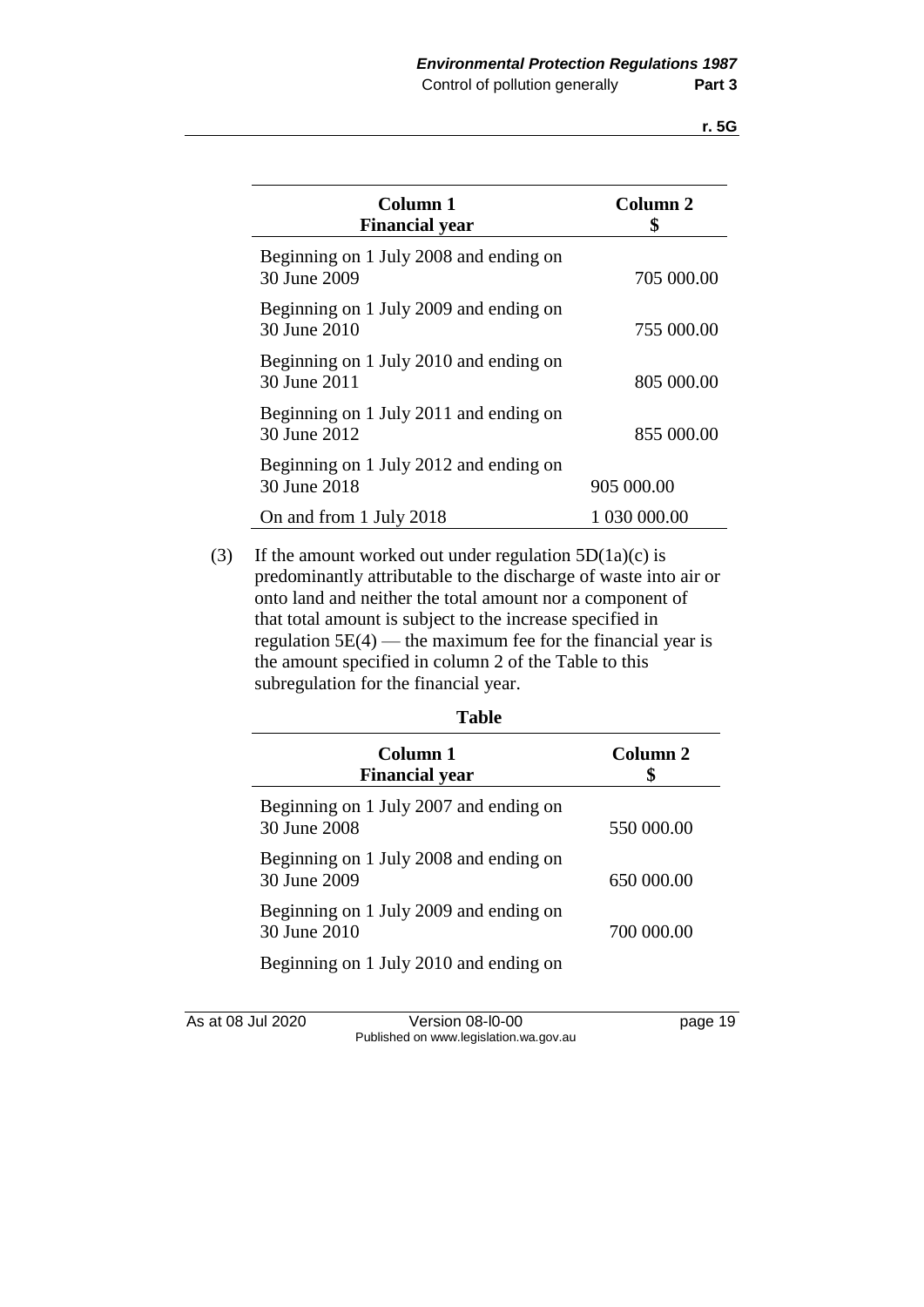**r. 5G**

| Column 1<br><b>Financial year</b>                      | Column <sub>2</sub> |
|--------------------------------------------------------|---------------------|
| 30 June 2011                                           | 750 000.00          |
| Beginning on 1 July 2011 and ending on<br>30 June 2012 | 800 000.00          |
| Beginning on 1 July 2012 and ending on<br>30 June 2018 | 850 000.00          |
| On and from 1 July 2018                                | 970 000.00          |

(4) If the amount worked out under regulation  $5D(1a)(c)$  is predominantly attributable to the discharge of waste into waters — the maximum fee for the financial year is the amount specified in column 2 of the Table to this subregulation for the financial year.

| Column 1<br><b>Financial year</b>                      | Column <sub>2</sub> |
|--------------------------------------------------------|---------------------|
| Beginning on 1 July 2007 and ending on<br>30 June 2008 | 640 000.00          |
| Beginning on 1 July 2008 and ending on<br>30 June 2009 | 740 000.00          |
| Beginning on 1 July 2009 and ending on<br>30 June 2010 | 790 000.00          |
| Beginning on 1 July 2010 and ending on<br>30 June 2011 | 840 000.00          |
| Beginning on 1 July 2011 and ending on<br>30 June 2012 | 890 000.00          |
| Beginning on 1 July 2012 and ending on<br>30 June 2018 | 940 000.00          |
| On and from 1 July 2018                                | 1 070 000.00        |

page 20 Version 08-l0-00 As at 08 Jul 2020 Published on www.legislation.wa.gov.au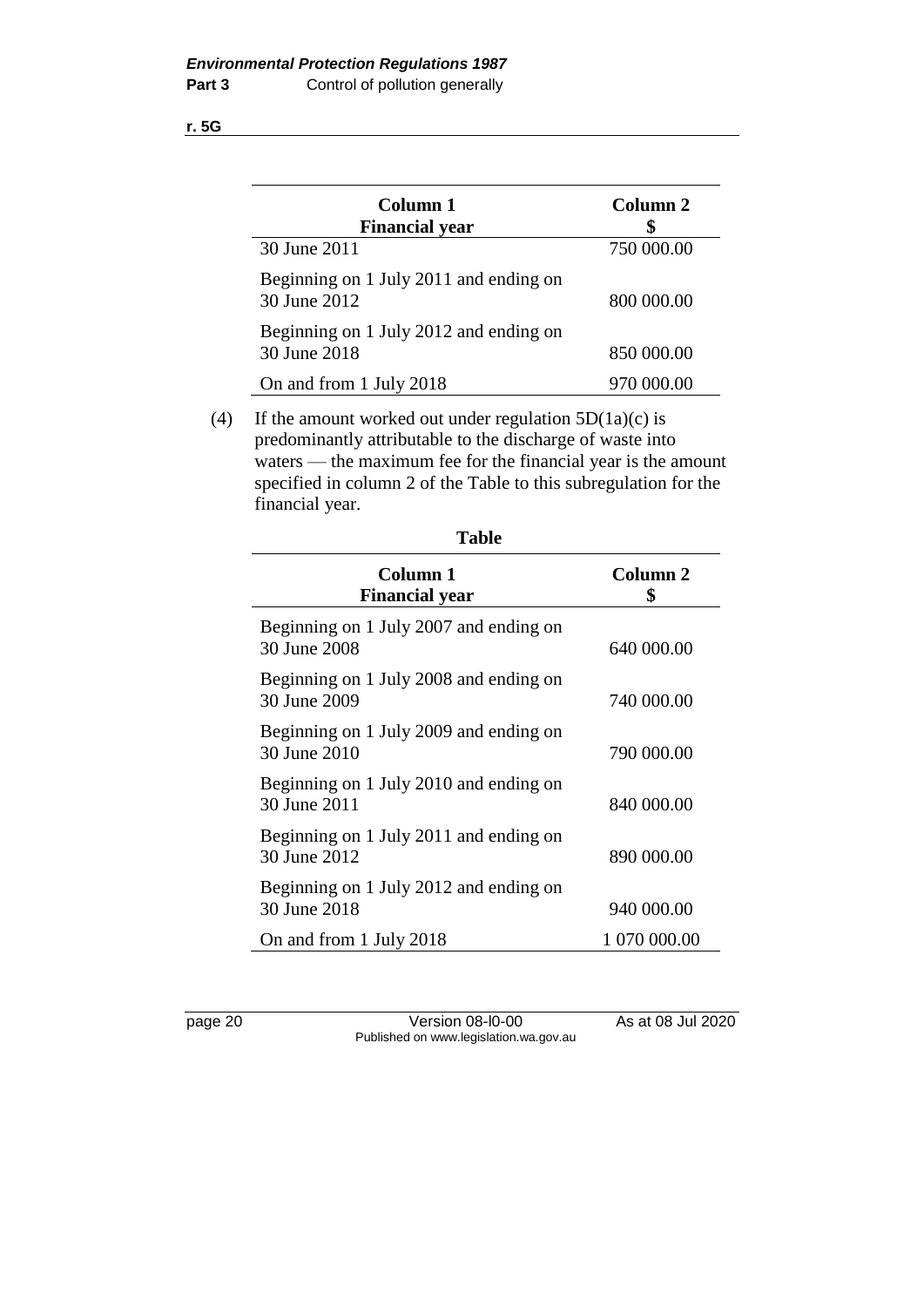(5) If the amount worked out under regulation  $5D(1a)(c)$  is equally attributable to the discharge of waste into air or onto land and the discharge of waste into waters — the maximum fee for the financial year is the amount specified in column 2 of the Table to this subregulation for the financial year.

| <b>Table</b>                                           |              |  |
|--------------------------------------------------------|--------------|--|
| Column 1<br><b>Financial year</b>                      | Column<br>\$ |  |
| Beginning on 1 July 2007 and ending on<br>30 June 2008 | 640 000.00   |  |
| Beginning on 1 July 2008 and ending on<br>30 June 2009 | 740 000.00   |  |
| Beginning on 1 July 2009 and ending on<br>30 June 2010 | 790 000.00   |  |
| Beginning on 1 July 2010 and ending on<br>30 June 2011 | 840 000.00   |  |
| Beginning on 1 July 2011 and ending on<br>30 June 2012 | 890 000.00   |  |
| Beginning on 1 July 2012 and ending on<br>30 June 2018 | 940 000.00   |  |
| On and from 1 July 2018                                | 1 070 000.00 |  |

*[Regulation 5G inserted: Gazette 22 Jun 2004 p. 2147-50; amended: Gazette 22 Jun 2007 p. 2841-3; 12 Jun 2018 p. 1888-9.]*

## **5H. Partial refunds of fees for licences**

- (1) If an application for a licence is refused, the Chief Executive Officer is to —
	- (a) deduct from the fee which accompanied the application such amount as the Chief Executive Officer considers reasonable to meet the administrative costs associated with determining the application; and

As at 08 Jul 2020 Version 08-l0-00 page 21 Published on www.legislation.wa.gov.au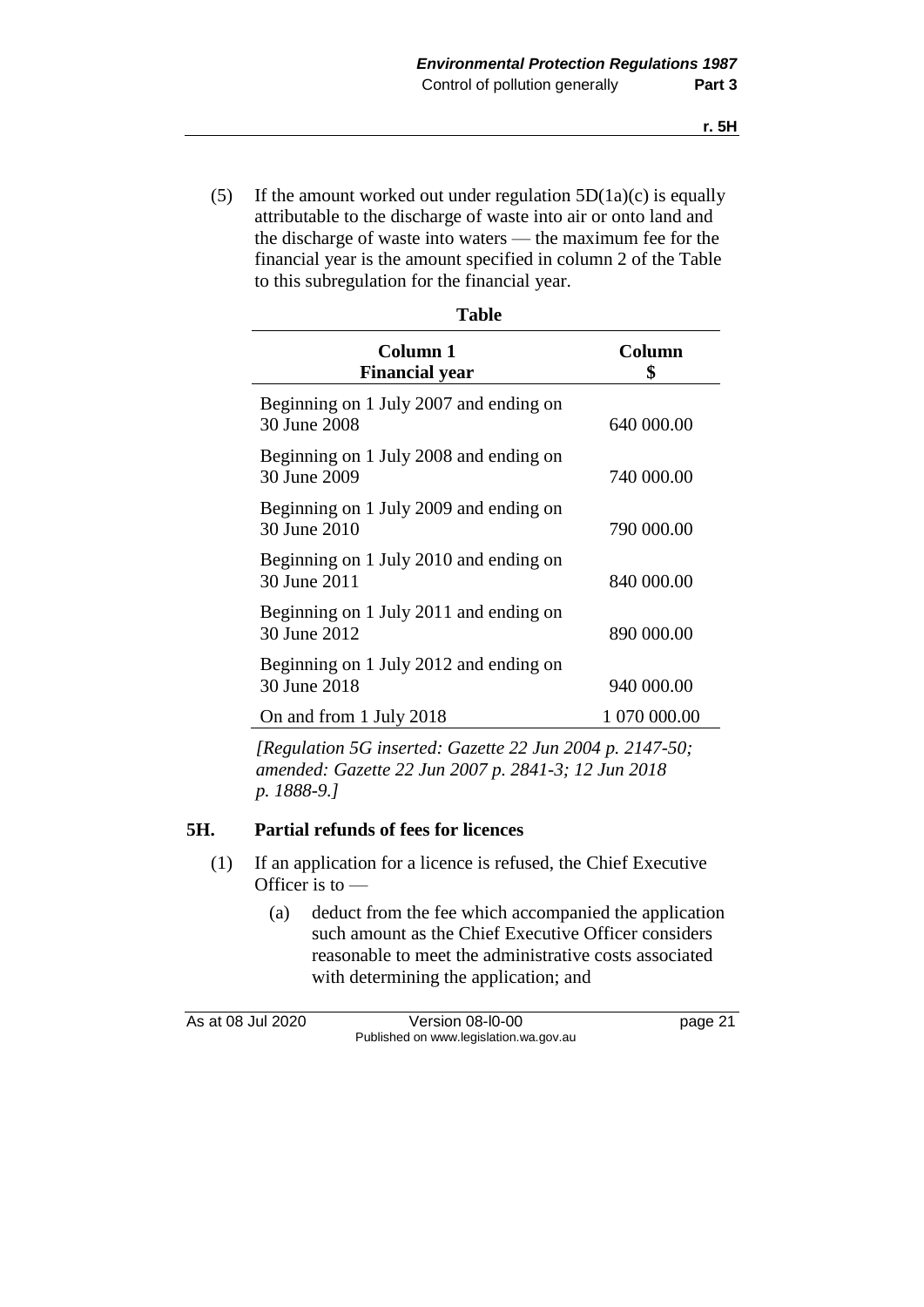**r. 5H**

- (b) refund the balance of the fee to the applicant.
- $(2)$  If
	- (a) a fee paid in respect of a licence comprised an amount determined under regulation 5E(2) or (3); and
	- (b) the Chief Executive Officer is satisfied that the quantity of waste discharged from the premises during the term of the licence (the *actual discharge*) is less than the quantity used as the basis for determining that amount; and
	- (c) an application for a refund is made in writing in a form approved by the Chief Executive Officer by the person who is the licensee at the end of the term of the licence —
		- (i) on an application for another licence in respect of the same premises made within 3 months of the end of the term of the expired licence; or
		- (ii) within 3 months of the end of the term of the licence,

the Chief Executive Officer is to refund to the licensee the difference between the fee that would have been payable if the amount under regulation 5E had been determined on the basis of the actual discharge and the fee paid.

- $(3)$  If
	- (a) a fee paid in respect of a licence comprised an amount under regulation  $5D(1)(b)$  or (c); and
	- (b) the Chief Executive Officer determines during the term of that licence that the environmental performance and management of the premises to which the licence relates conform to best practice criteria,

the Chief Executive Officer is to refund to the licensee an amount which bears the same proportion to the amount referred to in paragraph (a) as the unexpired portion of the term of

page 22 Version 08-l0-00 As at 08 Jul 2020 Published on www.legislation.wa.gov.au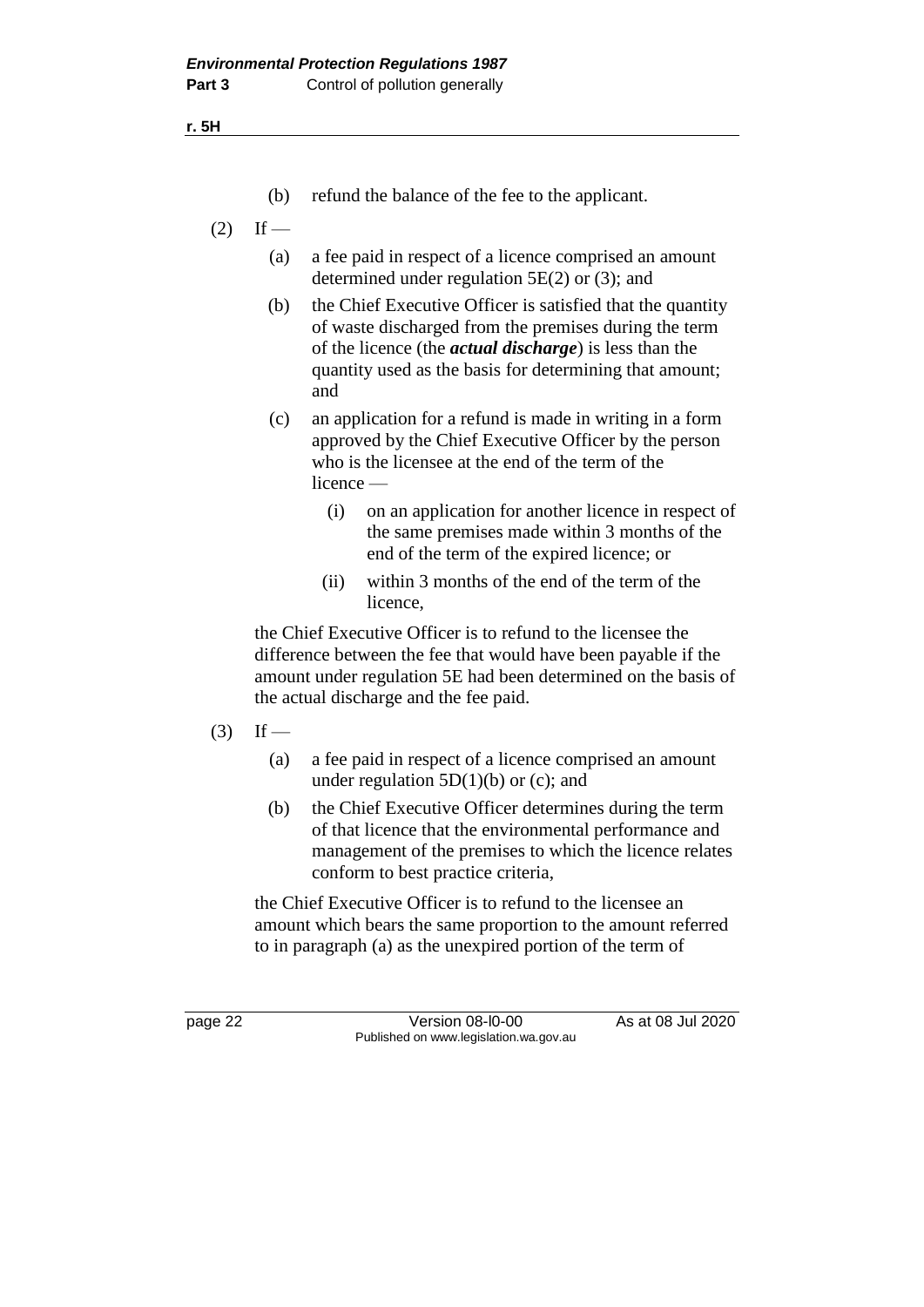licence (calculated from the day of the determination referred to in paragraph (b)) bears to the term of the licence.

*[Regulation 5H inserted: Gazette 13 Sep 1996 p. 4549; amended: Gazette 12 Sep 1997 p. 5150; 15 Aug 2000 p. 4713-14; 22 Jun 2004 p. 2150.]*

# **5I. Certain matters relevant to fees to be determined by CEO**

For the purposes of determining the amount of a fee under this Part, any question relating to the cost of works, the production or design capacity of premises, or the kind or quantity of waste discharged or to be discharged from premises is to be determined by the Chief Executive Officer.

*[Regulation 5I inserted: Gazette 13 Sep 1996 p. 4549.]*

# **5IA. Compliance with best practice criteria may be condition of licence (Act s. 62(2))**

For the purposes of section 62(2) of the Act the Chief Executive Officer may specify as a condition of a licence that the licensee is to comply with best practice criteria in relation to the environmental performance and management of the premises to which the licence relates.

*[Regulation 5IA inserted: Gazette 12 Sep 1997 p. 5151; amended: Gazette 20 Aug 2013 p. 3856.]*

# **5J. Manner of advertising prescribed (Act s. 57(2a))**

- (1) For the purposes of section 57(2a) of the Act, the CEO is to advertise the application for a licence in an advertisement published in a newspaper circulated daily in the State.
- (2) The advertisement is to include
	- (a) a statement indicating submissions about the application may be sent to the Department of Environment<sup>2</sup> at the address and within the time period specified in the advertisement; and

As at 08 Jul 2020 Version 08-l0-00 page 23 Published on www.legislation.wa.gov.au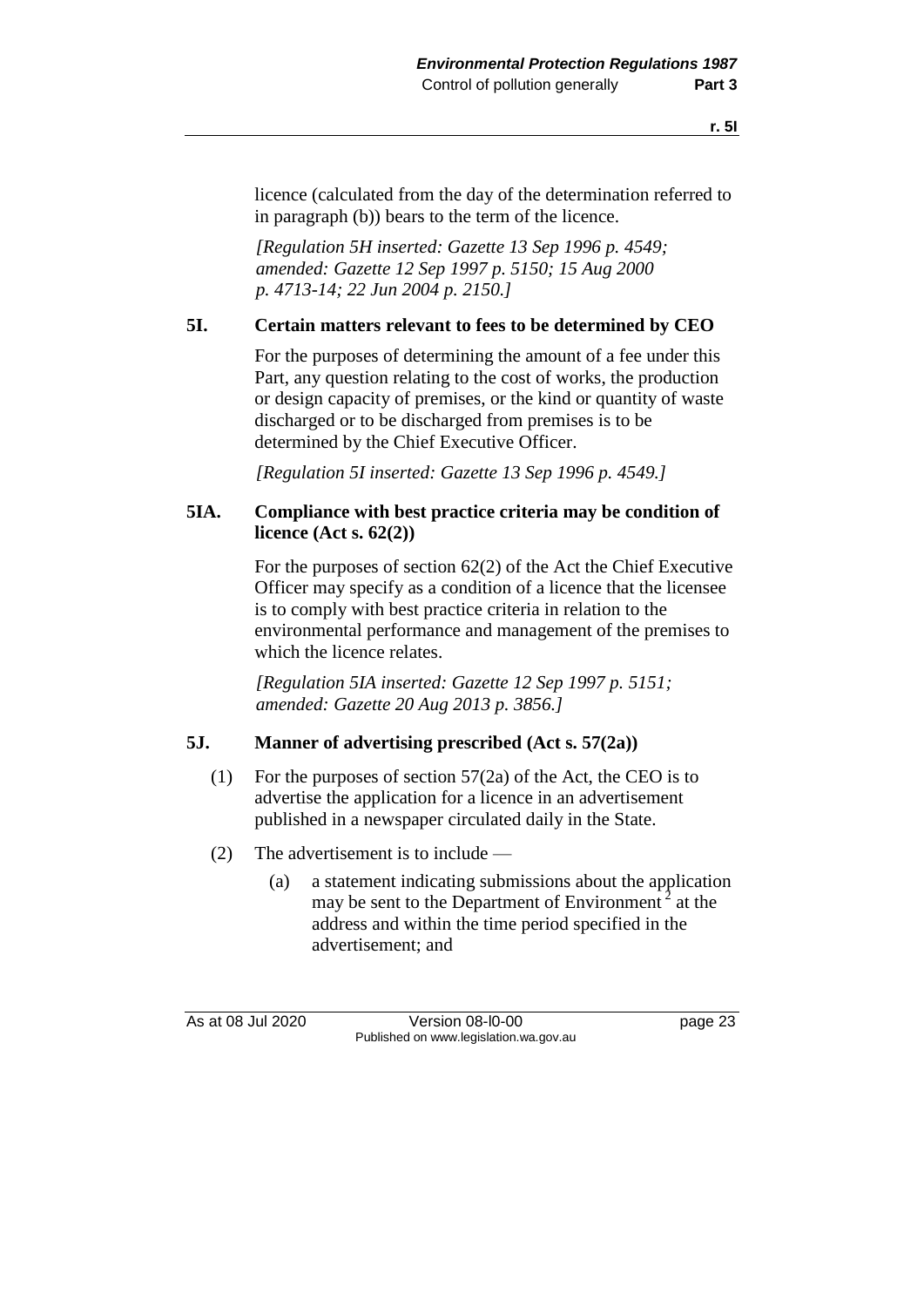- (b) the following particulars
	- (i) the category of prescribed premises under Schedule 1 that describes the main function of the premises to which the application relates;
	- (ii) the name of the applicant;
	- (iii) the locality of the premises to which the application relates;
	- (iv) the reference number for the application.

*[Regulation 5J inserted: Gazette 23 Nov 2004 p. 5223.]*

## **5K. Details of discharge prescribed (Act s. 72(1))**

For the purposes of section 72(1) of the Act the prescribed details of a discharge of waste are —

- (a) the time and the address of the premises on or from which the discharge occurred and a map of the premises showing the location of the discharge; and
- (b) if the discharge of the waste was a result of the operation of equipment or otherwise, the name of the person operating the equipment or otherwise responsible for the discharge of the waste; and
- (c) the composition of the waste; and
- (d) the quantity of the waste discharged; and
- (e) whether or not the discharge caused pollution and, if so, the nature and extent of the pollution; and
- (f) the action taken by the occupier of the premises to minimize the effect on the environment of the discharge of waste; and
- (g) whether or not the waste involved in the discharge has been removed, dispersed, destroyed, disposed of or otherwise dealt with, and if so, the manner in which the waste was removed, dispersed, destroyed, disposed of or otherwise dealt with.

*[Regulation 5K inserted: Gazette 11 Dec 1998 p. 6599.]*

page 24 Version 08-l0-00 As at 08 Jul 2020 Published on www.legislation.wa.gov.au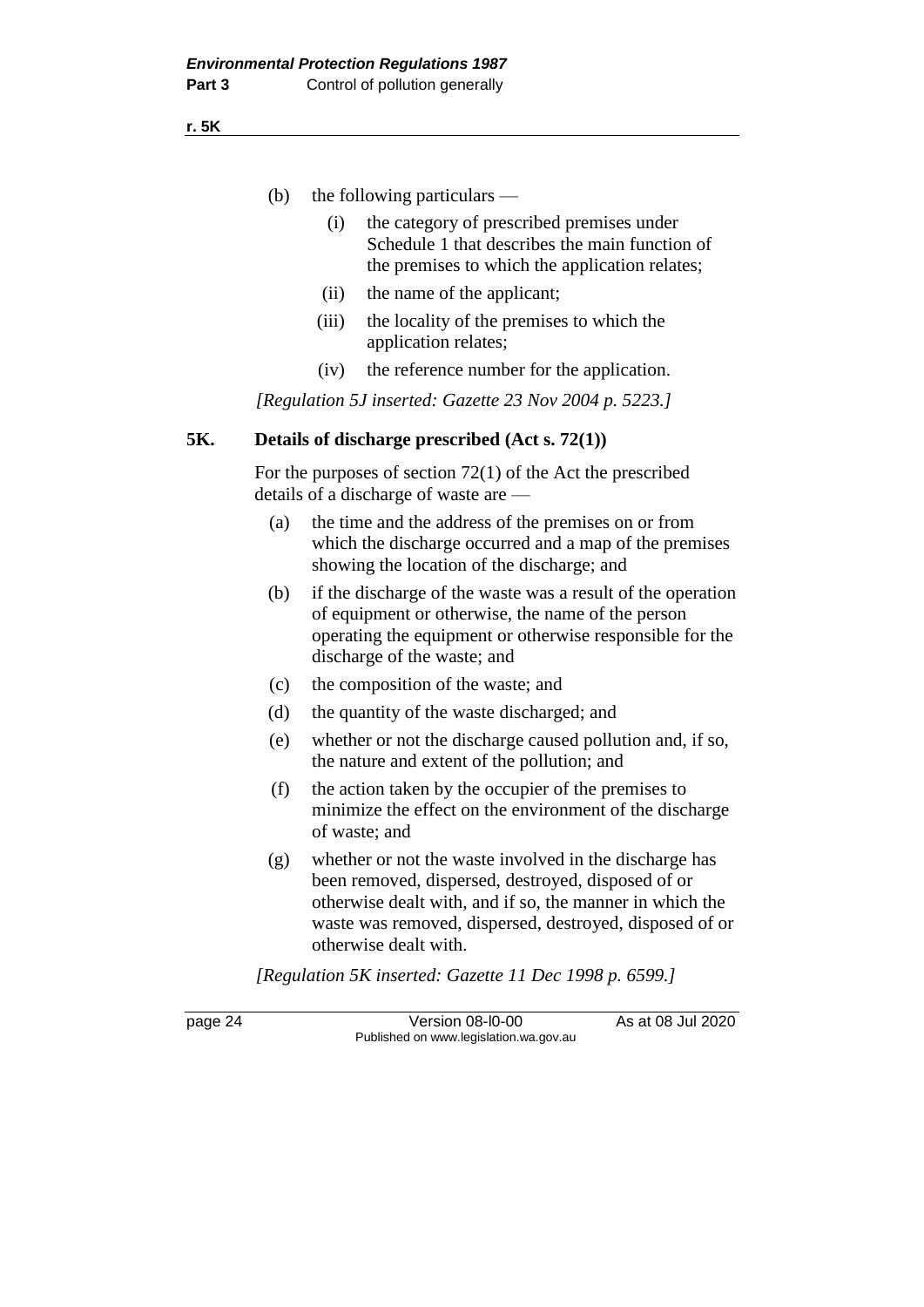# **5L. Manner of notifying prescribed (Act s. 72)**

- (1) A notification to the Chief Executive Officer under section 72 of the Act may be given by telephone or facsimile.
- (2) If the notification is given by telephone, notification in writing must be given to the Chief Executive Officer as soon as practicable after the telephone notification.

*[Regulation 5L inserted: Gazette 11 Dec 1998 p. 6600.]*

## **5M. Changes in information given to Department, occupier etc. to notify Department of**

- (1) If the occupier of premises registered under regulation 5B becomes aware —
	- (a) of a change in a material particular in the information provided in the application for the registration; or
	- (b) that the operation of the registered premises has changed in a material manner after the registration was granted,

the occupier must promptly notify the Department of the change in a form approved by the Chief Executive Officer.

- (2) If a person to whom a works approval has been granted under section 54 of the Act becomes aware of a change in a material particular in the information provided to the Department in the application for the works approval, or in the course of the processing of the application for the works approval, then the occupier must promptly notify the Department of the change in a form approved by the Chief Executive Officer.
- (3) If a person to whom a licence has been granted under section 57 of the Act becomes aware of a change in a material particular in the information provided to the Department in the application for the licence, or in the course of the processing of the application for the licence, then the occupier must promptly notify the Department of the change in a form approved by the Chief Executive Officer.

As at 08 Jul 2020 Version 08-l0-00 page 25 Published on www.legislation.wa.gov.au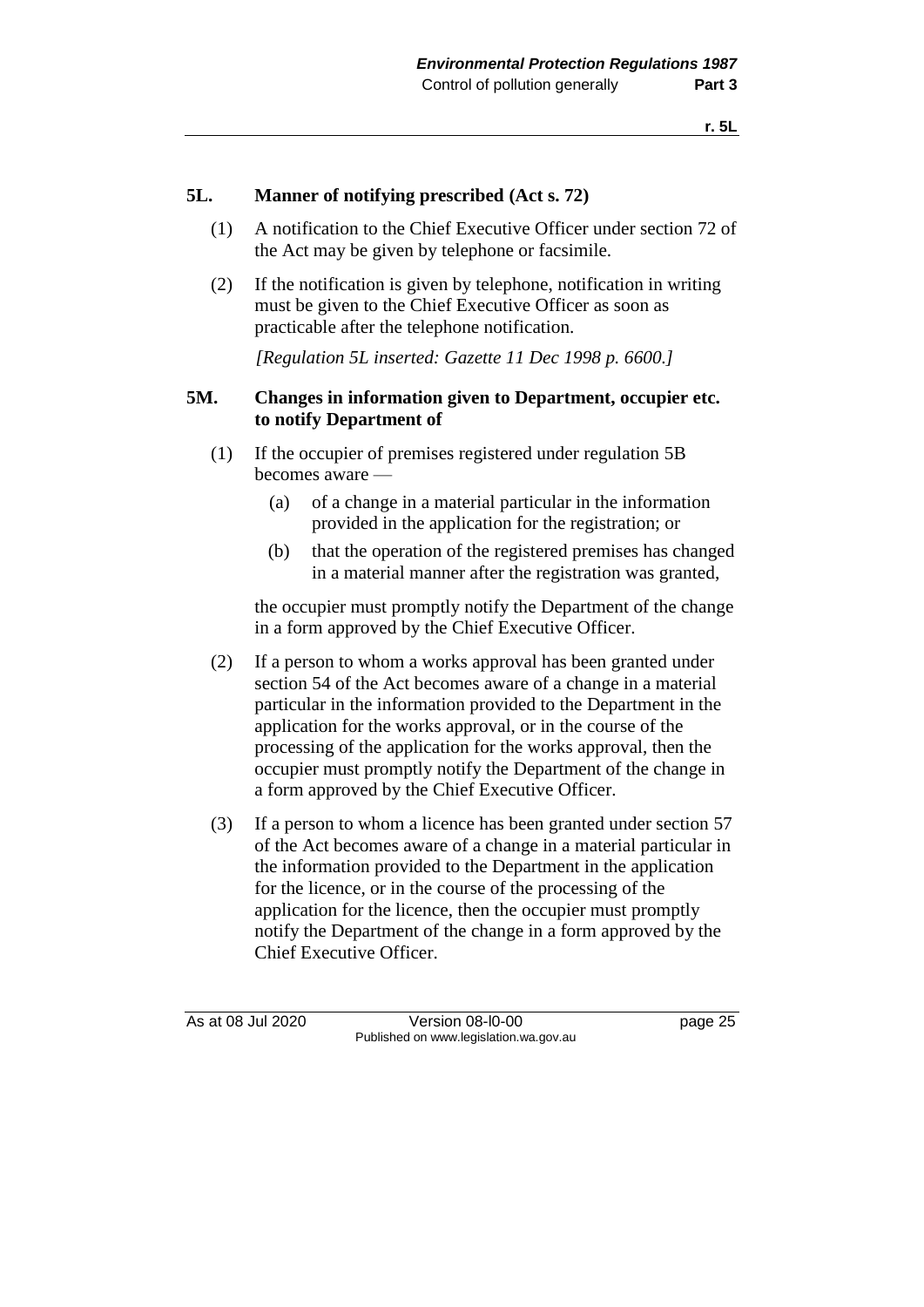(4) A person who contravenes subregulation (1), (2), or (3) commits an offence.

Penalty: \$5 000.

*[Regulation 5M inserted: Gazette 15 Aug 2000 p. 4714-15.]*

# **5N. Transitional provision (reduced fees)**

If a fee prescribed under this Part is paid by a person (the *payer*) on or after 1 October 1998 but before the *Environmental Protection Amendment Regulations (No. 3) 2000* come into force, the Chief Executive Officer may refund to the payer the portion of the fee that exceeds the fee payable under this Part had those regulations come into force on 1 October 1998.

*[Regulation 5N inserted: Gazette 15 Aug 2000 p. 4715.]*

# **5O. Reduction, waiver, or refund of fees, CEO's powers as to**

The Chief Executive Officer may reduce, waive, or refund, in whole or part, any fee referred to in these regulations relating to a works approval, licence, or registration.

*[Regulation 5O inserted: Gazette 15 Aug 2000 p. 4715.]*

page 26 Version 08-l0-00 As at 08 Jul 2020 Published on www.legislation.wa.gov.au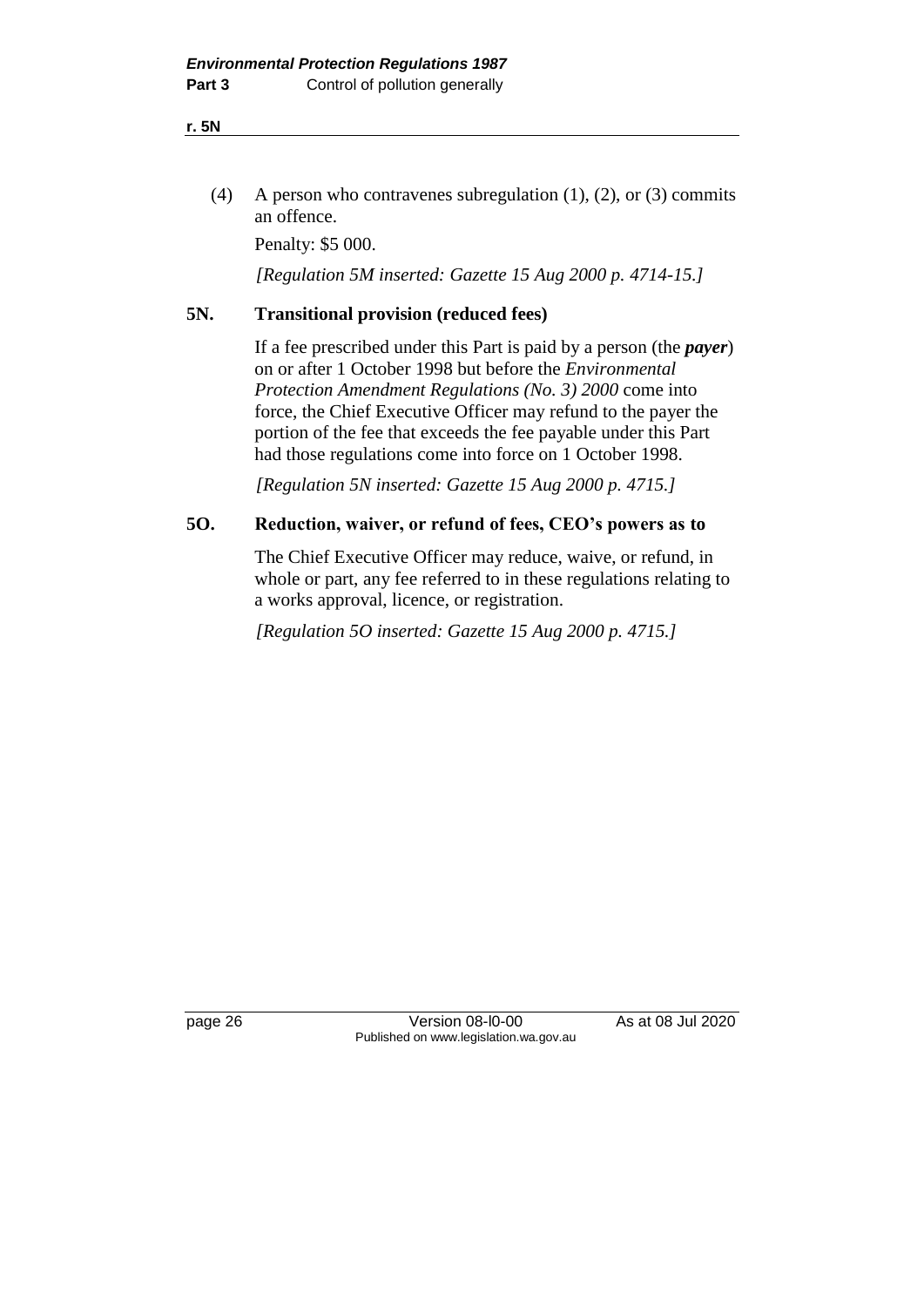**r. 6**

# **Part 4 — Audible alarms**

*[Heading inserted: Gazette 13 Sep 1996 p. 4545.]*

# **6. Period prescribed for audible alarms (Act s. 99(1)(a))**

For the purposes of section 99(1)(a), the prescribed period is 30 minutes.

As at 08 Jul 2020 Version 08-l0-00 page 27 Published on www.legislation.wa.gov.au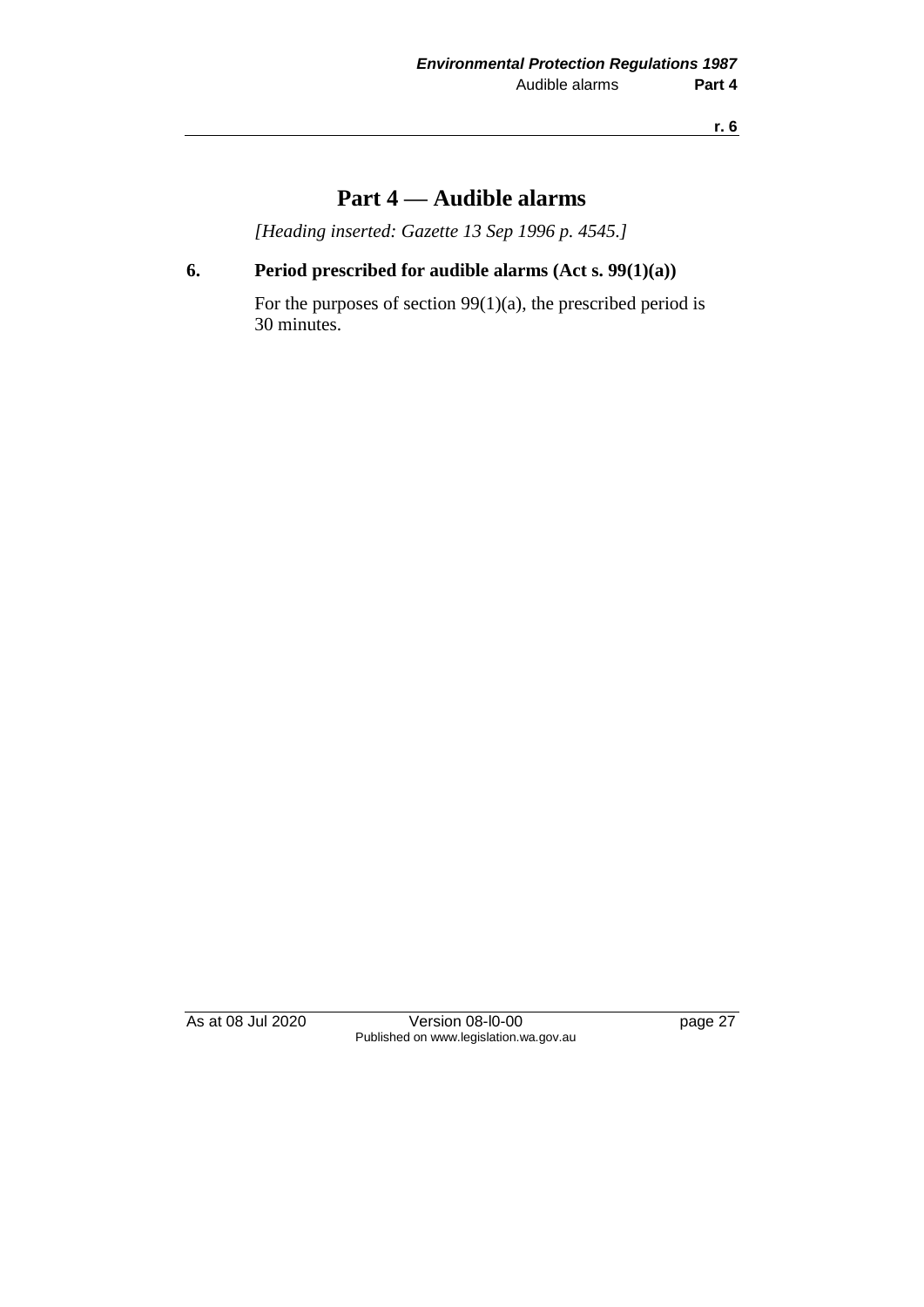**r. 7**

# **Part 5 — Appeals**

*[Heading inserted: Gazette 13 Sep 1996 p. 4545.]*

# **7. Commencing appeals under Act Part VII, manner of**

- (1) A person lodging an appeal under Part VII of the Act must
	- (a) sign the appeal and address it to the Minister; and
	- (b) set out in the appeal
		- (i) in the case of an appeal lodged under section 100 of the Act, the title or number or other means of identification of the relevant proposal and the name of, or the office or position held or acted in by, the proponent of that proposal; and
		- (ii) in the case of an appeal lodged under section 102 of the Act in respect of a works approval or licence, the name of the applicant or holder of the works approval or licence, as the case requires, and the location of the prescribed premises to which that application relates; and
		- (iii) in the case of an appeal lodged under section 103 of the Act, the name of the person on whom the relevant pollution abatement notice, or notice under section 65(4), was served and the location of the premises to which that pollution abatement notice or notice relates; and
		- (iv) in the case of an appeal lodged under section 104 of the Act, the name of the person on whom the relevant notice was served under section 96(1) or 97(1) of the Act and a description of the vehicle, vessel or equipment to which that notice relates; and
		- (v) the substance of the decision or matter the subject of the appeal; and

page 28 Version 08-l0-00 As at 08 Jul 2020 Published on www.legislation.wa.gov.au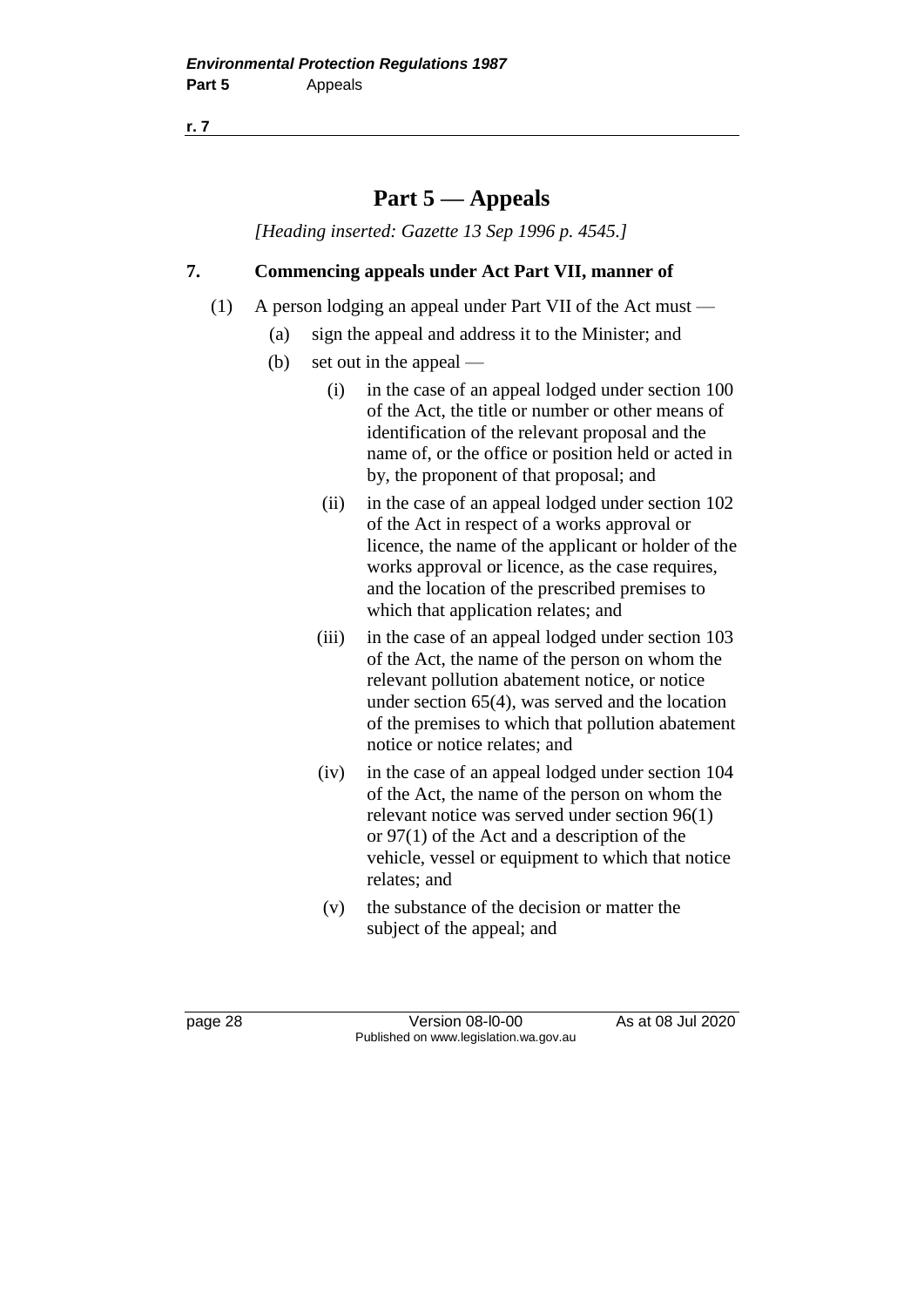(vi) the name and address of the appellant for the service of notices;

#### and

- (c) lodge with the Minister
	- (i) in the case of an appeal lodged under section 100, a fee of \$10; or
	- (ii) in the case of an appeal lodged under section 102, a fee of \$50; or
	- (iii) in the case of an appeal lodged under section 103 or 104, a fee of \$25.
- (2) The Minister may reduce, waive or refund, in whole or in part, any fee referred to in subregulation (1).
- (3) A person who has lodged an appeal under Part VII of the Act may withdraw the appeal after having given the Minister not less than 7 days' notice in writing of his intention to do so.

*[Regulation 7 amended: Gazette 28 Jun 2016 p. 2632.]*

#### **8. Decisions on appeals, Minister to publish**

- (1) The Minister must cause the details set out in subregulation (2) of his decisions on appeals lodged under Part VII of the Act to be published by causing those details to be made available for public inspection at the head office between the hours of 8 a.m. and 5 p.m. on any day which is not a Saturday, Sunday or public service holiday or a public holiday appointed or declared for the Perth area.
- (2) The details referred to in subregulation (1) are
	- (a) in the case of an appeal lodged under section 100, the title or number or other means of identification of the relevant proposal and the name, or the office or position held or acted in by, the proponent of that proposal;
	- (b) in the case of an appeal lodged under section 102 of the Act in respect of a works approval or licence, the name of the applicant or holder of the works approval or

As at 08 Jul 2020 Version 08-l0-00 page 29 Published on www.legislation.wa.gov.au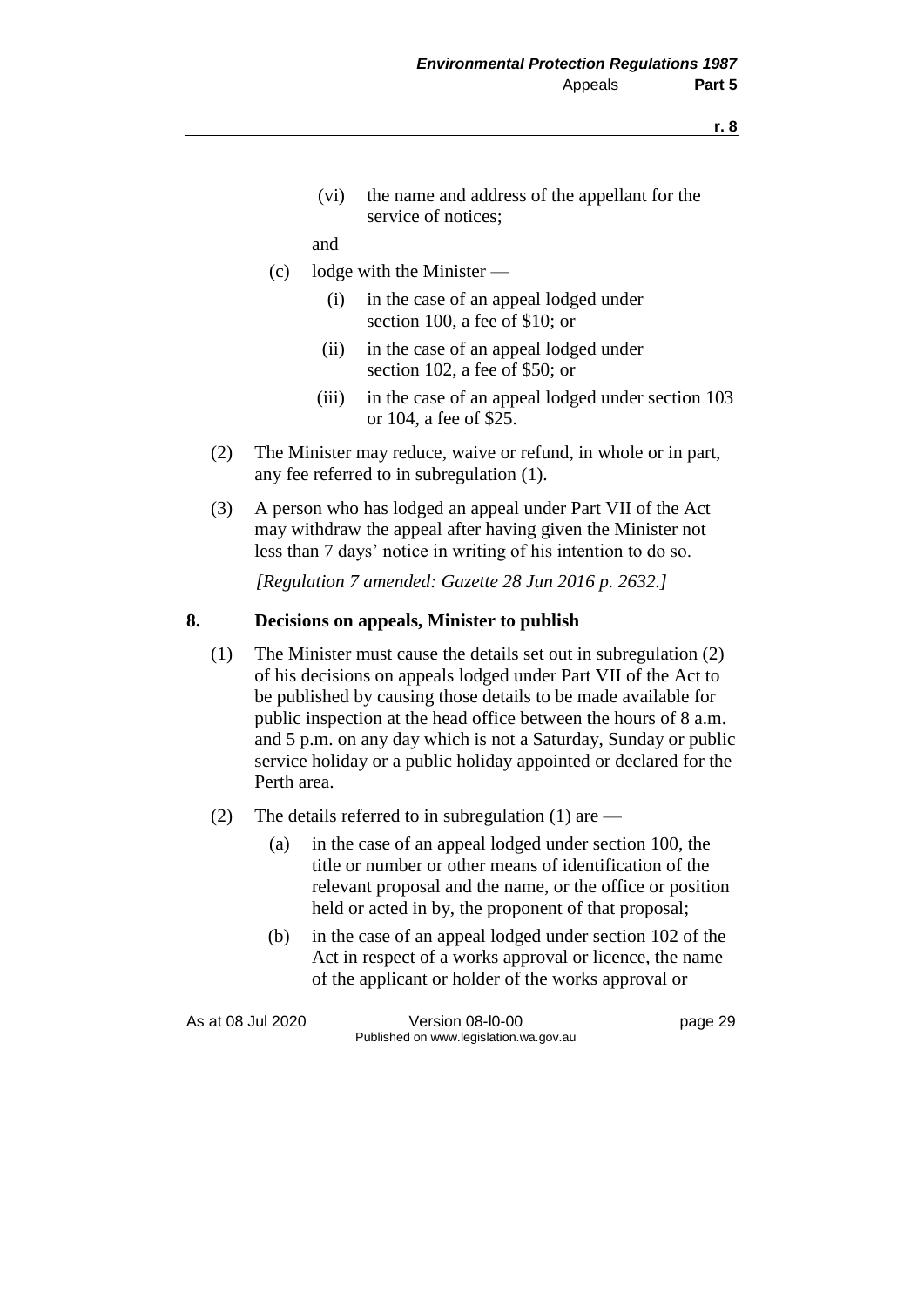licence, as the case required, and the location of the prescribed premises to which that application relates;

- (c) in the case of an appeal lodged under section 103 of the Act, the name of the person on whom the relevant pollution abatement notice, or notice under section 65(4), is served and the location of the premises to which that pollution abatement notice or notice relates;
- (d) in the case of an appeal lodged under section 104 of the Act, the name of the person on whom the relevant notice was served under section 96(1) or 97(1) of the Act and a description of the vehicle, vessel or equipment to which that notice relates;
- (e) if the name of the appellant is not a detail referred to in paragraph (a), (b), (c) or (d), that name;
- (f) a summary of the nature and grounds of the relevant appeal;
- (g) the decision of the Minister on the relevant appeal and the date of that decision.

*[Regulation 8 amended: Gazette 24 Jan 1992 p. 362; 11 Dec 1998 p. 6600; 28 Jun 2016 p. 2632.]*

# **9. Decisions on appeals, persons to be notified of**

The Minister must cause to be notified in writing of his decision on an appeal lodged under Part VII of the Act —

- (a) the appellant; and
- (b) any relevant decision-making authority; and
- (c) the Authority; and
- (d) the Chief Executive Officer; and
- (e) in the case of an appeal lodged under section 100 of the Act, the proponent of the relevant proposal; and
- (f) in the case of an appeal lodged under section 102 of the Act in respect of a works approval or licence, the

page 30 Version 08-l0-00 As at 08 Jul 2020 Published on www.legislation.wa.gov.au

**r. 9**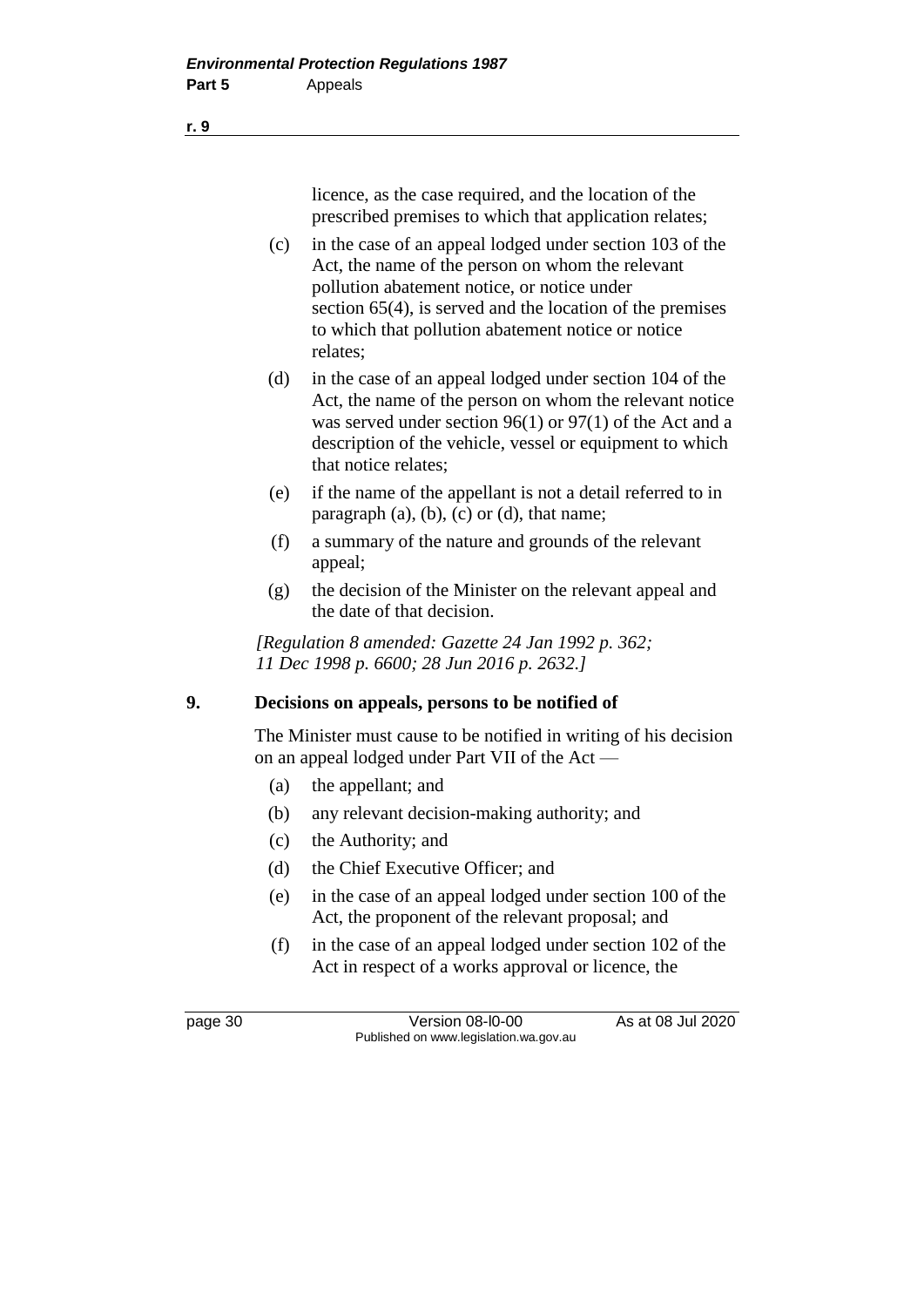applicant for or the holder of the works approval or licence, as the case requires; and

- (g) in the case of an appeal lodged under section 103 of the Act, the person on whom the relevant pollution abatement notice, or notice under section 65(4), was served; and
- (h) in the case of an appeal lodged under section 104, the person on whom the relevant notice was served under section 96(1) or 97(1) of the Act.

*[Regulation 9 amended: Gazette 28 Jun 2016 p. 2632.]*

As at 08 Jul 2020 Version 08-l0-00 page 31 Published on www.legislation.wa.gov.au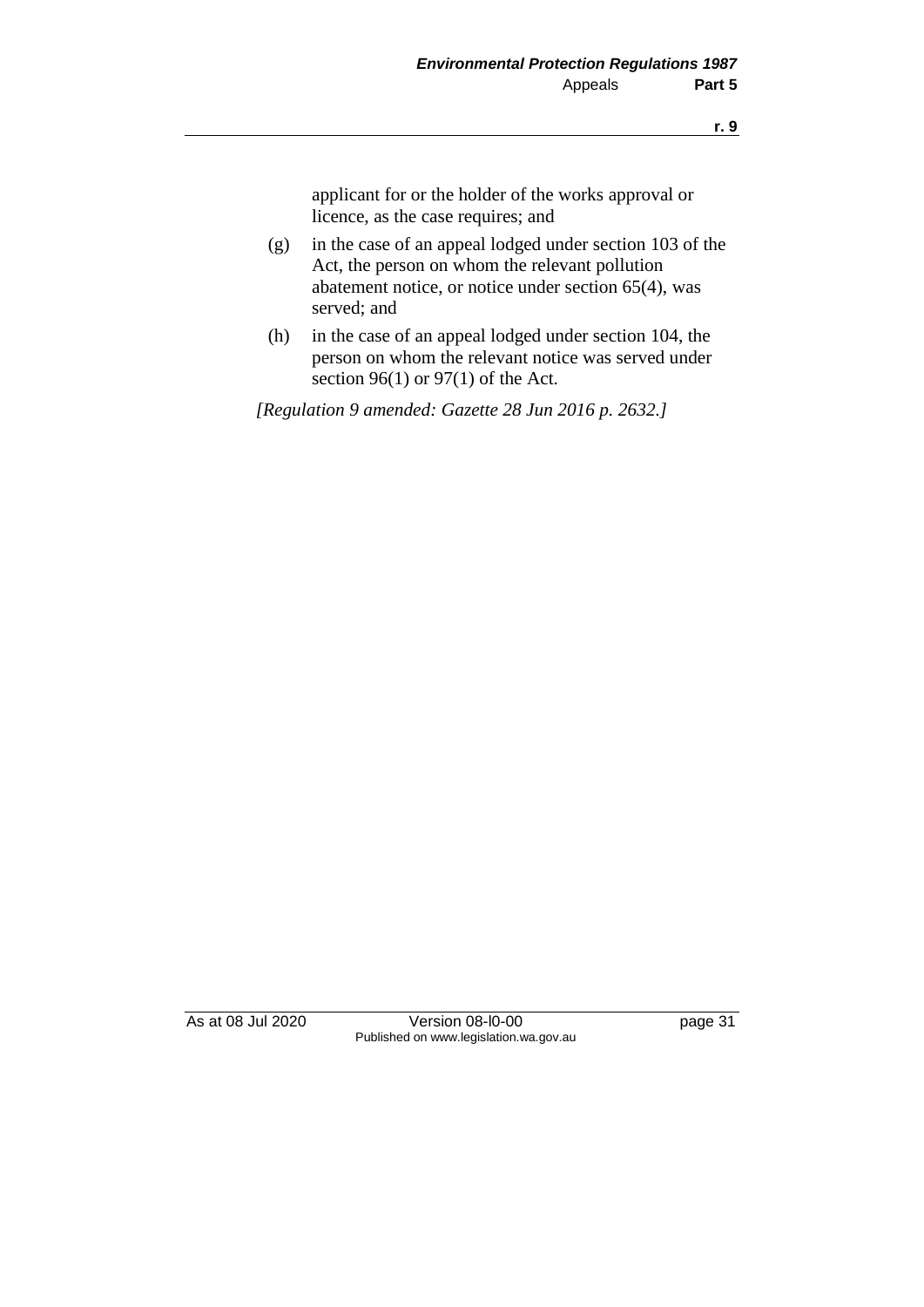**r. 11**

# **Part 6 — Tyres**

*[Heading inserted: Gazette 13 Sep 1996 p. 4545.]*

*[10. Deleted: Gazette 31 Dec 1993 p. 6878.]*

## **11. Terms used; calculating quantity of used tyres**

- (1) In this regulation and regulations 12, 13, 13A, 14 and  $15$ *approved site* means a landfill site —
	- (a) set apart by a local government under section 119 of the *Health (Miscellaneous Provisions) Act 1911*; or
	- (b) licensed under Part V of the Act; or
	- (c) approved by the Chief Executive Officer;

*licensed premises* means a place that is prescribed premises under the Act, and in relation to which the licence is in force under the Act;

*storage* includes collection and deposit;

*tyre* means a tyre made whether wholly or partly of natural or synthetic rubber or similar material;

*Tyre Landfill Exclusion Zone* means the area comprising the local government districts specified in Schedule 5;

*tyre retailer* means a person who carries on a business which principally consists of the sale of tyres by retail or the fitting of tyres, or a combination of those activities.

(2) For the purposes of these regulations,  $2 \text{ m}^3$  of shredded, broken or pieces of used tyres are to be taken to equal 100 used tyres and any multiple of  $2 \text{ m}^3$  of shredded, broken or pieces of used tyres are to be taken to be equal to the corresponding multiple of 100 used tyres and where an intermediate quantity of shredded, broken or pieces of used tyres occurs the equivalent number of used tyres are calculated by interpolation.

page 32 Version 08-l0-00 As at 08 Jul 2020 Published on www.legislation.wa.gov.au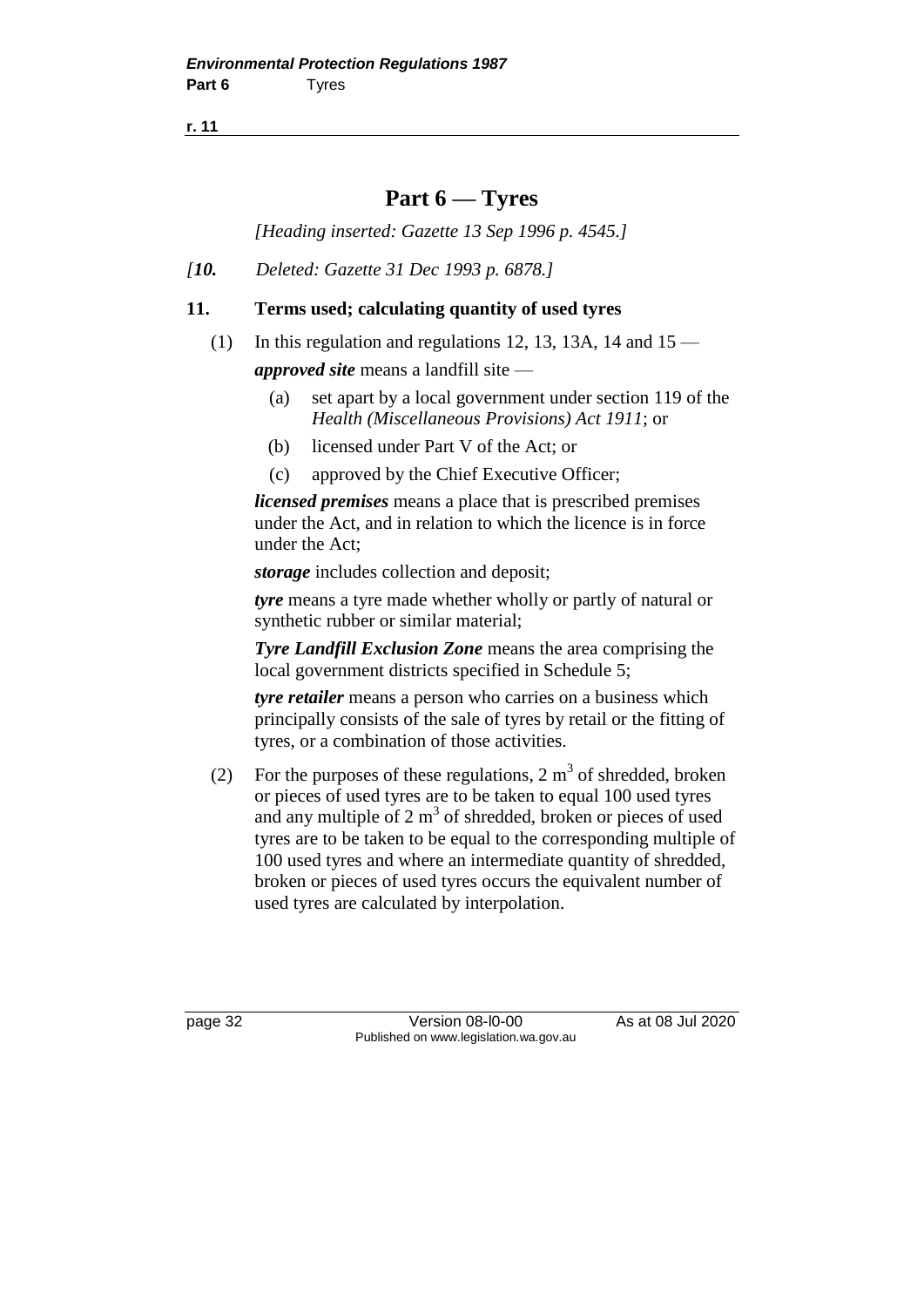(3) For the purposes of these regulations the size of a tyre is to be disregarded when computing the number of tyres in question.

*[Regulation 11 inserted: Gazette 30 Aug 1991 p. 4554-5; amended: Gazette 12 Nov 1996 p. 6303; 10 Dec 1996 p. 6877; 28 Jun 2016 p. 2631-2; 10 Jan 2017 p. 197.]*

#### **12. Disposal and storage of tyres prescribed as alteration of environment (Act s. 3(1)** *pollution***)**

For the purposes of paragraph (c) of the definition of *pollution* in section  $3(1)$  of the Act —

- (a) the disposal of tyres otherwise than in accordance with regulation 14;
- (b) the storage of used tyres
	- (i) in any number exceeding 500 on a place used for or in connection with a tyre fitting business;
	- (ii) in any number exceeding 100 on any other place,

is a prescribed alteration of the environment.

*[Regulation 12 inserted: Gazette 30 Aug 1991 p. 4555; amended: Gazette 12 Nov 1996 p. 6303-4.]*

#### **13. Transport of used tyres for reward etc., when permitted**

- $(1)$  A person must not
	- (a) for gain or other reward; or
	- (b) in the course of any business carried on by that person,

transport used tyres —

- (c) for the purpose of storage except to a place that is licensed premises for that purpose; or
- (d) for the purpose of disposal except to a place that is established for that purpose.

Penalty: \$5 000.

(2) For the purposes of subregulation (1) a person is deemed to transport used tyres in the course of business whether the

As at 08 Jul 2020 Version 08-l0-00 page 33 Published on www.legislation.wa.gov.au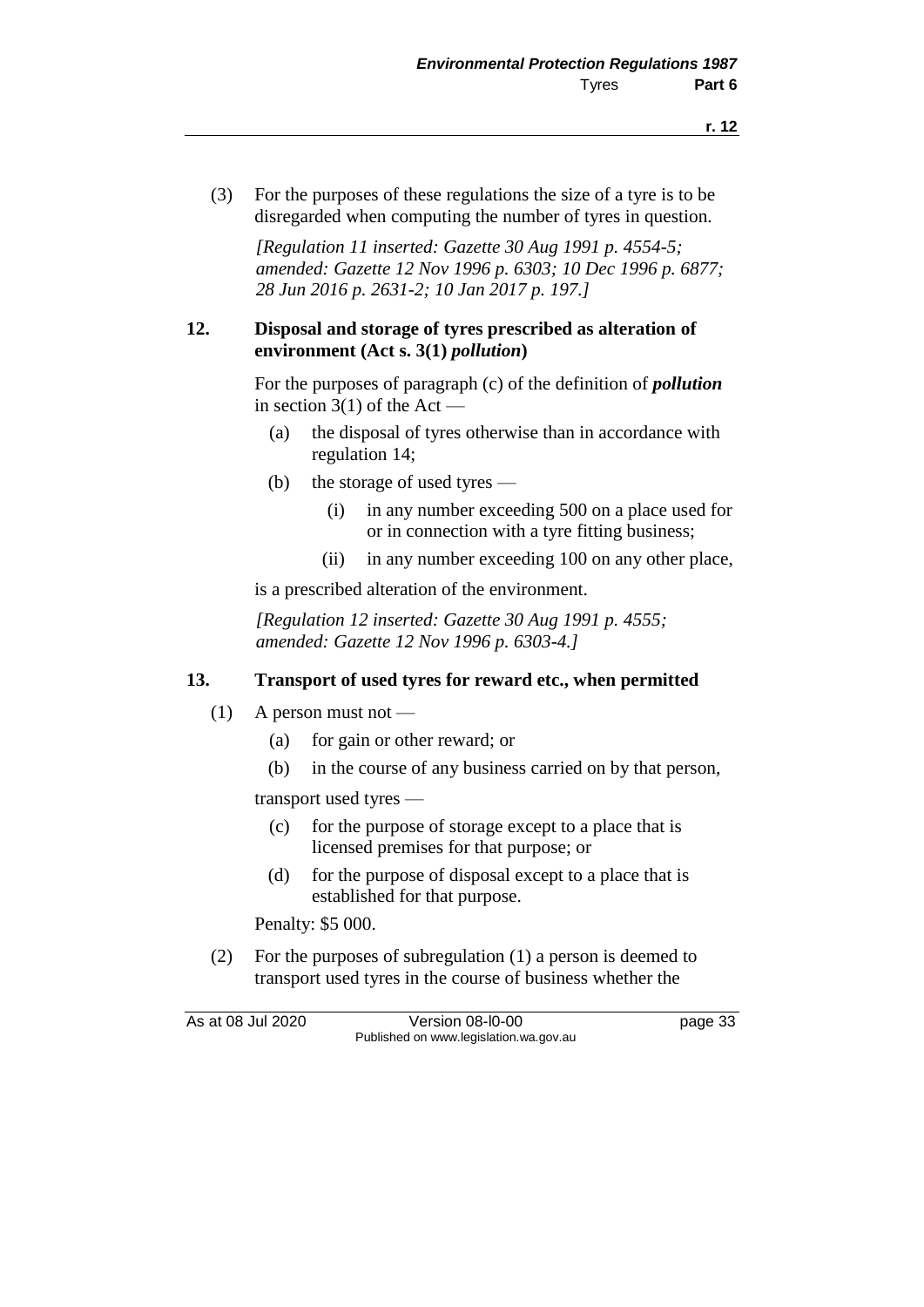#### **r. 13A**

transport of used tyres is the principal business carried on by that person or is only incidental to any other business carried on by that person.

*[Regulation 13 inserted: Gazette 30 Aug 1991 p. 4555; amended: Gazette 11 Dec 1998 p. 6600; 28 Jun 2016 p. 2632.]*

#### **13A. Tyre retailer not to damage used tyres**

- (1) A tyre retailer must not, except in accordance with written approval given by the Chief Executive Officer —
	- (a) cut or otherwise damage a used tyre; or
	- (b) cause or permit a used tyre to be cut or otherwise damaged,

in such a manner as to render the tyre unsuitable for retreading. Penalty: \$5 000.

(2) For the purposes of subregulation (1) the Chief Executive Officer may give approval subject to such conditions specified in the approval as the Chief Executive Officer thinks fit.

*[Regulation 13A inserted: Gazette 12 Nov 1996 p. 6304; amended: Gazette 11 Dec 1998 p. 6600; 28 Jun 2016 p. 2632.]*

#### **14. Disposal of tyres, permitted means for**

- (1) Tyres may be disposed of
	- (a) by incineration if  $-$ 
		- (i) the emissions from the chimney of that incinerator do not exceed the following levels —

| particulate matter | 50 mg/m <sup>3</sup> |
|--------------------|----------------------|
| carbon monoxide    | $1 \text{ g/m}^3$    |
| zinc               | $3 \text{ mg/m}^3$   |
| cadmium            | $3 \text{ mg/m}^3$   |
| aluminium          | $3 \text{ mg/m}^3$   |
| dioxins            | 5 parts per thousand |
|                    | million              |

or such other levels as are approved by the Chief Executive Officer; and

page 34 Version 08-l0-00 As at 08 Jul 2020 Published on www.legislation.wa.gov.au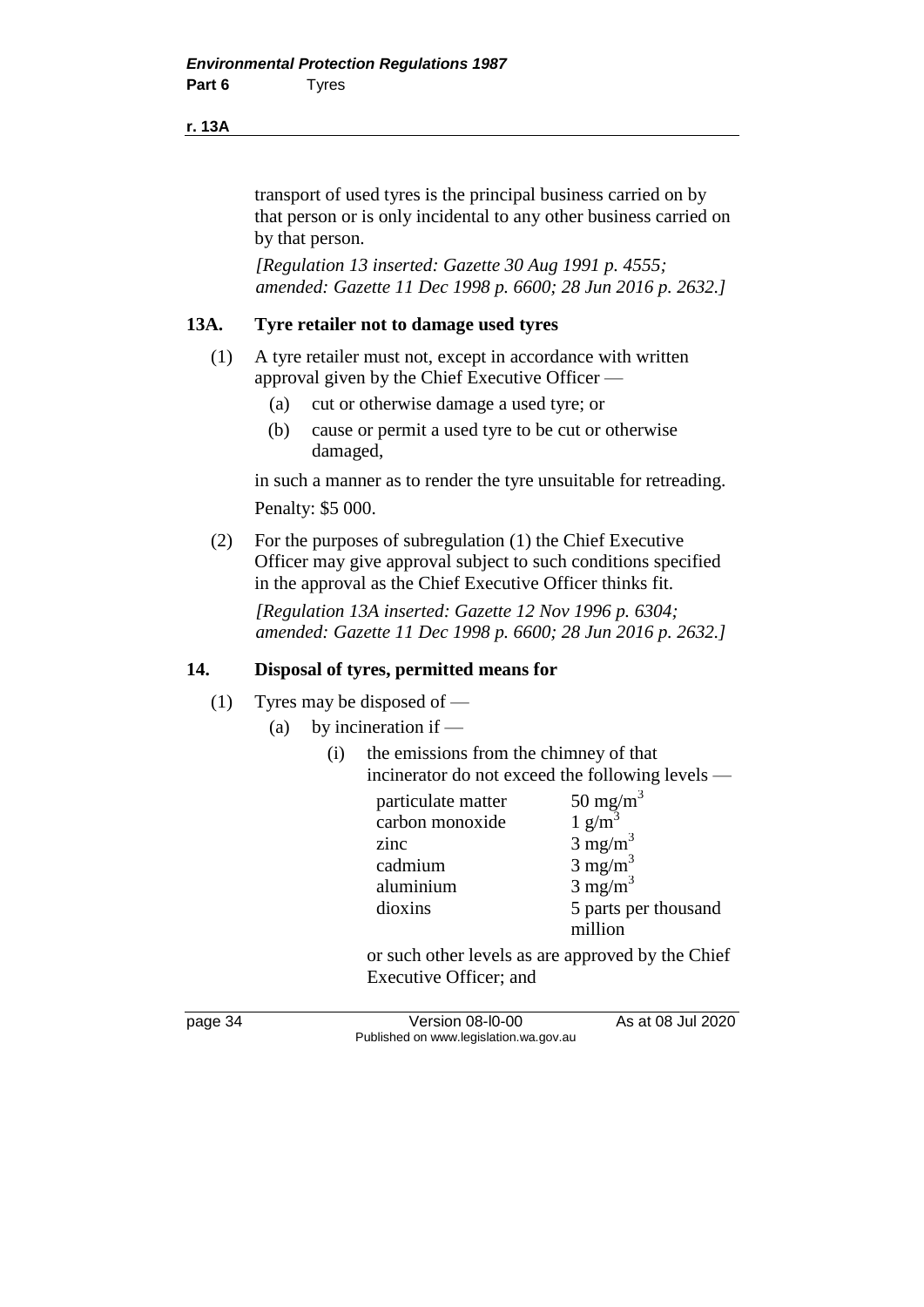- (ii) smoke discharged does not exceed a shade of 1 when compared with the Australian Miniature Smoke Chart (AS 3543 1989);
- or
- (b) by the method described in subregulation (2) at an approved site located —
	- (i) in the Tyre Landfill Exclusion Zone if the written approval of the Chief Executive Officer has first been obtained; or
	- (ii) in any local government district outside the Tyre Landfill Exclusion Zone;
	- or
- (c) by any other method of disposal approved by the Minister on the advice of the Chief Executive Officer.
- (2) For the purposes of subregulation (1)(b) tyres may be disposed of by burial under a final soil cover of not less than 500 mm —
	- (a) in batches separated from each other by at least 100 mm of soil and each consisting of not more than  $40 \text{ m}^3$  of tyres reduced to pieces; or
	- (b) in batches separated from each other by at least 100 mm of soil and each consisting of not more than 1 000 whole tyres; or
	- (c) in the case of tyres in any volume or number in a dump existing on 4 December 1992, at the location of that dump,

in accordance with such conditions as are imposed by the Chief Executive Officer in respect of that burial for the purpose of ensuring that drainage, safety, soil erosion and soil stability at, and in the vicinity of, the site of that burial are adequately controlled.

*[Regulation 14 inserted: Gazette 30 Aug 1991 p. 4555; amended: Gazette 4 Dec 1992 p. 5889; 12 Nov 1996 p. 6304-5.]*

As at 08 Jul 2020 Version 08-l0-00 page 35 Published on www.legislation.wa.gov.au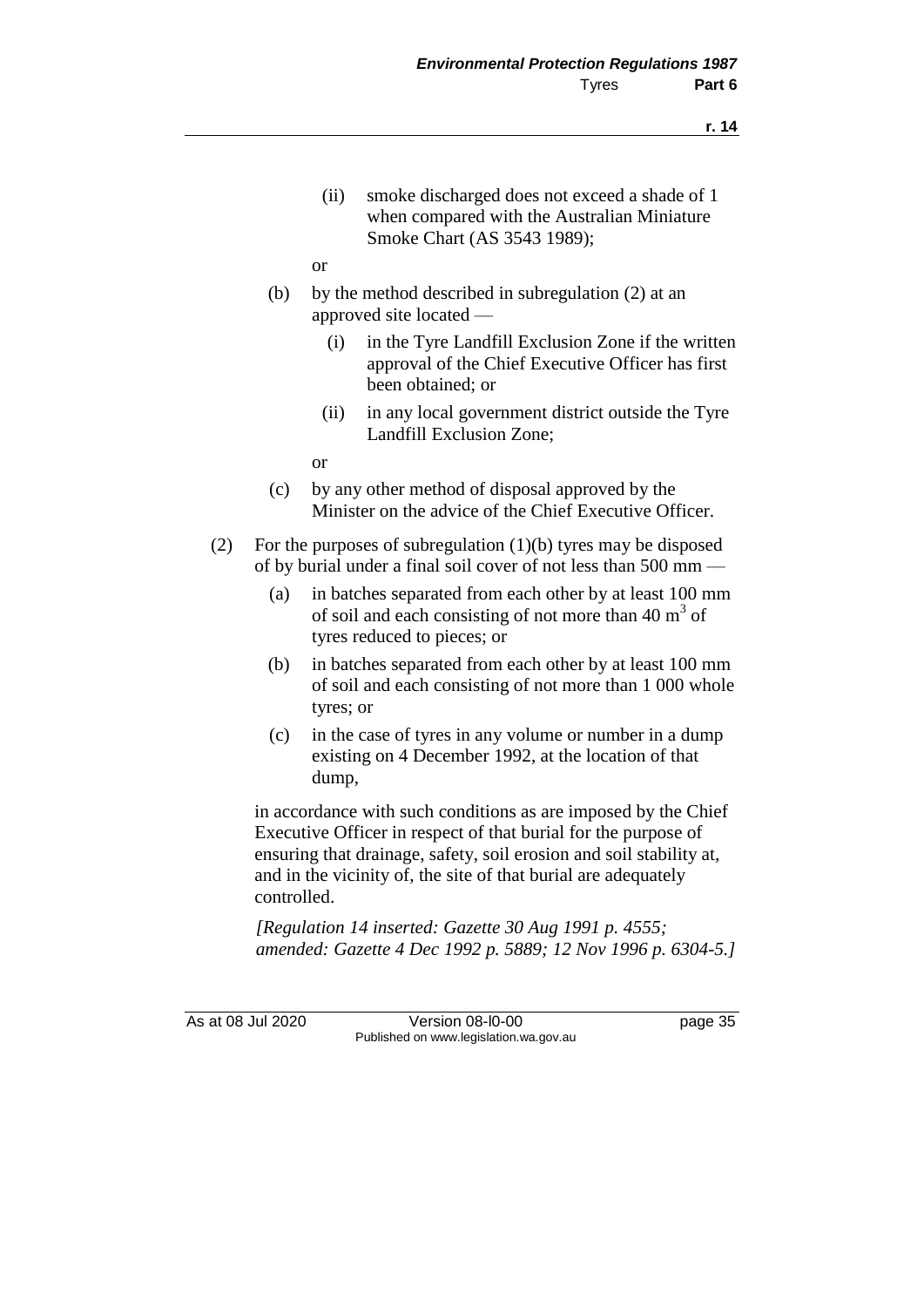**r. 15**

#### **15. Used tyres, storage of on licensed premises**

Used tyres must not be stored on licensed premises otherwise than in accordance with the conditions of the licence issued in relation to those premises.

*[Regulation 15 inserted: Gazette 30 Aug 1991 p. 4555; amended: Gazette 28 Jun 2016 p. 2632.]*

page 36 Version 08-l0-00 As at 08 Jul 2020 Published on www.legislation.wa.gov.au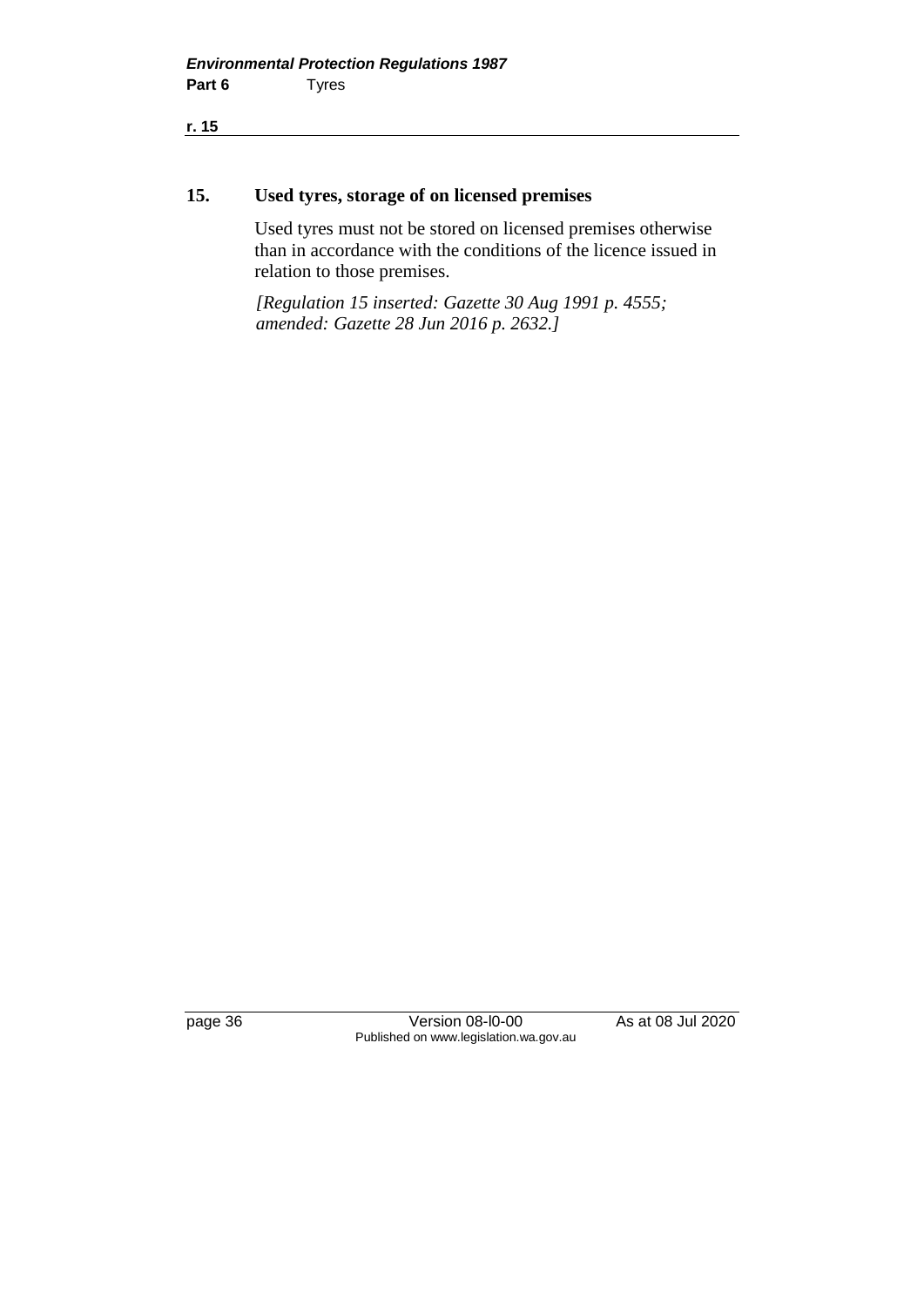# **Part 7 — Anti-fouling paint**

*[Heading inserted: Gazette 13 Sep 1996 p. 4545.]*

#### **16. Organotin anti-fouling paint, restrictions on use, sale etc. of**

- (1) On and from 1 November 1991, a person must not apply organotin anti-fouling paint to, or cause or permit such paint to be applied to —
	- (a) a piling, pier, buoy, mooring or other structure in an enclosed water body or a semi-enclosed water body; or
	- (b) a vessel that is 25 m or less in length; or
	- (c) a vessel that is more than 25 m in length, unless the paint has been formulated so that in respect of each square centimetre of surface to which it is applied —
		- (i) not more than 210 micrograms of organotin are released during the first 14 days after the application of the paint; and
		- (ii) not more than 5 micrograms of organotin are released during each subsequent day.

Penalty: \$5 000.

(2) On and from 1 September 1991, a person must not sell organotin anti-fouling paint that is formulated other than as described in subregulation (1)(c).

Penalty: \$5 000.

(3) On and from 1 September 1991, a person who has a container containing organotin anti-fouling paint must ensure that it has a clearly readable label with the words "NOT TO BE APPLIED TO VESSELS 25 METRES OR LESS IN LENGTH".

Penalty: \$5 000.

 $(4)$  In this regulation —

*enclosed water body* means a body of water, such as a lake, not connected to the sea;

As at 08 Jul 2020 Version 08-l0-00 page 37 Published on www.legislation.wa.gov.au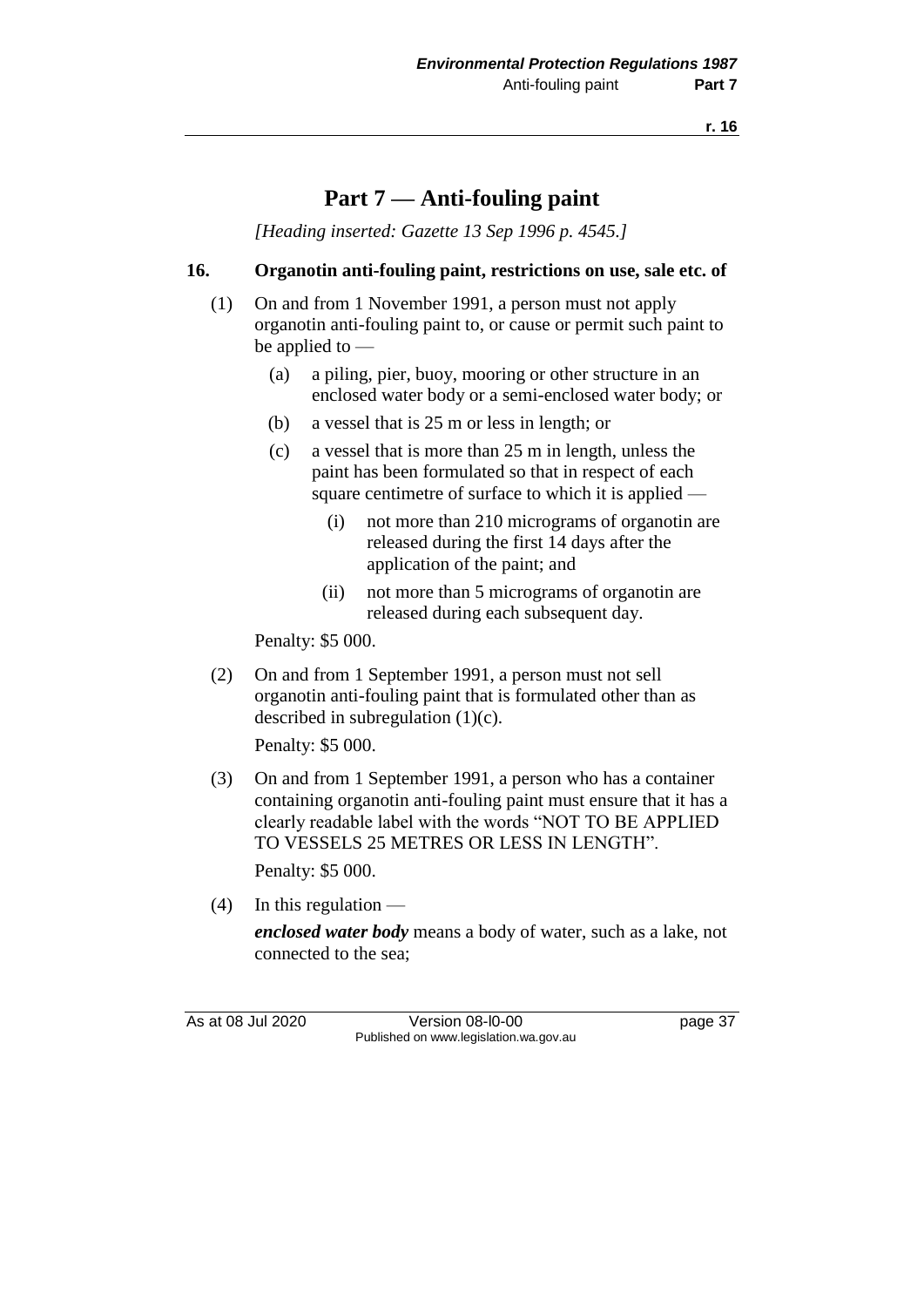**r. 16**

*length* means the hull length of a ship, boat or hovercraft or the overall length of any other vessel;

*organotin anti-fouling paint* means a coating, paint or treatment that contains an organic derivative of tin;

*semi-enclosed water body* means a partially enclosed coastal water, such as an estuary, river, port, harbour, bay, marina or yacht club;

*vessel* means any ship, boat, hovercraft or hulk and any vehicle, whether floating or submersible and whether self-propelled or not, that is capable of being used in or on water.

*[Regulation 16 inserted: Gazette 30 Aug 1991 p. 4553-4; amended: Gazette 11 Dec 1998 p. 6600; 28 Jun 2016 p. 2632.]*

page 38 Version 08-l0-00 As at 08 Jul 2020 Published on www.legislation.wa.gov.au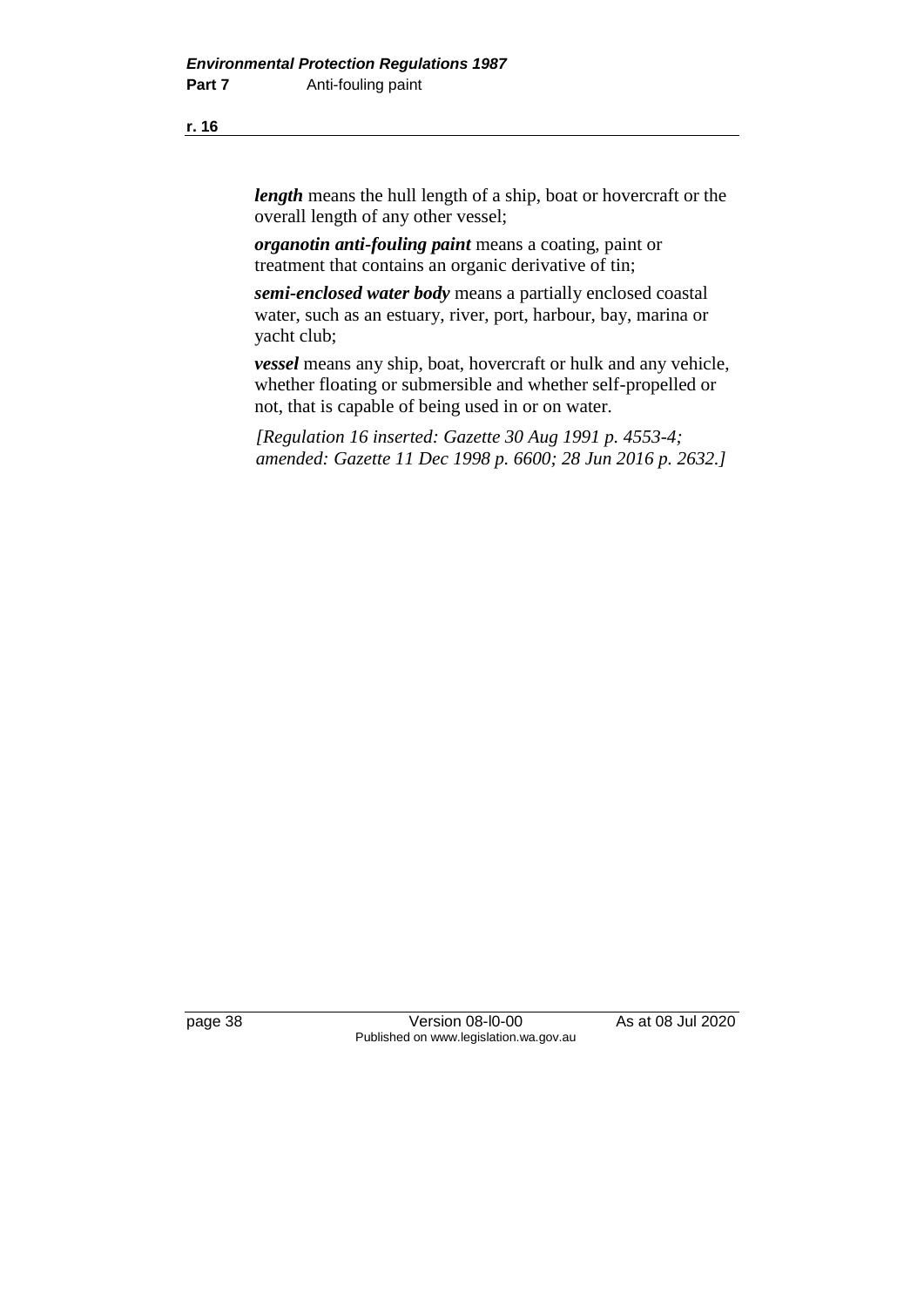**r. 16A**

# **Part 7A — Burning on development sites**

*[Heading inserted: Gazette 19 Dec 2000 p. 7283.]*

## **16A. Terms used**

In this Part —

*development site* means a lot that is, or contiguous lots that are together, larger than 2 000  $m^2$  and on which development work is being carried out;

*development work* means work to develop land for use, including —

- (a) the clearing of vegetation or topsoil; or
- (b) recontouring or other bulk earthworks; or
- (c) trench or road construction;

*lot* has the meaning given by the *Planning and Development Act 2005*.

*[Regulation 16A inserted: Gazette 19 Dec 2000 p. 7283; amended: Gazette 29 Sep 2006 p. 4261.]*

## **16B. Burning vegetation etc. on development sites in Sch. 5A areas restricted**

A person who, in an area prescribed in Schedule 5A, burns, or causes or allows to be burned, vegetation or other matter on or from a development site commits an offence unless —

- (a) the person is a public authority and the burning is done in the exercise of a function conferred by a written law; or
- (b) the burning is carried out for agricultural purposes.

Penalty: \$5 000.

*[Regulation 16B inserted: Gazette 19 Dec 2000 p. 7284.]*

As at 08 Jul 2020 Version 08-l0-00 page 39 Published on www.legislation.wa.gov.au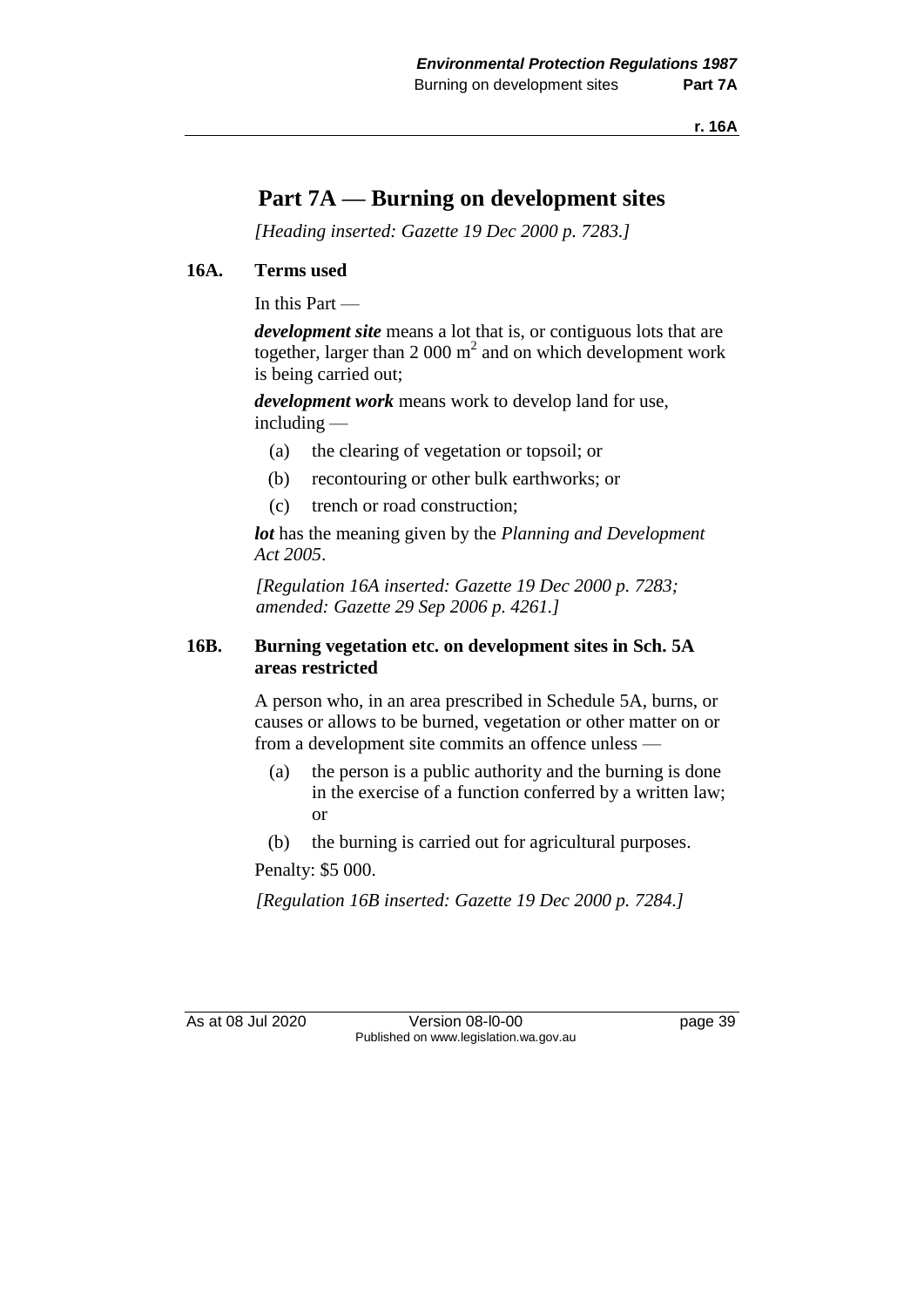**r. 17**

# **Part 8 — Monitoring**

*[Heading inserted: Gazette 5 Jan 2001 p. 115.]*

# **17. Terms used**

In this Part, unless the contrary intention appears —

*approved monitoring equipment* means monitoring equipment that has been approved by the Chief Executive Officer under regulation 20F;

*specified monitoring programme* means a monitoring programme specified by the Chief Executive Officer in a works approval or a licence.

*[Regulation 17 inserted: Gazette 5 Jan 2001 p. 115.]*

# **18. Conditions prescribed (Act s. 62(2))**

There is prescribed for the purposes of section 62(2) of the Act as a condition of a works approval or licence the condition that if the Chief Executive Officer certifies that the results of a specified monitoring programme or measurements taken for the purposes of a specified monitoring programme may be relevant to determining whether or not there has been a breach of the Act or regulations made under the Act —

- (a) then monitoring equipment used for the purposes of a specified monitoring programme is to be approved monitoring equipment; and
- (b) then any measurement taken for the purpose of the specified monitoring programme is to be taken with approved monitoring equipment.

*[Regulation 18 inserted: Gazette 5 Jan 2001 p. 115-16; amended: Gazette 28 Jun 2016 p. 2631.]*

page 40 Version 08-l0-00 As at 08 Jul 2020 Published on www.legislation.wa.gov.au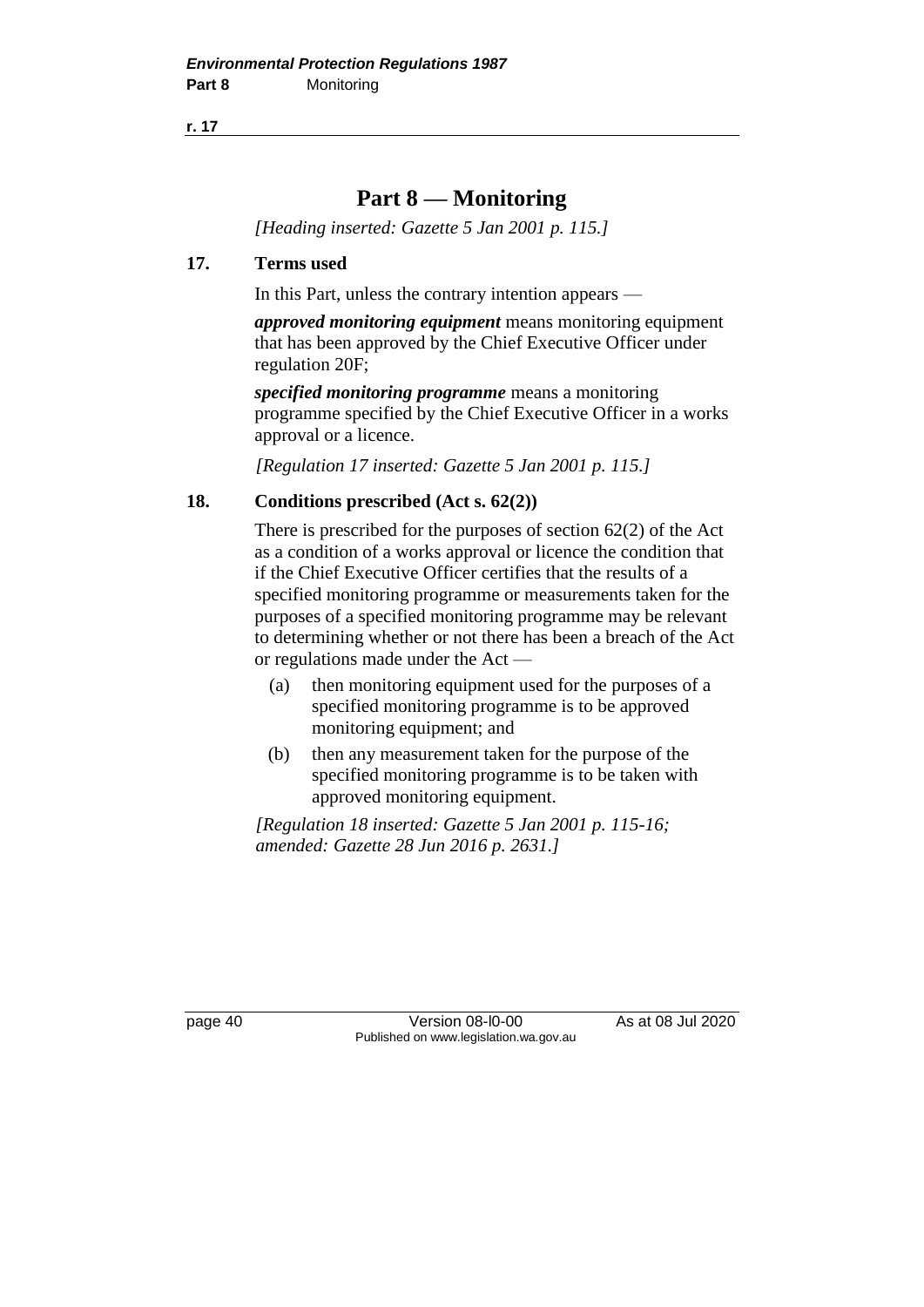# **19. Approved monitoring equipment, to be used in specified monitoring programmes**

A person who —

- (a) is required by a works approval or licence to carry out a specified monitoring programme with approved monitoring equipment; and
- (b) does not use approved monitoring equipment for the purpose of carrying out that monitoring programme,

commits an offence.

Penalty: \$5 000.

*[Regulation 19 inserted: Gazette 7 Jul 2000 p. 3678.]*

#### **20. Approved monitoring equipment, duty to ensure accuracy of**

- $(1)$  A person who
	- (a) is required by a works approval or licence to carry out a specified monitoring programme with approved monitoring equipment; and
	- (b) does not ensure that any approved monitoring equipment used in that monitoring programme is operating so as to give measurements that are accurate,

commits an offence.

Penalty: \$5 000.

(2) It is a defence to proceedings for an offence under subregulation (1) if the person charged with that offence proves that the person took reasonable precautions and exercised due diligence to prevent the commission of the offence.

*[Regulation 20 inserted: Gazette 7 Jul 2000 p. 3678-9.]*

As at 08 Jul 2020 Version 08-l0-00 page 41 Published on www.legislation.wa.gov.au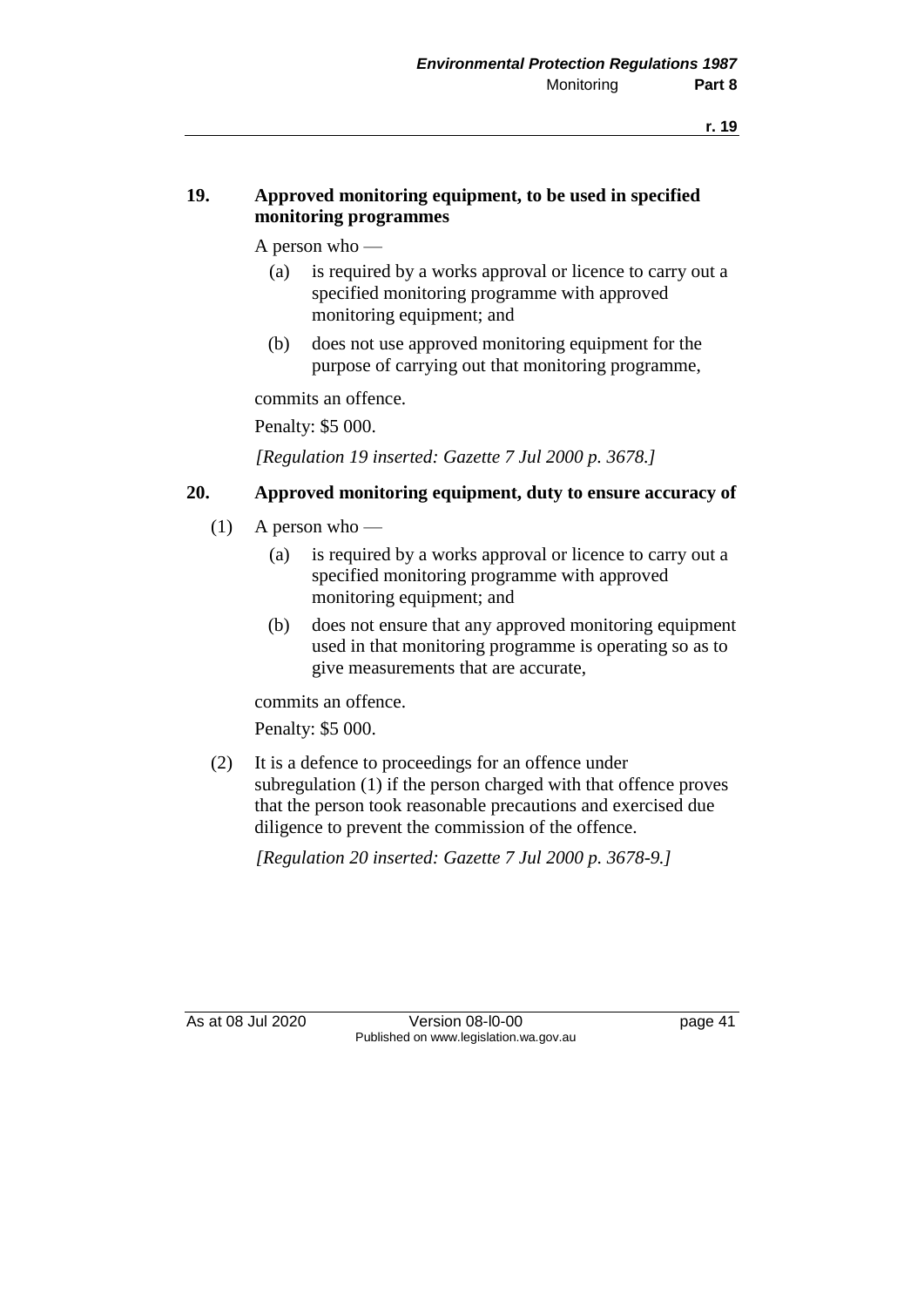**r. 20A**

# **20A. Approved monitoring equipment, duty to comply with conditions of approval of**

- $(1)$  A person who
	- (a) is required by a works approval or licence to carry out a specified monitoring programme with approved monitoring equipment; and
	- (b) does not comply with a condition imposed under regulation 20G,

commits an offence.

Penalty: \$5 000.

(2) It is a defence to proceedings for an offence under subregulation (1) if the person charged with that offence proves that the person took reasonable precautions and exercised due diligence to prevent the commission of the offence.

*[Regulation 20A inserted: Gazette 7 Jul 2000 p. 3679.]*

# **20B. Approved monitoring equipment, duty to report results of to CEO**

- (1) A person who is required by a works approval or a licence to carry out a specified monitoring programme with approved monitoring equipment must report to the Chief Executive Officer on the matters referred to in subregulation  $(2)$  —
	- (a) at periods or on dates specified in the works approval or licence; or
	- (b) at such other times as the Chief Executive Officer may require by a written notice which states the reasons for the requirement.
- (2) The report under subregulation (1) is to
	- (a) contain details of the measurements taken using approved monitoring equipment or other equipment in the course of a specified monitoring programme;

page 42 Version 08-l0-00 As at 08 Jul 2020 Published on www.legislation.wa.gov.au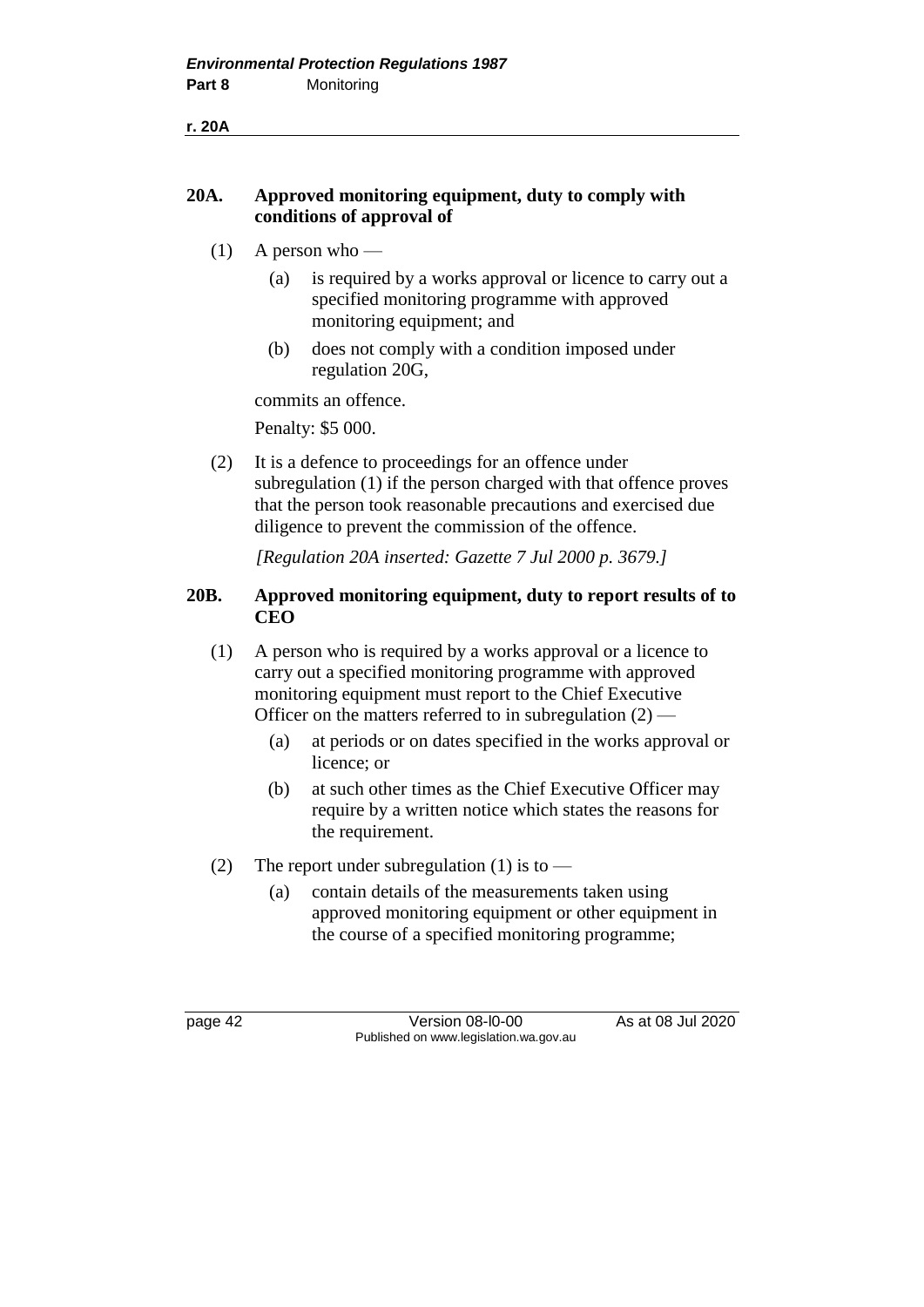- (b) state whether or not any inaccuracy in those measurements is known to the person making the report;
- (c) if an inaccuracy in those measurements is known
	- (i) state the extent of the inaccuracy known to the person making the report;
	- (ii) state any cause of the inaccuracy known to the person making the report.
- (3) A person who does not comply with this regulation commits an offence.

Penalty: \$5 000.

*[Regulation 20B inserted: Gazette 7 Jul 2000 p. 3679-80; amended: Gazette 5 Jan 2001 p. 116.]*

## **20C. Approved monitoring equipment, presumption of accuracy of**

A measurement taken by approved monitoring equipment is to be taken to be correct in the absence of proof, on the balance of probability, to the contrary.

*[Regulation 20C inserted: Gazette 7 Jul 2000 p. 3680.]*

## **20D. Report of specified monitoring programme, presumption of accuracy of measurement in**

A statement in a report as to the results of a specified monitoring programme made under section 62(3) of the Act or regulation 20B detailing the measurements that were taken using approved monitoring equipment is to be taken to be evidence that those measurements were taken by the monitoring equipment in the absence of proof, on the balance of probability, to the contrary.

*[Regulation 20D inserted: Gazette 7 Jul 2000 p. 3680.]*

As at 08 Jul 2020 Version 08-l0-00 page 43 Published on www.legislation.wa.gov.au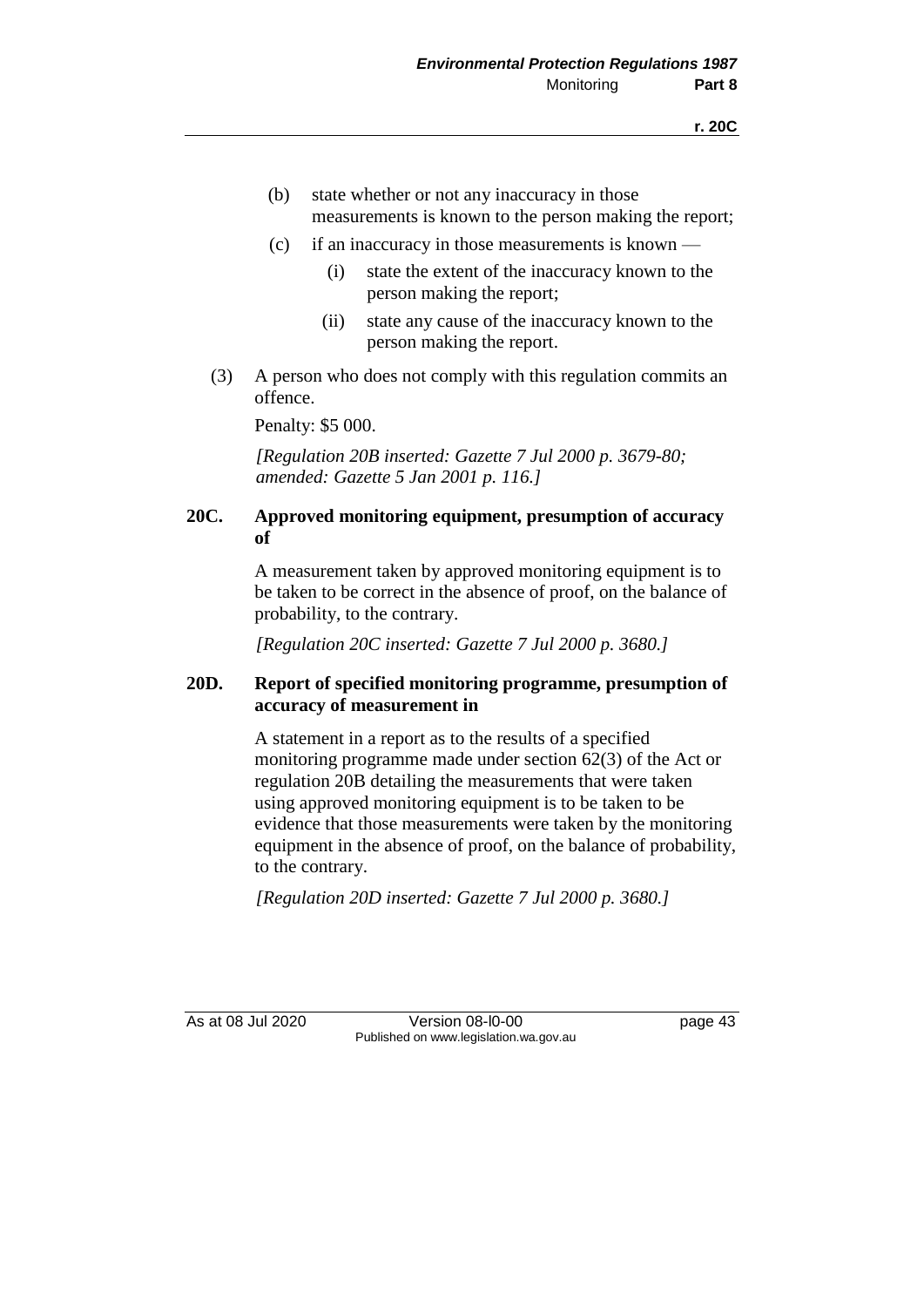**20E. Inaccurate measurement in r. 20B report, duty to notify CEO of**

> A person who has submitted a report under regulation 20B who becomes aware that a measurement referred to in the report is inaccurate must, as soon as practicable after discovering the inaccuracy, report to the Chief Executive Officer the extent, and cause, of the inaccuracy which is known to the person making the report.

Penalty: \$5 000.

*[Regulation 20E inserted: Gazette 7 Jul 2000 p. 3680.]*

## **20F. Monitoring equipment, approval of**

- (1) A person may apply to the Chief Executive Officer for monitoring equipment to be approved.
- (2) Subject to subregulation (3), an application for approval of monitoring equipment is to be in a form approved by the Chief Executive Officer.
- (3) The Chief Executive Officer must allow an application to be made by telephone or other electronic means if the Chief Executive Officer is satisfied that, due to the malfunction of approved monitoring equipment or some other reasonable cause, it is necessary to deal with an application as a matter of urgency.
- (4) A person who makes an application under subregulation (3) must, as soon as practicable, also make the application for approval of the monitoring equipment in the form approved by the Chief Executive Officer under subregulation (2).
- (5) If an application made under subregulation (3) is approved, the approval lapses —
	- (a) if an application is not made under subregulation (2) within 30 days of the day on which the approval was granted; or
	- (b) in any other case, 60 days after the day on which the approval was granted.

page 44 Version 08-l0-00 As at 08 Jul 2020 Published on www.legislation.wa.gov.au

**r. 20E**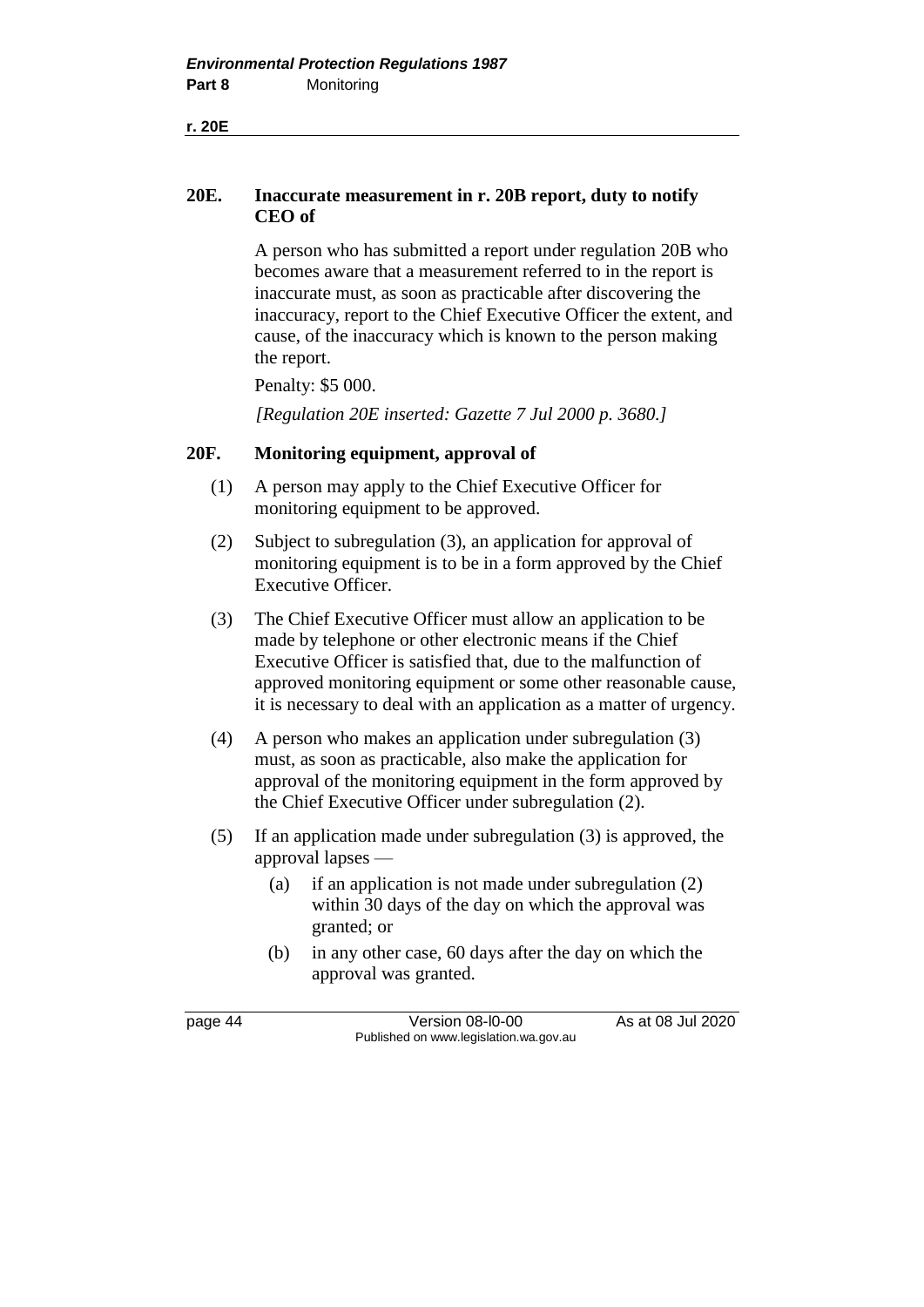- (6) If a person applies to the Chief Executive Officer for monitoring equipment to be approved, the Chief Executive Officer may —
	- (a) require the applicant to provide more information before deciding whether or not to grant the approval; or
	- (b) allow the applicant to provide more information or amend its application before deciding whether or not to grant the approval; or
	- (c) refuse to grant the approval; or
	- (d) grant the approval.
- (7) Within 60 days of  $-$ 
	- (a) the making of an application under subregulation (1); or
	- (b) the amendment of the application under subregulation (6)(b) or the provision of information under subregulation  $(6)(a)$  or  $(b)$ ,

whichever is the latter, the Chief Executive Officer is to —

- (c) determine the application.
- (8) If the application is refused, the Chief Executive Officer is to provide the person who applied for the approval with a statement of the reasons for refusing the application.
- (9) If the application is granted, the Chief Executive Officer is to issue a certificate of approval to the applicant.
- (10) A certificate of the Chief Executive Officer stating that monitoring equipment is or is not approved monitoring equipment is conclusive proof of that fact.

*[Regulation 20F inserted: Gazette 5 Jan 2001 p. 116-17.]*

As at 08 Jul 2020 Version 08-l0-00 page 45 Published on www.legislation.wa.gov.au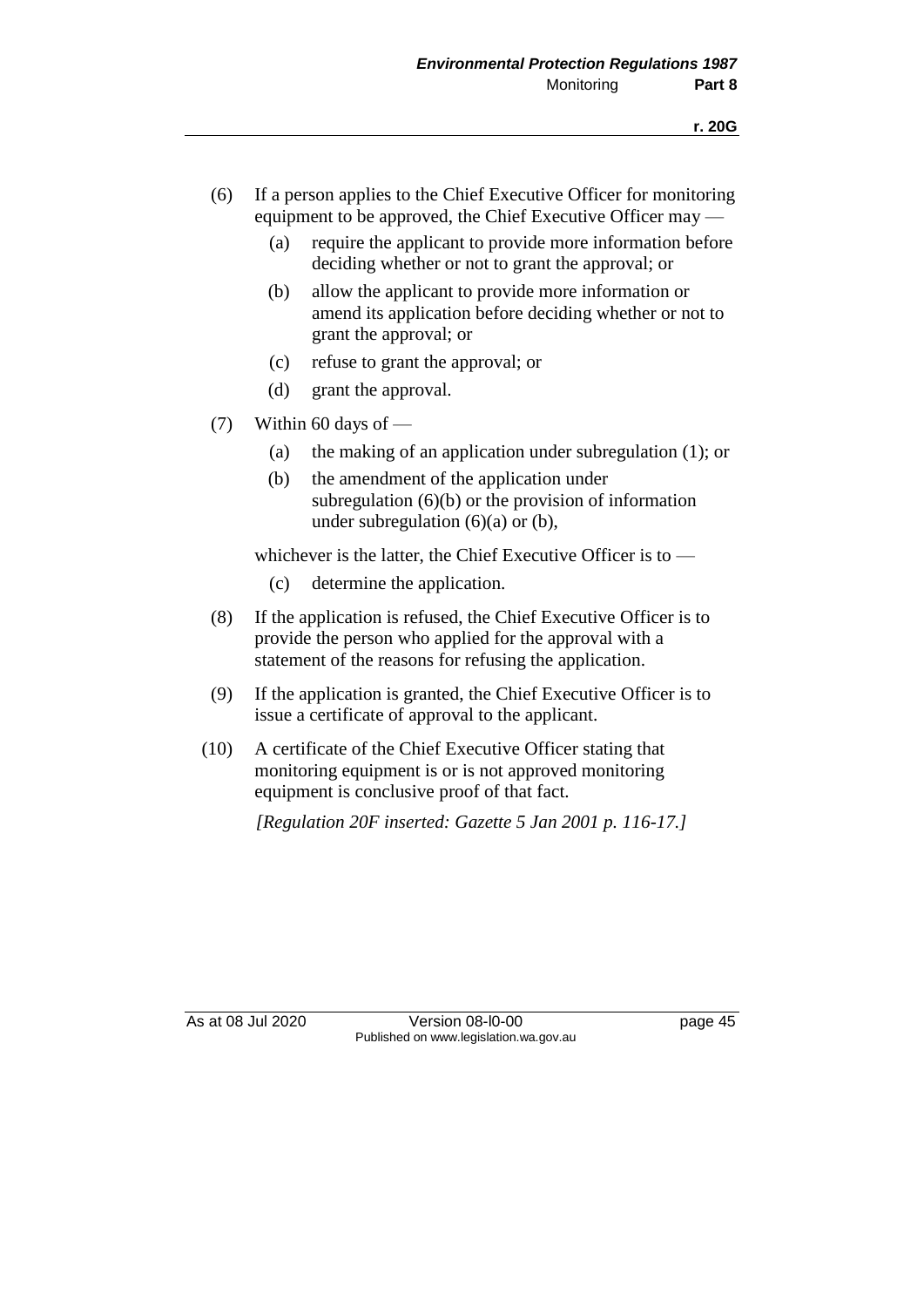**r. 20G**

#### **20G. Monitoring equipment, conditions of approval of**

If monitoring equipment is approved under regulation 20F, that approval is subject to the following conditions —

- (a) the equipment is to be calibrated in accordance with any of the following standards as the Chief Executive Officer may specify in writing —
	- (i) the standards specified by the manufacturer of the equipment;
	- (ii) an Australian standard;
	- (iii) an international standard;

and

(b) the equipment is to be operated in accordance with such quality assurance programme as the Chief Executive Officer may specify in writing.

*[Regulation 20G inserted: Gazette 7 Jul 2000 p. 3681.]*

## **20H. Approval of monitoring equipment, revoking**

- (1) The Chief Executive Officer may revoke an approval under regulation 20F if, in the Chief Executive Officer's opinion —
	- (a) the equipment referred to in the certificate of approval is not considered to be suitable to be used in a specified monitoring programme; or
	- (b) the equipment referred to in the certificate of approval has not provided accurate measurements; or
	- (c) a person has, in relation to an application under regulation 20F(1), provided information in written or oral form that the person knew, or could reasonably be expected to have known, to be —
		- (i) false or misleading in a material particular; or
		- (ii) likely to deceive in a material way.

page 46 Version 08-l0-00 As at 08 Jul 2020 Published on www.legislation.wa.gov.au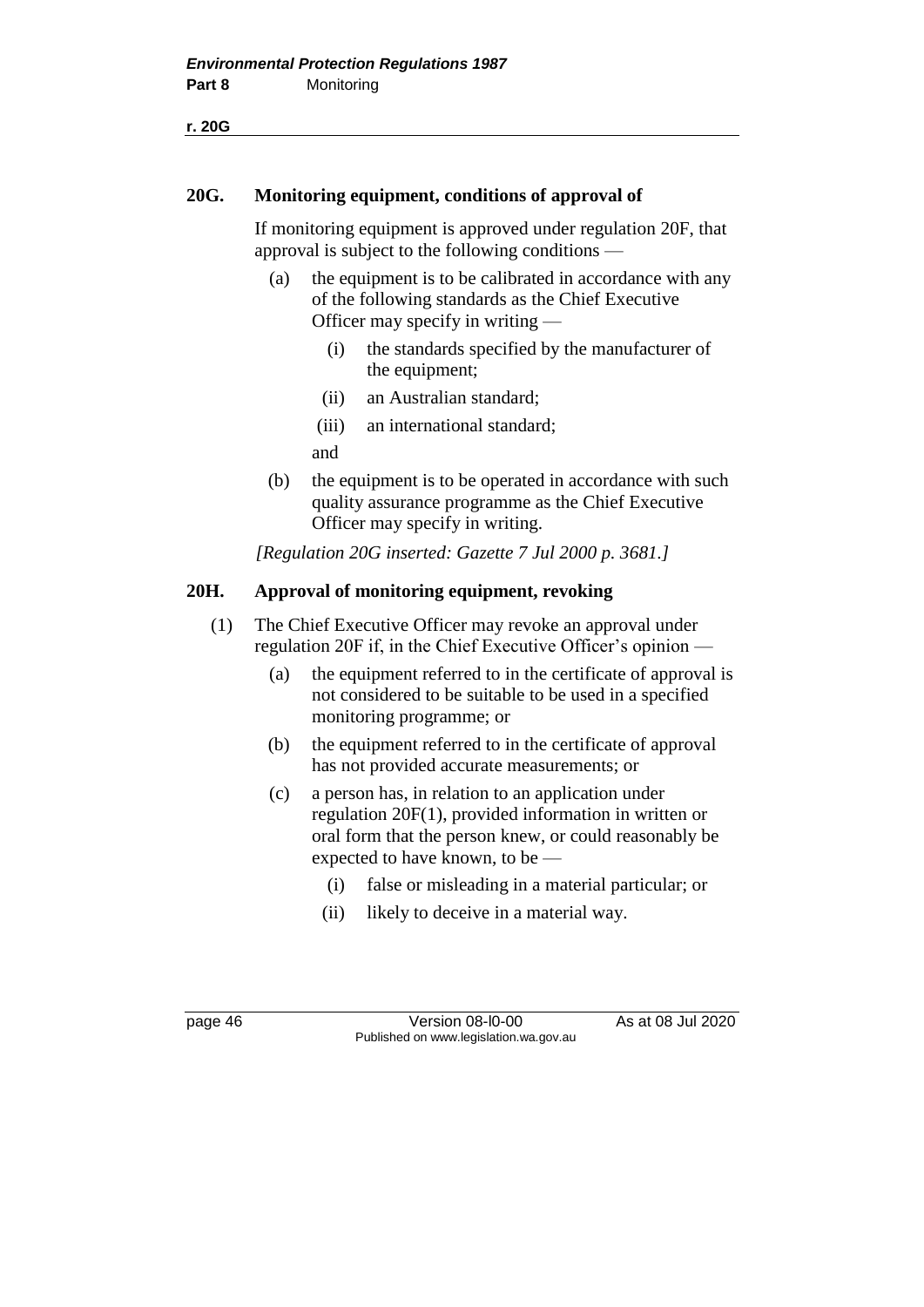- (2) An approval of approved monitoring equipment may be revoked if in the Chief Executive Officer's opinion —
	- (a) that equipment has not been calibrated or operated in accordance with a condition imposed under regulation 20G; and
	- (b) that failure to comply with the condition could have materially affected the accuracy of the equipment or the reliability of the results obtained from that equipment.
- (3) A revocation of an approval under regulation 20F is not effective unless the Chief Executive Officer has caused written notice of the intention to revoke the approval to be served personally or by post on the person who obtained the approval stating the grounds on which, and reasons for which, the revocation is to be made and has allowed the person 21 days to provide reasons as to why the Chief Executive Officer should not revoke the approval.
- (4) If the Chief Executive Officer decides to revoke an approval, the Chief Executive Officer is to give the person who obtained the approval a notice in writing revoking the approval and stating the reasons for the revocation of the approval.

*[Regulation 20H inserted: Gazette 7 Jul 2000 p. 3681-2; amended: Gazette 5 Jan 2001 p. 117-18.]*

#### **20I. Appeal against r. 20F, 20G or 20H decision**

- (1) A person who is aggrieved by a decision of the Chief Executive Officer under regulation 20F, 20G, or 20H may within 21 days after the day on which the person is notified of the decision lodge with the Minister an appeal in writing setting out the grounds of the appeal.
- (2) An appeal lodged under subregulation (1) is to be treated as if it were an appeal under section 102 of the Act, and for that purpose sections 106 to 110 of the Act apply as if the appeal were an appeal under section 102.

*[Regulation 20I inserted: Gazette 7 Jul 2000 p. 3682.]*

As at 08 Jul 2020 Version 08-l0-00 page 47 Published on www.legislation.wa.gov.au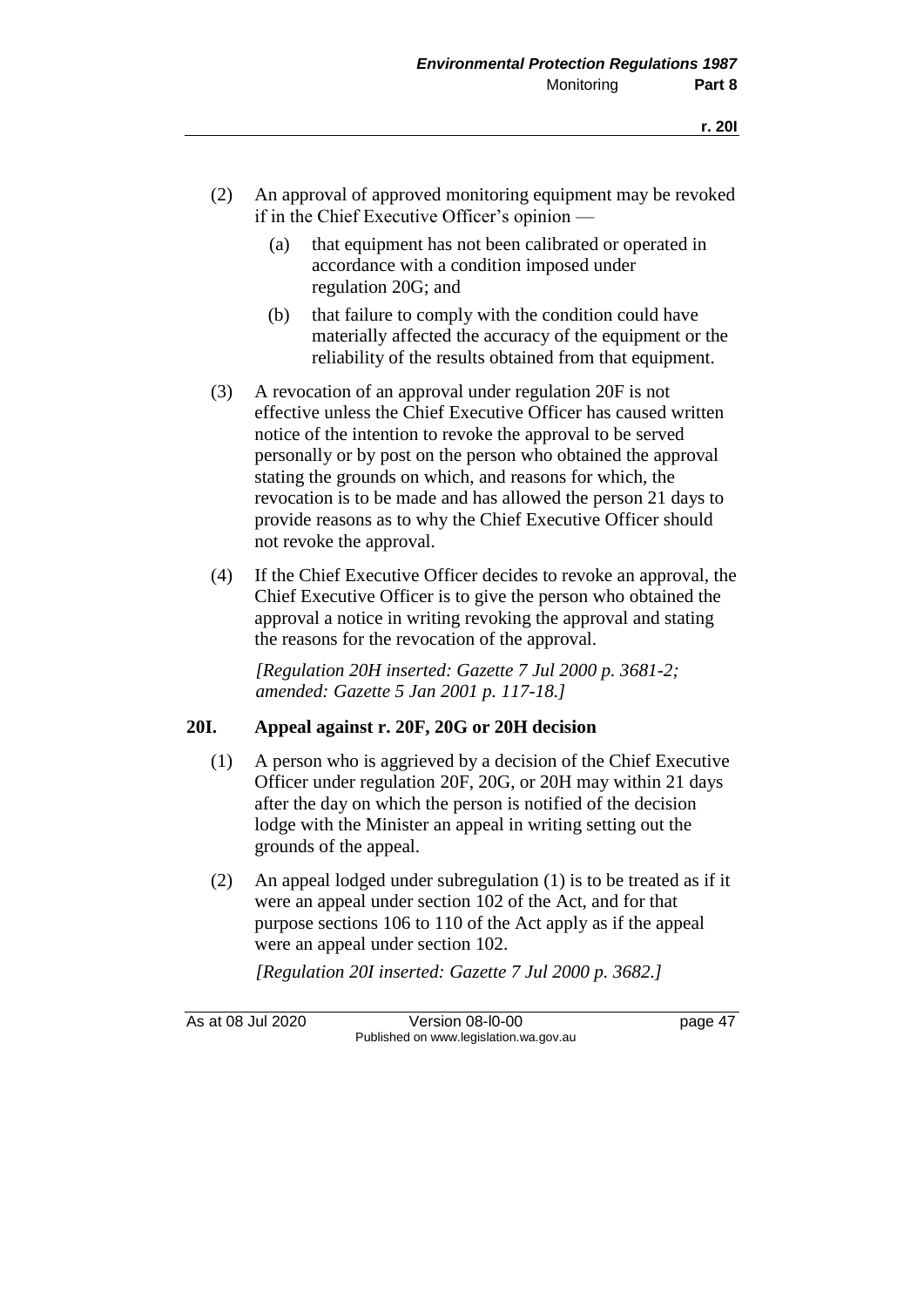**r. 20J**

# **20J. Revocation of approval, use of monitoring equipment pending determination of appeal against**

- $(1)$  If
	- (a) an appeal has been lodged under regulation 20I(1) in relation to an approval revoked under regulation 20H; and
	- (b) the Chief Executive Officer has entered into an agreement in writing with the licensee as to the interim monitoring measures to be adopted by the licensee pending the determination of the appeal,

until 60 days after the determination of the appeal, or such other time as is agreed in writing by the Chief Executive Officer and the licensee, any monitoring equipment used in accordance with that agreement is to be taken to be approved monitoring equipment.

- (2) A certificate issued by the Chief Executive Officer stating that monitoring equipment specified in the certificate has or has not been used in accordance with an agreement referred to in subregulation  $(1)(b)$  is, in the absence of proof on the balance of probability to the contrary, evidence of that fact.
- (3) In this regulation, a reference to the licensee is a reference to a person who is required by a works approval or a licence to carry out a specified monitoring programme with approved monitoring equipment.

*[Regulation 20J inserted: Gazette 7 Jul 2000 p. 3682-3.]*

# **20K. CEO's signature, judicial notice of**

Judicial notice is to be taken of the signature of the Chief Executive Officer on a certificate purporting to be issued under regulation  $20F(10)$  or  $20J(2)$ .

*[Regulation 20K inserted: Gazette 7 Jul 2000 p. 3683; amended: Gazette 5 Jan 2001 p. 118.]*

page 48 Version 08-l0-00 As at 08 Jul 2020 Published on www.legislation.wa.gov.au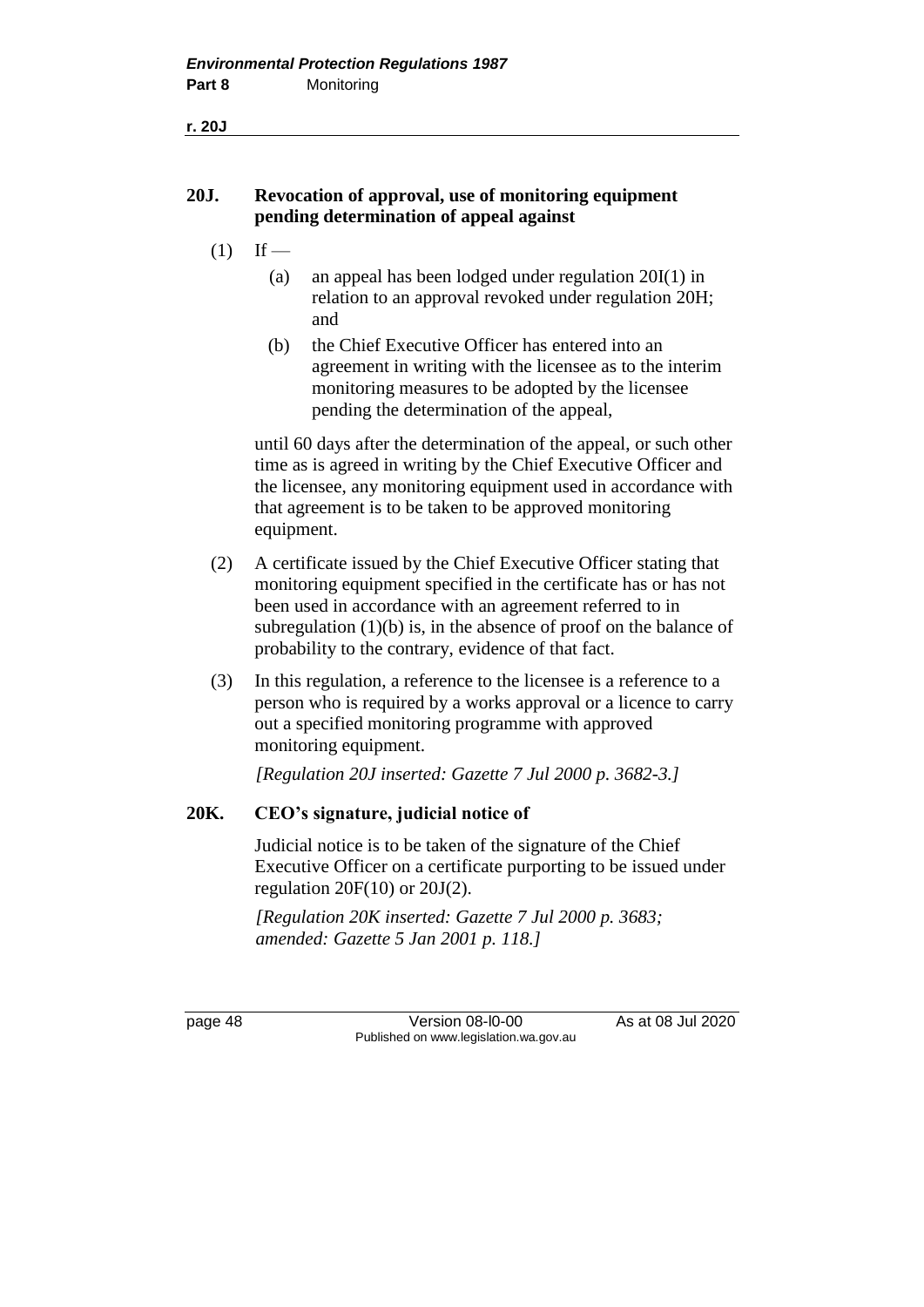# **20KA. Guidelines for performance of CEO's functions, Minister may make etc.**

- (1) The Minister may by notice published in the *Gazette* make, amend, or revoke guidelines relating to the manner in which the Chief Executive Officer is to perform the Chief Executive Officer's functions under this Part.
- (2) The Chief Executive Officer is to have regard to the guidelines in the exercise of his or her functions under this Part.
- (3) A failure to comply with subregulation (2) does not invalidate an approval of monitoring equipment or the issue of a certificate under this Part.

*[Regulation 20KA inserted: Gazette 5 Jan 2001 p. 118.]*

# **20L. Review of this Part**

- (1) The Authority is to report to the Minister on the operation and effectiveness of this Part within 5 years after its commencement or such other shorter period as the Minister specifies.
- (2) The report is to be made after
	- (a) the public has been given an opportunity to make submissions on the operation and effectiveness of the Part; and
	- (b) a reasonable endeavour has been made to obtain the views of public authorities and persons that appear to the Authority to be significantly affected by the Part.
- (3) As soon as is practicable after the preparation of the report the Minister is to cause it to be laid before each House of Parliament.

*[Regulation 20L inserted: Gazette 7 Jul 2000 p. 3683; amended: Gazette 5 Jan 2001 p. 118.]*

As at 08 Jul 2020 Version 08-l0-00 page 49 Published on www.legislation.wa.gov.au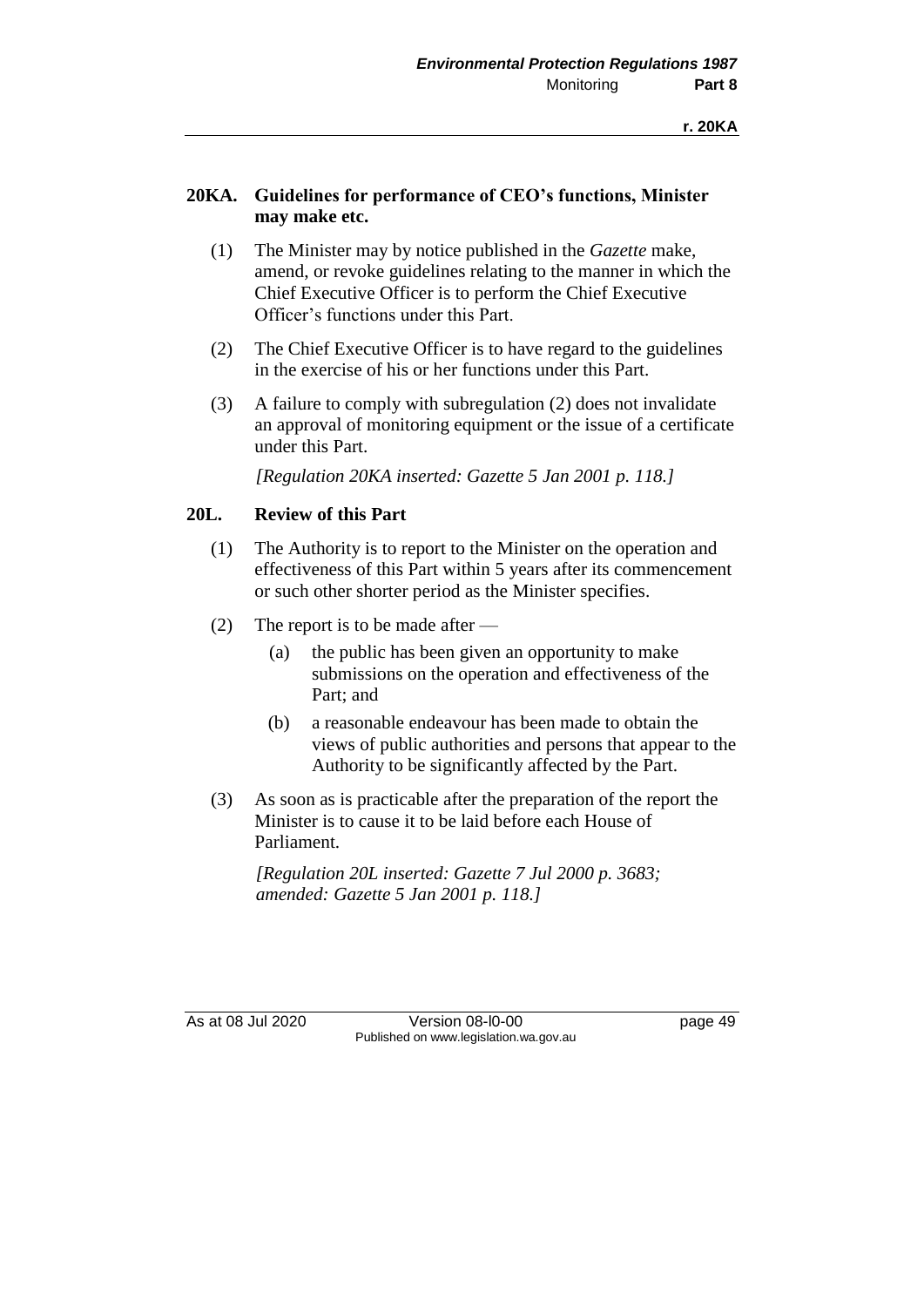**r. 21**

# **Part 9 — Landfill levy**

*[Heading inserted: Gazette 26 Jun 1998 p. 3370.]*

# **21. Terms used**

 $(1)$  In this Part —

*approved* means approved in writing by the Chief Executive Officer;

*commencement day* means the day on which the *Environmental*  Protection (Landfill) Levy Act 1998 comes into operation<sup>3</sup>;

*exemption period* means the period of exemption specified in a notice of exemption under regulation 23(4);

*existing licensee* means a person who is a licensee on commencement day;

*Fund* means the Waste Management and Recycling Fund <sup>4</sup> established under section 110H of the Act;

*levy* means a levy imposed under the *Environmental Protection (Landfill) Levy Act 1998*;

*licensed landfill* means premises specified in category 63, 64 or 65 of Schedule 1;

*licensee* means the holder of a licence in respect of a licensed landfill;

*metropolitan region* has the same meaning as it has in the *Planning and Development Act 2005*;

*return period* means —

- (a) in the case of an existing licensee, the following periods —
	- Period 1: July 1 September 30;
	- Period 2: October 1 December 31;
	- Period 3: January 1 March 31;
	- Period 4: April 1 June 30;

page 50 Version 08-l0-00 As at 08 Jul 2020 Published on www.legislation.wa.gov.au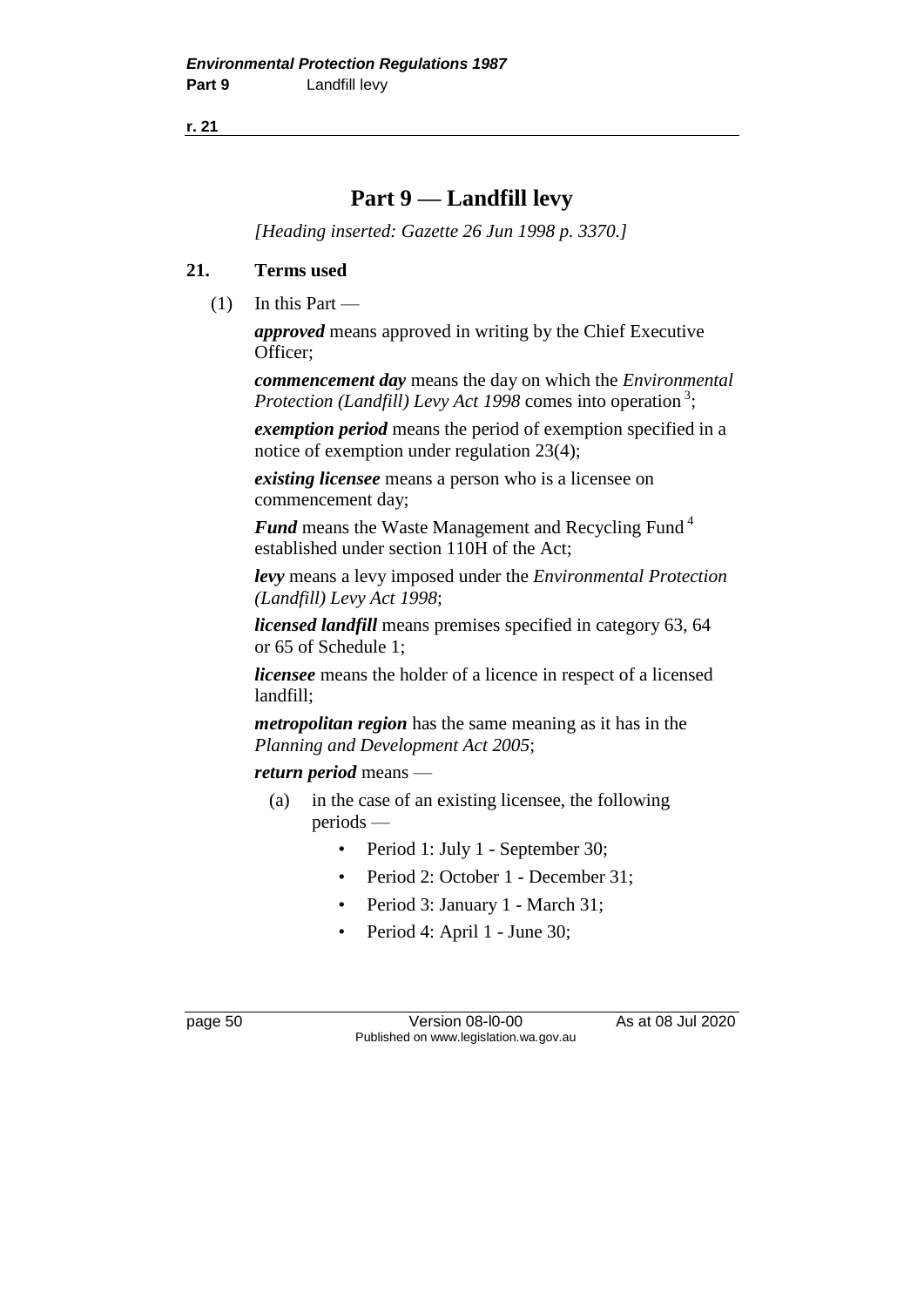- (b) in the case of a licensee who is granted a licence after commencement day, the following periods —
	- Period 1: the period beginning on the date of the grant of the licence and ending on the September 30, December 31, March 31 or June 30 immediately next following;
	- Each 3 month period next following Period 1.
- (2) A reference in this Part to a category followed by a designation is a reference to the category so designated in the first column of Schedule 1.

*[Regulation 21 inserted: Gazette 26 Jun 1998 p. 3370-1; amended: Gazette 29 Sep 2006 p. 4261.]*

# **22. Application of this Part**

- (1) Subject to any exemption granted on application under regulation 23(1), this Part applies to  $-$ 
	- (a) all waste received at licensed landfills in the metropolitan region; and
	- (b) all waste collected within the metropolitan region and received at licensed landfills outside the metropolitan area.
- (2) This Part does not apply to
	- (a) waste received at licensed landfills on or after 1 July 2008; and
	- (b) return periods commencing on or after 1 July 2008.

*[Regulation 22 inserted: Gazette 26 Jun 1998 p. 3371; amended: Gazette 20 Jun 2008 p. 2683.]*

As at 08 Jul 2020 Version 08-l0-00 page 51 Published on www.legislation.wa.gov.au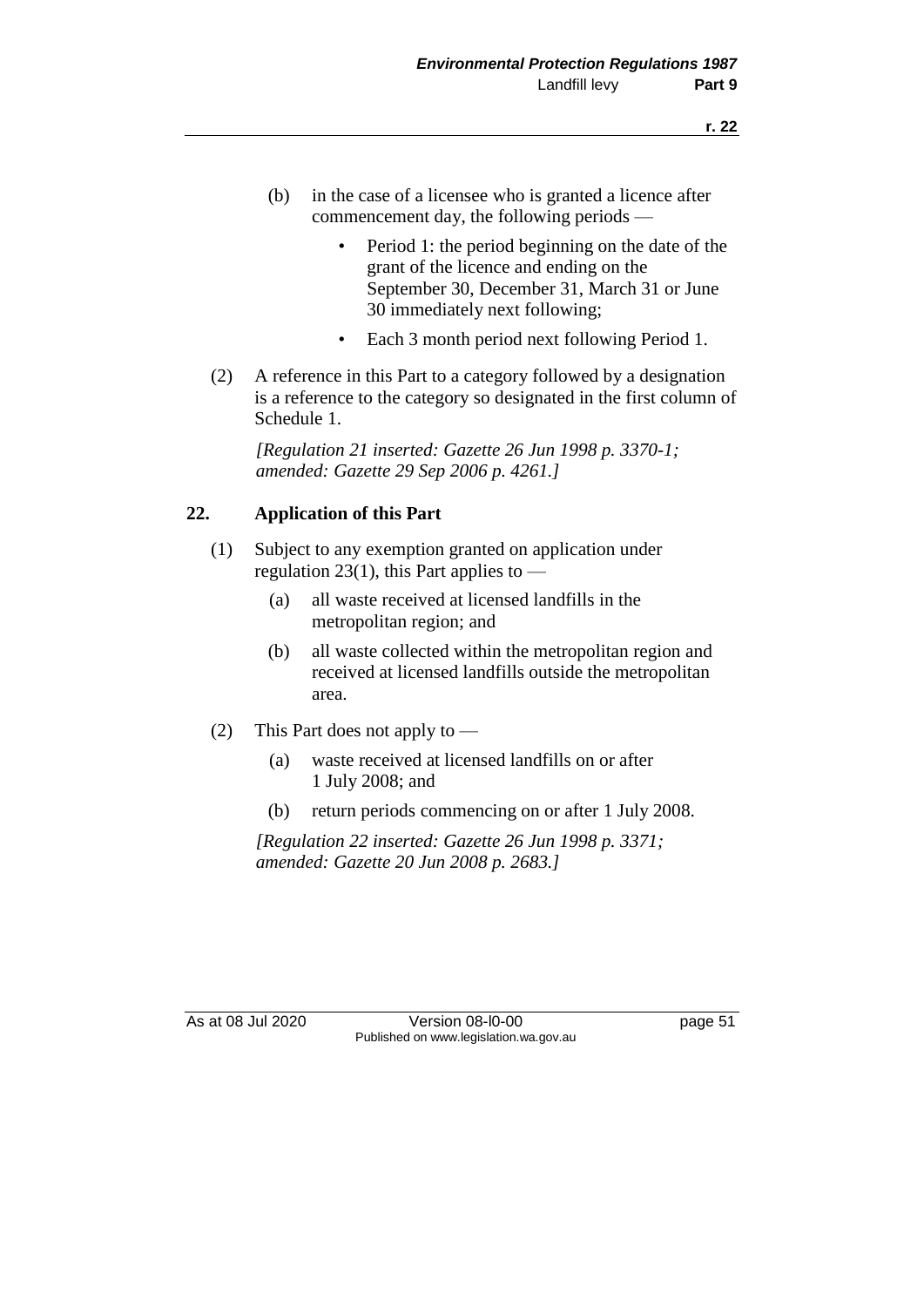```
r. 23
```
## **23. Exemptions from this Part; refunds etc. of levy**

- (1) A licensee may by application in the approved form claim an exemption from regulation 22 for the following waste received at a licensed landfill in any return period —
	- (a) uncontaminated soil or other clean fill that
		- (i) is, or is to be, used after the completion of landfill operations to cover, to a depth of up to 500 mm, waste disposed of on the premises; and
		- (ii) was accepted by the licensee at no charge;
	- (b) waste that is not disposed of to landfill but is collected and stored at a licensed landfill for recycling;
	- (c) approved waste that has been disposed of in an approved manner.
- (2) A licensee may by application in the approved form claim an exemption from the requirement under regulation 25(1) to weigh waste on a weighbridge.
- (2a) A licensee of a category 63 licensed landfill may by application in the approved form claim an exemption from the requirements of regulation 26(4) and (5) in respect of a return period if no waste has been disposed of to landfill on the licensed landfill.
- (3) The Chief Executive Officer may, by written notice
	- (a) grant, or refuse to grant, an exemption; or
	- (b) grant an exemption subject to conditions, or limited to circumstances, specified in the notice; or
	- (c) revoke an exemption.
- (4) In any exemption notice for waste referred to in subregulation (1)(b) or (c) the Chief Executive Officer is to specify the period for which the exemption applies.
- (5) If a condition subject to which an exemption is given is breached, the exemption ceases to have effect.

page 52 Version 08-l0-00 As at 08 Jul 2020 Published on www.legislation.wa.gov.au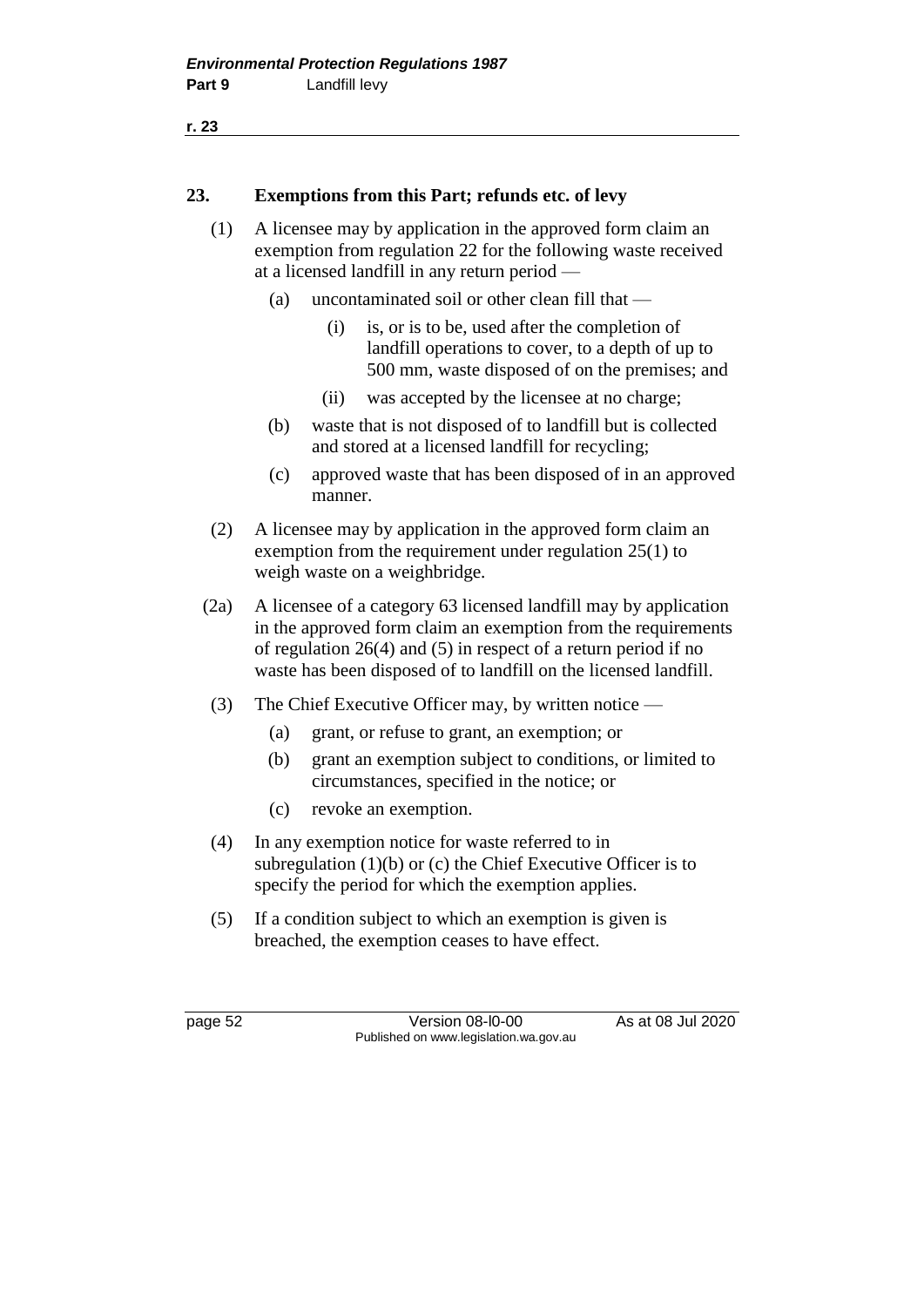- (6) If waste referred to in subregulation  $(1)(b)$  for which an exemption is granted has not been recycled, or otherwise removed in an approved manner, from the licensed landfill within the exemption period, the licensee is to pay the levy that would have been payable in respect of that waste if the exemption had not been granted not later than 2 weeks after the end of the exemption period.
- (7) If the Chief Executive Officer is satisfied that
	- (a) waste referred to in subregulation (1)(b) for which an exemption is granted has been recycled or otherwise removed from the licensed landfill within 12 months after the exemption period; and
	- (b) the levy has been paid in respect of the waste,

the Chief Executive Officer may refund or rebate to the licensee an amount equal to the amount of levy paid in respect of the waste.

*[Regulation 23 inserted: Gazette 26 Jun 1998 p. 3371; amended: Gazette 29 Sep 2006 p. 4262.]*

# **24. Financial assurance, CEO may require from licensee with r. 23(1)(b) exemption**

 $(1)$  In this regulation —

*licensee* does not include a licensee who is a local government.

- (2) If a licensee is granted an exemption for waste referred to in regulation 23(1)(b), the Chief Executive Officer may require the licensee to provide a financial assurance to the Chief Executive Officer of an amount specified by the Chief Executive Officer that does not exceed the amount of levy that would otherwise be payable in respect of the waste.
- (3) The licensee is to provide the financial assurance
	- (a) not later than 2 weeks after the licensee is notified by the Chief Executive Officer that the financial assurance is required; and

As at 08 Jul 2020 Version 08-l0-00 page 53 Published on www.legislation.wa.gov.au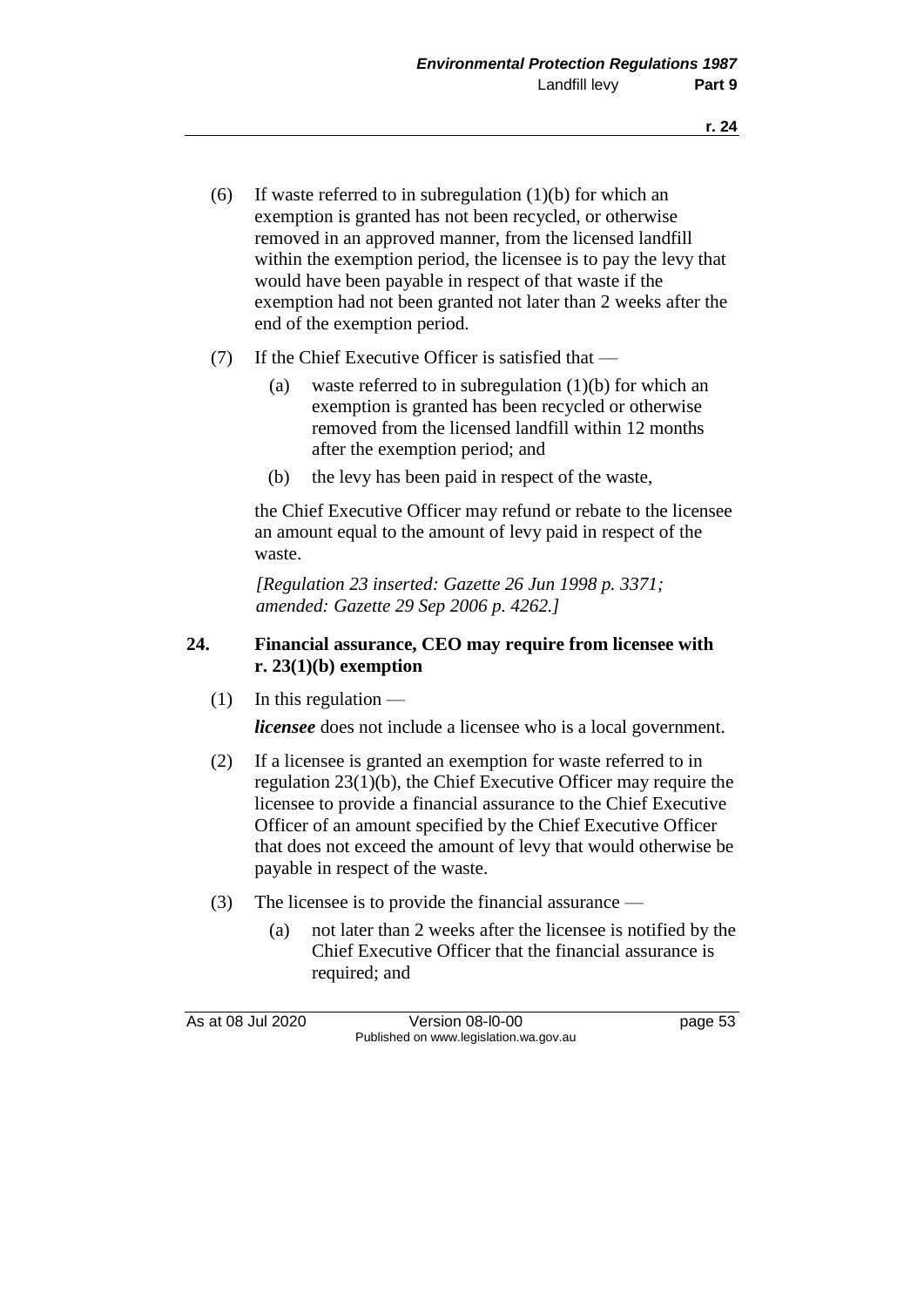(b) in an approved form,

and is to maintain the financial assurance in accordance with any requirements of the Chief Executive Officer of which the licensee has been given written notice.

- (4) If the financial assurance is not provided and maintained in accordance with subregulation  $(3)$  —
	- (a) the exemption ceases to have effect; and
	- (b) the amount of levy that would have been payable in respect of the waste if the exemption had not been granted becomes due and payable.
- (5) The Chief Executive Officer may call on or use the financial assurance and pay the moneys into the Fund if —
	- (a) the waste in respect of which the financial assurance is paid has not been recycled, or otherwise removed from the licensed landfill in an approved manner, within the exemption period; and
	- (b) the levy in respect of the waste is not paid as required under regulation 23(6).
- $(6)$  If
	- (a) waste referred to in regulation 23(1)(b) for which an exemption is granted is recycled or otherwise removed from the licensed landfill within the exemption period; or
	- (b) the levy is paid in respect of the waste,

the financial assurance in respect of the waste may be terminated by the licensee.

*[Regulation 24 inserted: Gazette 26 Jun 1998 p. 3371-2; amended: Gazette 29 Sep 2006 p. 4262.]*

## **25. Waste received at category 64 or 65 licensed landfill, calculating amount of**

(1) Subject to any exemption granted on application under regulation 23(2), waste to which this Part applies that is

page 54 Version 08-l0-00 As at 08 Jul 2020 Published on www.legislation.wa.gov.au

**r. 25**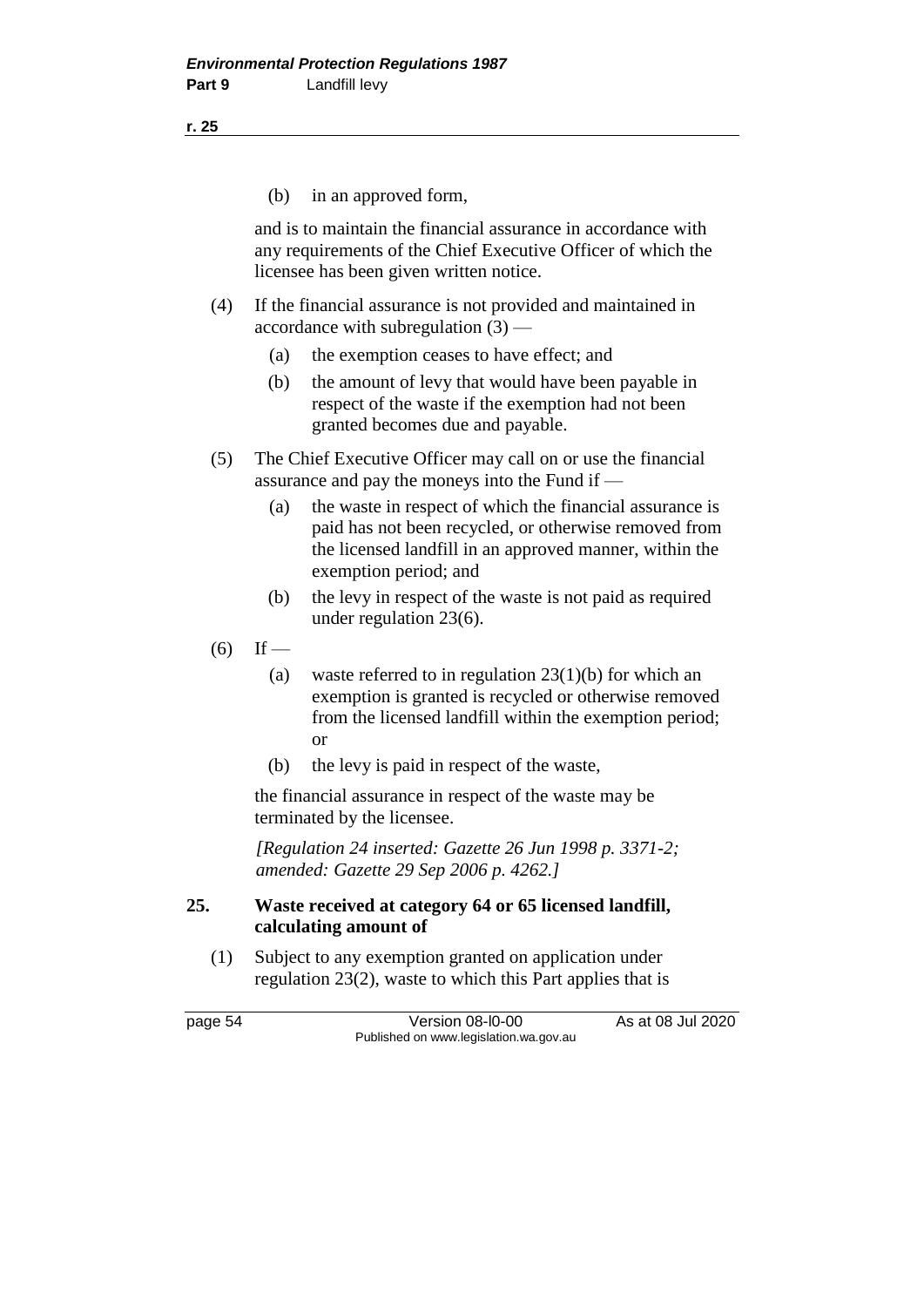received at a category 64 or 65 licensed landfill with a weighbridge is to be weighed on the weighbridge at the time of delivery and the weight of the waste as shown at the weighbridge is to be the weight that is used for the purpose of determining the amount of the levy under regulation 27.

- $(2)$  If
	- (a) the licensee of a category 64 or 65 licensed landfill has been granted an exemption from the requirement to weigh waste received at the licensed landfill; or
	- (b) a category 64 or 65 licensed landfill does not have a weighbridge,

when waste is received at that licensed landfill the licensee is to estimate the weight of that waste in the approved manner, and the estimated weight is to be the weight that is used for the purpose of determining the amount of the levy under regulation 27.

*[Regulation 25 inserted: Gazette 26 Jun 1998 p. 3372; amended: Gazette 29 Sep 2006 p. 4262-3.]*

## **26. Waste disposed of in category 63 licensed landfill, calculating amount of**

- (1) The licensee of a category 63 licensed landfill must
	- (a) cause a survey of the premises to be conducted by a surveyor for the purpose of establishing a base from which the volume of waste subsequently disposed of to landfill on the premises can be measured (the *baseline survey*); and
	- (b) lodge with the Chief Executive Officer a report of that survey prepared by the surveyor (the *baseline report*).

Penalty: \$5 000.

- (2) In the case of an existing landfill
	- (a) the baseline survey must be conducted as soon as practicable after 1 October 2006; and

As at 08 Jul 2020 Version 08-l0-00 page 55 Published on www.legislation.wa.gov.au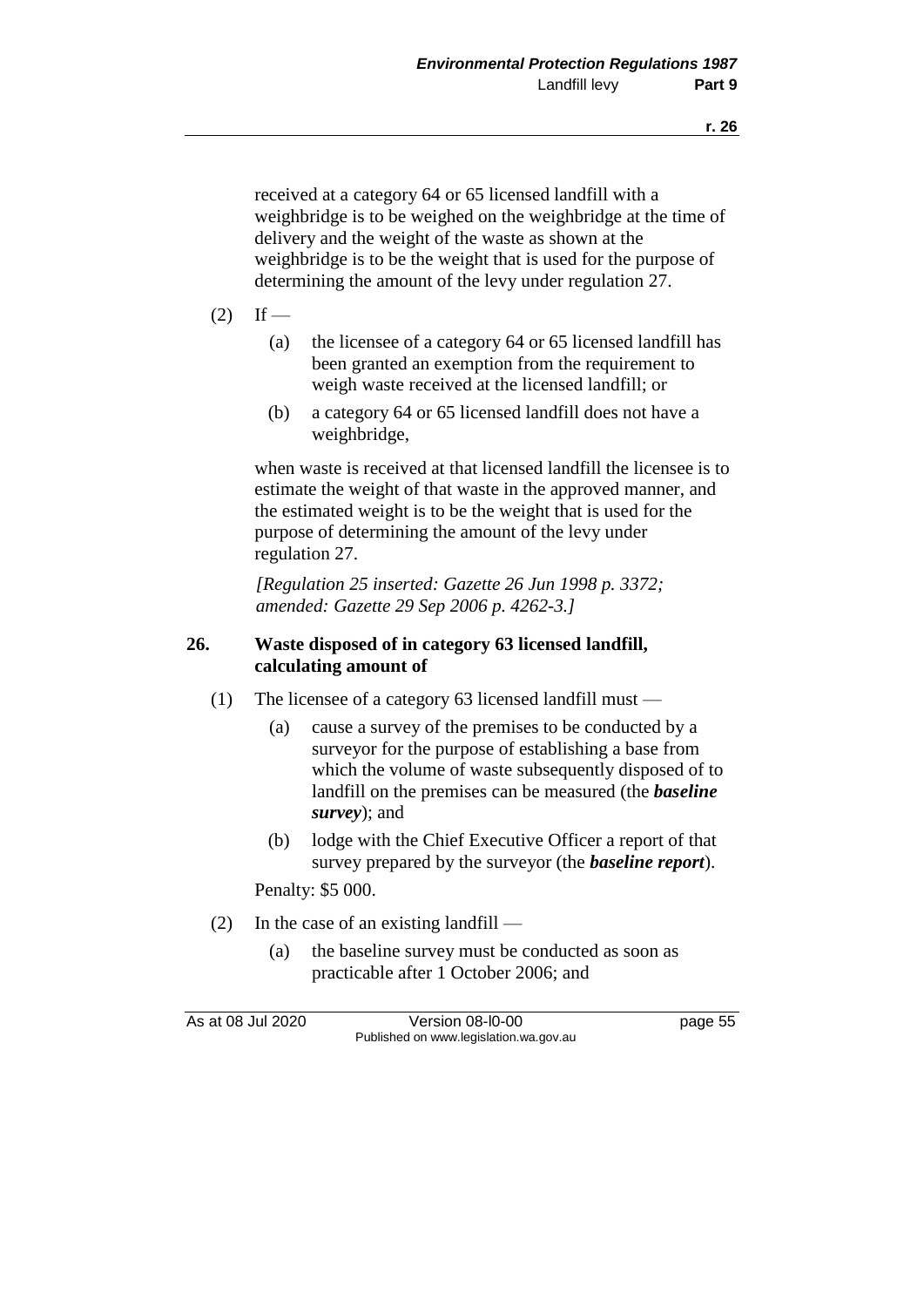- (b) the baseline report must be lodged on or before 14 October 2006.
- (3) In the case of a category 63 licensed landfill other than an existing landfill —
	- (a) the baseline survey must be conducted
		- (i) after the licence is issued; and
		- (ii) not more than 14 days before the licensee commences accepting waste for disposal to landfill on the premises;

and

- (b) the baseline report must be lodged within 14 days after the licensee commences accepting waste for disposal to landfill on the premises.
- (4) Subject to any exemption granted on application under regulation 23(2a), after the end of a return period the licensee of a category 63 licensed landfill must cause a survey of the premises to be conducted by a surveyor for the purpose of calculating the volume of waste disposed of to landfill during that return period (a *quarterly survey*).
- (5) The licensee must lodge a report on a quarterly survey, prepared by the surveyor, with the return lodged under regulation 30 for that return period.

Penalty: \$5 000.

- (6) The report referred to in subregulation (5) must include the surveyor's calculation of the number of cubic metres of waste disposed of to landfill on the premises during the return period based on a comparison of the quarterly survey for that return period and the previous quarterly survey or, if there is no previous quarterly survey, the baseline survey for the premises or the estimated base established under regulation 26A(1).
- (7) The volume of waste so calculated by the surveyor is to be the volume used for the purposes of determining the amount of the levy under regulation 27.

page 56 Version 08-l0-00 As at 08 Jul 2020 Published on www.legislation.wa.gov.au

**r. 26**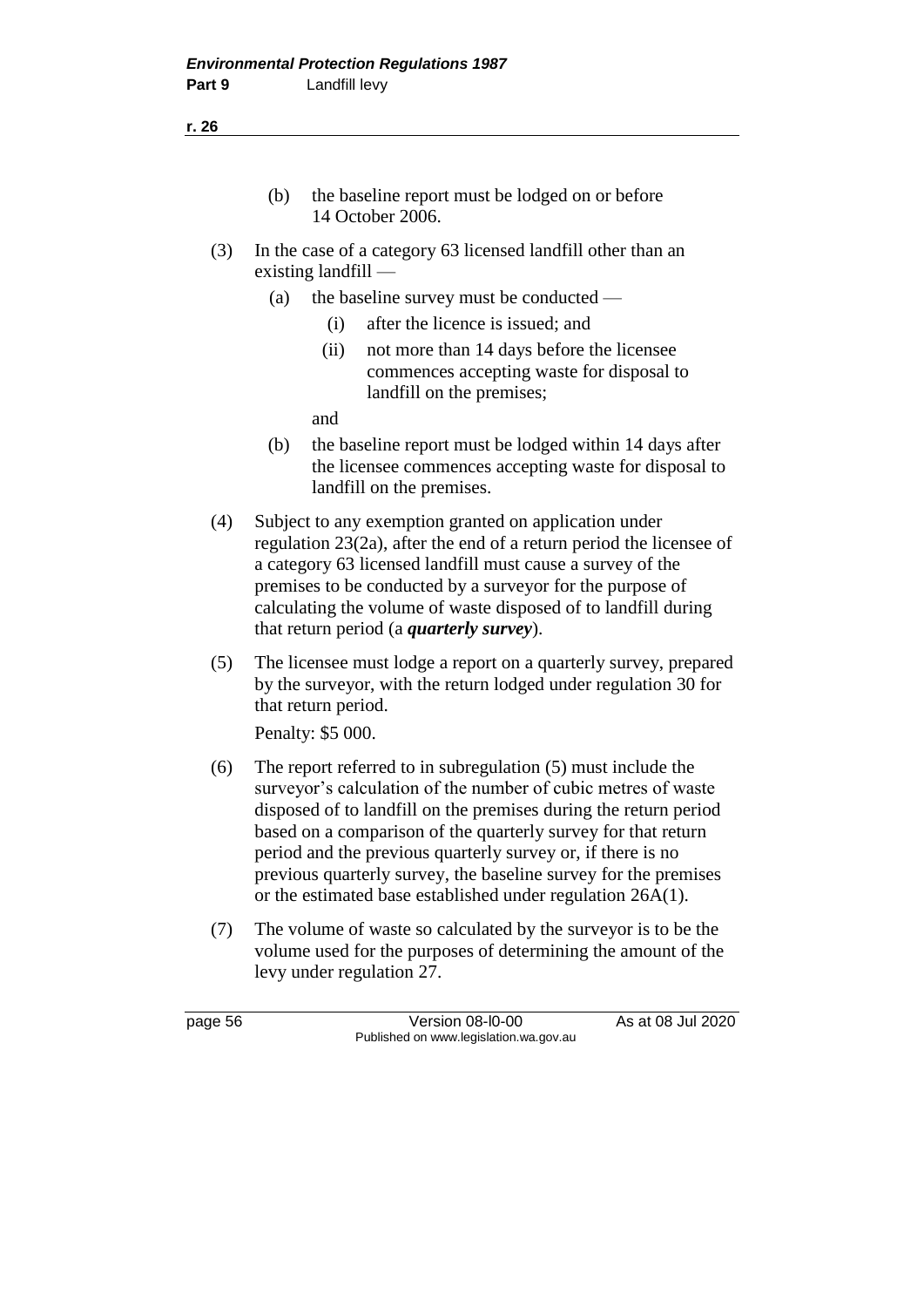(8) In this regulation —

*existing landfill* means a category 63 licensed landfill —

- (a) for which the licence was in force on 1 October 2006; and
- (b) at which waste was being accepted for disposal to landfill prior to 1 October 2006;

#### *surveyor* means —

- (a) a licensed surveyor as defined in the *Licensed Surveyors Act 1909*; or
- (b) a person who is, or is eligible to be, a member of  $-$ 
	- (i) the Institution of Surveyors, Australia; or
	- (ii) the Spatial Sciences Institute.

*[Regulation 26 inserted: Gazette 29 Sep 2006 p. 4263-4.]*

## **26A. Breach of r. 26, CEO may estimate amount in case of etc.**

- (1) If the licensee of a category 63 licensed landfill fails to comply with regulation 26(1) the Chief Executive Officer may establish an estimated base from which the volume of waste subsequently disposed of to landfill on the premises can be measured.
- (2) If the licensee of a category 63 licensed landfill fails to comply with regulation 26(5) in respect of a return period the Chief Executive Officer may estimate the number of cubic metres of waste disposed of to landfill on the premises during the return period.
- (3) For the purposes of this regulation the Chief Executive Officer may cause a survey of the kind referred to in regulation  $26(1)(a)$ or (4) to be conducted in respect of the licensed landfill.
- (4) The Chief Executive Officer must give written notice to the licensee of any estimated base established under subregulation (1) or any estimation made under subregulation  $(2)$ .

As at 08 Jul 2020 Version 08-l0-00 page 57 Published on www.legislation.wa.gov.au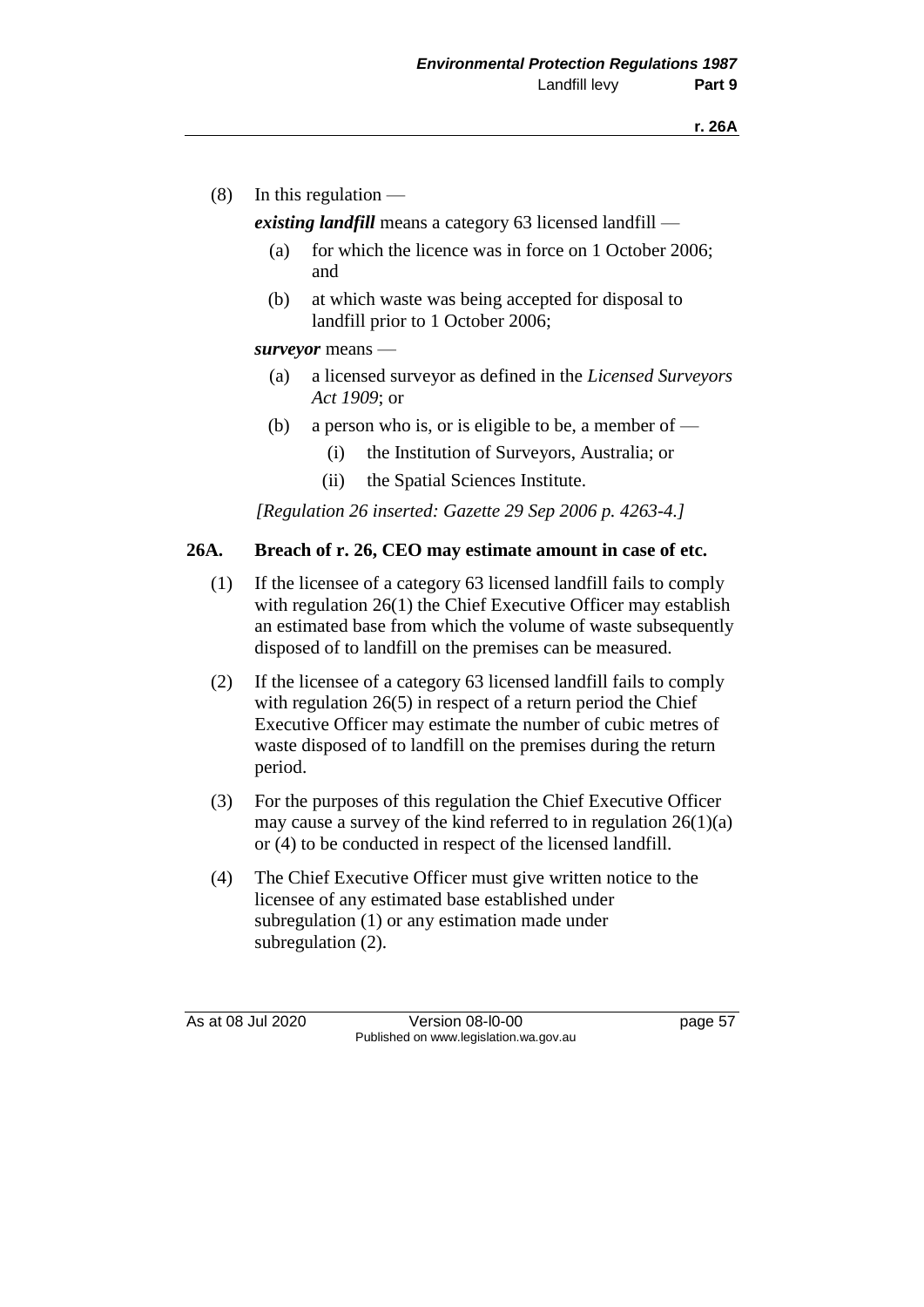(5) The Chief Executive Officer may call on or use the financial assurance provided by the licensee under regulation 28 to cover any costs incurred under this regulation.

*[Regulation 26A inserted: Gazette 29 Sep 2006 p. 4264-5.]*

# **27. Levy, determining amount of**

(1) The amount by way of levy that is payable in respect of waste to which this Part applies that is received at a category 63 licensed landfill during a return period is the amount (in dollars) equal to L in the formula —

 $L = (V \times R) - S$ 

where —

- V is the number of cubic metres of waste to which this Part applies received at the licensed landfill during the return period determined in accordance with regulation 26 or estimated under regulation 26A(2); and
- R is, if the first day of the return period is  $-$ 
	- (a) before 1 July 2008, \$3; or
	- (b) on or after 1 July 2008 and before 1 July 2009, \$5; or
	- (c) on or after 1 July 2009 and before 1 July 2010, \$7; or
	- (d) on or after 1 July 2010, \$9;

and

- S is the lesser of
	- (a) the cost incurred by the licensee in complying with regulation 26(4) and (5) in respect of the return period; and
	- (b) \$2 000.

page 58 Version 08-l0-00 As at 08 Jul 2020 Published on www.legislation.wa.gov.au

**r. 27**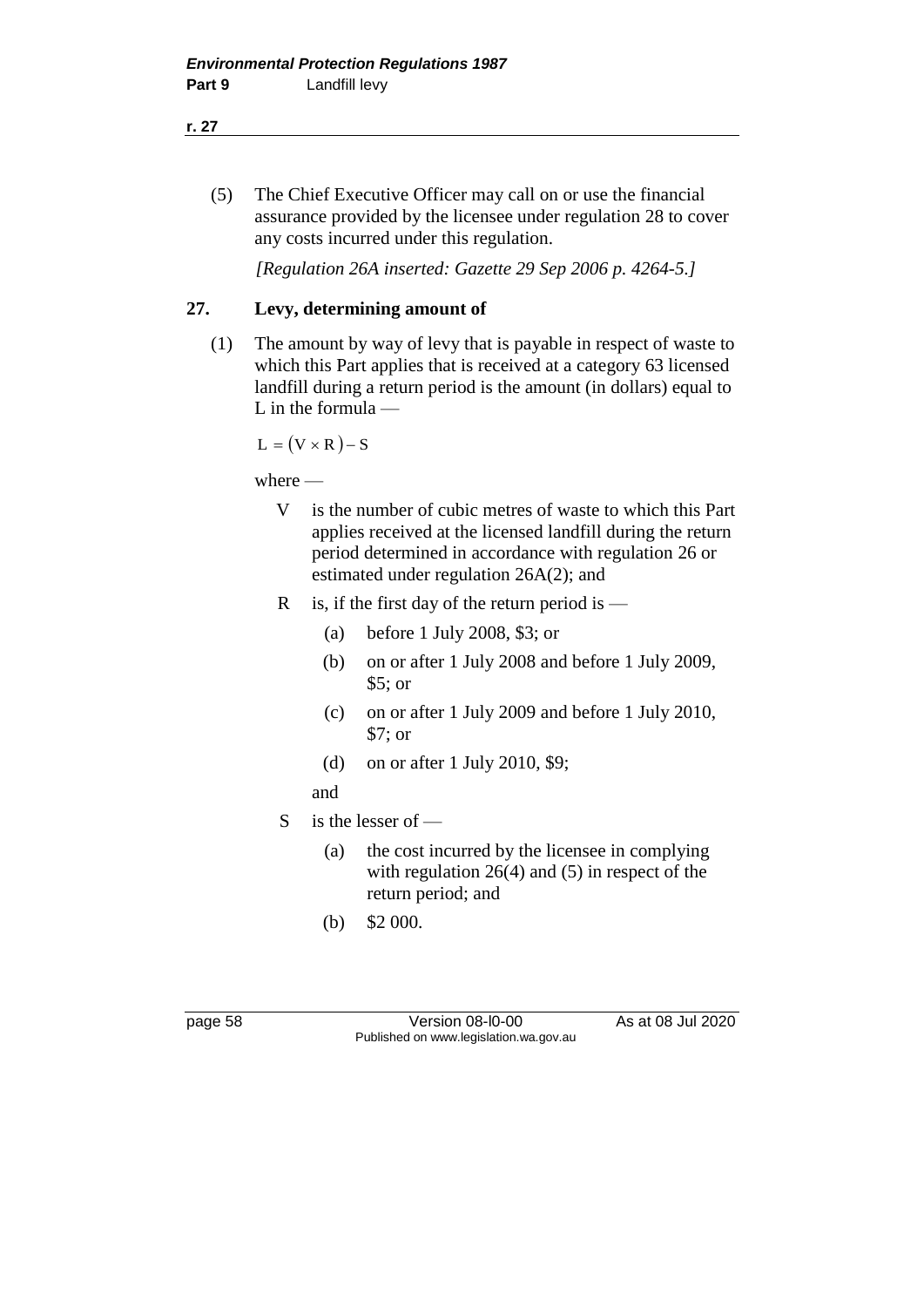(2) The amount by way of levy that is payable in respect of waste to which this Part applies that is received at a category 64 or 65 licensed landfill during a return period is the amount (in dollars) equal to L in the formula —

 $L = (W \times 92\%)\times R$ 

#### where —

- W is the number of tonnes of waste to which this Part applies received at the licensed landfill during the return period determined in accordance with regulation 25; and
- R is, if the first day of the return period is  $-$ 
	- (a) before 1 July 2008, \$6; or
	- (b) on or after 1 July 2008 and before 1 July 2009, \$7; or
	- (c) on or after 1 July 2009 and before 1 July 2010, \$8; or
	- (d) on or after 1 July 2010, \$9.

*[Regulation 27 inserted: Gazette 29 Sep 2006 p. 4265-6.]*

#### **28. Financial assurance, licensees to pay**

 $(1)$  In this regulation —

*licensee* does not include a licensee who is a local government.

- (2) Each licensee is to pay to the Chief Executive Officer, in accordance with subsection (3), a financial assurance that —
	- (a) is in an approved form; and
	- (b) secures or guarantees payment of an amount determined by the Chief Executive Officer, being an amount that in the opinion of the Chief Executive Officer is equivalent to the average levy to be paid by the licensee in a return period.

Penalty: \$5 000.

As at 08 Jul 2020 Version 08-l0-00 page 59 Published on www.legislation.wa.gov.au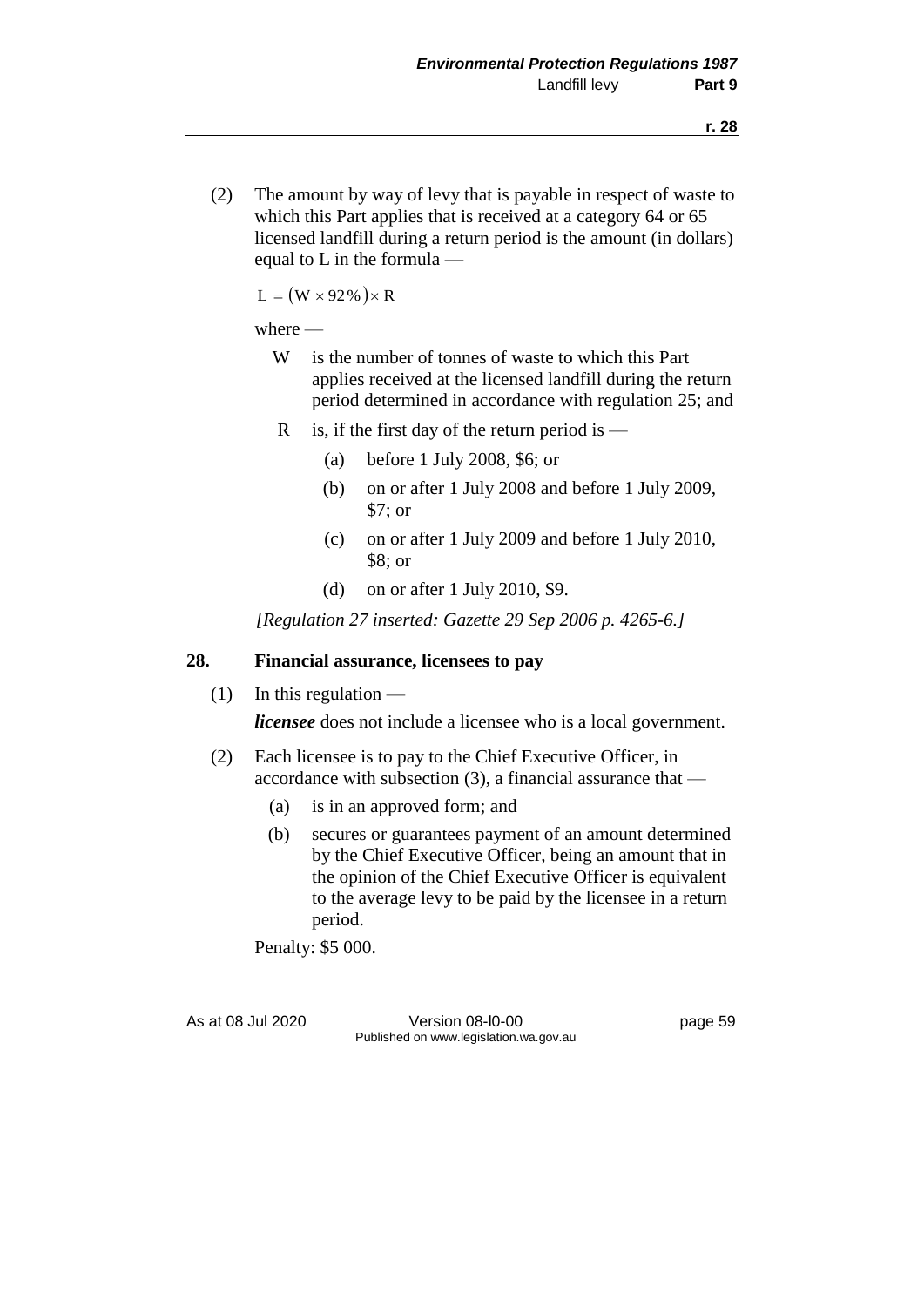- (3) The financial assurance is to be paid to the Chief Executive Officer —
	- (a) in the case of an existing licensee, not later than 2 weeks after commencement day; and
	- (b) in the case of a licensee who is granted a licence after commencement day, not later than 2 weeks after the licence is granted.
- (4) The licensee is to maintain the financial assurance in accordance with any requirements of the Chief Executive Officer of which the licensee has been given written notice.

Penalty: \$5 000.

- (5) The moneys from any financial assurance that is called on or used by the Chief Executive Officer are to be paid into the Fund.
- (6) The Chief Executive Officer is to review the amount of a financial assurance provided under this regulation not later than 2 years after it is provided and thereafter not later than 2 years after each review.
- (7) The Chief Executive Officer may at any time, by written direction, require a licensee to increase the amount of the financial assurance provided by the licensee if the Chief Executive Officer thinks it is appropriate to do so.
- (8) A licensee is to comply with a direction given to the licensee under subregulation (7).

Penalty: \$5 000.

*[Regulation 28 inserted: Gazette 26 Jun 1998 p. 3373; amended: Gazette 11 Dec 1998 p. 6601; 29 Sep 2006 p. 4266.]*

# **29. Records of waste received, licensees' duties as to**

(1) Upon receiving waste at a licensed landfill, the licensee is to make a record in accordance with this regulation.

page 60 Version 08-l0-00 As at 08 Jul 2020 Published on www.legislation.wa.gov.au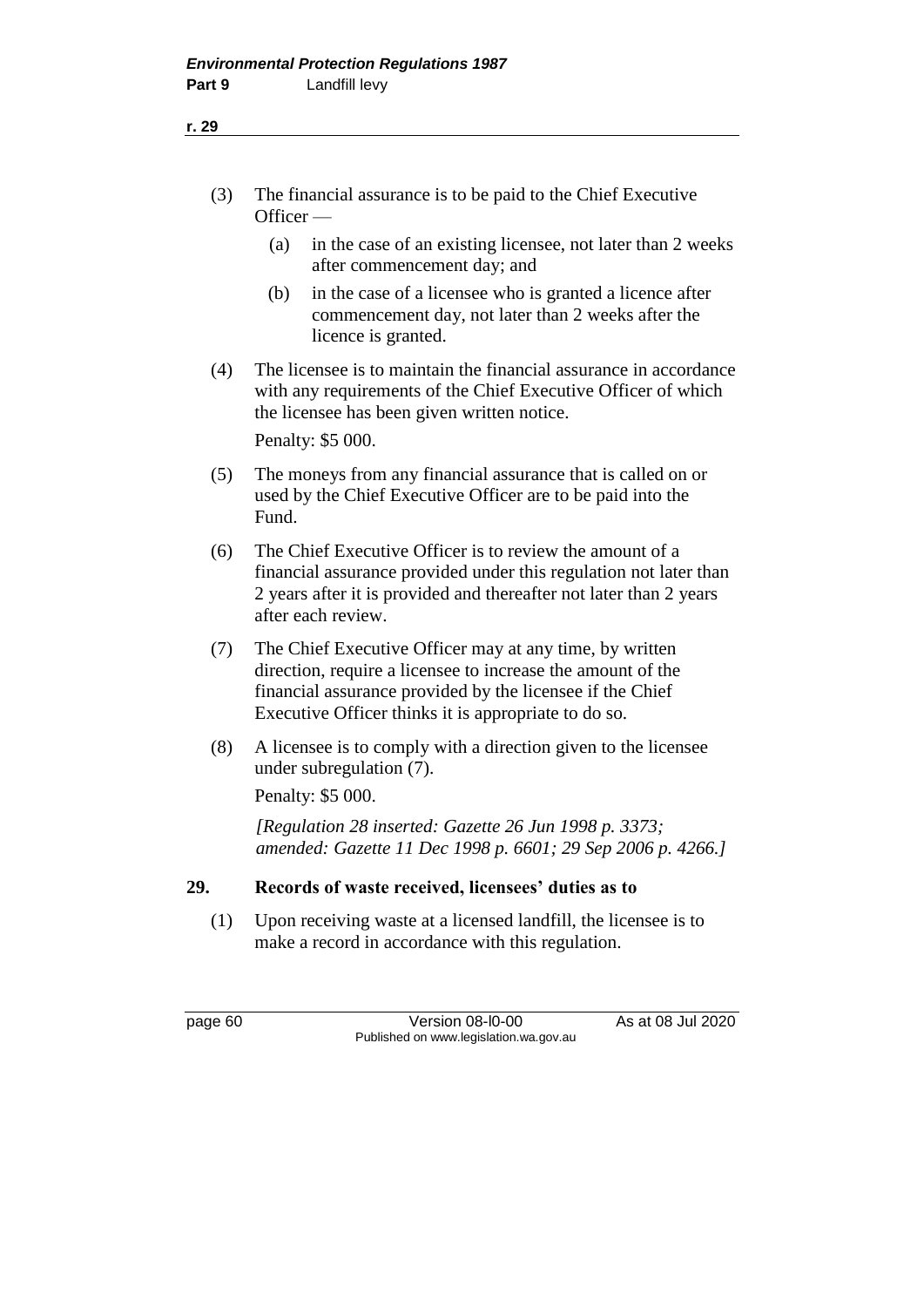- (2) The record is to be in an approved form and is to show
	- (a) the time and date of the delivery; and
	- (b) the name and licence number of the licensee; and
	- (c) in the case of a category 63 licensed landfill, the volume of the waste disposed of to landfill on the premises calculated in accordance with regulation 26; and
	- (ca) in the case of a category 64 or 65 licensed landfill, the weight of the waste as weighed or estimated in accordance with regulation 25; and
	- (d) a description of the type of waste; and
	- (e) the amount of levy payable in respect of the waste; and
	- (f) any other particulars the Chief Executive Officer may, by written notice to the licensee, require the licensee to include.
- (3) Any record made by a licensee under this regulation is to be kept by the licensee in a legible written form, or so as to be readily convertible into such a form, for a period of not less than 5 years from the day on which the record was made.
- (4) A licensee is to make the records available to an authorised person within 24 hours of being requested by the authorised person to do so.
- $(5)$  A licensee who
	- (a) contravenes subregulation (1) or (4); or
	- (b) makes a record under this regulation which is false in any material particular,

commits an offence.

Penalty: \$5 000.

*[Regulation 29 inserted: Gazette 26 Jun 1998 p. 3373-4; amended: Gazette 11 Dec 1998 p. 6601; 29 Sep 2006 p. 4266.]*

As at 08 Jul 2020 Version 08-l0-00 page 61 Published on www.legislation.wa.gov.au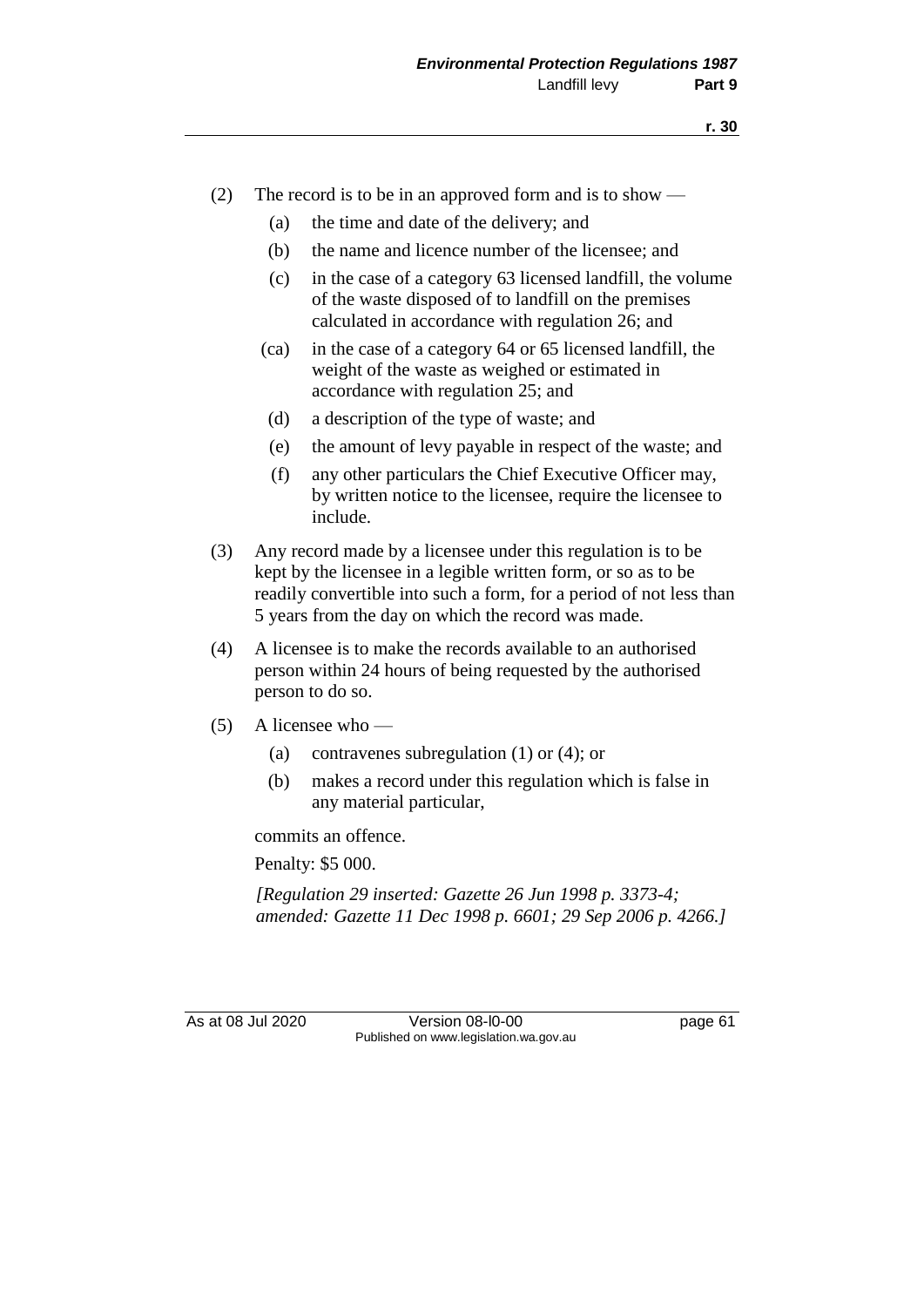**r. 30**

#### **30. Levy, payment of; returns to be lodged**

- (1) The levy is payable not later than 14 days after the end of each return period.
- (2) A licensee, from the details entered in the records referred to in regulation 29 and any estimate made under regulation 26A, is  $to$ —
	- (a) make a return in the approved form in respect of each return period setting out details of waste received; and
	- (b) lodge the return with the Chief Executive Officer.
- (3) The return is to be accompanied by a remittance for the amount of the levy payable on the waste to which that return relates.

*[Regulation 30 inserted: Gazette 26 Jun 1998 p. 3374; amended: Gazette 29 Sep 2006 p. 4266.]*

## **31. Audits, CEO's powers to direct etc.**

- (1) The Chief Executive Officer may at any time, by notice in writing, direct a licensee to cause —
	- $(a)$  an audit of
		- (i) the amount of waste received at the licensed landfill within the specified period; and
		- (ii) the amount of levy payable in respect of that waste,

to be carried out by a person from the specified class of persons; and

- (b) a report to be prepared on the audit by the person who carried out the audit.
- (2) The licensee is to provide the copy of the report of the audit, certified as correct by the person who carried out the audit, to the Chief Executive Officer within the specified period.

Penalty: \$5 000.

page 62 Version 08-l0-00 As at 08 Jul 2020 Published on www.legislation.wa.gov.au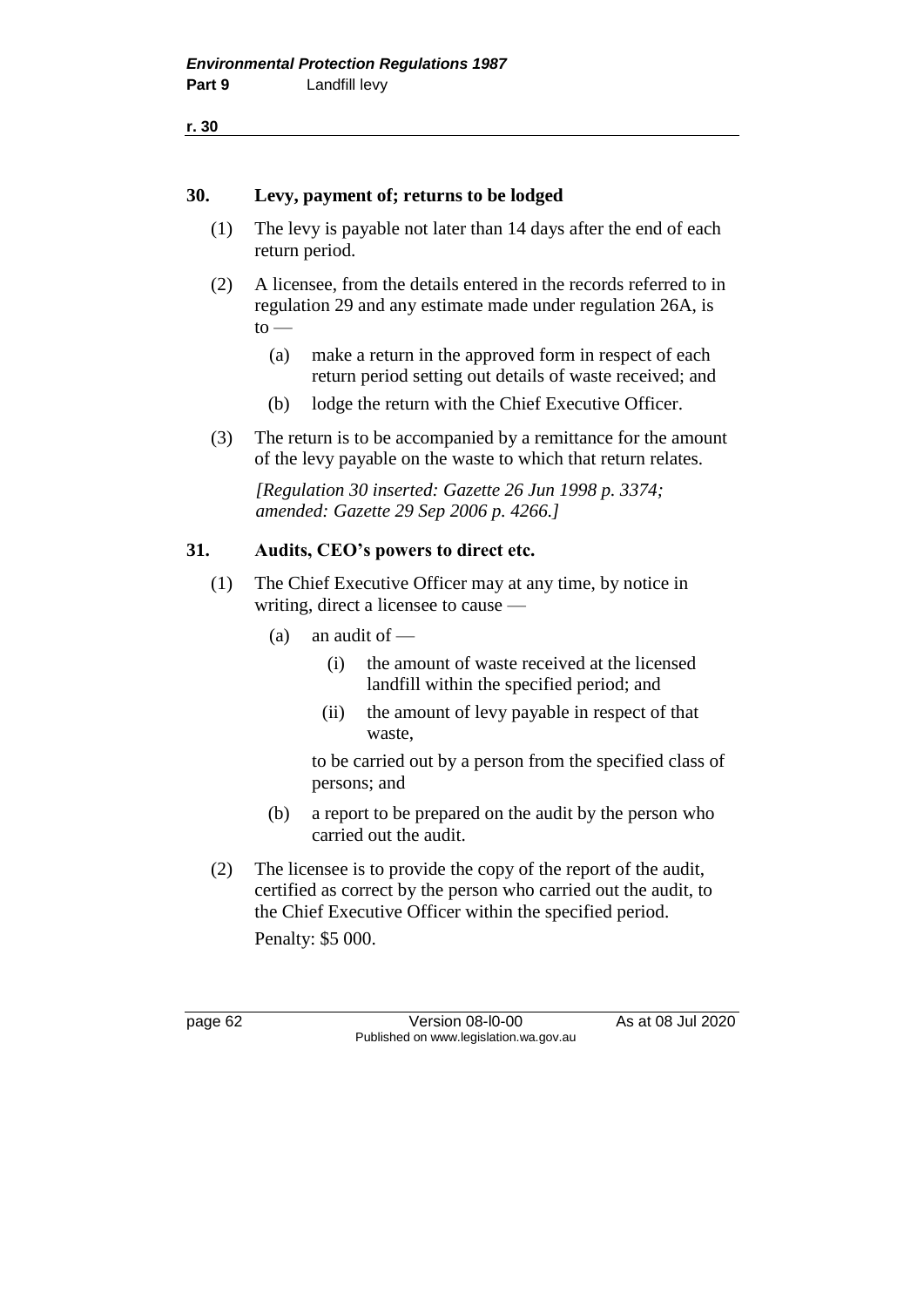(3) In this regulation  $-$ 

*specified* means specified in the notice.

*[Regulation 31 inserted: Gazette 26 Jun 1998 p. 3374; amended: Gazette 11 Dec 1998 p. 6601.]*

#### **32. CEO's decisions, review of and appeal against**

- (1) If the Chief Executive Officer
	- (a) refuses to grant an exemption, or imposes conditions or limitations upon the grant of an exemption, under regulation 23; or
	- (b) requires the provision of a financial assurance under regulation 24; or
	- (c) gives a direction under regulation 31,

the applicant may, within 14 days of notice of the decision, apply to the Chief Executive Officer for a review of the decision.

- (2) When a request is made under subregulation (1), the Chief Executive Officer is to review the decision and make a fresh decision.
- (3) If the applicant is dissatisfied with a decision under subregulation (2), the applicant may, within 14 days of notice of the decision, institute an appeal against the decision to the Minister.
- (4) An appeal is instituted by giving notice in writing of the appeal, setting out the grounds and facts on which the appellant is relies.
- (5) The Minister may affirm or vary the decision, or set aside the decision and substitute another decision, as the Minister thinks fit and the decision of the Minister is final.
- (6) The making of an application for review or the institution of an appeal in respect of a decision under regulation 23 or 24 does not operate to stay the decision.

*[Regulation 32 inserted: Gazette 26 Jun 1998 p. 3374.]*

As at 08 Jul 2020 Version 08-l0-00 page 63 Published on www.legislation.wa.gov.au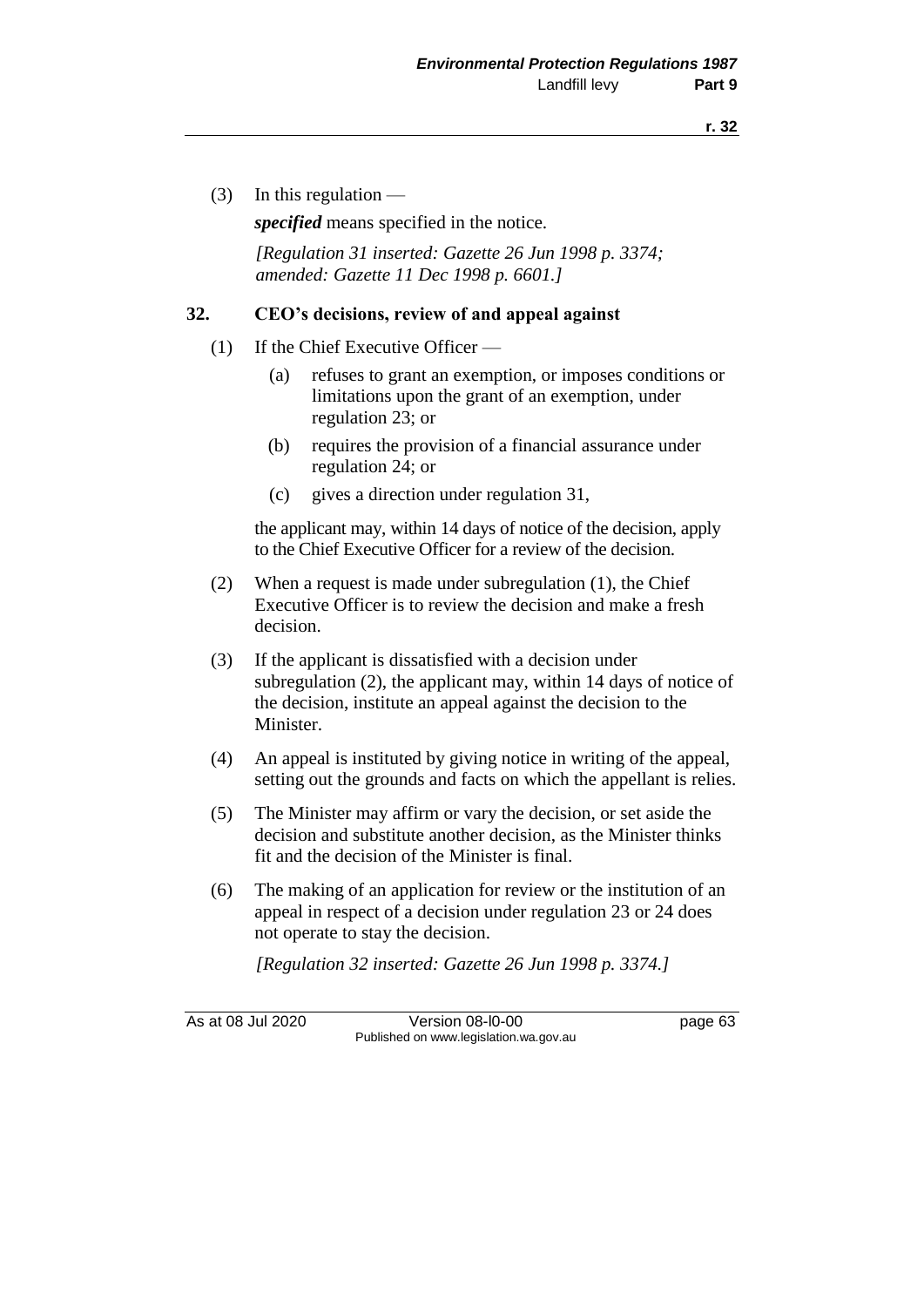**r. 33**

#### **33. Payment of levies is condition of licence**

It is a condition of a licence in respect of a licensed landfill that the licensee is to pay the following —

- (a) any levy imposed under the *Environmental Protection (Landfill) Levy Act 1998* in respect of waste to which this Part applies that is received at those premises;
- (b) any levy imposed under the *Waste Avoidance and Resource Recovery Levy Act 2007* in respect of waste to which the *Waste Avoidance and Resource Recovery Regulations 2008* Part 3 applies that is received at those premises.

*[Regulation 33 inserted: Gazette 20 Jun 2008 p. 2683-4.]*

page 64 Version 08-l0-00 As at 08 Jul 2020 Published on www.legislation.wa.gov.au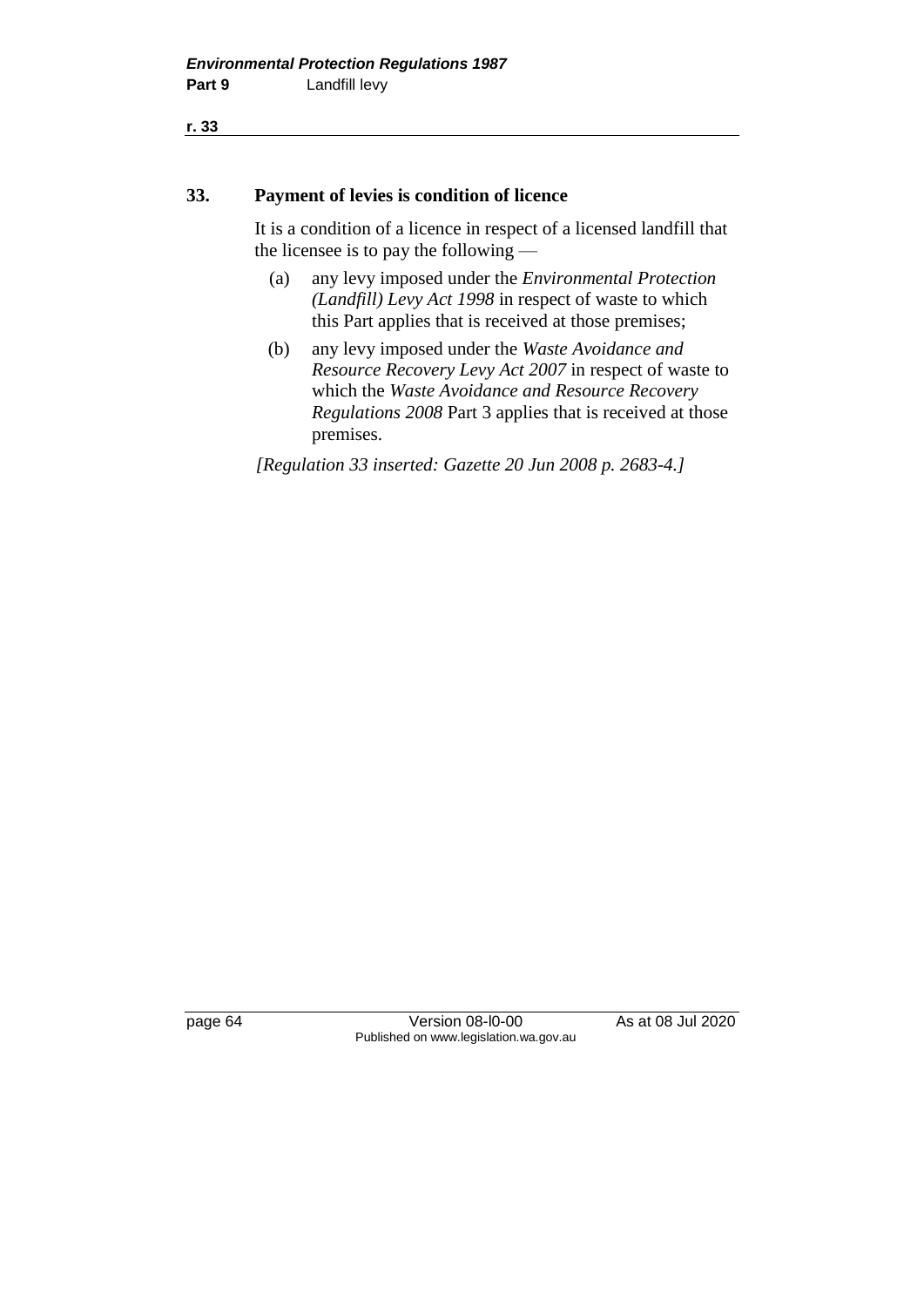## **Part 10 — Things seized or forfeited**

*[Heading inserted: Gazette 11 Dec 1998 p. 6601.]*

### **34. Ways prescribed of dealing with seized things (Act s. 92B(1))**

- (1) For the purposes of section 92B(1) of the Act, the following ways are prescribed as a way of dealing with any thing seized under section 92A of the Act —
	- (a) sale at public auction, by tender or by private contract, as specified by the Chief Executive Officer; or
	- (b) destruction or treatment at a site licensed under Part V of the Act, as specified by the Chief Executive Officer; or
	- (c) preservation, as specified by the Chief Executive Officer; or
	- (d) disposal at a site licensed under Part V of the Act, as specified by the Chief Executive Officer; or
	- (e) storage at a site, as specified by the Chief Executive Officer.
- (2) The Chief Executive Officer is to specify which method referred to in regulation (1) is to apply in respect of a particular thing seized.

*[Regulation 34 inserted: Gazette 11 Dec 1998 p. 6601-2.]*

#### **35. Manner of giving notice prescribed (Act s. 92D)**

 $If$  —

- (a) a thing has been seized under the Act; and
- (b) a person to whom the thing can be returned under section 92C of the Act cannot be found,

the Chief Executive Officer is to give notice that the thing is being held by the Department and may be claimed by its owner by publishing a notice once in a newspaper circulating throughout the State —

- (c) setting out a description of the thing seized; and
- (d) stating the place where the thing was seized; and

As at 08 Jul 2020 Version 08-l0-00 page 65 Published on www.legislation.wa.gov.au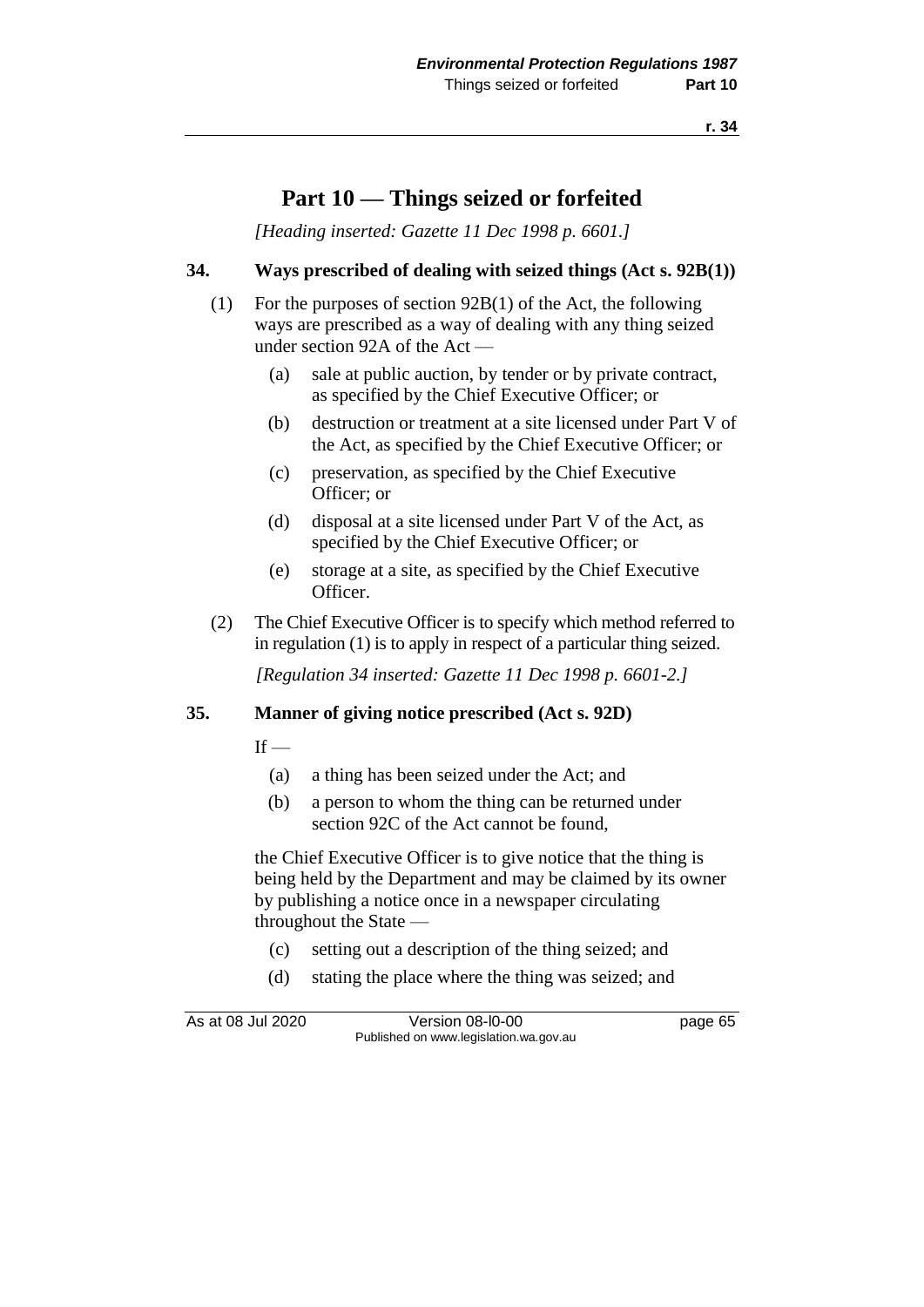(e) stating the place where the thing may be claimed; and

- (f) setting out the manner in which ownership of the thing may be proved; and
- (g) to the effect that if, after the expiration of 3 months from the day on which the notice has been given in the newspaper, the thing has not been claimed by its owner, the thing is forfeited to the Crown.

*[Regulation 35 inserted: Gazette 11 Dec 1998 p. 6602.]*

### **36. Ways prescribed of disposing of thing forfeited to Crown (Act s. 99W(1))**

- (1) For the purposes of section 99W(1) of the Act, the following ways are prescribed for disposing of any thing forfeited to the Crown under the Act —
	- (a) transfer to the Department for its use or transfer, with or without charge, to another public authority or to a department of the Commonwealth; or
	- (b) sale at public auction, by tender or by private contract; or
	- (c) treatment at a site licensed under Part V of the Act, as specified by the Chief Executive Officer; or
	- (d) destruction or disposal at a site licensed under Part V of the Act, as specified by the Chief Executive Officer.
- (2) The Chief Executive Officer is to specify which method referred to in subregulation (1) is to apply in respect of a particular thing forfeited to the Crown.

*[Regulation 36 inserted: Gazette 11 Dec 1998 p. 6602-3.]*

page 66 Version 08-l0-00 As at 08 Jul 2020 Published on www.legislation.wa.gov.au

**r. 36**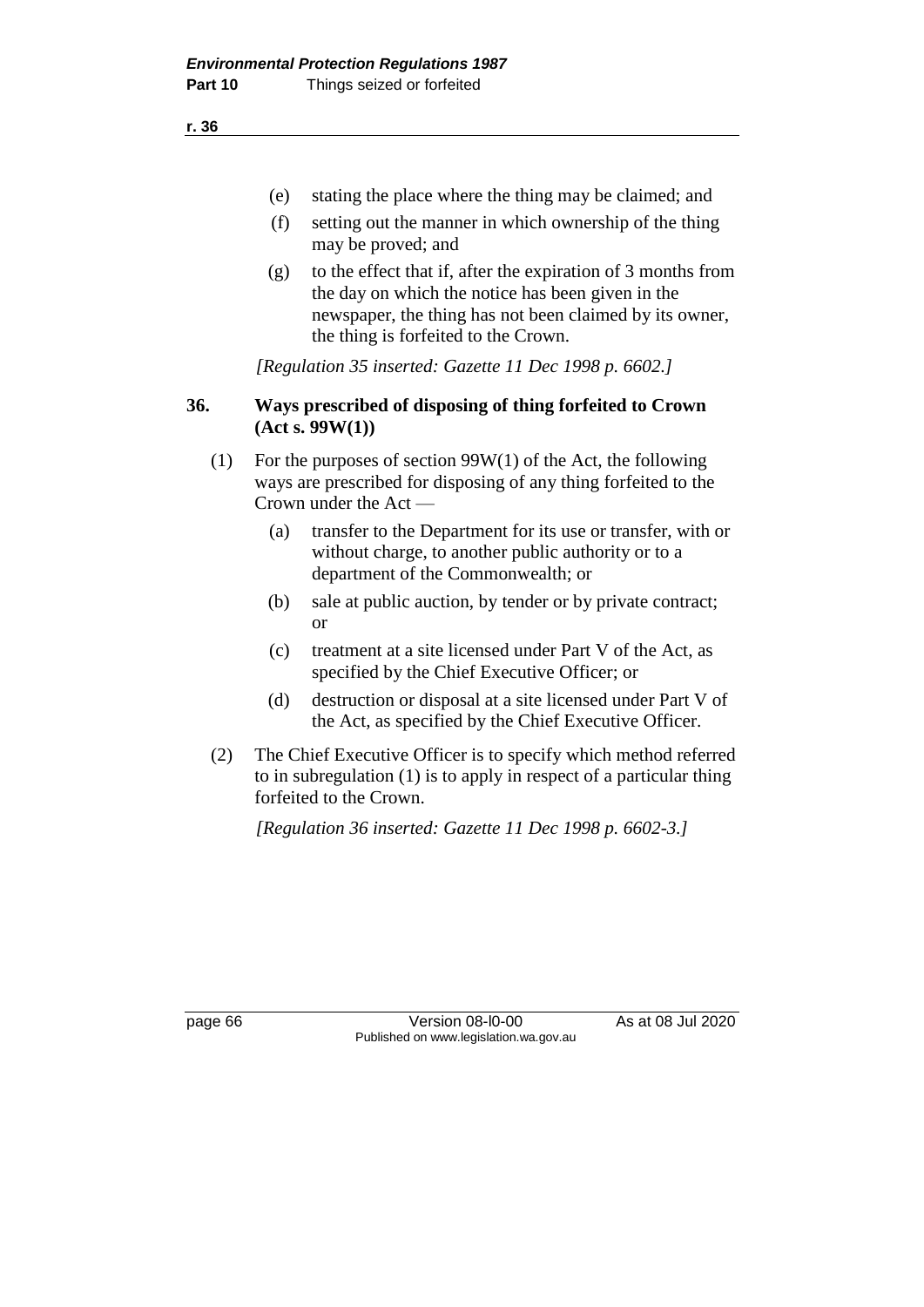## **Part 11 — Modified penalties and Tier 2 offences**

*[Heading inserted: Gazette 11 Dec 1998 p. 6603.]*

### **37. Form of modified penalty notice prescribed (Act s. 99B(1))**

Form 1 in Schedule 7 is prescribed, under section 99B(1) of the Act, as the form of modified penalty notice. *[Regulation 37 inserted: Gazette 11 Dec 1998 p. 6603.]*

### **38. Form of notice of withdrawal prescribed (Act s. 99D(1))**

Form 2 in Schedule 7 is prescribed, under section 99D(1) of the Act, as the form of withdrawal of modified penalty notice.

*[Regulation 38 inserted: Gazette 11 Dec 1998 p. 6603.]*

### **39. Particulars prescribed (Act s. 99E(3))**

For the purposes of section 99E(3) of the Act, the following particulars are prescribed —

- (a) the name of the person who paid the modified penalty;
- (b) the section of the Act contravened in respect of which the modified penalty was paid;
- (c) a description of the offence;
- (d) the penalty paid;
- (e) the place where the register of certificates issued under section 99A of the Act and modified penalty notices may be inspected.

*[Regulation 39 inserted: Gazette 11 Dec 1998 p. 6603.]*

As at 08 Jul 2020 Version 08-l0-00 page 67 Published on www.legislation.wa.gov.au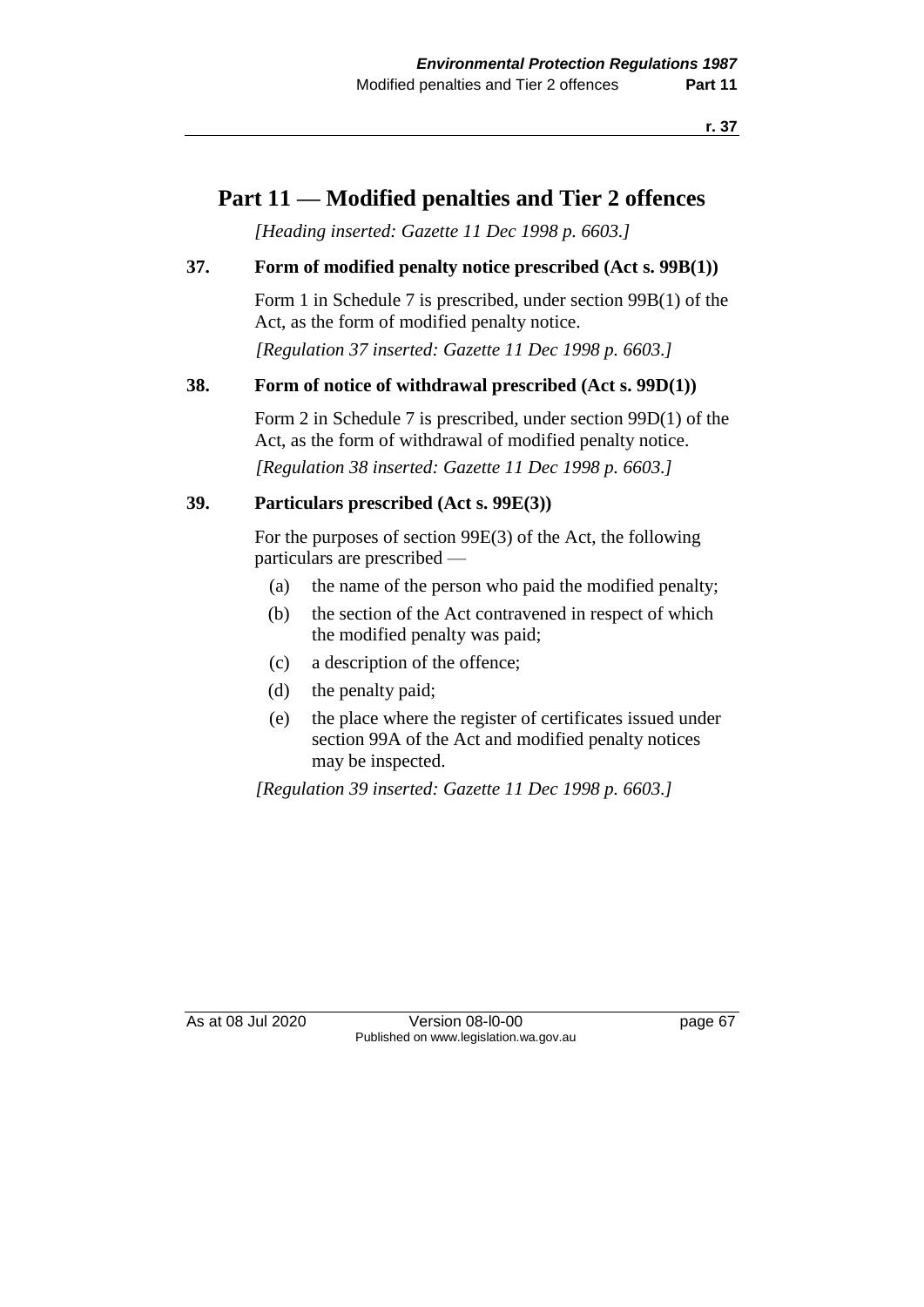**r. 40**

#### **40. Where and when public may inspect register (Act s. 99F(2))**

The register that the Chief Executive Officer is required to maintain under section 99F(1) of the Act is to be available for public inspection during normal office hours at Level 4, The Atrium, 168 St Georges Terrace, Perth, Western Australia, 6000.

*[Regulation 40 inserted: Gazette 11 Dec 1998 p. 6603; amended: Gazette 29 Sep 2006 p. 4261; 28 Jun 2016 p. 2631.]*

page 68 Version 08-l0-00 As at 08 Jul 2020 Published on www.legislation.wa.gov.au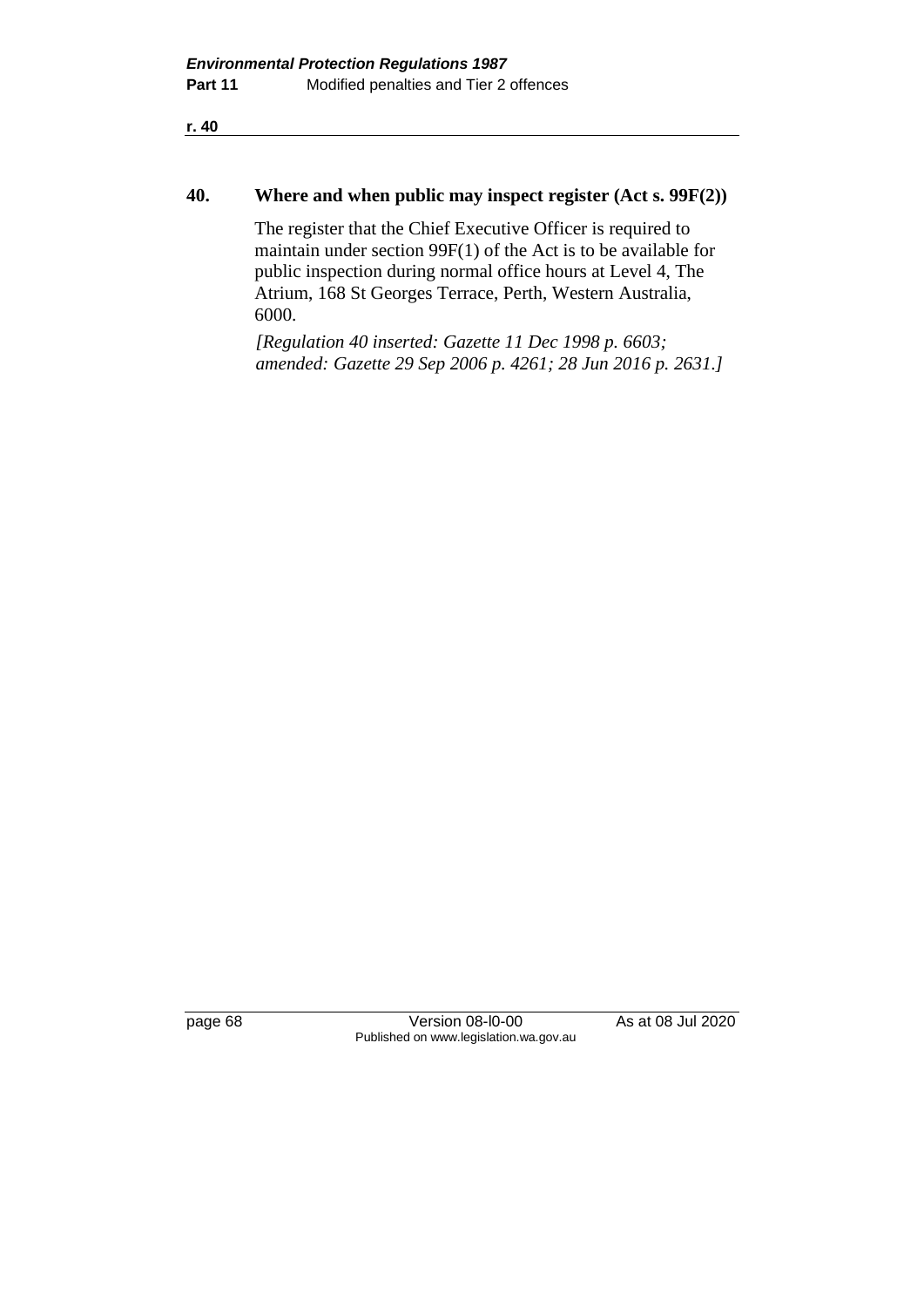## **Part 12 — Infringement notices and offences**

*[Heading inserted: Gazette 11 Dec 1998 p. 6603.]*

### **41. Infringement notice offences and modified penalties prescribed (Act s. 99H and 99K)**

- (1) The offences described in the first column of Schedule 6 are prescribed for the purpose of the definition of *infringement notice offence* in section 99H of the Act and —
	- (a) the amount appearing in the second column of that Schedule, directly opposite an offence, is the modified penalty prescribed in respect of that offence if the alleged offender has not previously been convicted of an offence of that kind and has not previously paid a modified penalty under Division 2 of Part VIA of the Act in respect of an alleged offence of that kind; and
	- (b) the amount appearing in the third column of that Schedule, directly opposite an offence, is the modified penalty prescribed in respect of that offence if the alleged offender has previously been convicted of an offence of that kind, or has previously paid a modified penalty under Division 2 of Part VIA of the Act in respect of an alleged offence of that kind.
- (2) For the purposes of subregulation (1), a prior conviction or payment of a modified penalty in respect of an alleged offence against the regulations is not to be taken into account for the purposes of determining whether the alleged offender has previously been convicted of an offence or has previously paid a modified penalty notice unless —
	- (a) the prior conviction was recorded within the period of 5 years immediately prior to the giving of an infringement notice in respect of the present alleged offence; or

As at 08 Jul 2020 Version 08-l0-00 page 69 Published on www.legislation.wa.gov.au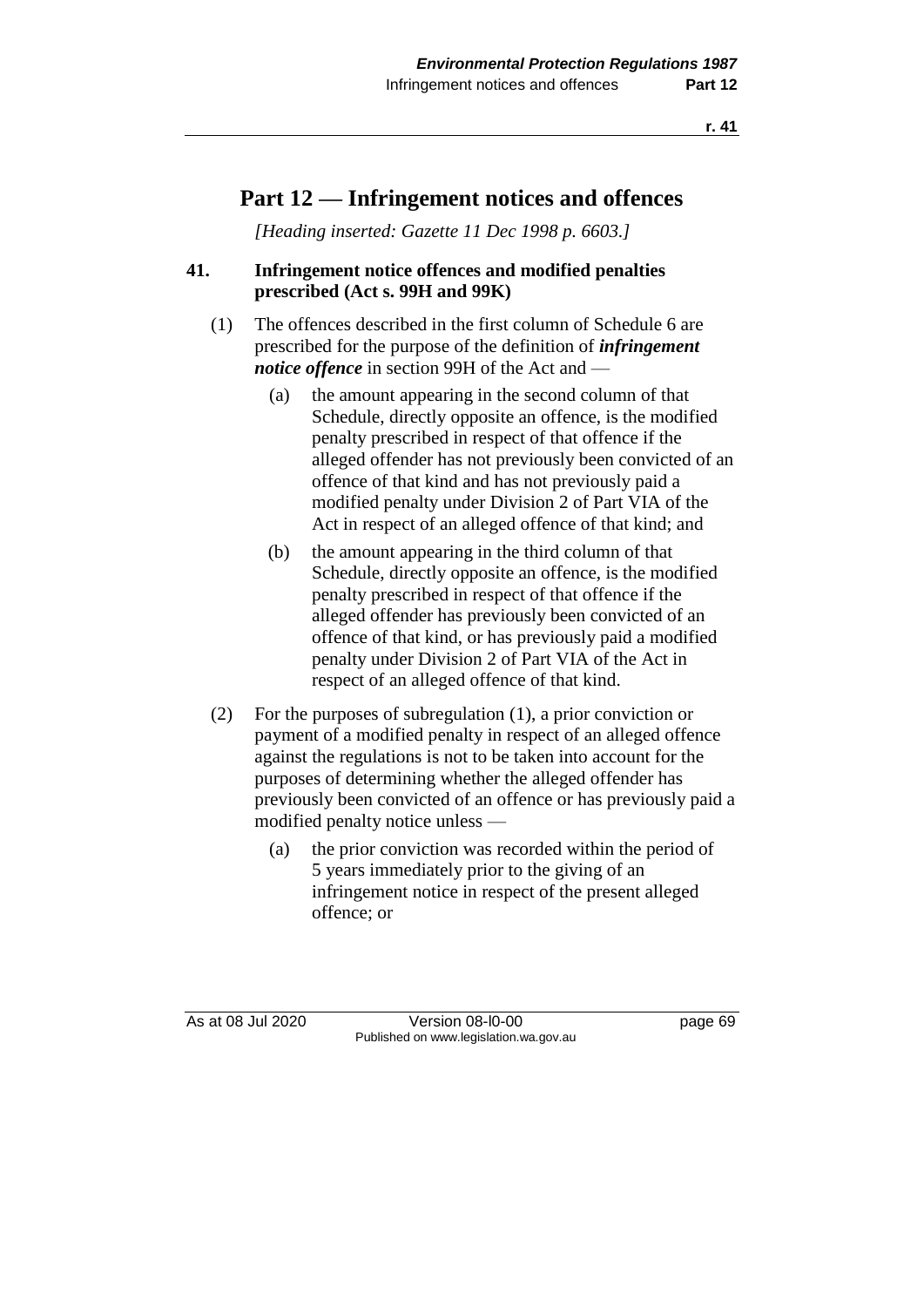**r. 42**

(b) the modified penalty was paid in respect of the prior alleged offence within the period of 5 years immediately prior to the giving of an infringement notice in respect of the present alleged offence.

*[Regulation 41 inserted: Gazette 11 Dec 1998 p. 6603-4.]*

### **42. Form of infringement notice prescribed (Act s. 99K(1))**

Form 3 in Schedule 7 is prescribed, under section 99K(1) of the Act, as the form of infringement notice.

*[Regulation 42 inserted: Gazette 11 Dec 1998 p. 6604.]*

### **43. Form of notice of withdrawal prescribed (Act s. 99N(1))**

Form 4 in Schedule 7 is prescribed, under section 99N(1) of the Act, as the form of withdrawal of infringement notice.

*[Regulation 43 inserted: Gazette 11 Dec 1998 p. 6604.]*

page 70 Version 08-l0-00 As at 08 Jul 2020 Published on www.legislation.wa.gov.au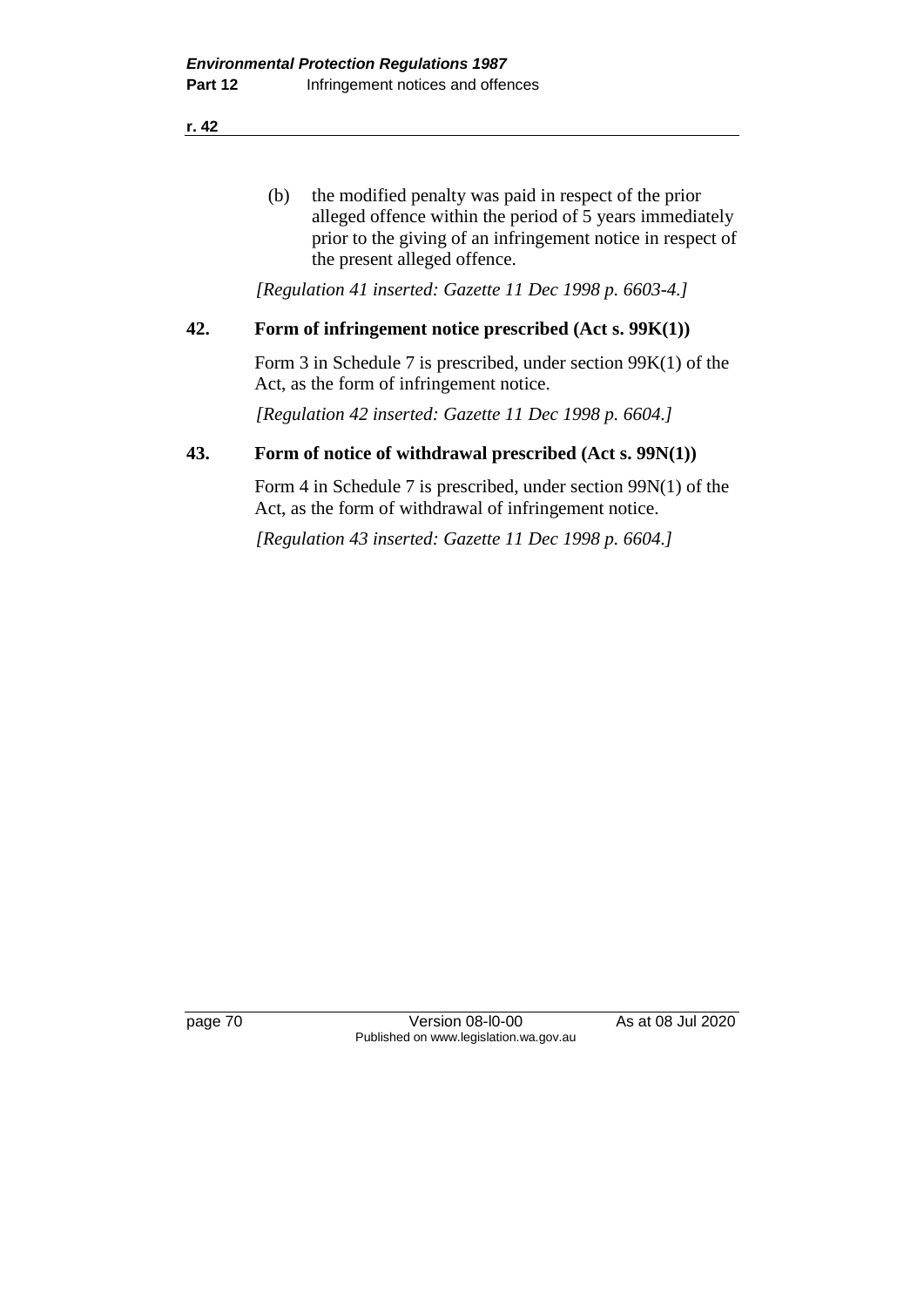### **Part 13 — Miscellaneous**

*[Heading inserted: Gazette 11 Dec 1998 p. 6604.]*

### **44. Maximum amount prescribed (Act s. 99Y(1))**

- (1) For the purposes of section  $99Y(1)(a)$  of the Act
	- (a) \$2 million is prescribed as the maximum amount that the offender may be ordered to pay to the Chief Executive Officer for reasonable costs and expenses incurred; and
	- (b) \$2 million is prescribed as the maximum amount that the offender may be ordered to pay to a public authority for reasonable costs and expenses incurred.
- (2) For the purposes of section  $99Y(1)(b)$  of the Act
	- (a) \$100 000 is prescribed as the maximum amount that the offender may be ordered to pay a person (other than the Chief Executive Officer or a public authority) for reasonably incurred costs and expenses; and
	- (b) \$500 000 is prescribed as the maximum amount that an offender may be ordered to pay to the Chief Executive Officer or a public authority as compensation for loss or damage suffered to property; and
	- (c) \$50 000 is prescribed as the maximum amount that an offender may be ordered to pay to a person (other than the Chief Executive Officer or a public authority) as compensation for loss or damage suffered to property.

*[Regulation 44 inserted: Gazette 11 Dec 1998 p. 6604-5.]*

As at 08 Jul 2020 Version 08-l0-00 page 71 Published on www.legislation.wa.gov.au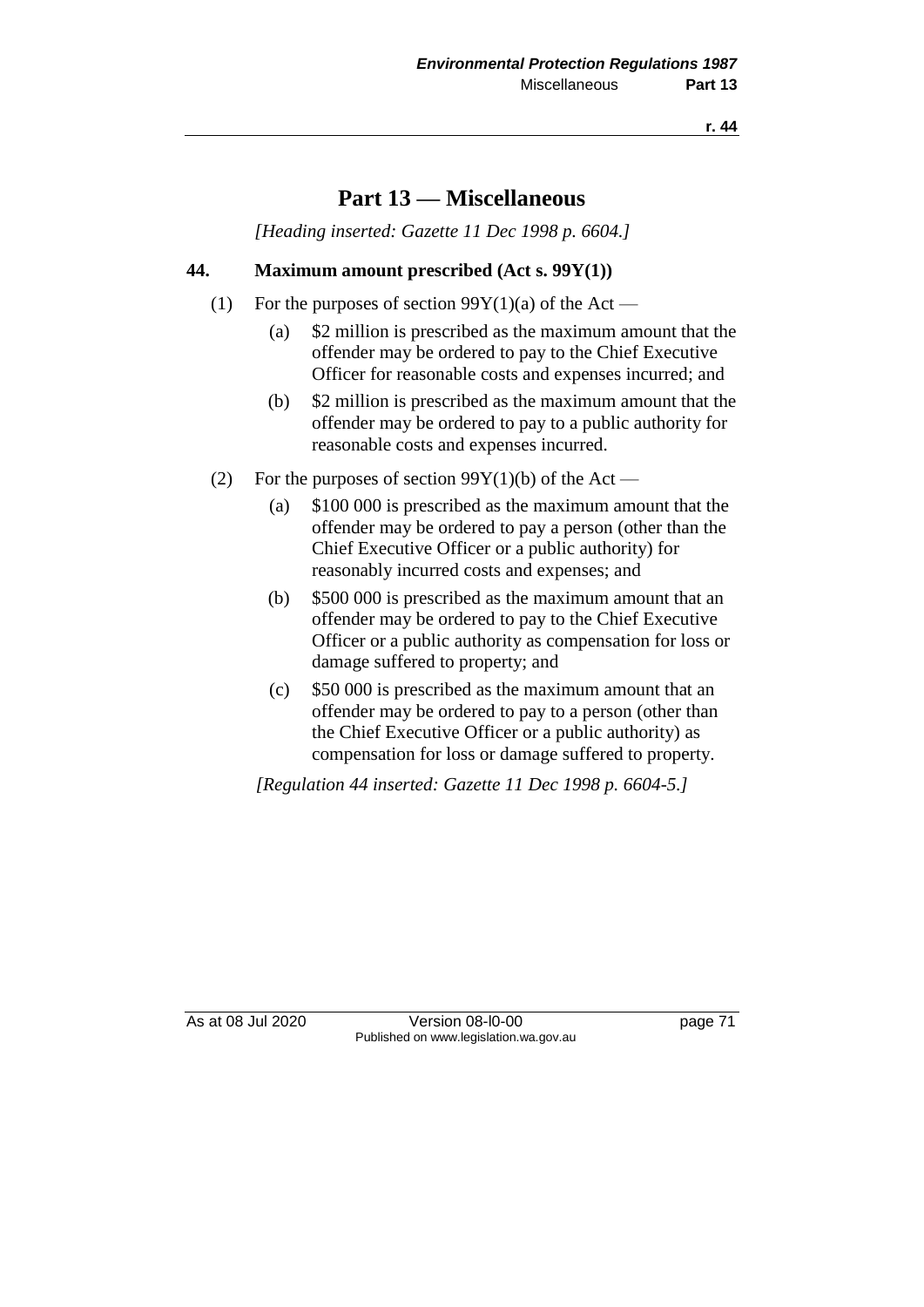# **Schedule 1 — Prescribed premises**

[r. 5]

*[Heading inserted: Gazette 13 Sep 1996 p. 4549.]*

### **Part 1**

| Category<br>number | <b>Description of category</b>                                                                                                      | <b>Production or</b><br>design capacity |
|--------------------|-------------------------------------------------------------------------------------------------------------------------------------|-----------------------------------------|
| 1                  | Cattle feedlot: premises on which the watering<br>and feeding of cattle occurs, being premises —                                    | 500 animals or<br>more                  |
|                    | situated less than 100 m from a<br>(a)<br>watercourse; and                                                                          |                                         |
|                    | on which the number of cattle per hectare<br>(b)<br>exceeds 50.                                                                     |                                         |
| $\overline{2}$     | Intensive piggery: premises on which pigs are<br>fed, watered and housed in pens.                                                   | 1 000 animals or<br>more                |
| [3, 4]             | deleted]                                                                                                                            |                                         |
| 5                  | Processing or beneficiation of metallic or<br>non-metallic ore: premises on which —                                                 | 50 000 tonnes or<br>more per year       |
|                    | metallic or non-metallic ore is crushed,<br>(a)<br>ground, milled or otherwise processed; or                                        |                                         |
|                    | tailings from metallic or non-metallic ore<br>(b)<br>are reprocessed; or                                                            |                                         |
|                    | tailings or residue from metallic or<br>(c)<br>non-metallic ore are discharged into a<br>containment cell or dam.                   |                                         |
| 6                  | Mine dewatering: premises on which water is<br>extracted and discharged into the environment<br>to allow mining of ore.             | 50 000 tonnes or<br>more per year       |
| 7                  | Vat or in situ leaching of metal: premises on<br>which metal is extracted from ore with a<br>chemical solution.                     | 5 000 tonnes or<br>more per year        |
| 8                  | Mineral sands mining or processing: premises<br>on which mineral sands ore is mined, screened,<br>separated or otherwise processed. | 5 000 tonnes or<br>more per year        |

page 72 Version 08-l0-00 As at 08 Jul 2020 Published on www.legislation.wa.gov.au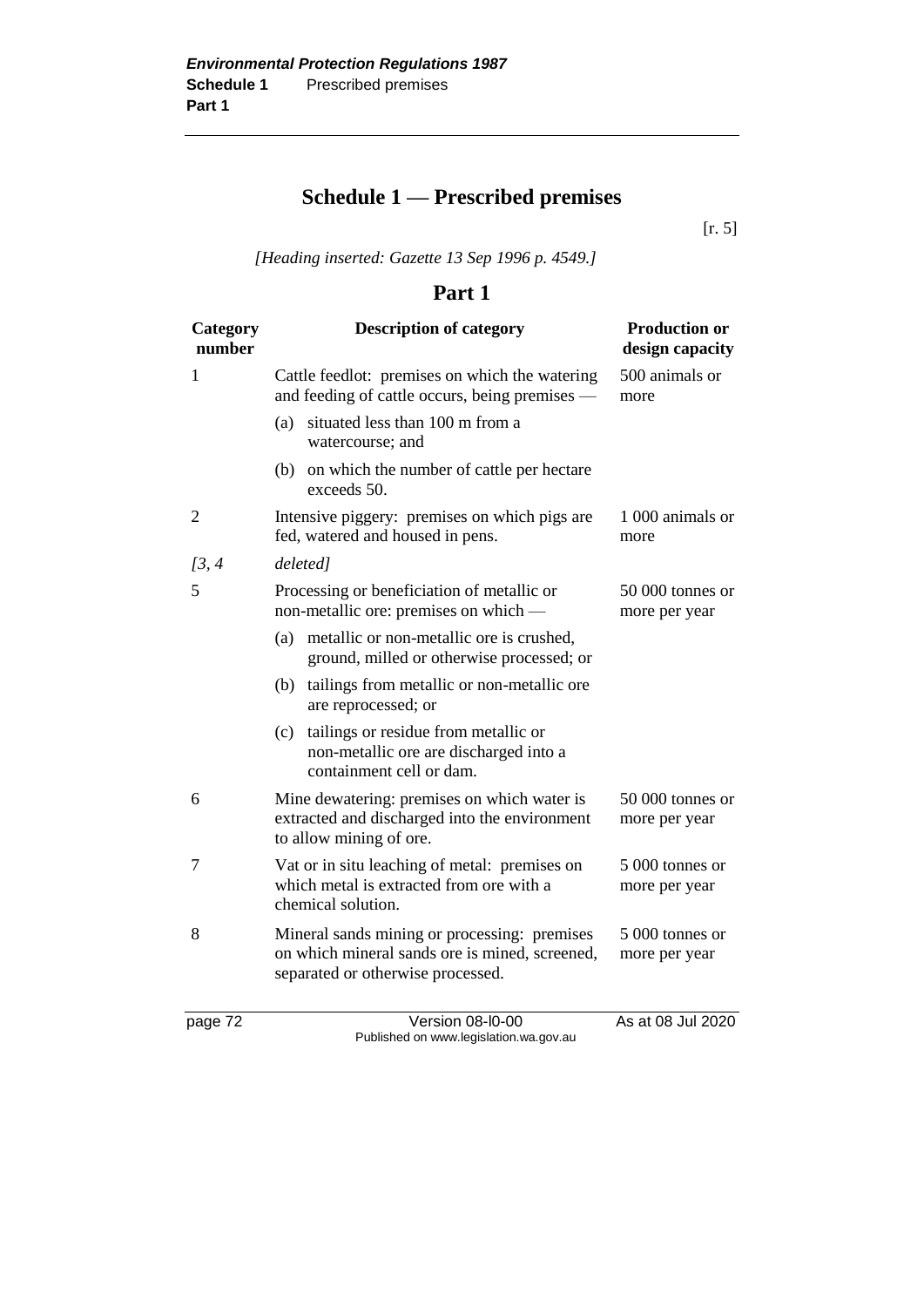| Category<br>number | <b>Description of category</b>                                                                                                                                                                                                                                                                                                                  | <b>Production or</b><br>design capacity |
|--------------------|-------------------------------------------------------------------------------------------------------------------------------------------------------------------------------------------------------------------------------------------------------------------------------------------------------------------------------------------------|-----------------------------------------|
| 9                  | Coal mining: premises on which —                                                                                                                                                                                                                                                                                                                | 5 000 tonnes or                         |
|                    | (a)<br>water is extracted and discharged into the<br>environment to allow coal mining; or                                                                                                                                                                                                                                                       | more per year                           |
|                    | (b) coal mining or processing occurs and<br>tailings are discharged.                                                                                                                                                                                                                                                                            |                                         |
| 10                 | Oil or gas production from wells: premises,<br>whether on land or offshore, on which crude<br>oil, natural gas or condensate is extracted from<br>below the surface of the land or the seabed, as<br>the case requires, and is treated or separated to<br>produce stabilized crude oil, purified natural<br>gas or liquefied hydrocarbon gases. | 5 000 tonnes or<br>more per year        |
| 11                 | Oil or gas production (other): premises (other<br>than premises within category 10) on which the<br>commercial production of oil or gas occurs<br>(including the reforming of hydrocarbon gas).                                                                                                                                                 | 5 000 tonnes or<br>more per year        |
| 12                 | Screening etc. of material: premises (other than<br>premises within category 5 or 8) on which<br>material extracted from the ground is screened,<br>washed, crushed, ground, milled, sized or<br>separated.                                                                                                                                     | 50 000 tonnes or<br>more per year       |
| 13                 | Crushing of building material: premises on<br>which waste building or demolition material<br>(for example, bricks, stones or concrete) is<br>crushed or cleaned.                                                                                                                                                                                | 1 000 tonnes or<br>more per year        |
| 14                 | Solar salt manufacturing: premises on which<br>salt is produced by solar evaporation.                                                                                                                                                                                                                                                           | Not applicable                          |
| 15                 | Abattoir: premises on which animals are<br>slaughtered.                                                                                                                                                                                                                                                                                         | 1 000 tonnes or<br>more per year        |
| 16                 | Rendering operations: premises on which<br>substances from animal material are processed<br>or extracted.                                                                                                                                                                                                                                       | 100 tonnes or<br>more per year          |

As at 08 Jul 2020 Version 08-l0-00 page 73 Published on www.legislation.wa.gov.au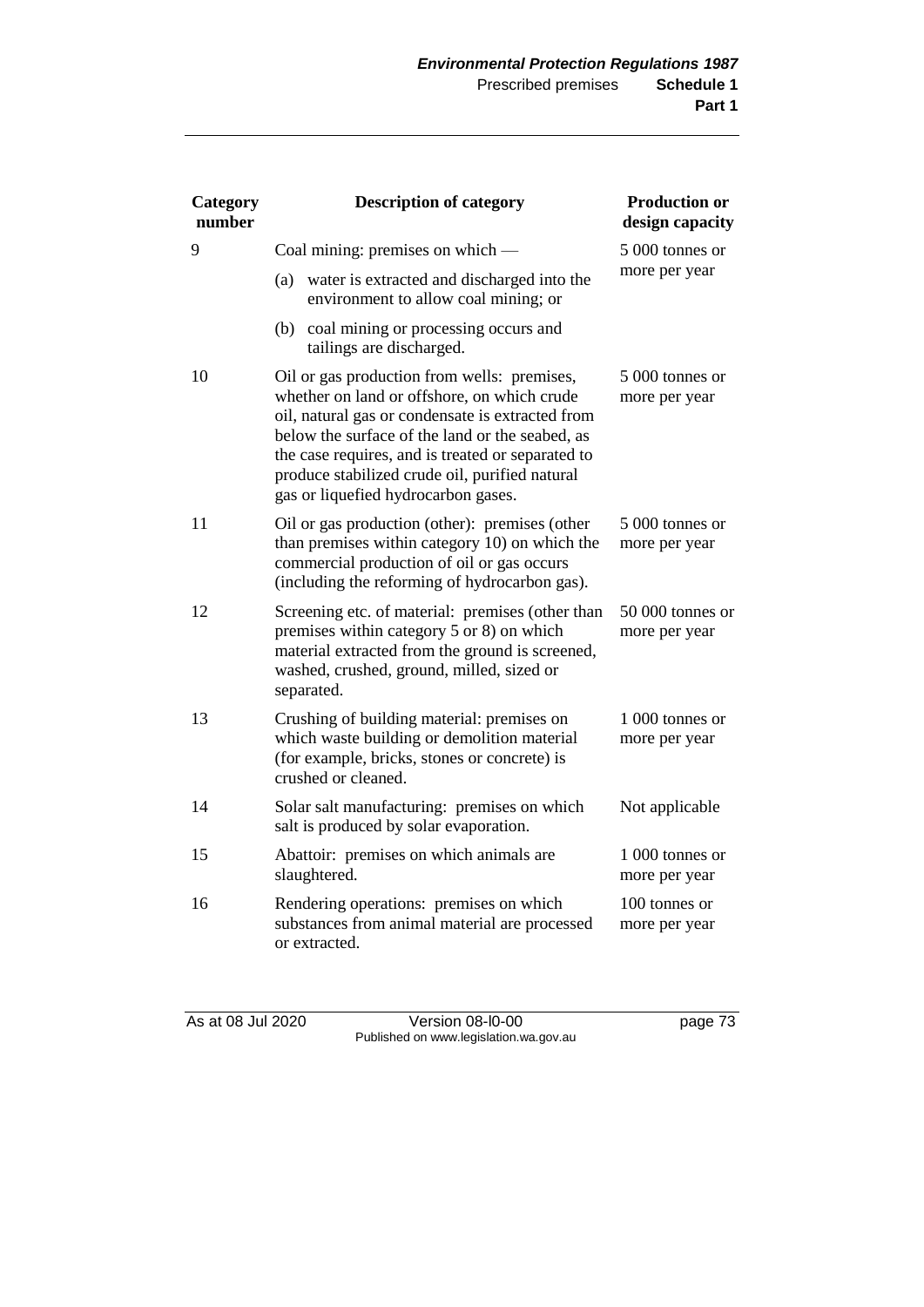| Category<br>number | <b>Description of category</b>                                                                                                                                                                   | <b>Production or</b><br>design capacity |
|--------------------|--------------------------------------------------------------------------------------------------------------------------------------------------------------------------------------------------|-----------------------------------------|
| 17                 | Milk processing: premises on which —                                                                                                                                                             | 100 tonnes or                           |
|                    | milk is separated or evaporated (other than<br>(a)<br>a farm); or                                                                                                                                | more per year                           |
|                    | (b) evaporated or condensed milk, butter,<br>ice cream, cheese or any other dairy<br>product is manufactured,                                                                                    |                                         |
|                    | and from which liquid waste is or is to be<br>discharged onto land or into waters.                                                                                                               |                                         |
| 18                 | Food processing: premises (other than<br>premises within category 24) —                                                                                                                          | 200 tonnes or<br>more per year          |
|                    | on which vegetables are, or fruit or meat is,<br>(a)<br>preserved, cooked, dried, canned, bottled<br>or processed; and                                                                           |                                         |
|                    | (b) from which liquid waste is or is to be<br>discharged onto land or into waters.                                                                                                               |                                         |
| 19                 | Edible oil or fat processing: premises on which<br>vegetable oil or oil seed or animal fat is<br>processed and from which liquid waste is or is<br>to be discharged onto land or into waters.    | 200 tonnes or<br>more per year          |
| 20                 | Starch manufacturing: premises on which<br>starch or gluten is manufactured and from<br>which liquid waste is or is to be discharged onto<br>land or into waters.                                | 200 tonnes or<br>more per year          |
| 21                 | Sugar milling or refining: premises on which<br>sugar cane is crushed or sugar is refined.                                                                                                       | 1 000 tonnes or<br>more per year        |
| 22                 | Seafood processing: premises (other than a fish<br>wholesaler) on which fish or other seafood is<br>processed and from which liquid waste is or is<br>to be discharged onto land or into waters. | 200 tonnes or<br>more per year          |
| 23                 | Animal feed manufacturing: premises (other<br>than premises within category 15 or 16) on<br>which animal food is manufactured or<br>processed.                                                   | 1 000 tonnes or<br>more per year        |

page 74 Version 08-l0-00 As at 08 Jul 2020 Published on www.legislation.wa.gov.au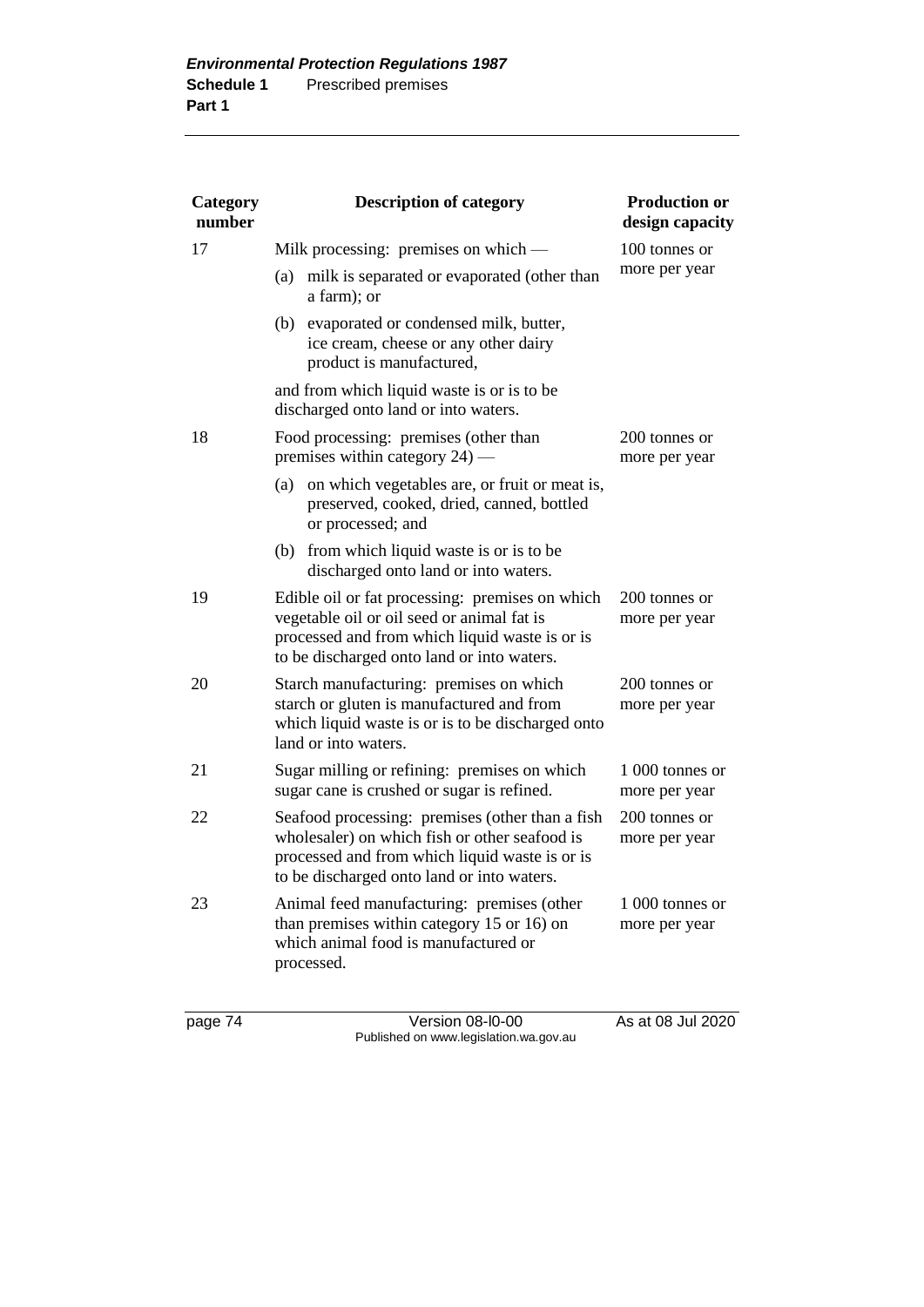| Category<br>number | <b>Description of category</b>                                                                                                                                                            | <b>Production or</b><br>design capacity |
|--------------------|-------------------------------------------------------------------------------------------------------------------------------------------------------------------------------------------|-----------------------------------------|
| 24                 | Non-alcoholic beverage manufacturing:<br>premises on which a non-alcoholic beverage is<br>manufactured and from which liquid waste is or<br>is to be discharged onto land or into waters. | 200 kL or more<br>per year              |
| 25                 | Alcoholic beverage manufacturing: premises<br>on which an alcoholic beverage is<br>manufactured and from which liquid waste is or<br>is to be discharged onto land or into waters.        | 350 kL or more<br>per year              |
| 26                 | Textile operations: premises on which —                                                                                                                                                   | 1 000 tonnes or                         |
|                    | carpet or yarn is manufactured; or<br>(a)                                                                                                                                                 | more per year                           |
|                    | (b)<br>cotton ginning or milling occurs; or                                                                                                                                               |                                         |
|                    | textiles are bleached, dyed or finished.<br>(c)                                                                                                                                           |                                         |
| 27                 | Woolscouring: premises on which wool is<br>scoured or cleaned.                                                                                                                            | 1 000 tonnes or<br>more per year        |
| 28                 | Wood board manufacturing: premises on<br>which particleboard or chipboard is fabricated<br>or manufactured.                                                                               | 500 tonnes or<br>more per year          |
| 29                 | Timber preserving: premises on which timber<br>is preserved for commercial purposes by the use<br>of chemicals.                                                                           | Not applicable                          |
| 30                 | Pulp, paper or paperboard manufacturing:<br>premises on which paper pulp, wood pulp, kraft<br>paper, kraft paperboard, cardboard, paper or<br>paperboard is manufactured.                 | 5 000 tonnes or<br>more per year        |
| 31                 | Chemical manufacturing: premises (other than<br>premises within category 32) on which<br>chemical products are manufactured by a<br>chemical process.                                     | 100 tonnes or<br>more per year          |
| 32                 | Pesticides manufacturing: premises on which<br>herbicides, insecticides or pesticides are<br>manufactured by a chemical process.                                                          | Not applicable                          |

As at 08 Jul 2020 Version 08-l0-00 page 75 Published on www.legislation.wa.gov.au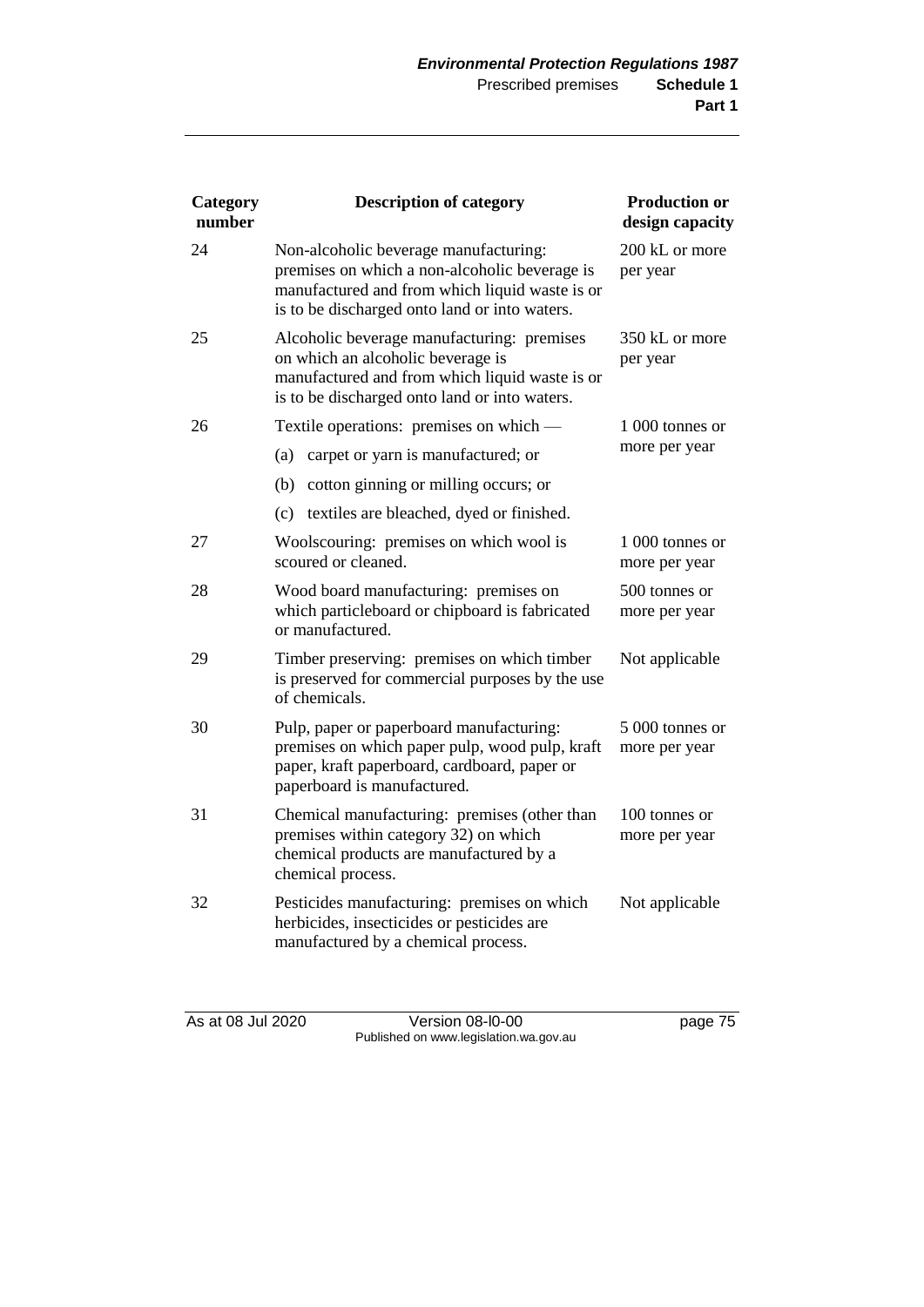| Category<br>number | <b>Description of category</b>                                                                                                                                                                                                         | <b>Production or</b><br>design capacity |
|--------------------|----------------------------------------------------------------------------------------------------------------------------------------------------------------------------------------------------------------------------------------|-----------------------------------------|
| 33                 | Chemical blending or mixing: premises on<br>which chemicals or chemical products are<br>mixed, blended or packaged in a manner that<br>causes or is likely to cause a discharge of waste<br>into the environment.                      | 500 tonnes or<br>more per year          |
| 34                 | Oil or gas refining: premises on which crude<br>oil, condensate or gas is refined or processed.                                                                                                                                        | Not applicable                          |
| 35                 | Asphalt manufacturing: premises on which hot<br>or cold mix asphalt is produced using crushed<br>or ground rock aggregates mixed with<br>bituminous or asphaltic materials for use at<br>places or premises other than those premises. | Not applicable                          |
| 36                 | Bitumen manufacturing: premises on which<br>bitumen is mixed or prepared for use at places<br>or premises other than those premises.                                                                                                   | Not applicable                          |
| 37                 | Char manufacturing: premises on which wood,<br>carbon material or coal is charred to produce a<br>fuel or material of a carbonaceous nature or of<br>enriched carbon content.                                                          | 10 tonnes or<br>more per year           |
| 38                 | Coke production: premises on which coke is<br>produced, quenched, cut, crushed or graded<br>from coal or petroleum.                                                                                                                    | 100 tonnes or<br>more per year          |
| 39                 | Chemical or oil recycling: premises on which<br>waste liquid hydrocarbons or chemicals are<br>refined, purified, reformed, separated or<br>processed.                                                                                  | Not applicable                          |
| 40                 | Glass or glass fibre manufacturing: premises<br>on which glass or glass fibre is manufactured.                                                                                                                                         | 200 tonnes or<br>more per year          |
| 41                 | Clay bricks or ceramic products manufacturing:<br>premises on which refractory products, tiles,<br>pipes or pottery are manufactured.                                                                                                  | 1 000 tonnes or<br>more per year        |
| 42                 | Mineral wool or ceramic fibre manufacturing:<br>premises on which mineral wool or ceramic<br>fibre is manufactured.                                                                                                                    | Not applicable                          |

page 76 Version 08-l0-00 As at 08 Jul 2020 Published on www.legislation.wa.gov.au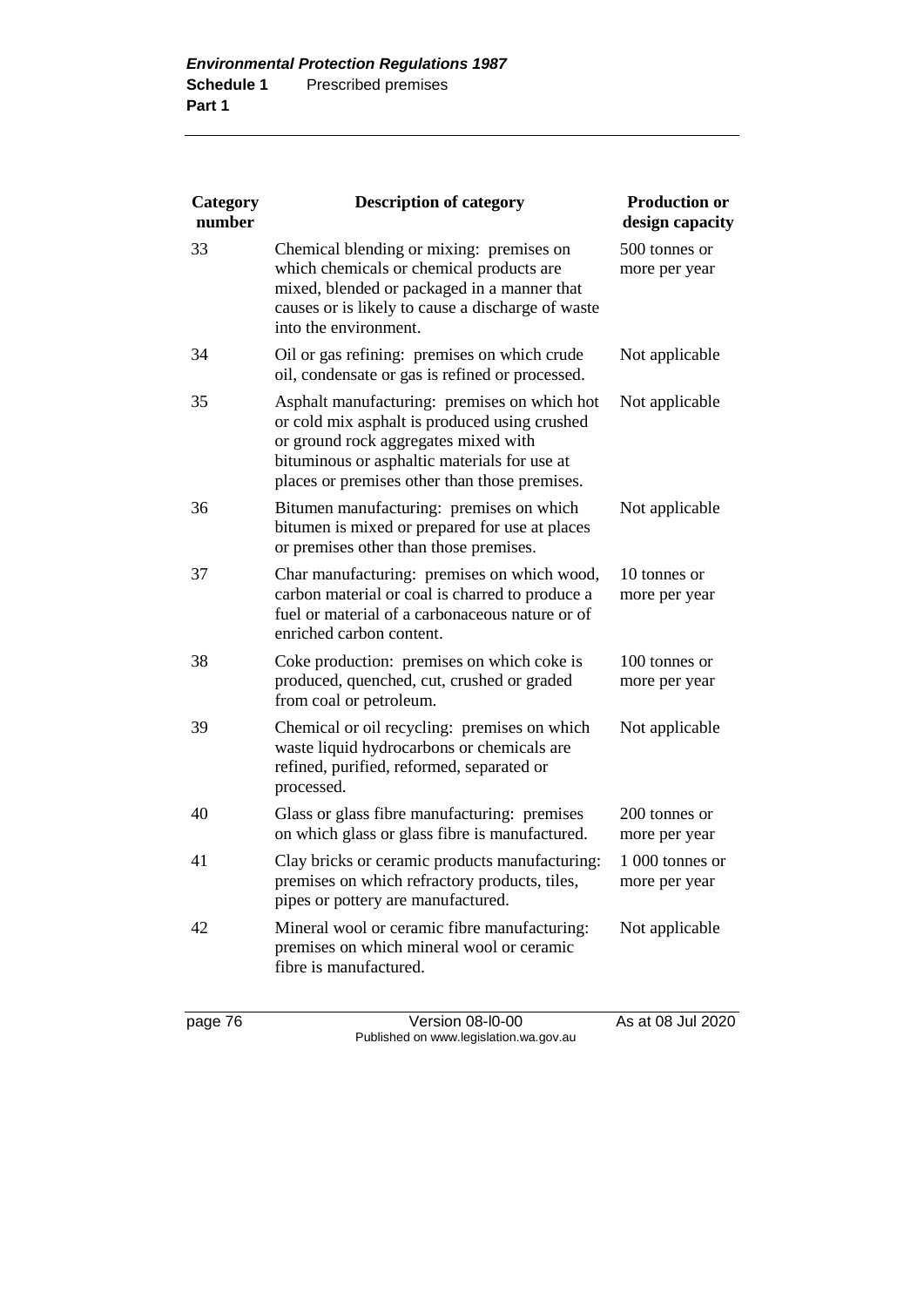| Category<br>number | <b>Description of category</b>                                                                                                                                                                               | <b>Production or</b><br>design capacity |
|--------------------|--------------------------------------------------------------------------------------------------------------------------------------------------------------------------------------------------------------|-----------------------------------------|
| 43                 | Cement or lime manufacturing: premises on<br>which $-$                                                                                                                                                       | Not applicable                          |
|                    | clay, limes and or limestone material is<br>(a)<br>used in a furnace or kiln in the production<br>of cement clinker or lime; or                                                                              |                                         |
|                    | (b) cement clinker, clay, limestone or similar<br>material is ground.                                                                                                                                        |                                         |
| 44                 | Metal smelting or refining: premises on which<br>metal ore, metal ore concentrate or metal waste<br>is smelted, fused, roasted, refined or processed.                                                        | 1 000 tonnes or<br>more per year        |
| 45                 | Metal melting or casting: premises on which<br>metal or scrap metal is melted in furnaces or<br>cast.                                                                                                        | 100 tonnes or<br>more per year          |
| 46                 | Bauxite refining: premises (other than premises<br>within paragraph (b) of category 5) on which<br>alumina is produced from bauxite refining.                                                                | Not applicable                          |
| 47                 | Scrap metal recovery: premises (other than<br>premises within category 45) on which metal<br>scrap is fragmented or melted, including<br>premises on which lead acid batteries are<br>reprocessed.           | 100 tonnes or<br>more per year          |
| 48                 | Metal finishing: premises on which metals are<br>chemically cleaned or metals, plastics or metal<br>or plastic products are plated, electroplated,<br>anodized, coloured or otherwise coated or<br>finished. | Not applicable                          |
| 48A                | Metal finishing: premises on which iron or steel<br>is galvanized.                                                                                                                                           | Not applicable                          |
| 49                 | Boat building and maintenance: premises on<br>which —                                                                                                                                                        | Not applicable                          |
|                    | (a)<br>vessels are commercially built or<br>maintained; and                                                                                                                                                  |                                         |
|                    | (b) organotin compounds are used or removed<br>from vessels.                                                                                                                                                 |                                         |
| As at 08 Jul 2020  | Version 08-I0-00                                                                                                                                                                                             | page 77                                 |

Published on www.legislation.wa.gov.au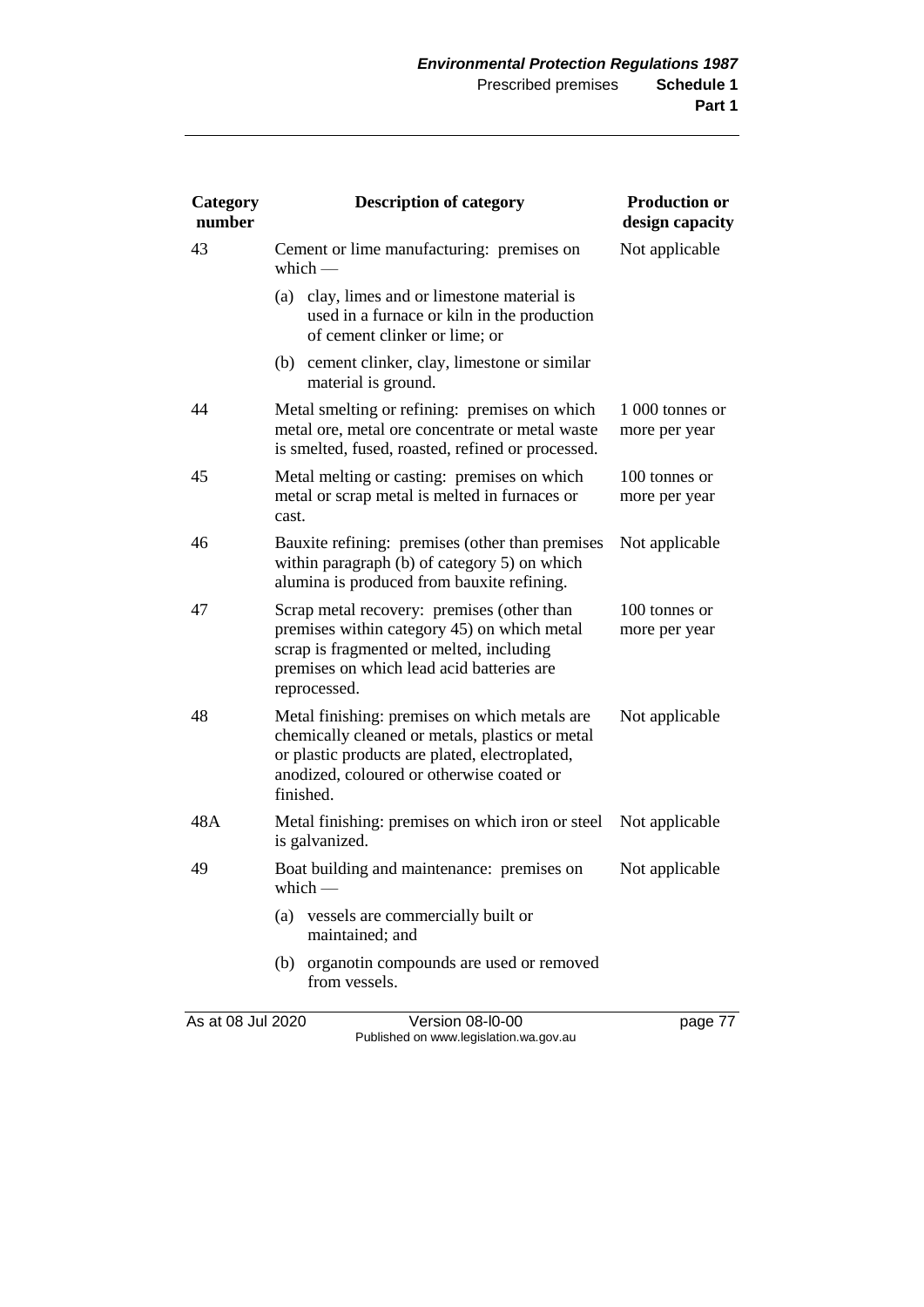| Category<br>number | <b>Description of category</b>                                                                                                                                                                                            | <b>Production or</b><br>design capacity                                      |
|--------------------|---------------------------------------------------------------------------------------------------------------------------------------------------------------------------------------------------------------------------|------------------------------------------------------------------------------|
| 50                 | Tannery: premises on which animal skins or<br>hides are tanned, dressed, finished or dyed and<br>from which liquid waste is or is to be<br>discharged onto land or into waters.                                           | 1 000 skins or<br>hides or more<br>per year                                  |
| 51                 | Foam products manufacturing: premises on<br>which resin is used to prepare or manufacture<br>plastic foam or plastic foam products using<br>MDI (diphenylmethane di-iso-cyanate) or TDI<br>(toluene-2, 4-di-iso-cyanate). | 1 tonne or more<br>per year                                                  |
| 52                 | Electric power generation: premises (other than<br>premises within category 53 or an emergency or<br>standby power generating plant) on which<br>electrical power is generated using a fuel.                              | 20 MW or more<br>in aggregate<br>(using natural<br>gas)                      |
|                    |                                                                                                                                                                                                                           | 10 MW or more<br>in aggregate<br>(using a fuel<br>other than<br>natural gas) |
| 53                 | Flyash disposal: premises on which flyash is<br>disposed of.                                                                                                                                                              | 1 000 tonnes or<br>more per year                                             |
| 54                 | Sewage facility: premises —                                                                                                                                                                                               | $100 \text{ m}^3$ or more                                                    |
|                    | on which sewage is treated (excluding<br>(a)<br>septic tanks); or                                                                                                                                                         | per day                                                                      |
|                    | (b) from which treated sewage is discharged<br>onto land or into waters.                                                                                                                                                  |                                                                              |
| 54A                | Water desalination plant: premises at which salt<br>is extracted from water if -                                                                                                                                          | 10 GL or more<br>per year                                                    |
|                    | waste water is discharged into marine<br>(a)<br>waters; and                                                                                                                                                               |                                                                              |
|                    | the discharged waste water has a density<br>(b)<br>greater than the average ambient density of<br>the marine water at the discharge site.                                                                                 |                                                                              |

page 78 Version 08-l0-00 As at 08 Jul 2020 Published on www.legislation.wa.gov.au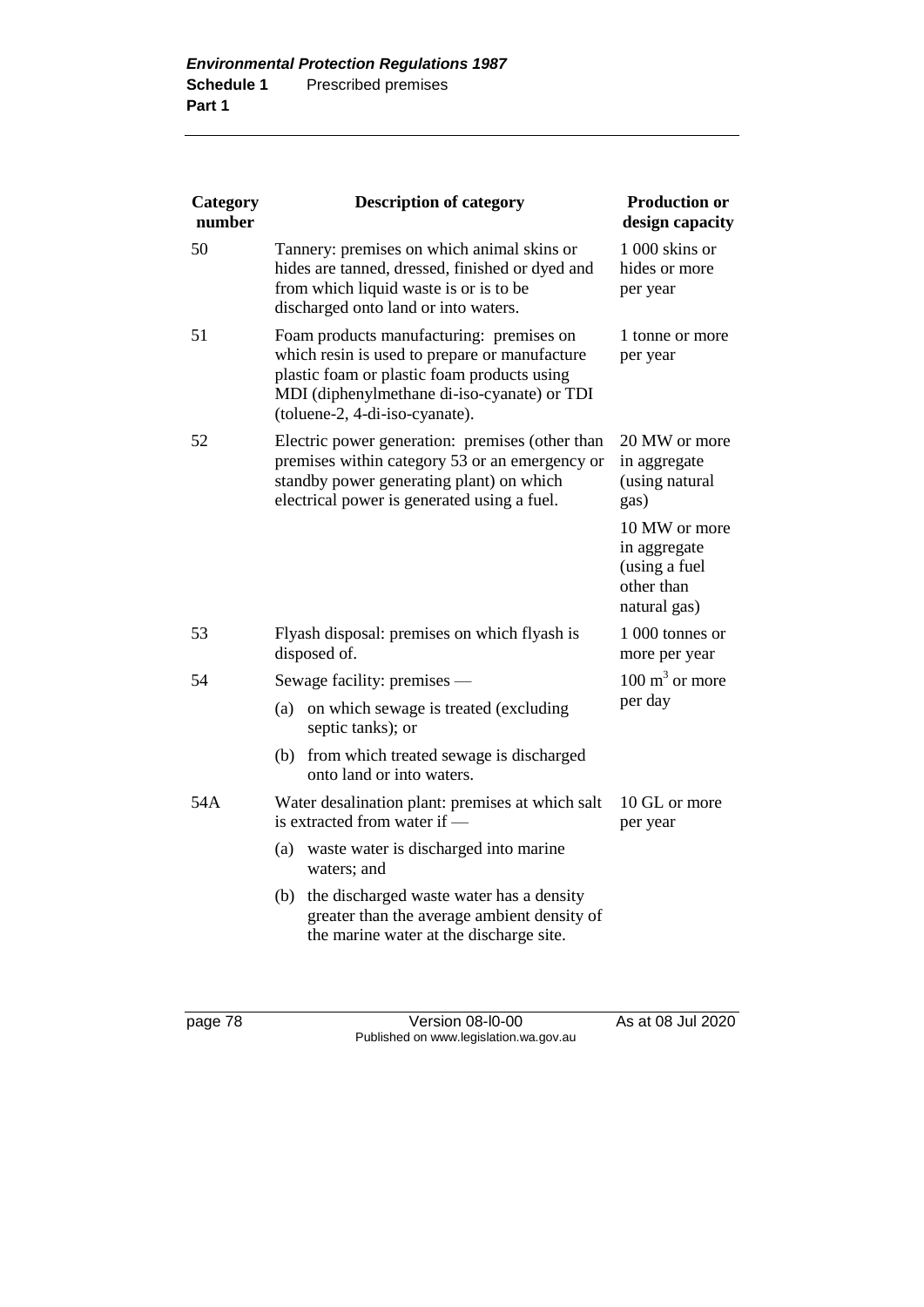| Category<br>number | <b>Description of category</b>                                                                                                                                                                                                           | <b>Production or</b><br>design capacity |
|--------------------|------------------------------------------------------------------------------------------------------------------------------------------------------------------------------------------------------------------------------------------|-----------------------------------------|
| 55                 | Livestock saleyard or holding pen: premises on<br>which live animals are held pending their sale,<br>shipment or slaughter.                                                                                                              | 10 000 animals<br>or more per year      |
| 56                 | Used tyre storage (tyre fitting business):<br>premises on which used tyres are stored in<br>connection with a tyre fitting business.                                                                                                     | 500 tyres or<br>more                    |
| 57                 | Used tyre storage (general): premises (other<br>than premises within category 56) on which<br>used tyres are stored.                                                                                                                     | 100 tyres or<br>more                    |
| 58                 | Bulk material loading or unloading: premises<br>on which clinker, coal, ore, ore concentrate or<br>any other bulk granular material (other than<br>salt) is loaded onto or unloaded from vessels by<br>an open materials loading system. | 100 tonnes or<br>more per day           |
| 58A                | Bulk material loading or unloading: premises<br>on which salt is loaded onto or unloaded from<br>vessels by an open materials loading system.                                                                                            | 100 tonnes or<br>more per day           |
| 59                 | Biomedical waste incineration: premises on<br>which $-$                                                                                                                                                                                  | Not applicable                          |
|                    | infectious or potentially infectious waste<br>(a)<br>produced by health care establishments, or<br>by pathology, dental, or veterinary<br>practices, or by laboratories, is incinerated;<br><b>or</b>                                    |                                         |
|                    | (b)<br>quarantine waste is incinerated; or                                                                                                                                                                                               |                                         |
|                    | (c)<br>cytotoxic waste is destroyed,                                                                                                                                                                                                     |                                         |
|                    | but not including premises on which there are<br>only facilities used exclusively for human or<br>animal cremation.                                                                                                                      |                                         |
| 60                 | Incineration: premises (other than premises<br>within category 59) on which waste, excluding<br>clean paper and cardboard, is incinerated.                                                                                               | 100 kg or more<br>per hour              |

As at 08 Jul 2020 Version 08-l0-00 page 79 Published on www.legislation.wa.gov.au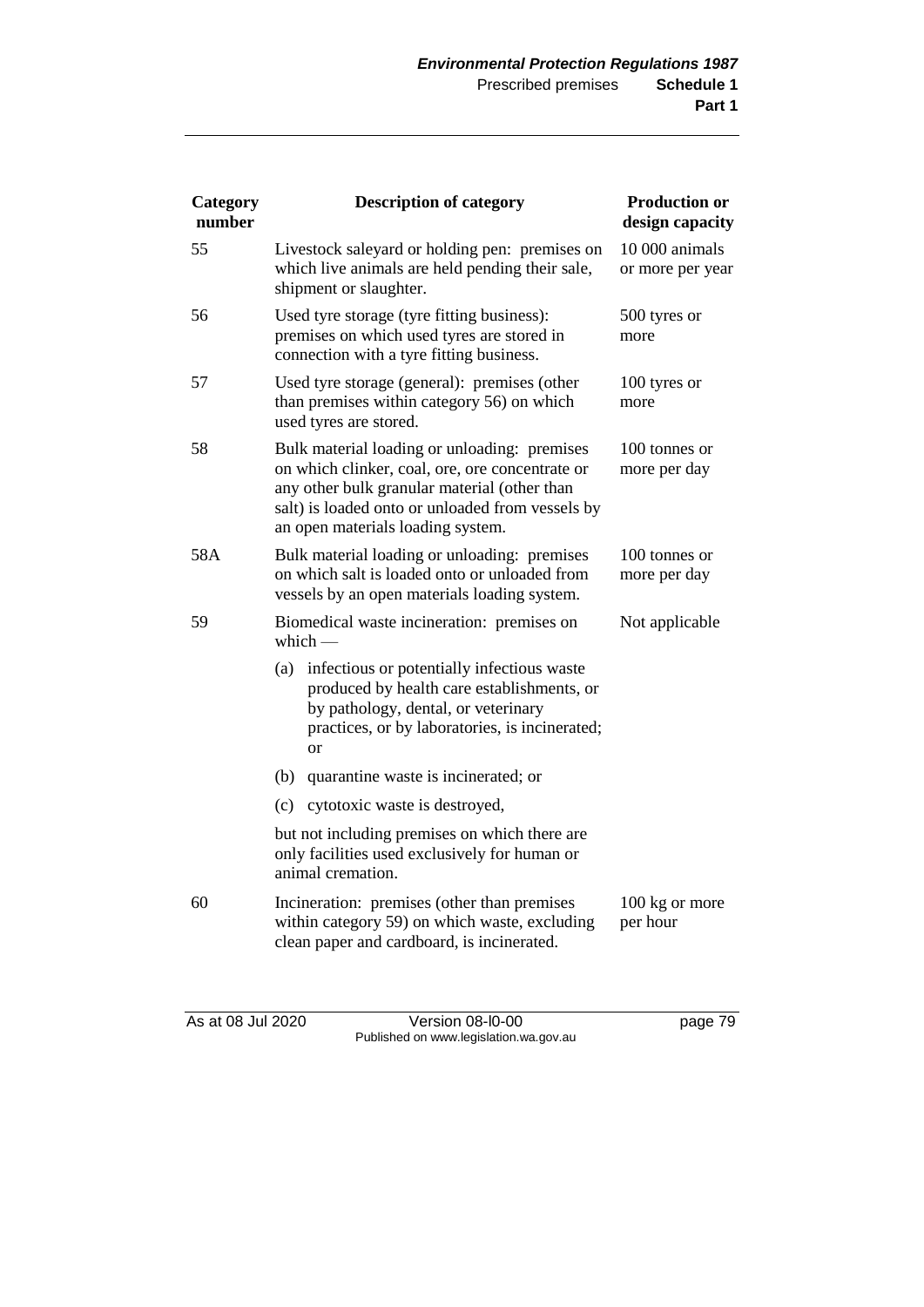| Category<br>number | <b>Description of category</b>                                                                                                                                                                                                                                                                         | <b>Production or</b><br>design capacity |
|--------------------|--------------------------------------------------------------------------------------------------------------------------------------------------------------------------------------------------------------------------------------------------------------------------------------------------------|-----------------------------------------|
| 61                 | Liquid waste facility: premises on which liquid<br>waste produced on other premises (other than<br>sewerage waste) is stored, reprocessed, treated<br>or irrigated.                                                                                                                                    | 100 tonnes or<br>more per year          |
| 61A                | Solid waste facility: premises (other than<br>premises within category 67A) on which solid<br>waste produced on other premises is stored,<br>reprocessed, treated, or discharged onto land.                                                                                                            | 1 000 tonnes or<br>more per year        |
| 62                 | Solid waste depot: premises on which waste is<br>stored, or sorted, pending final disposal or<br>re-use.                                                                                                                                                                                               | 500 tonnes or<br>more per year          |
| 63                 | Class I inert landfill site: premises (other than<br>clean fill premises) on which waste of a type<br>permitted for disposal for this category of<br>prescribed premises, in accordance with the<br>Landfill Waste Classification and Waste<br>Definitions 1996, is accepted for burial.               | 500 tonnes or<br>more per year          |
| 64                 | Class II or III putrescible landfill site: premises<br>(other than clean fill premises) on which waste<br>of a type permitted for disposal for this<br>category of prescribed premises, in accordance<br>with the Landfill Waste Classification and<br>Waste Definitions 1996, is accepted for burial. | 20 tonnes or<br>more per year           |
| 65                 | Class IV secure landfill site: premises (other<br>than clean fill premises) on which waste of a<br>type permitted for disposal for this category of<br>prescribed premises, in accordance with the<br>Landfill Waste Classification and Waste<br>Definitions 1996, is accepted for burial.             | Not applicable                          |
| 66                 | Class V intractable landfill site: premises (other<br>than clean fill premises) on which waste of a<br>type permitted for disposal for this category of<br>prescribed premises, in accordance with the<br>Landfill Waste Classification and Waste<br>Definitions 1996, is accepted for burial.         | Not applicable                          |

page 80 Version 08-l0-00 As at 08 Jul 2020 Published on www.legislation.wa.gov.au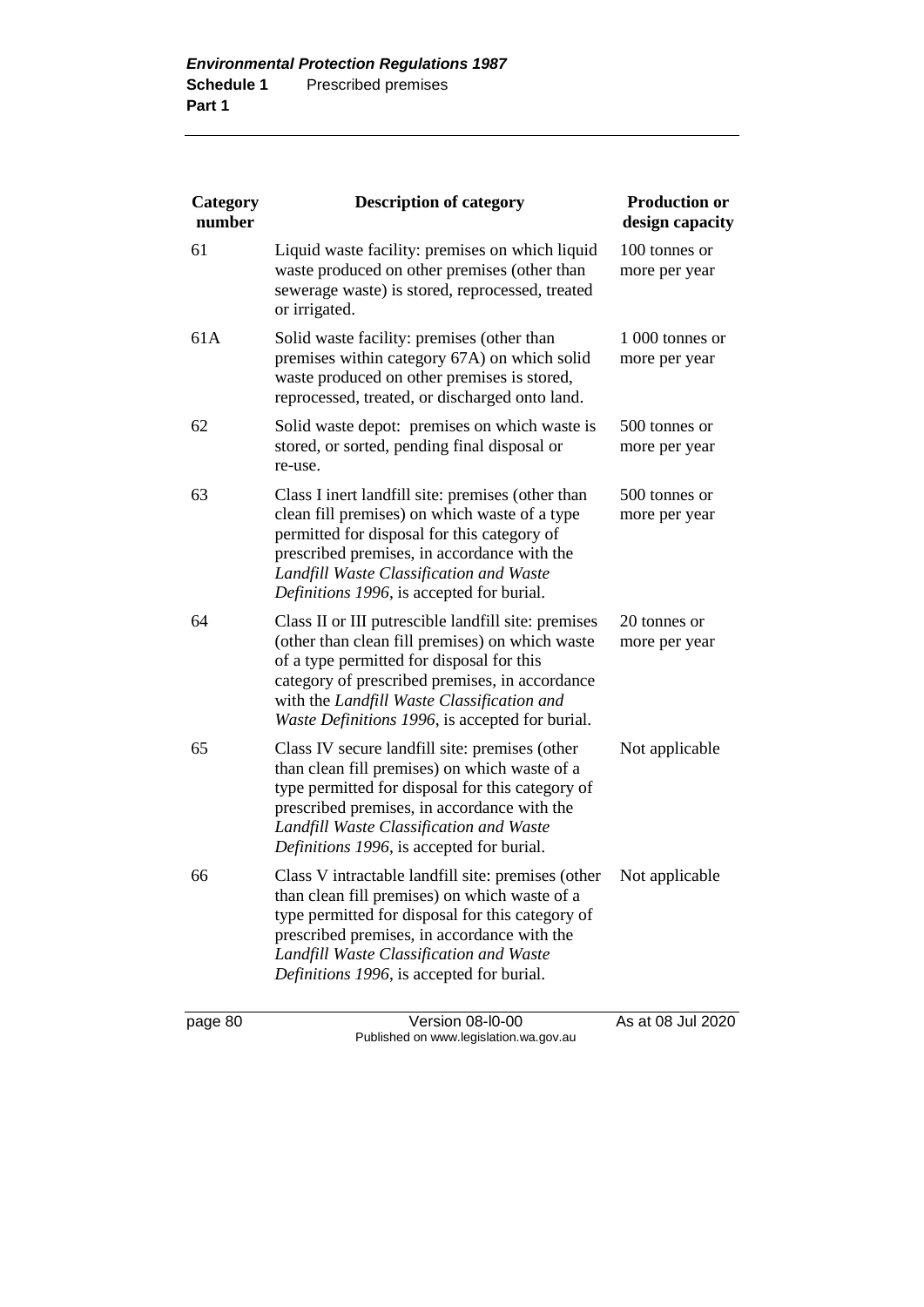| Category<br>number | <b>Description of category</b>                                                                                                                                                                                                                                                                        | <b>Production or</b><br>design capacity                                                                       |
|--------------------|-------------------------------------------------------------------------------------------------------------------------------------------------------------------------------------------------------------------------------------------------------------------------------------------------------|---------------------------------------------------------------------------------------------------------------|
| 67                 | Fuel burning: premises on which gaseous,<br>liquid or solid fuel is burnt in a boiler for the<br>supply of steam or in power generation<br>equipment.                                                                                                                                                 | In aggregate<br>500 kg or more<br>per hour (fuel<br>with a sulphur<br>content of<br>$0.25\%$ or more)         |
|                    |                                                                                                                                                                                                                                                                                                       | <sub>or</sub>                                                                                                 |
|                    |                                                                                                                                                                                                                                                                                                       | In aggregate<br>2 000 kg or<br>more per hour<br>(fuel with a<br>sulphur content<br>of less<br>than $0.25\%$ ) |
| 67A                | Compost manufacturing and soil blending:<br>premises on which organic material (excluding<br>silage) or waste is stored pending processing,<br>mixing, drying or composting to produce<br>commercial quantities of compost or blended<br>soils.                                                       | 1 000 tonnes or<br>more per year                                                                              |
|                    | [Part 1 inserted: Gazette 13 Sep 1996 p. 4549-59; amended:<br>Gazette 10 Dec 1996 p. 6877; 12 Sep 1997 p. 5151; 15 Aug 2000<br>p. 4715-17;14 Jun 2002 p. 2293-4; 13 Dec 2005 p. 5983; 22 Jun 2007<br>p. 2843, 30 Oct 2007 p. 5877; 23 Jul 2010 p. 3401; 20 Aug 2013<br>p. 3856; 27 Apr 2018 p. 1390.] |                                                                                                               |

As at 08 Jul 2020 Version 08-l0-00 page 81 Published on www.legislation.wa.gov.au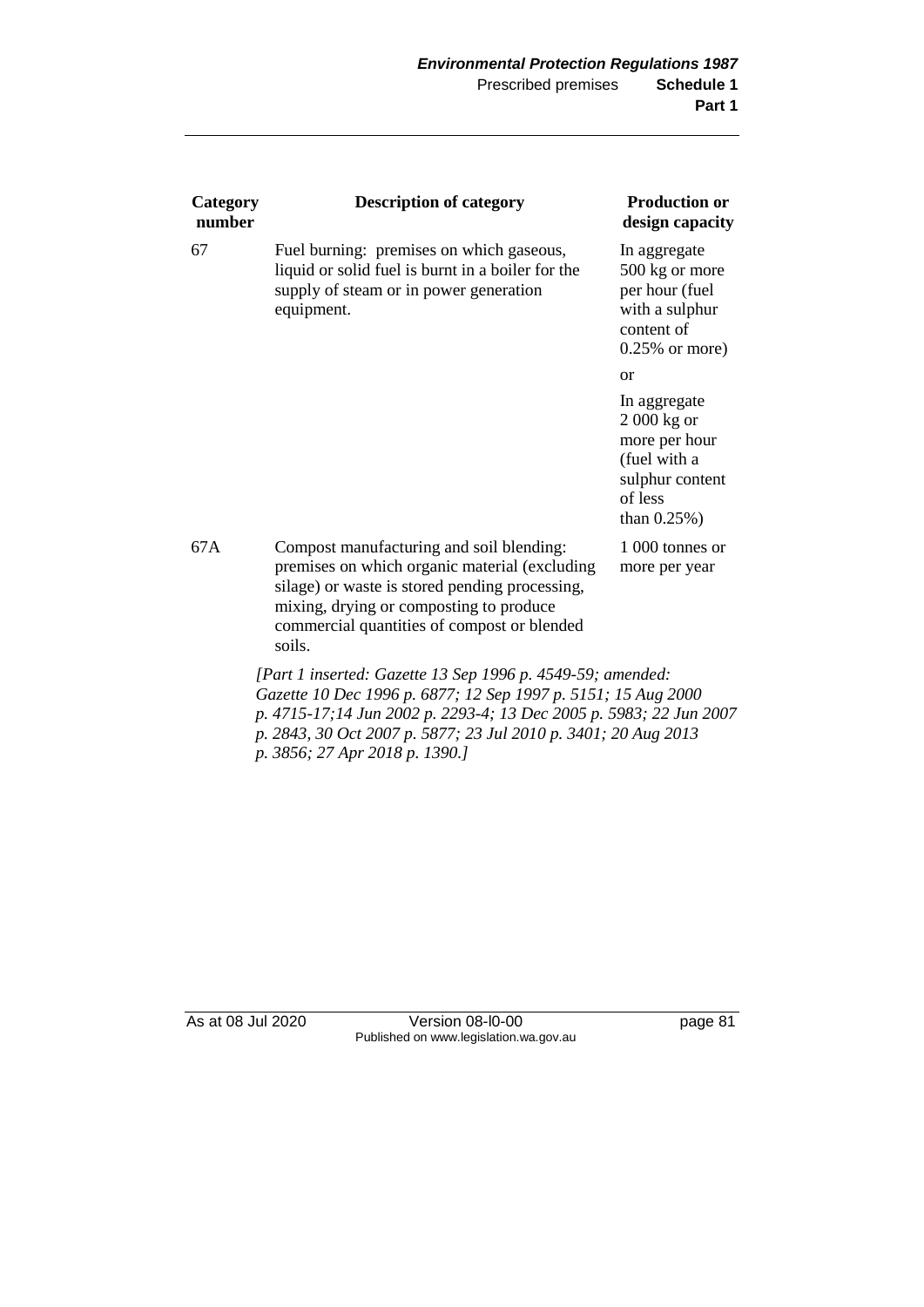## **Part 2**

| Category<br>number | <b>Description of category</b>                                                                                                                                                                                                         | <b>Production or</b><br>design capacity                       |
|--------------------|----------------------------------------------------------------------------------------------------------------------------------------------------------------------------------------------------------------------------------------|---------------------------------------------------------------|
| 68                 | Cattle feedlot: premises on which the watering<br>and feeding of cattle occurs, being premises —                                                                                                                                       | 500 animals or<br>more                                        |
|                    | situated 100 m or more from a<br>(a)<br>watercourse; and                                                                                                                                                                               |                                                               |
|                    | (b)<br>on which the number of cattle per hectare<br>exceeds 50.                                                                                                                                                                        |                                                               |
| 69                 | Intensive piggery: premises on which pigs are<br>fed, watered and housed in pens.                                                                                                                                                      | More than 500<br>but less than<br>1 000 animals               |
| 70                 | Screening etc. of material: premises on which<br>material extracted from the ground is screened,<br>washed, crushed, ground, milled, sized or<br>separated.                                                                            | More than 5 000<br>but less than<br>50 000 tonnes<br>per year |
| $\overline{171}$   | deleted]                                                                                                                                                                                                                               |                                                               |
| 72                 | Chemical manufacturing: premises on which<br>chemical products are manufactured by a<br>chemical process.                                                                                                                              | Not more than<br>100 tonnes per<br>year                       |
| 73                 | Bulk storage of chemicals etc.: premises on<br>which acids, alkalis or chemicals that —                                                                                                                                                | 1 000 $m^3$ in<br>aggregate                                   |
|                    | (a)<br>contain at least one carbon to carbon<br>bond; and                                                                                                                                                                              |                                                               |
|                    | (b)<br>are liquid at STP (standard temperature<br>and pressure),                                                                                                                                                                       |                                                               |
|                    | are stored.                                                                                                                                                                                                                            |                                                               |
| 74                 | Chemical blending or mixing causing<br>discharge: premises on which chemicals or<br>chemical products are mixed, blended or<br>packaged in a manner that causes or is likely to<br>cause a discharge of waste into the<br>environment. | More than 50<br>but less than<br>500 tonnes per<br>year       |

page 82 Version 08-l0-00 As at 08 Jul 2020 Published on www.legislation.wa.gov.au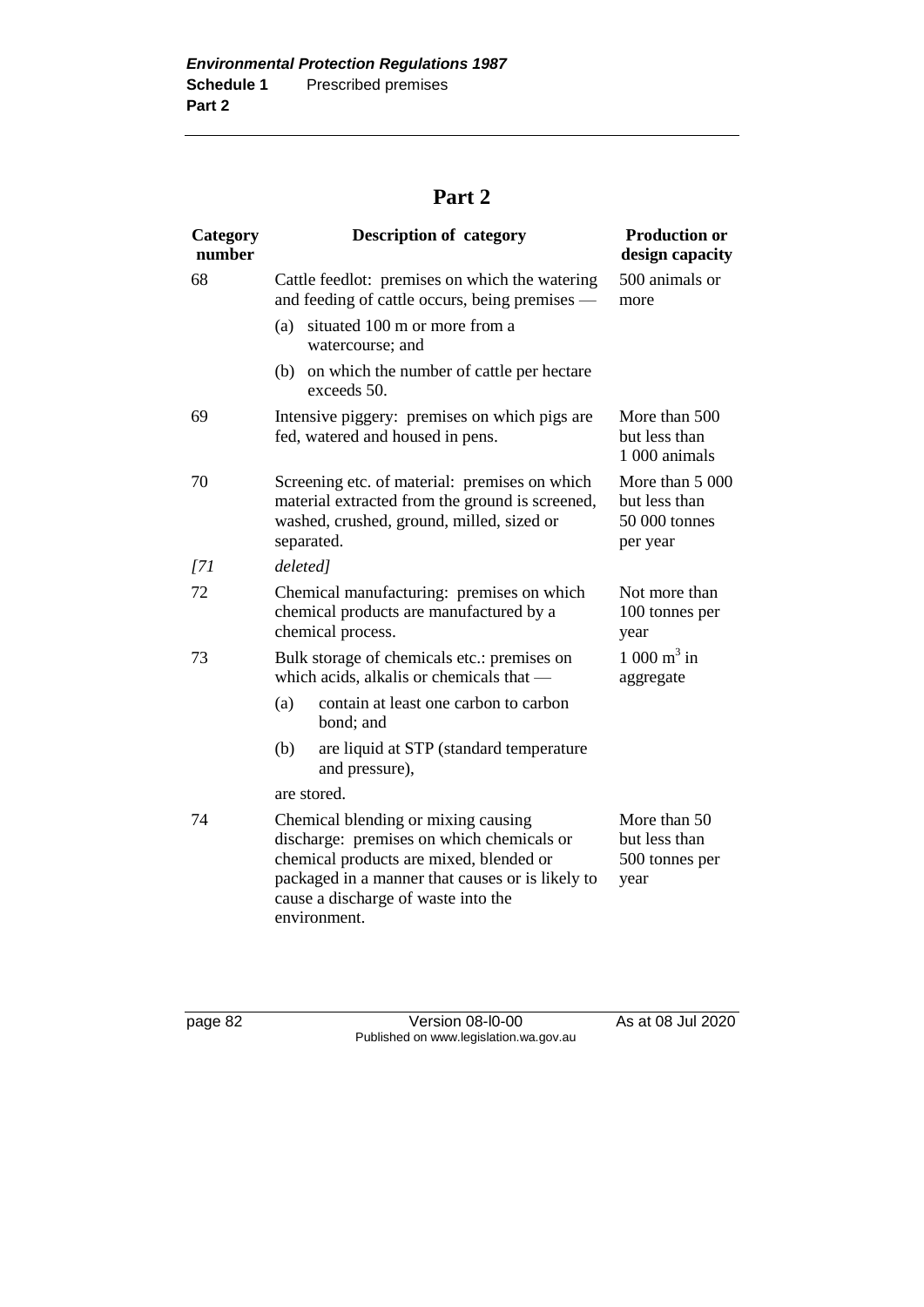| Category<br>number | <b>Description of category</b>                                                                                                                                                                                                                         | <b>Production or</b><br>design capacity           |
|--------------------|--------------------------------------------------------------------------------------------------------------------------------------------------------------------------------------------------------------------------------------------------------|---------------------------------------------------|
| 75                 | Chemical blending or mixing not causing<br>discharge: premises on which chemicals or<br>chemical products are mixed, blended or<br>packaged in a manner that does not cause or is<br>not likely to cause a discharge of waste into the<br>environment. | 5 000 tonnes or<br>more per year                  |
| 76                 | Ceramic goods manufacturing: premises on<br>which ceramic kitchen or table ware or other<br>non-refractory ceramic products are<br>manufactured.                                                                                                       | 200 tonnes or<br>more per year                    |
| 77                 | Concrete batching or cement products<br>manufacturing: premises on which cement<br>products or concrete are manufactured for use at<br>places or premises other than those premises.                                                                   | 100 tonnes or<br>more per year                    |
| 78                 | Plaster manufacturing: premises on which<br>plaster, plaster board, gyprock or other products<br>comprised wholly or primarily of gypsum are<br>manufactured.                                                                                          | 500 tonnes or<br>more per year                    |
| 79                 | Carbon stripping: premises on which carbon<br>granules from a gold extraction process located<br>at another place or on other premises are<br>reprocessed.                                                                                             | 100 tonnes or<br>more per year                    |
| 80                 | Non-metallic mineral processing: premises on<br>which non-metallic minerals are crushed,<br>ground, milled or separated.                                                                                                                               | 100 tonnes or<br>more per year                    |
| 81                 | Metal coating: premises on which metal<br>products (excluding vehicles) are spray painted,<br>powder coated or enamelled.                                                                                                                              | $1000 L$ or more<br>per year (paint<br>or powder) |
| 82                 | Boat building and maintenance: premises on<br>which $-$                                                                                                                                                                                                | Not applicable                                    |
|                    | (a)<br>vessels are commercially built or<br>maintained; and                                                                                                                                                                                            |                                                   |
|                    | (b)<br>organotin compounds are not used or<br>removed from vessels.                                                                                                                                                                                    |                                                   |

As at 08 Jul 2020 Version 08-l0-00 page 83 Published on www.legislation.wa.gov.au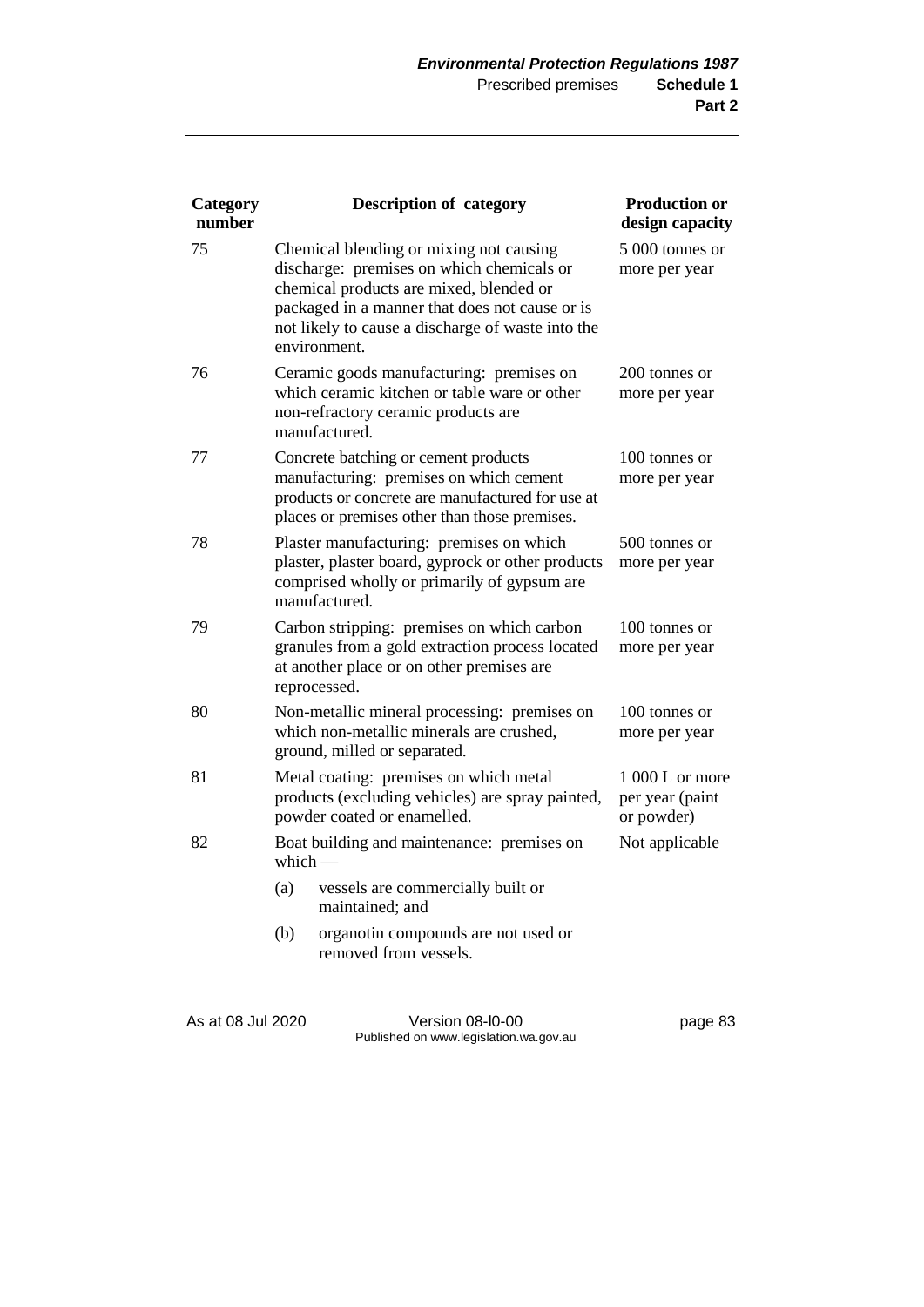| Category<br>number |            | <b>Description of category</b>                                                                                                                                                                                              | <b>Production or</b><br>design capacity                                 |
|--------------------|------------|-----------------------------------------------------------------------------------------------------------------------------------------------------------------------------------------------------------------------------|-------------------------------------------------------------------------|
| 83                 |            | Fellmongering: premises on which animal<br>skins or hides are dried, cured or stored.                                                                                                                                       | 1 000 skins or<br>hides or more<br>per year                             |
| 84                 |            | Electric power generation: premises (other than<br>premises within category 53 or an emergency<br>or standby power generating plant) on which<br>electrical power is commercially generated<br>using natural gas as a fuel. | More than 10<br>but less than<br>20 MW in<br>aggregate                  |
| 85                 |            | Sewage facility: premises -                                                                                                                                                                                                 | More than 20                                                            |
|                    | (a)        | on which sewage is treated (excluding<br>septic tanks); or                                                                                                                                                                  | but less than<br>$100 \text{ m}^3$ per day                              |
|                    | (b)        | from which treated sewage is discharged<br>onto land or into waters.                                                                                                                                                        |                                                                         |
| 85A                |            | Sewage pumping station: premises on which<br>sewage is pumped (other than to or from septic<br>tanks) and where a discharge of waste from the<br>station may enter the Swan River or the<br>Canning River.                  | Not applicable                                                          |
| 85 <sub>B</sub>    |            | Water desalination plant: premises at which salt<br>is extracted from water if waste water is<br>discharged onto land or into waters (other than<br>marine waters).                                                         | 0.50 GL or more<br>per year                                             |
| 86                 |            | Bulk material loading or unloading: premises<br>on which clinker, coal, ore, ore concentrate or<br>any other bulk granular material is loaded onto<br>or unloaded from vessels by a closed materials<br>loading system.     | 100 tonnes or<br>more per day                                           |
| 87                 | equipment. | Fuel burning: premises on which gaseous,<br>liquid or solid fuel with a sulphur content of<br>less than 0.25% is burnt in a boiler for the<br>supply of steam or in power generation                                        | More than 500<br>but less than<br>$2000$ kg per<br>hour in<br>aggregate |

page 84 Version 08-l0-00 As at 08 Jul 2020 Published on www.legislation.wa.gov.au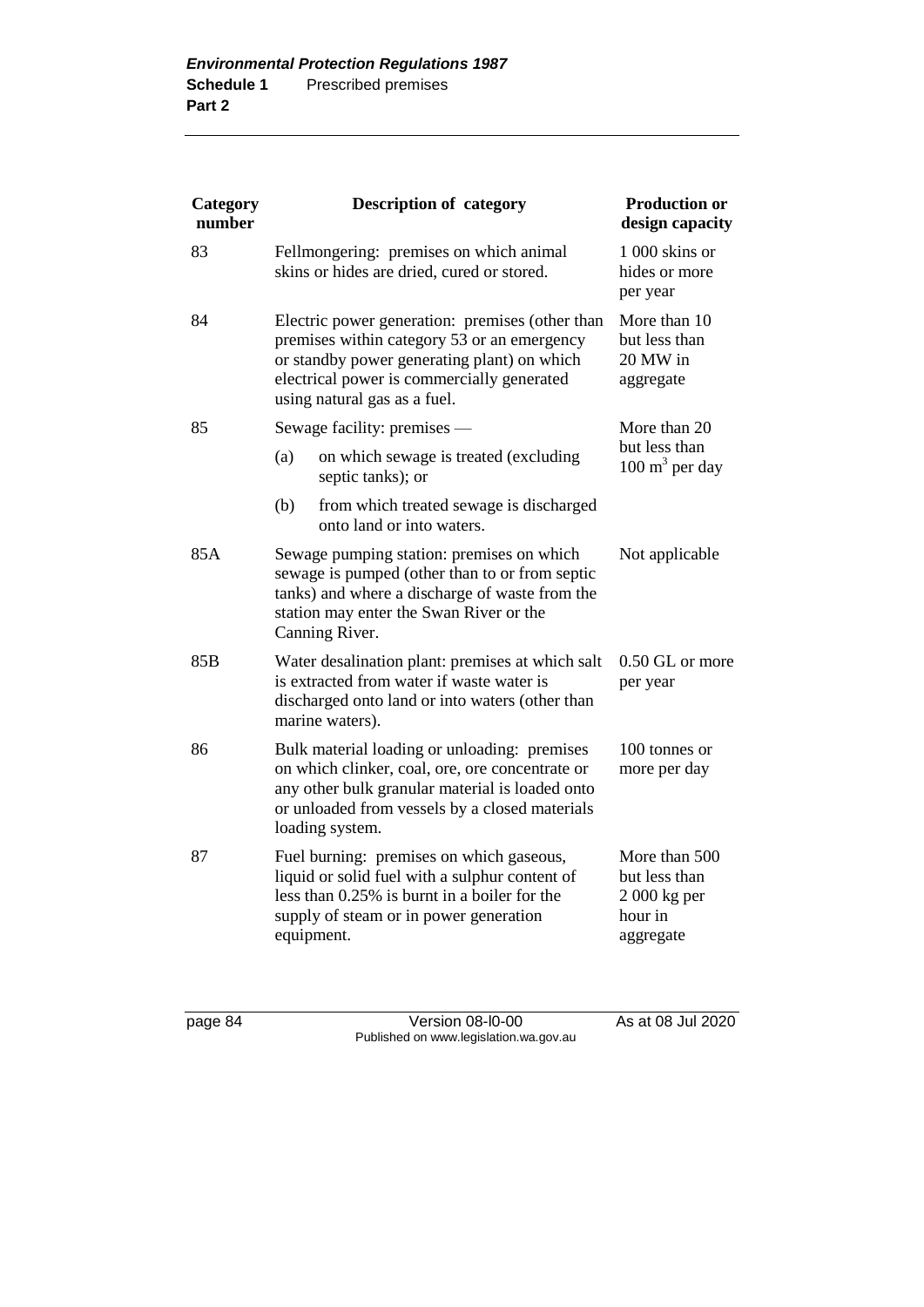| Category<br>number |     | <b>Description of category</b>                                                                                                                                                                                                                                                         | <b>Production or</b><br>design capacity                   |
|--------------------|-----|----------------------------------------------------------------------------------------------------------------------------------------------------------------------------------------------------------------------------------------------------------------------------------------|-----------------------------------------------------------|
| 88                 |     | Metal finishing: premises on which —                                                                                                                                                                                                                                                   | Not applicable                                            |
|                    | (a) | metals are chemically cleaned or metals,<br>plastics or metal or plastic products are<br>plated, electroplated, anodised, coloured<br>or otherwise coated or finished; and                                                                                                             |                                                           |
|                    | (b) | from which liquid waste is discharged<br>into a sewer.                                                                                                                                                                                                                                 |                                                           |
| 89                 |     | Putrescible landfill site: premises (other than<br>clean fill premises) on which waste of a type<br>permitted for disposal for this category of<br>prescribed premises, in accordance with the<br>Landfill Waste Classification and Waste<br>Definitions 1996, is accepted for burial. | More than 20<br>but less than<br>5 000 tonnes per<br>year |
|                    |     | [Part 2 inserted: Gazette 13 Sep 1996 p. 4557-59; amended: Gazette<br>10 Dec 1996 p. 6877; 15 Aug 2000 p. 4716-17; 13 Dec 2005 p. 5983;<br>20 Aug 2013 p. 3856-7; 27 Apr 2018 p. 1390.]                                                                                                |                                                           |

*[Schedule 2 deleted: Gazette 8 May 2012 p. 1893.]*

As at 08 Jul 2020 Version 08-l0-00 page 85 Published on www.legislation.wa.gov.au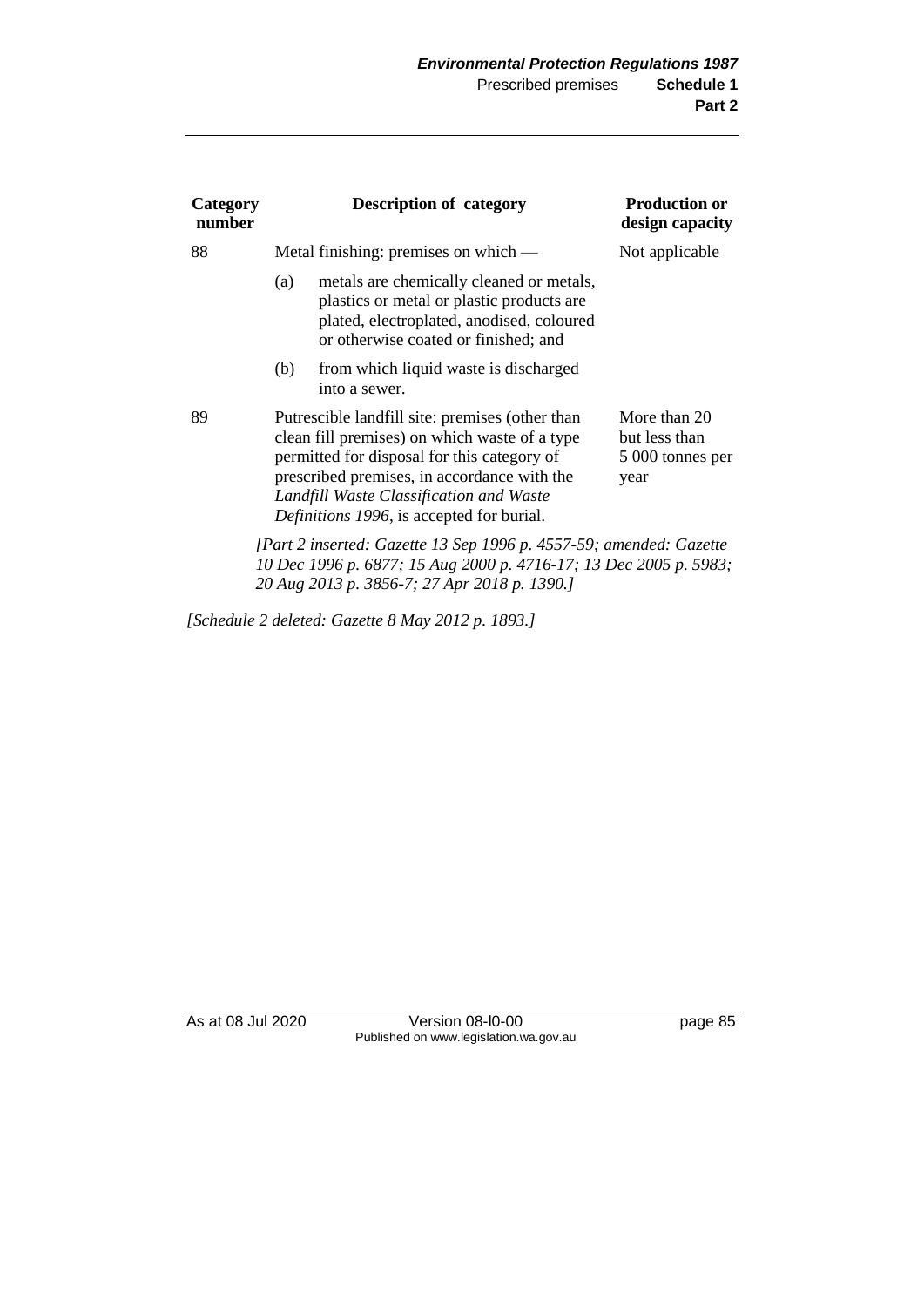## **Schedule 3 — Works approval fee**

 $[r. 5BA(1)]$ 

*[Heading amended: Gazette 12 Jun 2018 p. 1889.]*

| Cost of works                                                 | <b>Fee units</b>                    |
|---------------------------------------------------------------|-------------------------------------|
| Not more than \$10 000                                        | 15                                  |
| More than \$10 000 but not more than                          | 15 plus 5 for every \$10 000 above  |
| \$50 000                                                      | \$10 000                            |
| More than \$50 000 but not more than                          | 35 plus 10 for every \$50 000 above |
| \$500 000                                                     | \$50 000                            |
| More than \$500 000 but not more than                         | 125 plus 20 for every \$500 000     |
| \$5 000 000                                                   | above \$500 000                     |
| More than \$5 000 000 but not more than                       | 305 plus 100 for every \$5 000 000  |
| \$25 000 000                                                  | above \$5 000 000                   |
| More than \$25 000 000 but not more                           | 705 plus 50 for every \$5 000 000   |
| than \$100 000 000                                            | above \$25 000 000                  |
| More than \$100 000 000                                       | 1405                                |
| [Schedule 3 inserted: Gazette 13 Sen 1996 n 4559-60; amended: |                                     |

*[Schedule 3 inserted: Gazette 13 Sep 1996 p. 4559-60; amended: Gazette 12 Jun 2018 p. 1889.]*

page 86 Version 08-l0-00 As at 08 Jul 2020 Published on www.legislation.wa.gov.au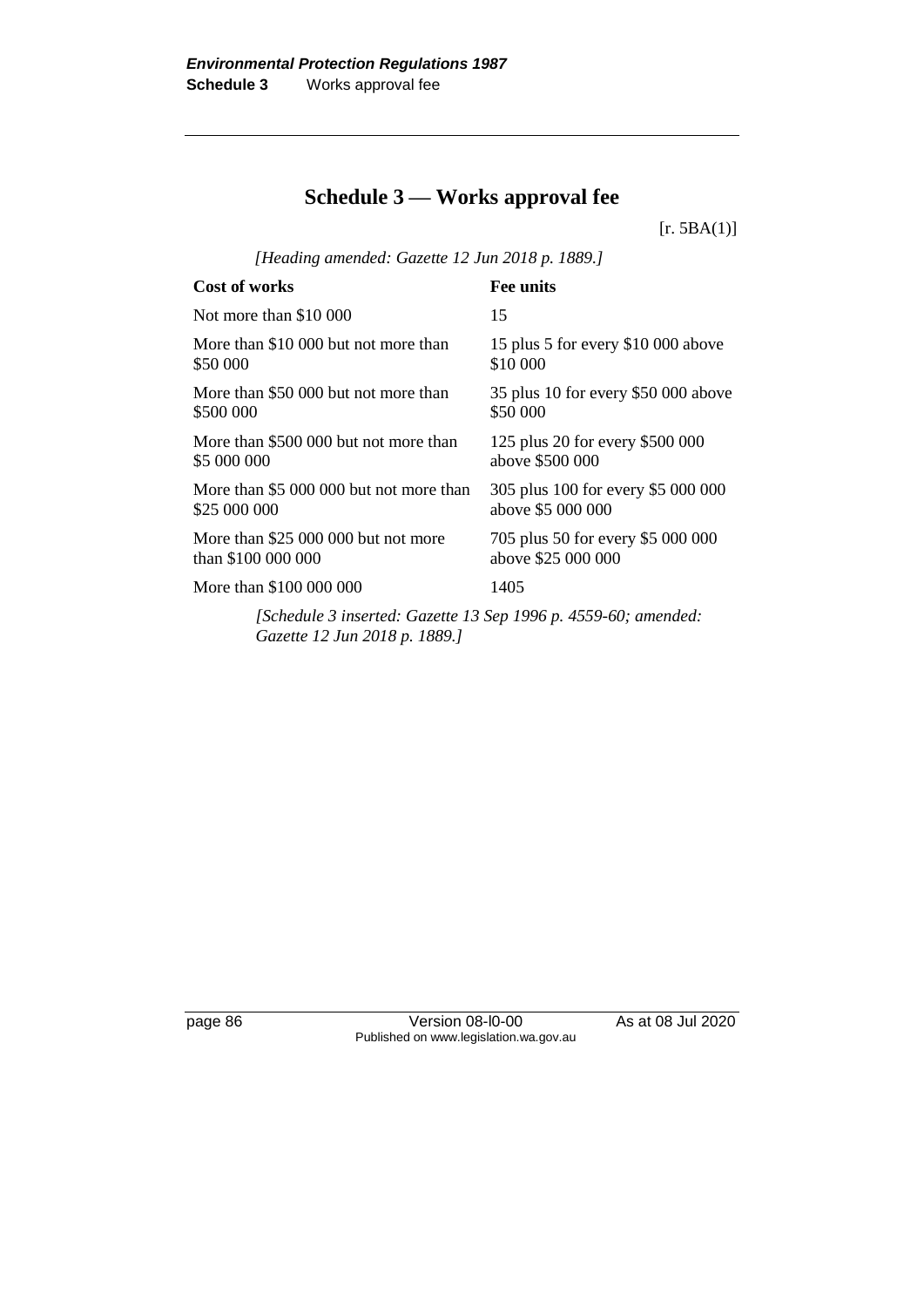## **Schedule 4 — Licence fee**

[r. 5D]

*[Heading inserted: Gazette 13 Sep 1996 p. 4560.]*

### **Part 1 — Premises component**

*[Heading inserted: Gazette 13 Sep 1996 p. 4560.]*

| Category                                 | <b>Production or design capacity</b>                             | <b>Fee units</b> |
|------------------------------------------|------------------------------------------------------------------|------------------|
| Categories 1 and 2                       | Not more than 2 000 animals                                      | 25               |
|                                          | More than 2 000 animals but not<br>more than 5 000 animals       | 50               |
|                                          | More than 5 000 animals                                          | 100              |
| [Categories 3 and 4 deleted]             |                                                                  |                  |
| Categories 5, 7, 8, 9, 12,<br>13, and 14 | Not more than 50 000 tonnes per<br>year                          | 50               |
|                                          | More than 50 000 but not more than<br>100 000 tonnes per year    | 100              |
|                                          | More than 100 000 but not more<br>than 500 000 tonnes per year   | 200              |
|                                          | More than 500 000 but not more<br>than 5 000 000 tonnes per year | 300              |
|                                          | More than 5 000 000 tonnes per<br>year                           | 450              |
| Categories 6 and 53                      | Not more than 100 000 tonnes per<br>year                         | 30               |
|                                          | More than 100 000 but not more<br>than 500 000 tonnes per year   | 50               |
|                                          | More than 500 000 tonnes per year                                | 100              |

As at 08 Jul 2020 Version 08-l0-00 page 87 Published on www.legislation.wa.gov.au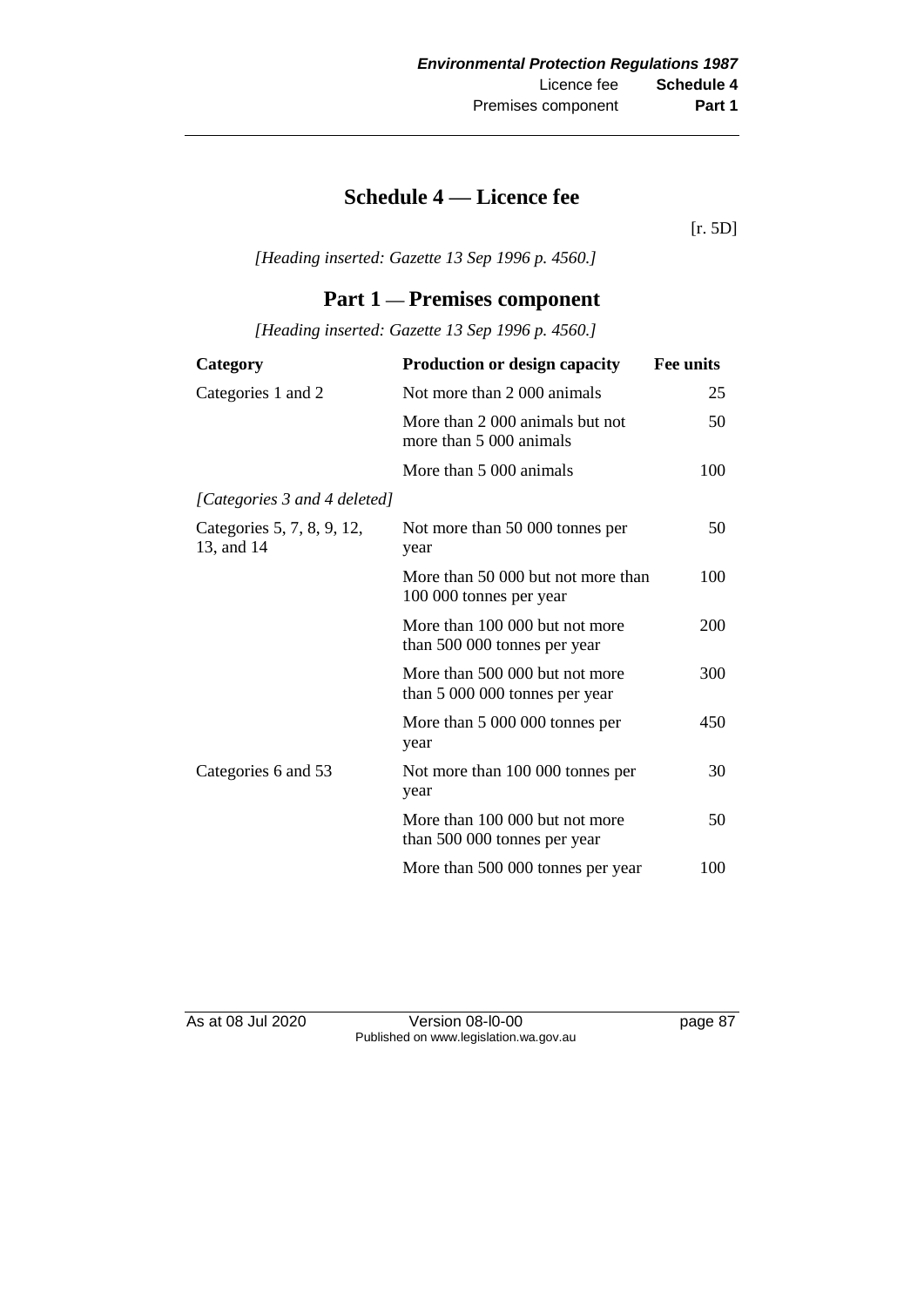| Category                   | <b>Production or design capacity</b>                             | <b>Fee units</b> |
|----------------------------|------------------------------------------------------------------|------------------|
| Categories 10, 11 and 34   | Not more than 50 000 tonnes per<br>year                          | 75               |
|                            | More than 50 000 but not more than<br>100 000 tonnes per year    | 150              |
|                            | More than 100 000 but not more<br>than 500 000 tonnes per year   | 250              |
|                            | More than 500 000 but not more<br>than 2 000 000 tonnes per year | 400              |
|                            | More than 2 000 000 tonnes per<br>year                           | 600              |
| Category 15                | Not more than 5 000 tonnes per year                              | 75               |
|                            | More than 5 000 but not more than<br>50 000 tonnes per year      | 150              |
|                            | 50 000 tonnes or more per year                                   | 200              |
| Category 16                | Not more than 2 000 tonnes per year                              | 100              |
|                            | More than 2 000 but not more than<br>10 000 tonnes per year      | 200              |
|                            | More than 10 000 tonnes per year                                 | 300              |
| Categories 17, 18, 19, 20, | Not more than 2 000 tonnes per year                              | 50               |
| 22, 23, 24, 25 and 27      | More than 2 000 but not more than<br>10 000 tonnes per year      | 75               |
|                            | More than 10 000 but not more than<br>100 000 tonnes per year    | 150              |
|                            | More than 100 000 tonnes per year                                | 200              |
| Category 21                | Not more than 10 000 tonnes per<br>year                          | 75               |
|                            | More than 10 000 but not more than<br>100 000 tonnes per year    | 150              |
|                            | More than 100 000 tonnes per year                                | 250              |

page 88 Version 08-l0-00 As at 08 Jul 2020 Published on www.legislation.wa.gov.au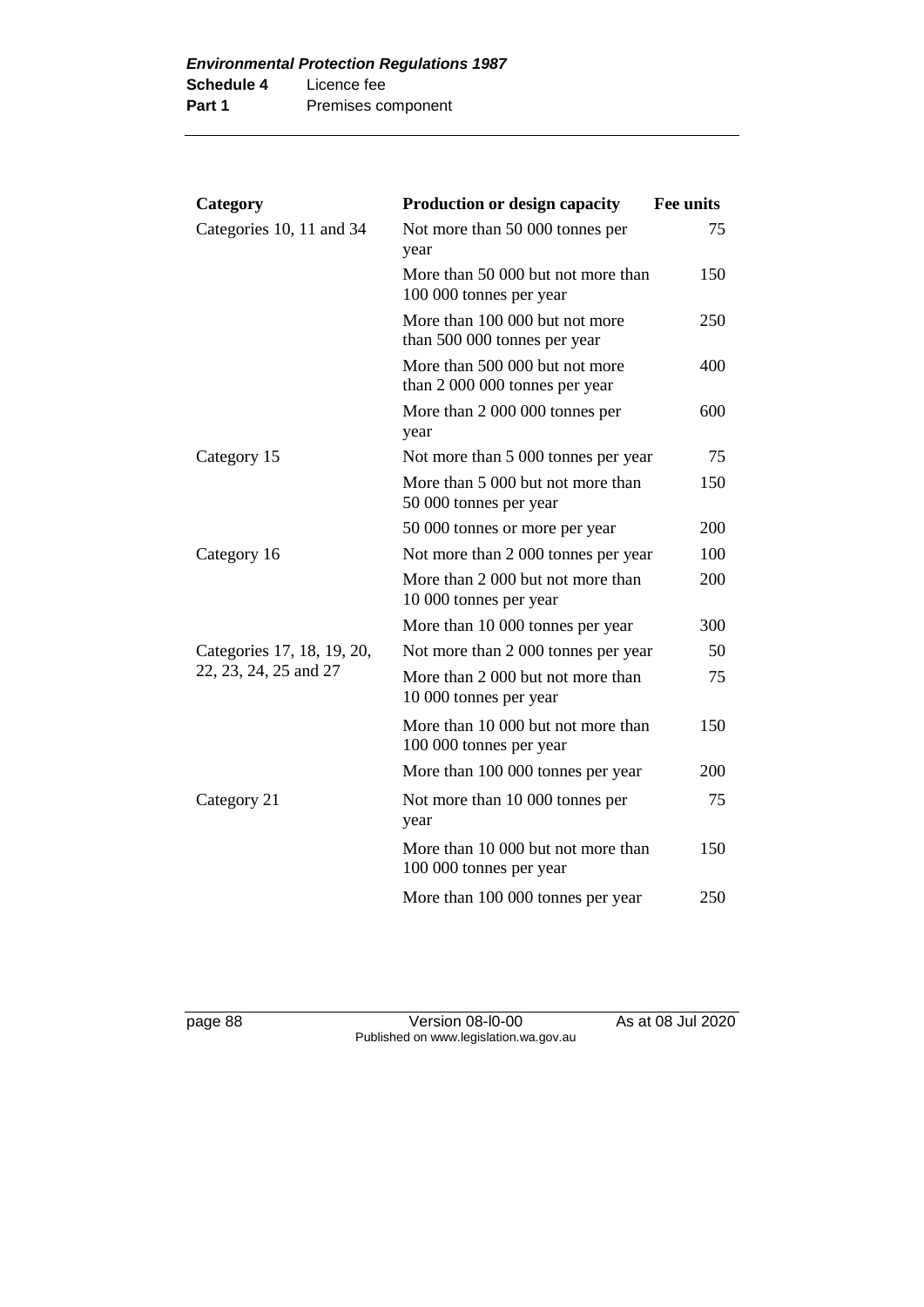| Category                            | <b>Production or design capacity</b>                             | <b>Fee units</b> |
|-------------------------------------|------------------------------------------------------------------|------------------|
| Category 26                         | Not more than 10 000 tonnes per<br>year                          | 50               |
|                                     | More than 10 000 but not more than<br>100 000 tonnes per year    | 100              |
|                                     | More than 100 000 tonnes per year                                | 150              |
| Categories 28 and 29                | Not more than 5 000 tonnes per year                              | 50               |
|                                     | More than 5 000 but not more than<br>50 000 tonnes per year      | 150              |
|                                     | More than 50 000 tonnes per year                                 | 200              |
| Category 30                         | Not more than 50 000 tonnes per<br>year                          | 100              |
|                                     | More than 50 000 but not more than<br>250 000 tonnes per year    | 150              |
|                                     | More than 250 000 but not more<br>than 1 000 000 tonnes per year | 200              |
|                                     | More than 1 000 000 tonnes per<br>year                           | 400              |
| Categories 31 and 32                | Not more than 2 000 tonnes per year                              | 50               |
|                                     | More than 2 000 but not more than<br>10 000 tonnes per year      | 150              |
|                                     | More than 10 000 but not more than<br>50 000 tonnes per year     | 250              |
|                                     | More than 50 000 but not more than<br>100 000 tonnes per year    | 400              |
|                                     | More than 100 000 tonnes per year                                | 600              |
| Categories 33, 35, 36, 37<br>and 38 | Not more than 2 000 tonnes per year                              | 50               |
|                                     | More than 2 000 but not more than<br>10 000 tonnes per year      | 100              |
|                                     | More than 10 000 but not more than<br>50 000 tonnes per year     | 200              |
|                                     | More than 50 000 tonnes per year                                 | 300              |

As at 08 Jul 2020 Version 08-l0-00 page 89 Published on www.legislation.wa.gov.au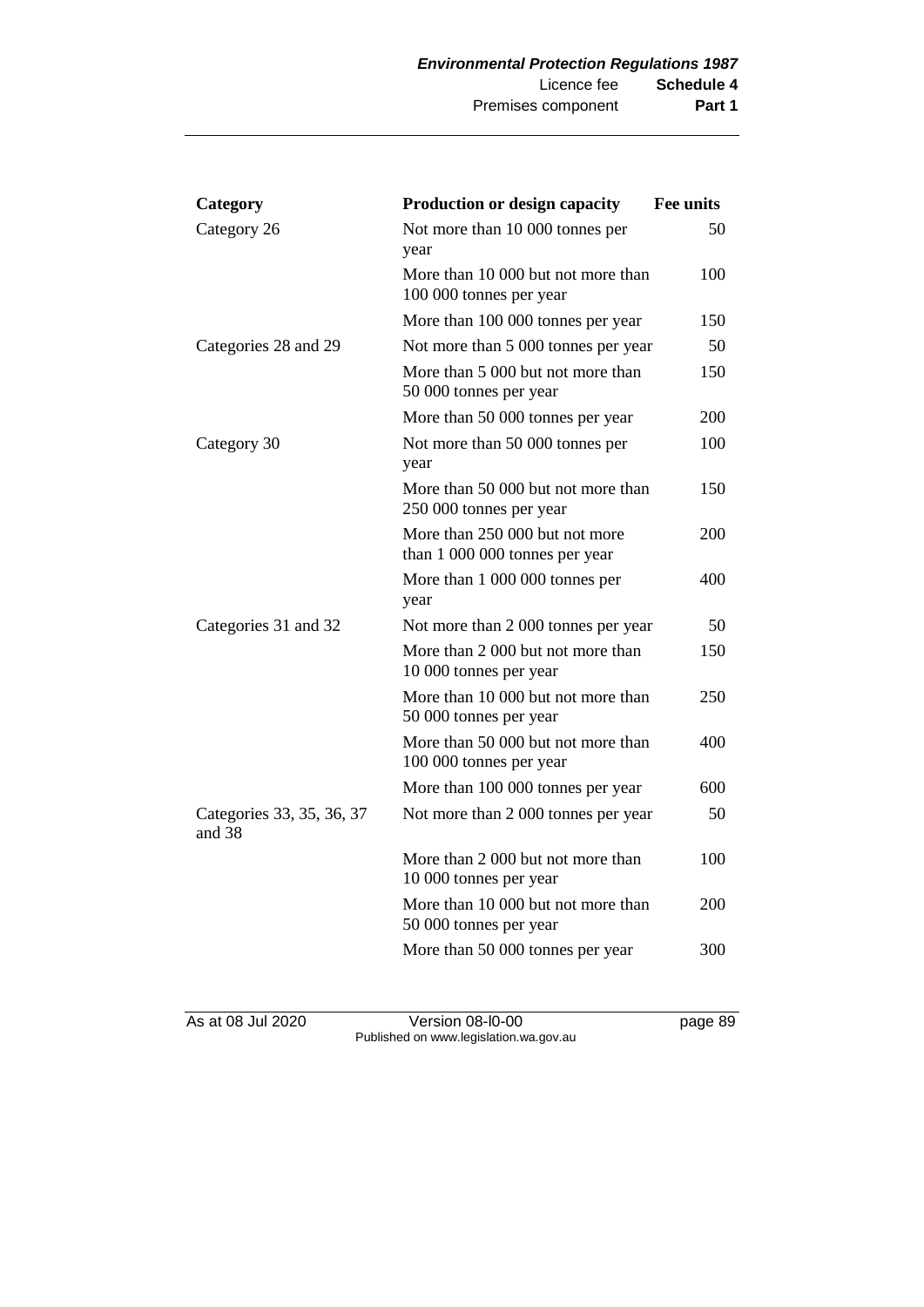| Category                 | <b>Production or design capacity</b>                            | <b>Fee units</b> |
|--------------------------|-----------------------------------------------------------------|------------------|
| Category 39              | Not more than 500 tonnes per year                               | 20               |
|                          | More than 500 tonnes but not more<br>than 2 000 tonnes per year | 50               |
|                          | More than 2 000 but not more than<br>10 000 tonnes per year     | 100              |
|                          | More than 10 000 but not more than<br>50 000 tonnes per year    | 200              |
|                          | More than 50 000 tonnes per year                                | 300              |
| Categories 40, 42 and 43 | Not more than 10 000 tonnes per<br>year                         | 100              |
|                          | More than 10 000 but not more than<br>100 000 tonnes per year   | 200              |
|                          | More than 100 000 tonnes per year                               | 400              |
| Category 41              | Not more than 5 000 tonnes per year                             | 150              |
|                          | More than 5 000 but not more than<br>50 000 tonnes per year     | 300              |
|                          | More than 50 000 but not more than<br>500 000 tonnes per year   | 750              |
|                          | More than 500 000 tonnes per year                               | 1 050            |
| Category 44              | Not more than 10 000 tonnes per<br>year                         | 75               |
|                          | More than 10 000 but not more than<br>50 000 tonnes per year    | 150              |
|                          | More than 50 000 but not more than<br>500 000 tonnes per year   | 300              |
|                          | More than 500 000 tonnes per year                               | 600              |
| Category 45              | Not more than 1 000 tonnes per year                             | 50               |
|                          | More than 1 000 but not more than<br>10 000 tonnes per year     | 100              |
|                          | More than 10 000 but not more than<br>100 000 tonnes per year   | 200              |
|                          | More than 100 000 tonnes per year                               | 400              |
|                          |                                                                 |                  |

page 90 Version 08-l0-00 As at 08 Jul 2020 Published on www.legislation.wa.gov.au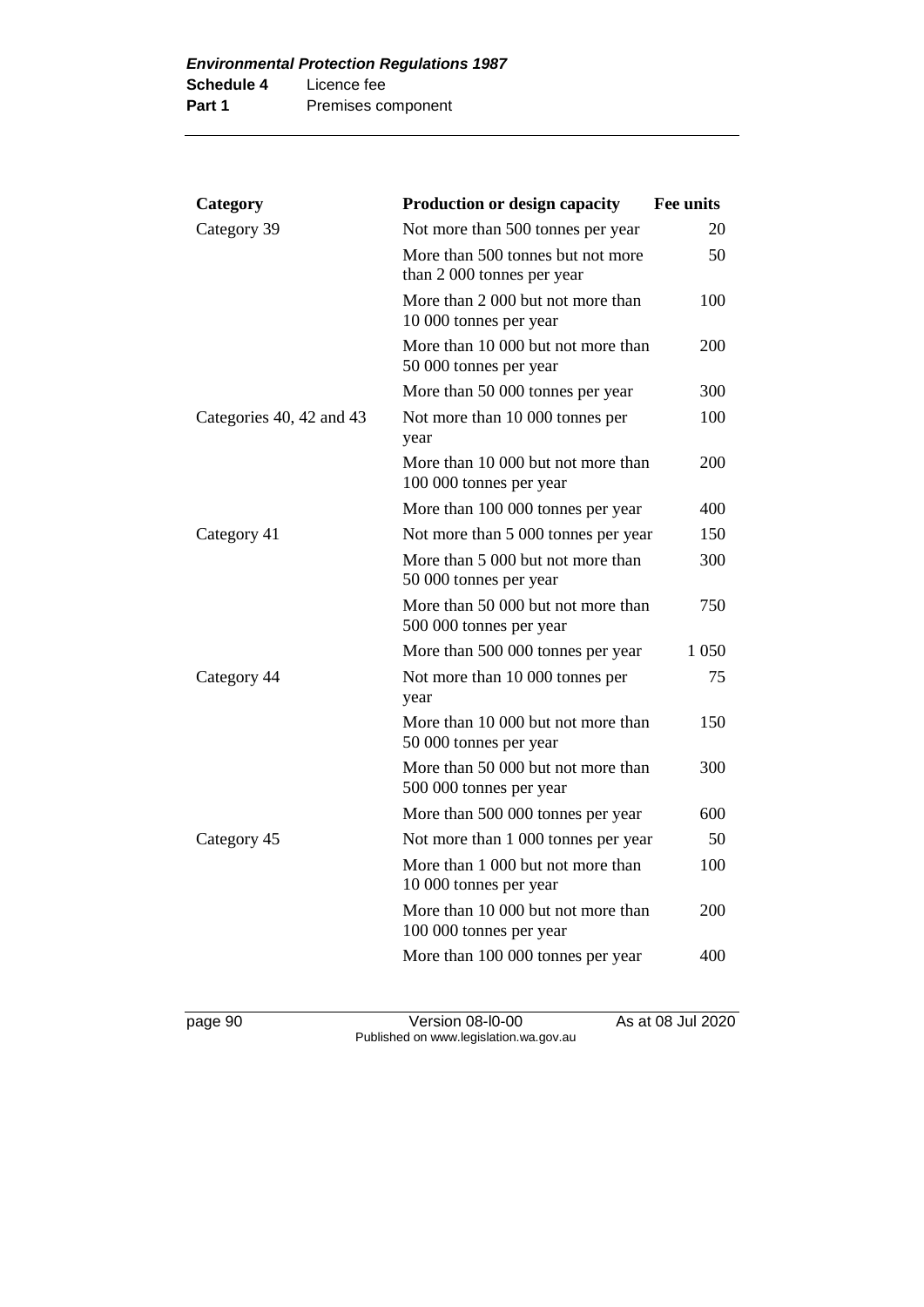| Category             | <b>Production or design capacity</b>                               | <b>Fee units</b> |
|----------------------|--------------------------------------------------------------------|------------------|
| Category 46          | Not more than 1 000 000 tonnes per<br>year                         | 1 250            |
|                      | More than 1 000 000 tonnes per<br>year                             | 3 0 0 0          |
| Category 47          | Not more than 2 000 tonnes per year                                | 20               |
|                      | More than 2 000 but not more than<br>10 000 tonnes per year        | 50               |
|                      | More than 10 000 tonnes per year                                   | 100              |
| Category 48          | Not more than 100 tonnes per year                                  | 25               |
|                      | More than 100 tonnes but not more<br>than 1 000 tonnes per year    | 50               |
|                      | More than 1 000 tonnes but not<br>more than 20 000 tonnes per year | 100              |
|                      | More than 20 000 tonnes per year                                   | 200              |
| Category 48A         | Not more than 1 000 tonnes per year                                | 50               |
|                      | More than 1 000 tonnes but not<br>more than 10 000 tonnes per year | 100              |
|                      | More than 10 000 tonnes per year                                   | 200              |
| Category 49          | Not applicable                                                     | 50               |
| Categories 50 and 51 | Not applicable                                                     | 50               |
| Category 52          | Not more than 20 MW                                                | 50               |
|                      | More than 20 but not more than<br>100 MW                           | 100              |
|                      | More than 100 but not more than<br>200 MW                          | 200              |
|                      | More than 200 MW                                                   | 500              |
| Category 54          | Not more than 200 $m3$ per day                                     | 20               |
|                      | More than 200 but not more than<br>$2000 \text{ m}^3$ per day      | 50               |
|                      | More than $2000 \text{ m}^3$ per day                               | 100              |

As at 08 Jul 2020 Version 08-l0-00 page 91 Published on www.legislation.wa.gov.au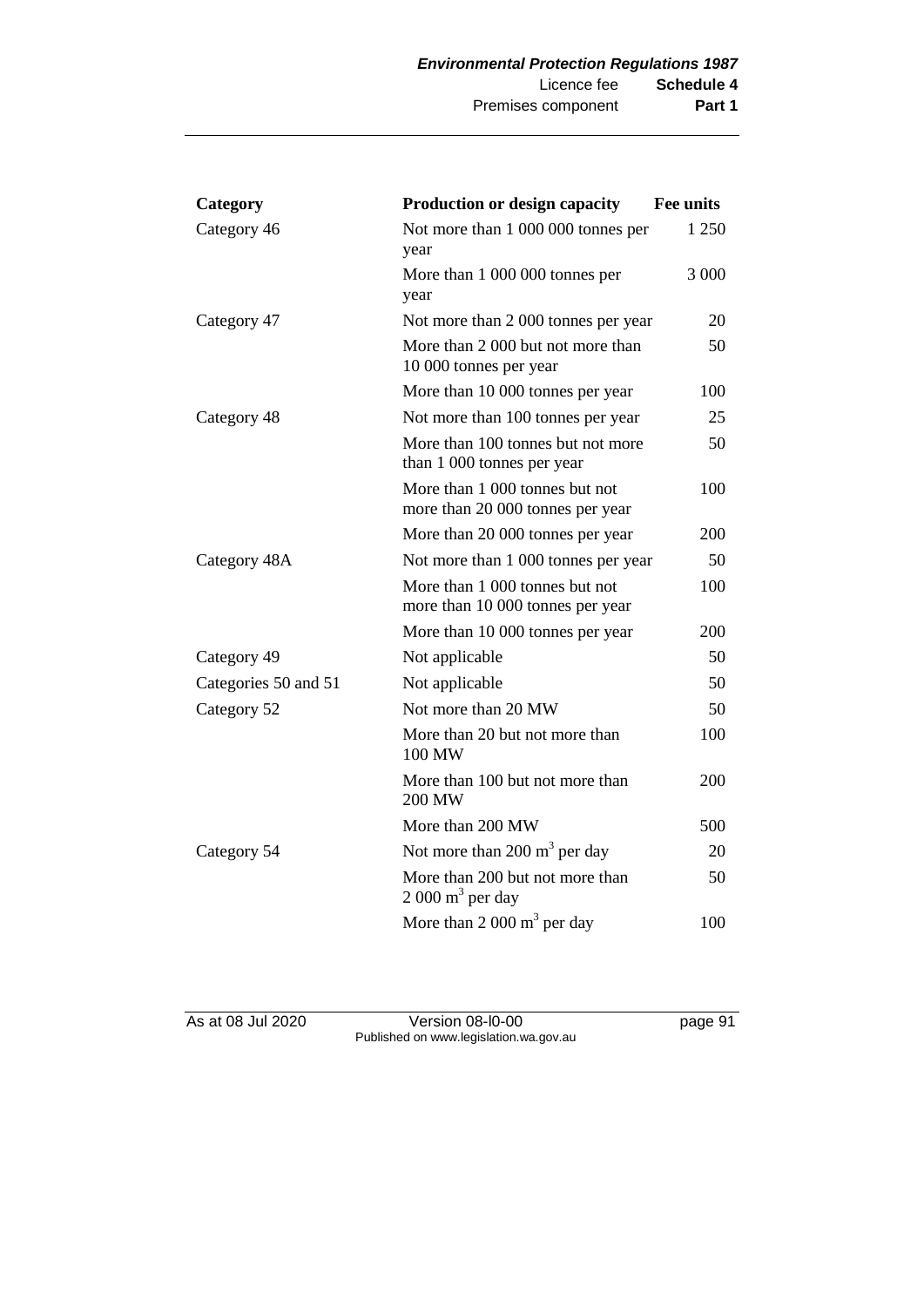| Category              | <b>Production or design capacity</b>                          | <b>Fee units</b> |
|-----------------------|---------------------------------------------------------------|------------------|
| Category 54A          | Not more than 20 GL per year                                  | 20               |
|                       | More than 20 but not more than<br>40 GL per year              | 50               |
|                       | More than 40 GL per year                                      | 100              |
| Category 55           | Not more than 50 000 animals per<br>year                      | 20               |
|                       | More than 50 000 animals per year                             | 50               |
| Categories 56 and 57  | Not applicable                                                | 20               |
| Category 58           | Not more than 5 000 tonnes per day                            | 500              |
|                       | More than 5 000 but not more than<br>10 000 tonnes per day    | 625              |
|                       | More than 10 000 but not more than<br>50 000 tonnes per day   | 750              |
|                       | More than 50 000 tonnes per day                               | 1400             |
| Category 58A          | Not applicable                                                | 500              |
| Category 59           | Not more than 100 kg per hour                                 | 50               |
|                       | More than 100 kg per hour                                     | 100              |
| Category 60           | Not more than 500 kg per hour                                 | 50               |
|                       | More than 500 kg per hour                                     | 100              |
| Categories 61 and 61A | Not more than 100 tonnes per year                             | 15               |
|                       | More than 100 but not more than<br>10 000 tonnes per year     | 30               |
|                       | More than 10 000 but not more than<br>100 000 tonnes per year | 45               |
|                       | More than 100 000 tonnes per year                             | 60               |
| Category 62           | More than 500 but not more than<br>5 000 tonnes per year      | 8                |
|                       | More than 5 000 tonnes per year                               | 40               |

page 92 Version 08-l0-00 As at 08 Jul 2020 Published on www.legislation.wa.gov.au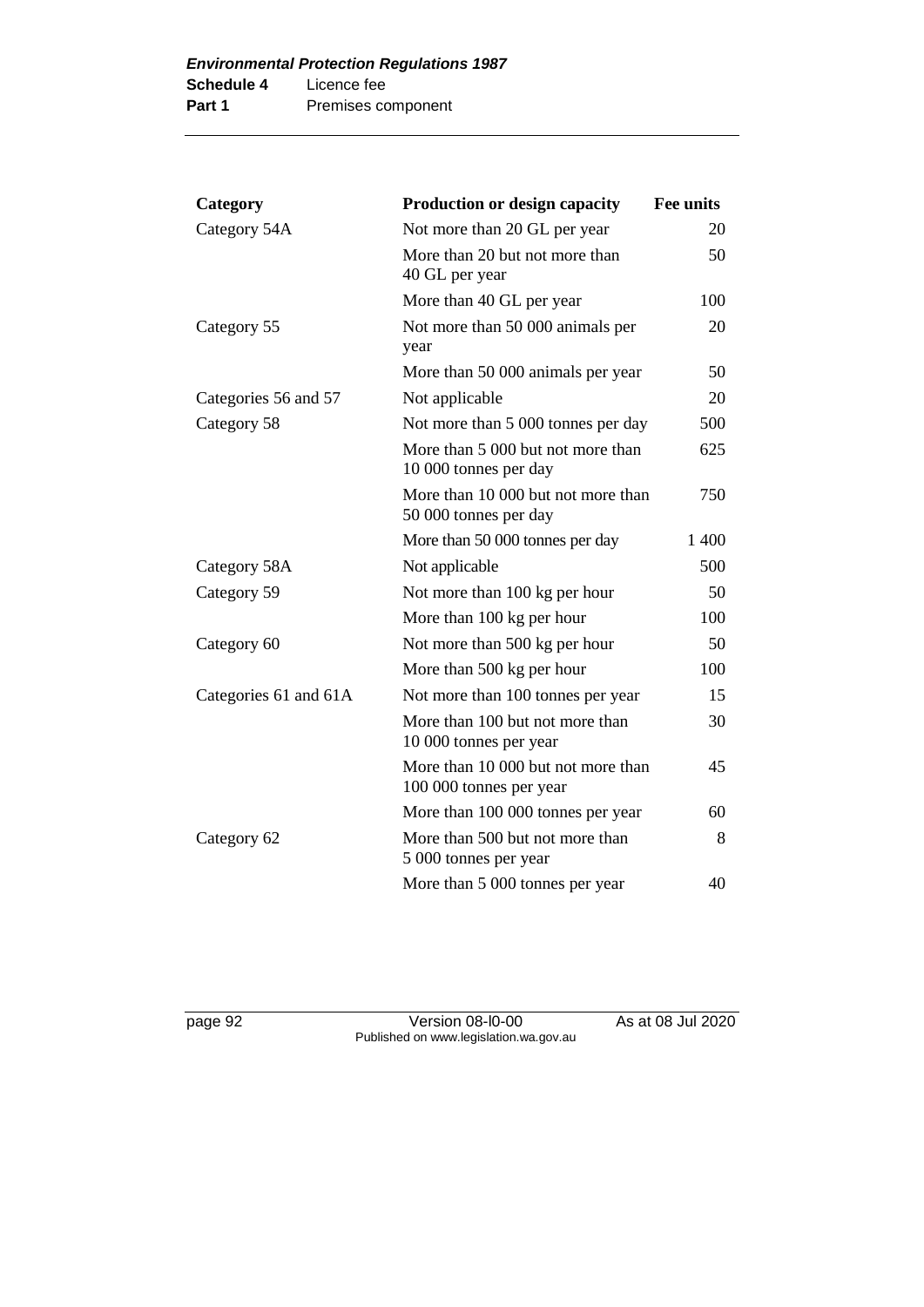| Category            | <b>Production or design capacity</b>                          | Fee units       |
|---------------------|---------------------------------------------------------------|-----------------|
| Category 63         | Not more than 500 tonnes per year                             | <b>Nil</b>      |
|                     | More than 500 but not more than<br>5 000 tonnes per year      | 8               |
|                     | More than 5 000 but not more than<br>50 000 tonnes per year   | 40              |
|                     | More than 50 000 but not more than<br>500 000 tonnes per year | 80              |
|                     | More than 500 000 tonnes per year                             | 160             |
| Category 64         | Not more than 5 000 tonnes per year                           | 24              |
|                     | More than 5 000 but not more than<br>50 000 tonnes per year   | 160             |
|                     | More than 50 000 but not more than<br>100 000 tonnes per year | 320             |
|                     | More than 100 000 tonnes per year                             | 640             |
| Category 65         | Not applicable                                                | 655             |
| Category 66         | Not applicable                                                | 655             |
| Category 67         | Not applicable                                                | 15              |
| Category 67A        | Not more than 500 tonnes per year                             | N <sub>il</sub> |
|                     | More than 500 but not more than<br>5 000 tonnes per year      | 40              |
|                     | More than 5 000 but not more than<br>50 000 tonnes per year   | 160             |
|                     | More than 50 000 but not more than<br>100 000 tonnes per year | 320             |
|                     | More than 100 000 tonnes per year                             | 640             |
| Categories 68 to 85 | Not applicable                                                | 24              |
| Category 86         | Not applicable                                                | 500             |
| Categories 87 to 89 | Not applicable                                                | 24              |

*[Part 1 inserted: Gazette 13 Sep 1996 p. 4560-7; amended: Gazette Dec 1996 p. 6878; 15 Aug 2000 p. 4717-18; 14 Jun 2002 p. 2794; Dec 2005 p. 5983; 22 Jun 2007 p. 2844; 30 Oct 2007 p. 5878; Jul 2010 p. 3401.]*

As at 08 Jul 2020 Version 08-l0-00 page 93 Published on www.legislation.wa.gov.au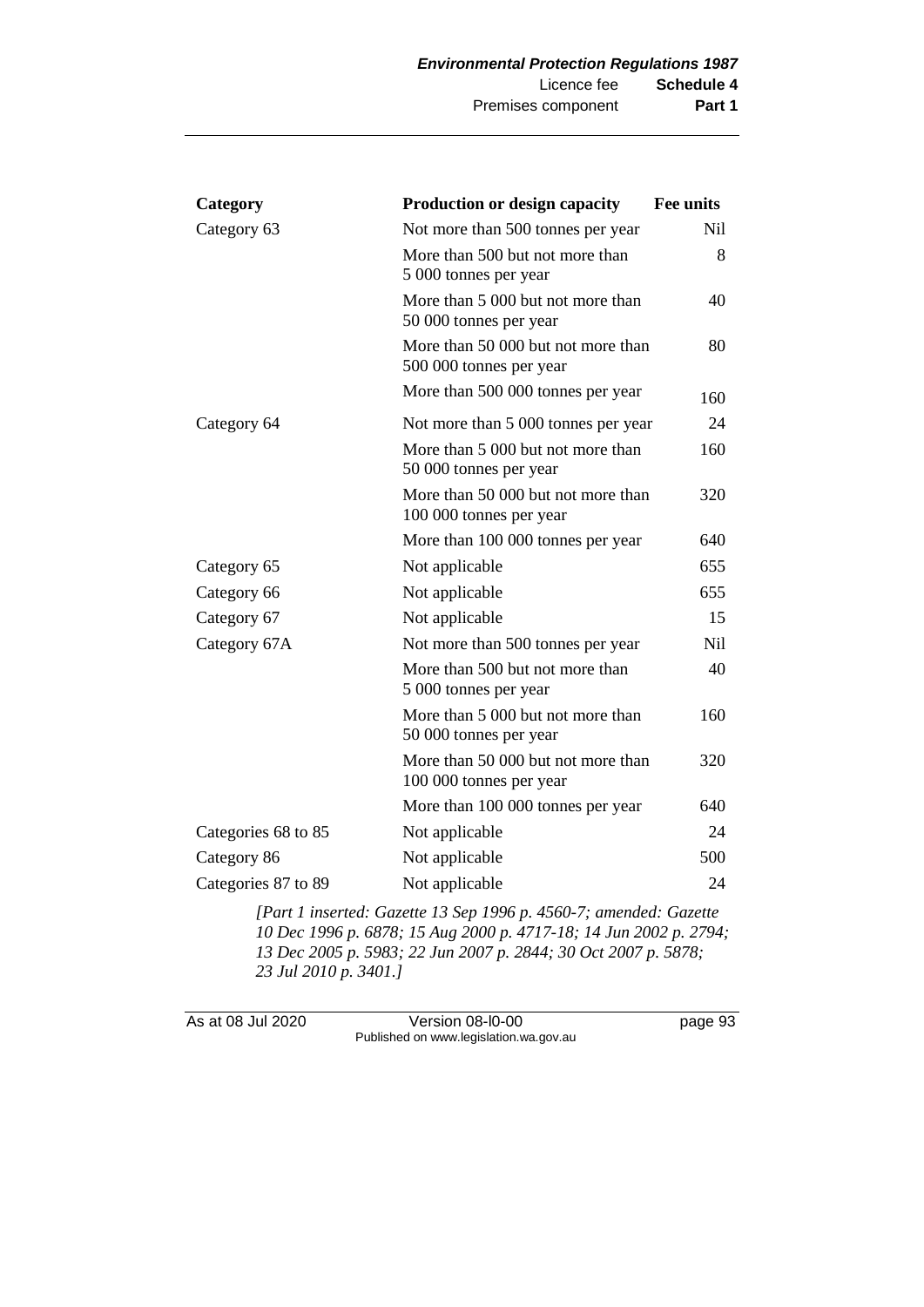### **Part 2 — Part 2 waste**

*[Heading inserted: Gazette 13 Dec 2005 p. 5984.]*

| <b>Discharge quantity</b>                                                                                                                                                                                                                                                                                                          | Fee units  |
|------------------------------------------------------------------------------------------------------------------------------------------------------------------------------------------------------------------------------------------------------------------------------------------------------------------------------------|------------|
| Not more than 10 000 tonnes per year                                                                                                                                                                                                                                                                                               | 30         |
| More than 10 000 but not more than 100 000 tonnes per year                                                                                                                                                                                                                                                                         | 70         |
| More than 100 000 but not more than 500 000 tonnes per year                                                                                                                                                                                                                                                                        | 150        |
| More than 500 000 but not more than 1 000 000 tonnes per year                                                                                                                                                                                                                                                                      | <b>200</b> |
| More than 1 000 000 tonnes per year                                                                                                                                                                                                                                                                                                | 400        |
| $\mathbf{F}$ $\mathbf{A}$ $\mathbf{A}$ $\mathbf{A}$ $\mathbf{A}$ $\mathbf{A}$ $\mathbf{A}$ $\mathbf{A}$ $\mathbf{A}$ $\mathbf{A}$ $\mathbf{A}$ $\mathbf{A}$ $\mathbf{A}$ $\mathbf{A}$ $\mathbf{A}$ $\mathbf{A}$ $\mathbf{A}$ $\mathbf{A}$ $\mathbf{A}$ $\mathbf{A}$ $\mathbf{A}$ $\mathbf{A}$ $\mathbf{A}$ $\mathbf{A}$ $\mathbf{$ |            |

*[Part 2 inserted: Gazette 13 Sep 1996 p. 4565.]*

## **Part 3 — Discharge component**

*[Heading inserted: Gazette 13 Sep 1996 p. 4565.]*

#### **Table 1 — Discharges into air**

| <b>Kind of waste</b> |     |                                                                                                                                                     | Fee units<br>(for each<br>gram per<br>minute) |
|----------------------|-----|-----------------------------------------------------------------------------------------------------------------------------------------------------|-----------------------------------------------|
| 1.                   |     | Carbon monoxide                                                                                                                                     | 0.01                                          |
| 2.                   |     | Oxides of nitrogen, sulphur oxides and<br>$particulates$ —                                                                                          |                                               |
|                      | (a) | discharged from premises in the metropolitan<br>region (as defined in the <i>Planning and</i><br>Development Act 2005) or the Swan Coastal<br>Plain | 1                                             |
|                      | (b) | discharged from premises in any other part of<br>the State                                                                                          | 0.1                                           |
| 3.                   |     | Volatile organic compounds (being compounds not<br>specified elsewhere in this Table that participate in<br>atmospheric photochemical reactions) —  |                                               |
|                      | (a) | discharged from premises in the metropolitan<br>region (as defined in the Planning and<br>Development Act 2005) or the Swan Coastal<br>Plain        | 1                                             |
| page 94              |     | Version 08-I0-00                                                                                                                                    | As at 08 Jul 2020                             |

Published on www.legislation.wa.gov.au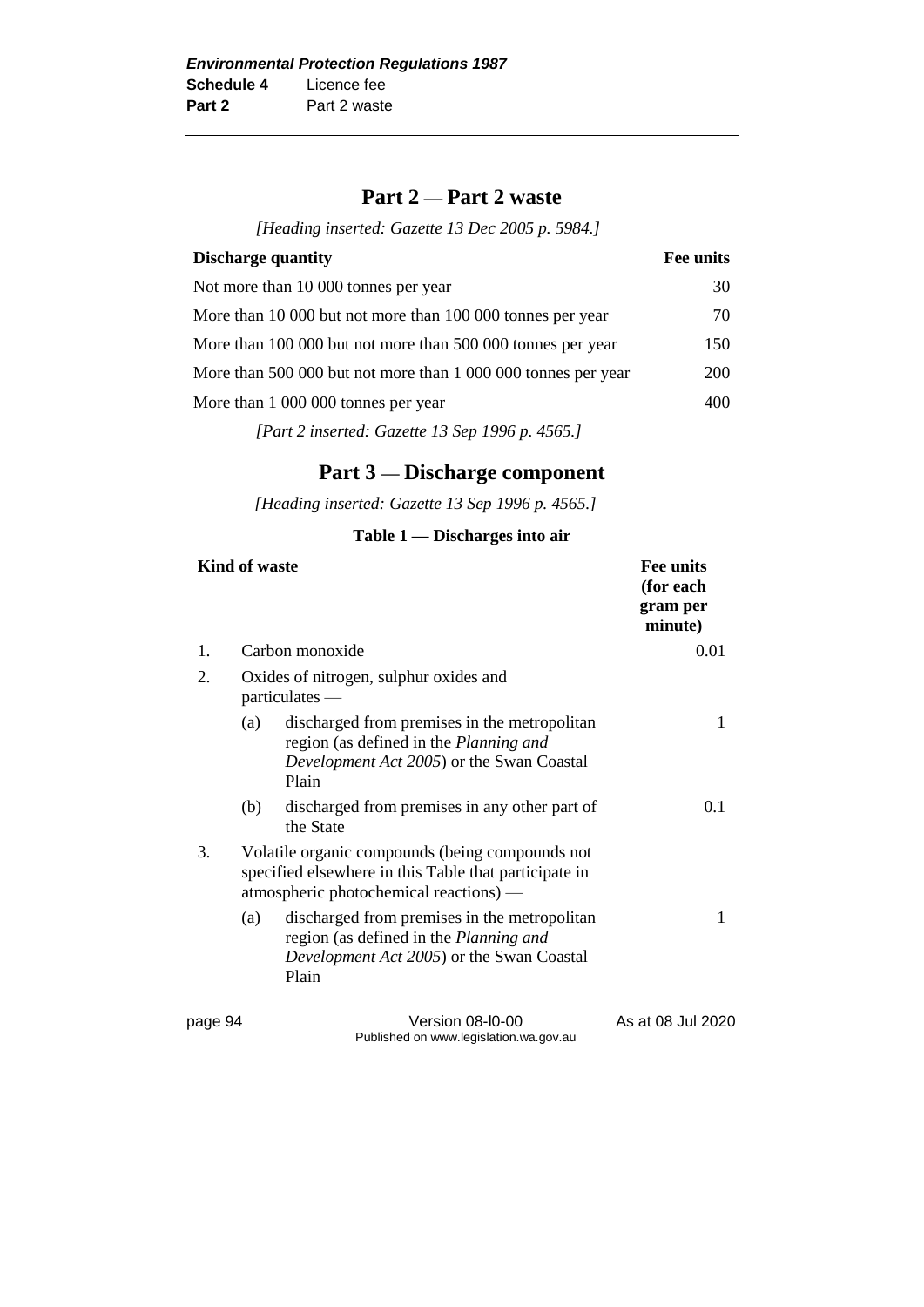|                                               | Kind of waste                                                                                                         |                                                                               | <b>Fee units</b><br>(for each<br>gram per<br>minute) |
|-----------------------------------------------|-----------------------------------------------------------------------------------------------------------------------|-------------------------------------------------------------------------------|------------------------------------------------------|
|                                               | (b)                                                                                                                   | discharged from premises in any other part of<br>the State                    | 0.1                                                  |
| 4.                                            |                                                                                                                       | Inorganic fluoride                                                            | 2.5                                                  |
| 5.                                            | Pesticides                                                                                                            |                                                                               | 2.5                                                  |
| 6.                                            | Aluminium, arsenic, chromium, cobalt, copper,<br>lead, manganese, molybdenum, nickel, vanadium<br>and zinc            |                                                                               | 2.5                                                  |
| 7.                                            | Vinyl chloride, hydrogen sulphide, benzene, carbon<br>oxysulphide, carbon disulphide and acrylates                    |                                                                               | 10                                                   |
| 8.                                            | Beryllium, cadmium, mercury, TDI (toluene-2,<br>4-di-iso-cyanate), MDI (diphenyl-methane<br>di-iso-cyanate)           |                                                                               | 100                                                  |
| 9.                                            |                                                                                                                       | Other waste                                                                   | 1                                                    |
| Table 2 — Discharges onto land or into waters |                                                                                                                       |                                                                               |                                                      |
|                                               | <b>Kind of waste</b>                                                                                                  |                                                                               | <b>Fee units</b>                                     |
| 1.                                            | Liquid waste that can potentially deprive receiving<br>waters of oxygen (for each kilogram discharged per<br>$day)$ — |                                                                               |                                                      |
|                                               | (a)                                                                                                                   | biochemical oxygen demand (in the absence<br>of chemical oxygen demand limit) | 0.5                                                  |
|                                               | (b)                                                                                                                   | chemical oxygen demand (in the absence of<br>total organic carbon limit)      | 1                                                    |
|                                               | (c)                                                                                                                   | total organic carbon                                                          | 0.5                                                  |
| 2.                                            | Biostimulants (for each kilogram discharged per<br>$day)$ —                                                           |                                                                               |                                                      |
|                                               | (a)<br>$phosphorus$ —                                                                                                 |                                                                               |                                                      |
|                                               |                                                                                                                       | (i)<br>Swan Coastal Plain                                                     | 10                                                   |
|                                               |                                                                                                                       | (ii)<br>elsewhere                                                             | $\overline{2}$                                       |

As at 08 Jul 2020 Version 08-l0-00 page 95 Published on www.legislation.wa.gov.au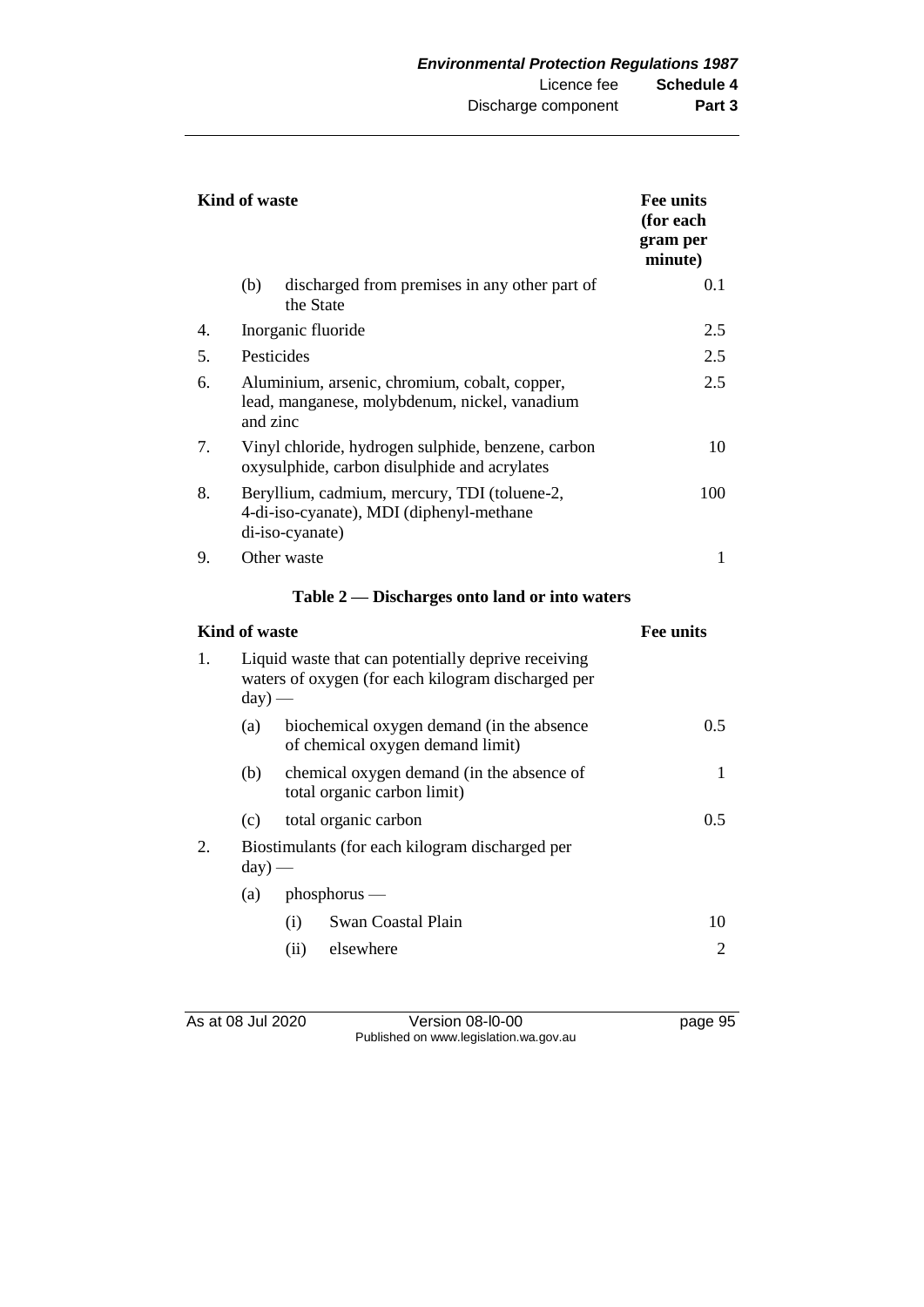| Kind of waste |                                                                                  |                                                                                                                                               | <b>Fee units</b> |
|---------------|----------------------------------------------------------------------------------|-----------------------------------------------------------------------------------------------------------------------------------------------|------------------|
|               | (b)                                                                              | total nitrogen $-$                                                                                                                            |                  |
|               |                                                                                  | Swan Coastal Plain<br>(i)                                                                                                                     | 10               |
|               |                                                                                  | (ii)<br>elsewhere                                                                                                                             | 2                |
| 3.            |                                                                                  | Liquid waste that physically alters the<br>characteristics of naturally occurring waters —                                                    |                  |
|               | (a)                                                                              | total suspended solids (for each kilogram<br>discharged per day)                                                                              | 0.5              |
|               | (b)                                                                              | surfactants (for each kilogram discharged per<br>day)                                                                                         | 10               |
|               | (c)                                                                              | colour alteration (for each platinum cobalt<br>unit of colour above the ambient colour of the<br>waters in each megalitre discharged per day) | 0.05             |
|               | (d)                                                                              | temperature alteration (for each 1°C above<br>the ambient temperature of the waters in each<br>megalitre discharged per day) —                |                  |
|               |                                                                                  | (i)<br>in the sea south of the Tropic of<br>Capricorn                                                                                         | 0.05             |
|               |                                                                                  | in other waters<br>(ii)                                                                                                                       | 0.25             |
| 4.            |                                                                                  | Waste that can potentially accumulate in the<br>environment or living tissue (for each kilogram<br>discharged per day) $-$                    |                  |
|               | (a)                                                                              | aluminium, arsenic, cadmium, chromium,<br>cobalt, copper, lead, mercury, molybdenum,<br>nickel, vanadium and zinc                             | 100              |
|               | (b)                                                                              | pesticides                                                                                                                                    | 100              |
|               | (c)                                                                              | fish tainting wastes                                                                                                                          | 100              |
|               | (d)                                                                              | manganese                                                                                                                                     | 10               |
| 5.            | E coli bacteria as indicator species (in each<br>megalitre discharged per day) — |                                                                                                                                               |                  |
|               | (a)                                                                              | 1 000 to 5 000 organisms per 100 ml                                                                                                           | 5                |
|               | (b)                                                                              | 5 000 to 20 000 organisms per 100 ml                                                                                                          | 10               |
|               | (c)                                                                              | more than 20 000 organisms per 100 ml                                                                                                         | 15               |

page 96 Version 08-l0-00 As at 08 Jul 2020 Published on www.legislation.wa.gov.au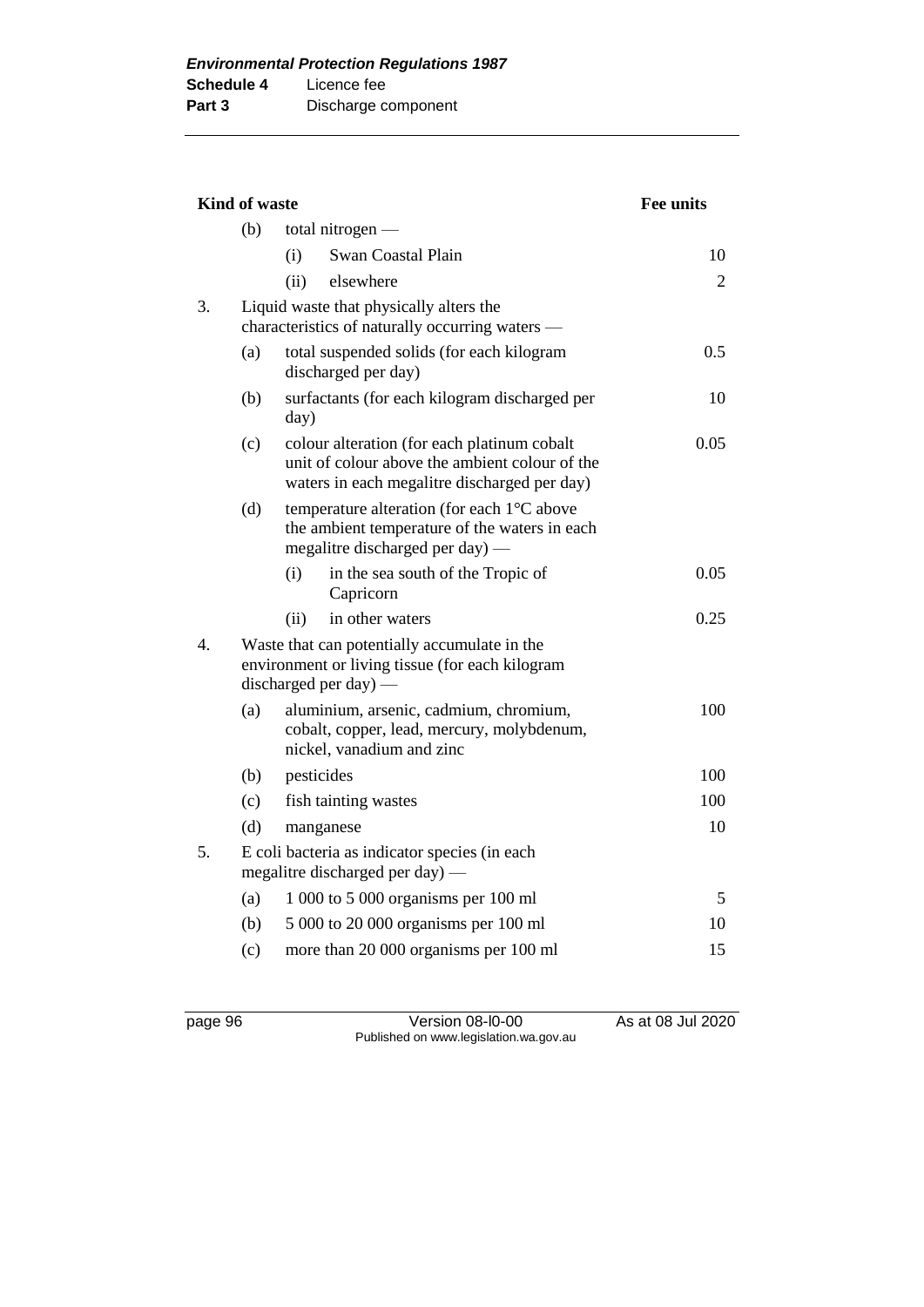| Kind of waste |     |                                                 | <b>Fee units</b> |
|---------------|-----|-------------------------------------------------|------------------|
| 6.            |     | Other waste (per kilogram discharged per day) — |                  |
|               | (a) | oil and grease                                  | 0.05             |
|               | (b) | total dissolved solids                          | 0.05             |
|               | (c) | fluoride                                        |                  |
|               | (d) | iron                                            |                  |
|               | (e) | total residual chlorine                         | 10               |
|               | (f) | other                                           |                  |

*[Part 3 inserted: Gazette 13 Sep 1996 p. 4565-7; amended: Gazette 10 Dec 1996 p. 6878; 15 Aug 2000 p. 4718; 29 Sep 2006 p. 4266; 22 Jun 2007 p. 2844; 28 Jun 2016 p. 2631.]*

As at 08 Jul 2020 Version 08-l0-00 page 97 Published on www.legislation.wa.gov.au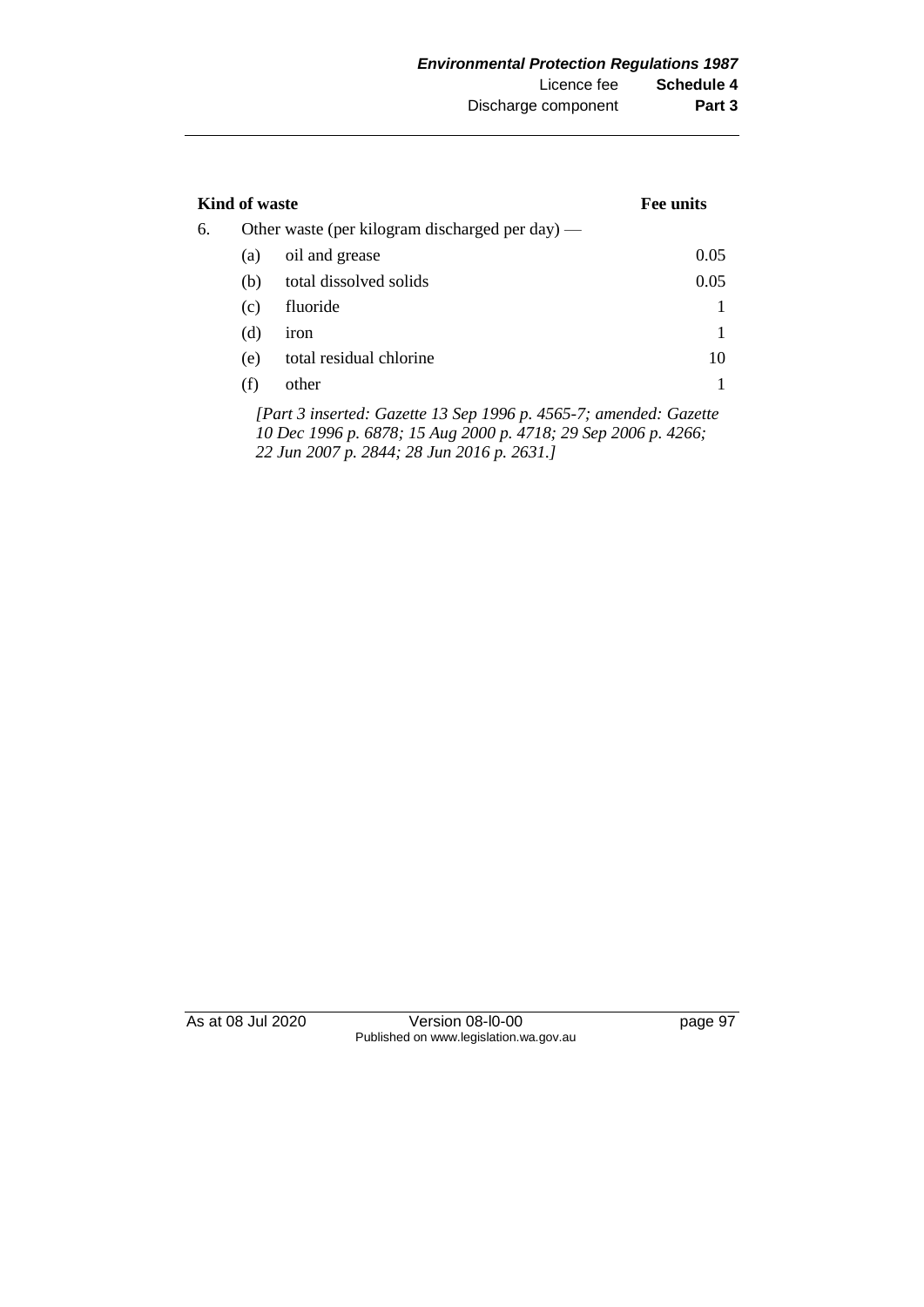### **Schedule 5 — Tyre landfill exclusion zone**

 $[r. 11(1)]$ 

*[Heading inserted: Gazette 10 Dec 1996 p. 6879.]*

### **Part 1 — Metropolitan**

| Armadale              | Fremantle        | Rockingham    |
|-----------------------|------------------|---------------|
| <b>Bassendean</b>     | Gosnells         | Serpentine-   |
| <b>Bayswater</b>      | Kalamunda        | Jarrahdale    |
| <b>Belmont</b>        | Kwinana          | South Perth   |
| Cambridge             | Melville         | Stirling      |
| Canning               | Mosman Park      | Subiaco       |
| Claremont             | Mundaring        | Swan          |
| Cockburn              | <b>Nedlands</b>  | Victoria Park |
| Cottesloe             | Peppermint Grove | Vincent       |
| <b>East Fremantle</b> | Perth            | Wanneroo      |
|                       |                  |               |

*[Part 1 inserted: Gazette 10 Dec 1996 p. 6879.]*

### **Part 2 — Country**

| Beverley                                        | Gingin         | Northam (Shire) |
|-------------------------------------------------|----------------|-----------------|
| Boddington                                      | Mandurah       | Toodyay         |
| <b>Brookton</b>                                 | Murray         | Wandering       |
| Chittering                                      | Northam (Town) | York            |
| [Part 2 inserted: Gazette 10 Dec 1996 p. 6879.] |                |                 |

page 98 Version 08-l0-00 As at 08 Jul 2020 Published on www.legislation.wa.gov.au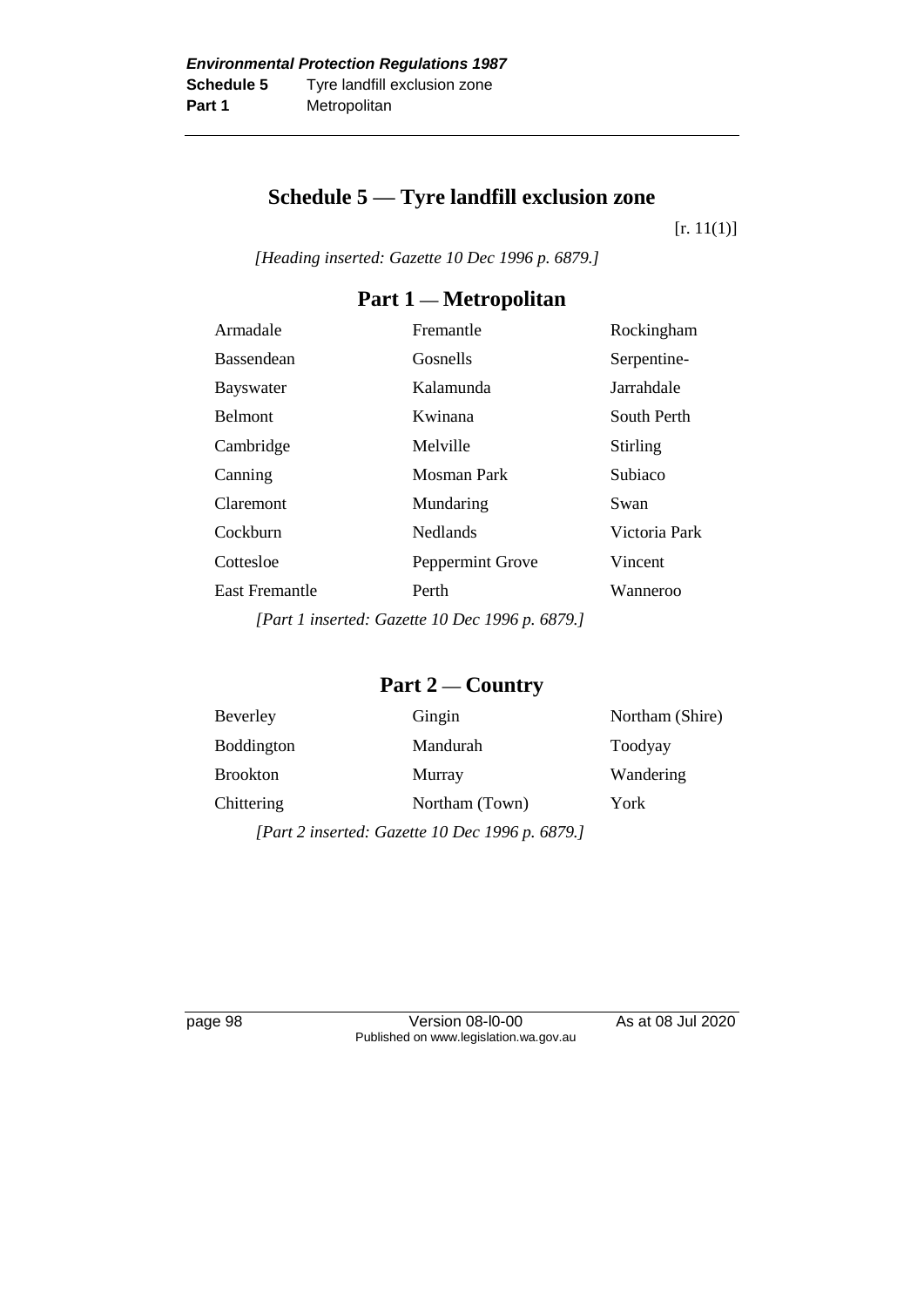**cl. 1**

### **Schedule 5A — Areas where burning matter on or from development sites is prohibited**

[r. 16B]

*[Heading inserted: Gazette 19 Dec 2000 p. 7284.]*

#### **1. Perth metropolitan area**

The area comprising the area bound by the coastline and the local government district boundaries of the City of Wanneroo, the City of Swan, the Shire of Mundaring, the Shire of Kalamunda, the City of Armadale, the Shire of Serpentine-Jarrahdale and the City of Rockingham.

*[Clause 1 inserted: Gazette 19 Dec 2000 p. 7284.]*

#### **2. Mandurah area**

The area comprising the local government district of the City of Mandurah.

*[Clause 2 inserted: Gazette 19 Dec 2000 p. 7284.]*

As at 08 Jul 2020 Version 08-l0-00 page 99 Published on www.legislation.wa.gov.au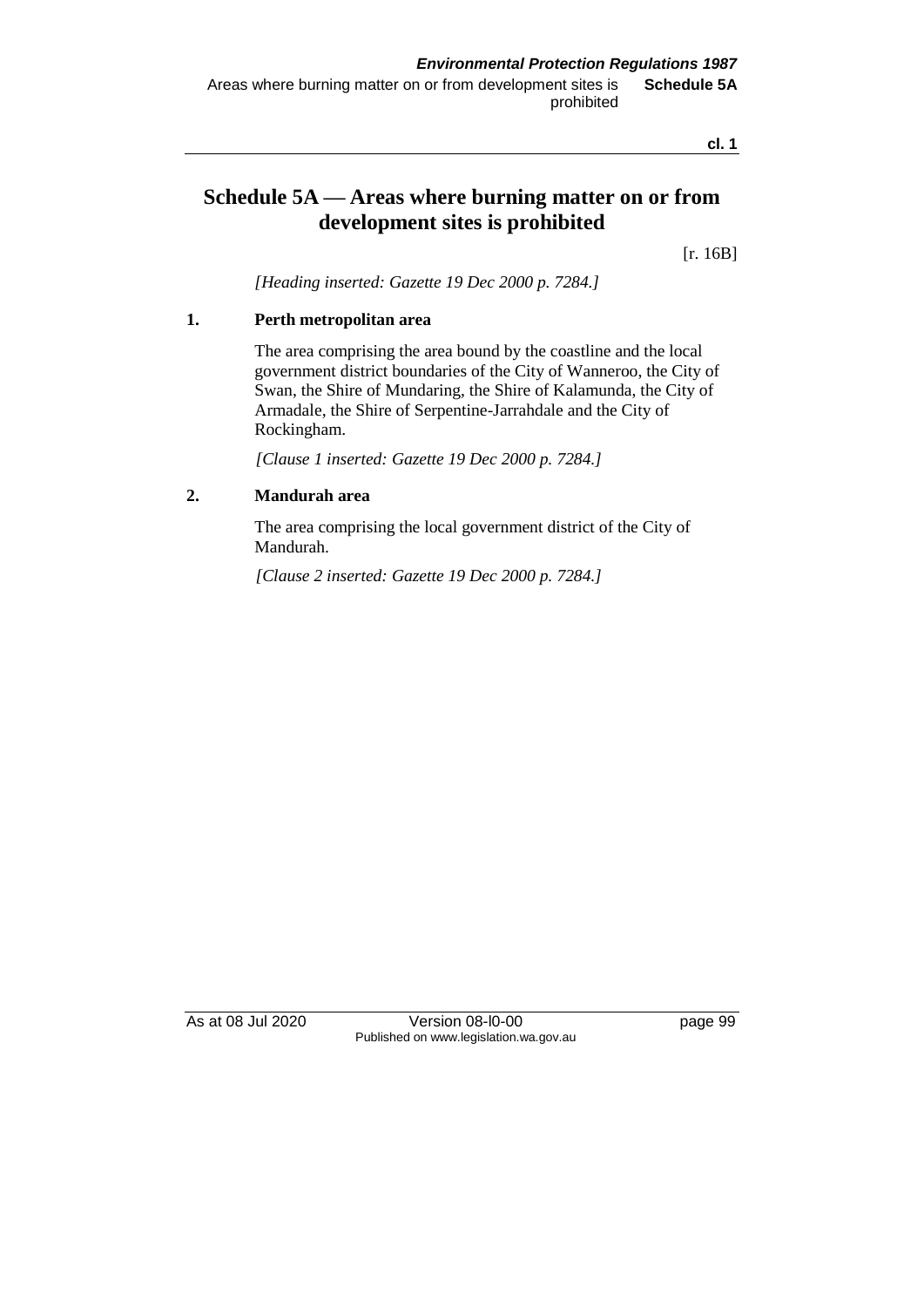# **Schedule 6 — Infringement notice offences**

[r. 41]

| <b>Infringement notice offence</b> |                                                            | <b>Modified penalty</b><br>for first offence | <b>Modified penalty</b><br>for subsequent<br>offence |
|------------------------------------|------------------------------------------------------------|----------------------------------------------|------------------------------------------------------|
|                                    |                                                            | \$                                           | \$                                                   |
| Act 1986                           | <b>Environmental Protection</b>                            |                                              |                                                      |
| 1.                                 | section 77(1), (2) or (3)                                  | 250                                          | 500                                                  |
| 2.                                 | section 78(1) or $(3)$                                     | 250                                          | 500                                                  |
| 3.                                 | section $79(1)$                                            | 250                                          | 500                                                  |
| $\overline{4}$ .                   | section 80                                                 | 250                                          | 500                                                  |
| 5.                                 | section $84(1)$                                            | 250                                          | 500                                                  |
| 6.                                 | section $85(1)$                                            | 250                                          | 500                                                  |
| 7.                                 | section $97(2)$                                            | 250                                          | 500                                                  |
| 8.                                 | section $110H(6)$                                          | 250                                          | 500                                                  |
|                                    | <b>Environmental Protection</b><br><b>Regulations 1987</b> |                                              |                                                      |
| 1.                                 | regulation $5B(4)$                                         | 250                                          | 500                                                  |
| 2.                                 | regulation $5M(4)$                                         | 250                                          | 500                                                  |
| 3.                                 | regulation $13(1)$                                         | 250                                          | 500                                                  |
| 4.                                 | regulation 13A(1)                                          | 250                                          | 500                                                  |
| 5.                                 | regulation $16(1)$                                         | 250                                          | 500                                                  |
| 6.                                 | regulation $16(2)$                                         | 250                                          | 500                                                  |
| 7.                                 | regulation $16(3)$                                         | 250                                          | 500                                                  |
| 8.                                 | regulation 16B                                             | 500                                          | 1 000                                                |
| 9.                                 | regulation $26(1)$                                         | 250                                          | 500                                                  |
| 9A.                                | regulation $26(5)$                                         | 250                                          | 500                                                  |
| 10.                                | regulation $28(2)$                                         | 250                                          | 500                                                  |
| page 100                           |                                                            | Version 08-I0-00                             | As at 08 Jul 2020                                    |

Published on www.legislation.wa.gov.au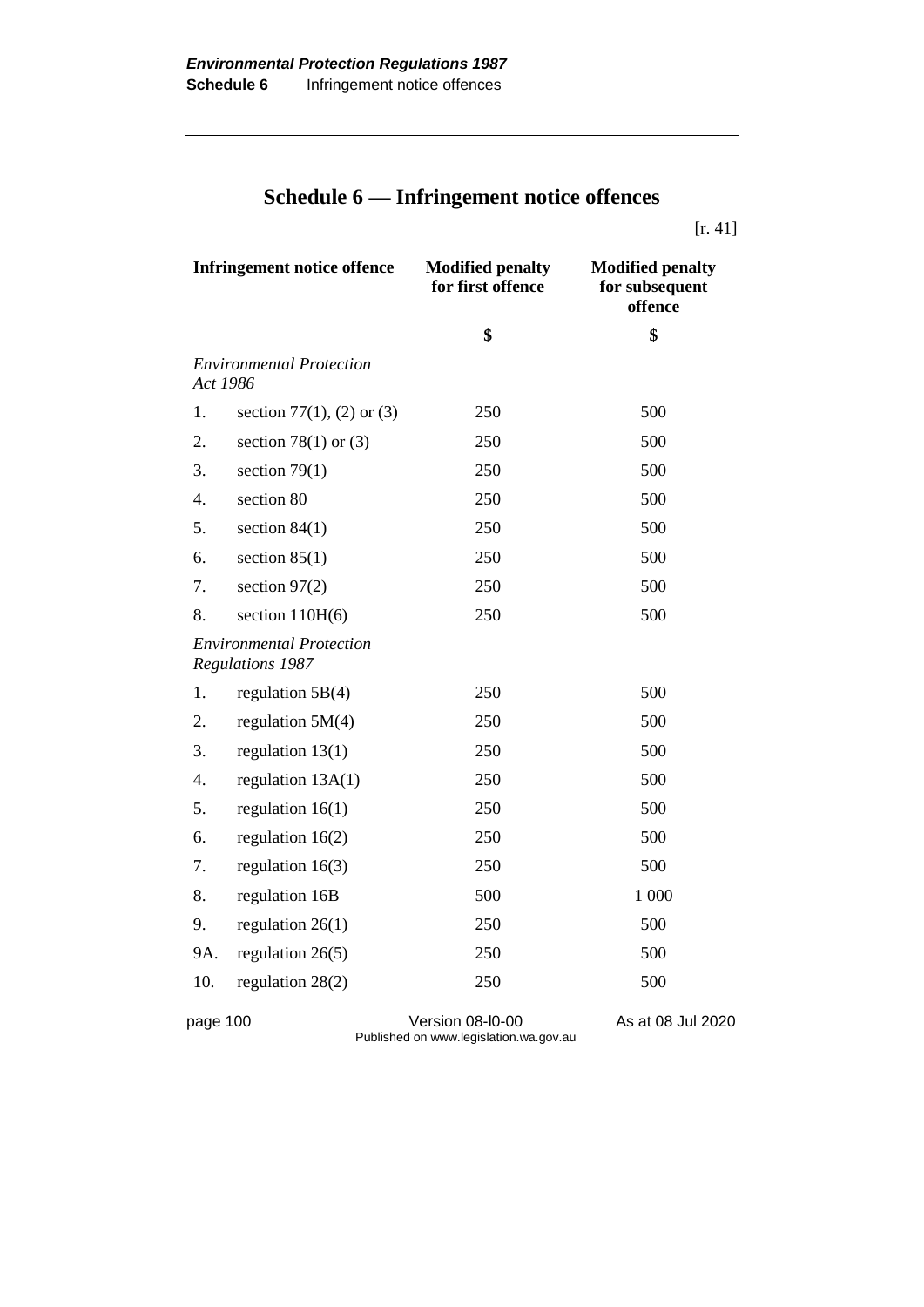| <b>Infringement notice offence</b>                                                                                   |                                                                                           | <b>Modified penalty</b><br>for first offence | <b>Modified penalty</b><br>for subsequent<br>offence |
|----------------------------------------------------------------------------------------------------------------------|-------------------------------------------------------------------------------------------|----------------------------------------------|------------------------------------------------------|
|                                                                                                                      |                                                                                           | \$                                           | \$                                                   |
| 11.                                                                                                                  | regulation 28(4)                                                                          | 250                                          | 500                                                  |
| 12.                                                                                                                  | regulation $28(8)$                                                                        | 250                                          | 500                                                  |
| 13.                                                                                                                  | regulation $29(5)$                                                                        | 250                                          | 500                                                  |
| 14.                                                                                                                  | regulation $31(2)$                                                                        | 250                                          | 500                                                  |
| <b>Environmental Protection</b><br>(Recovery of Vapours from the<br>Transfer of Organic Liquids)<br>Regulations 1995 |                                                                                           |                                              |                                                      |
| 1.                                                                                                                   | regulation $7(1)$                                                                         | 250                                          | 500                                                  |
| 2.                                                                                                                   | regulation $8(1)$                                                                         | 250                                          | 500                                                  |
| 3.                                                                                                                   | regulation $8(5)$                                                                         | 250                                          | 500                                                  |
| 4.                                                                                                                   | regulation $9(1)$                                                                         | 250                                          | 500                                                  |
| 5.                                                                                                                   | regulation 9(5)                                                                           | 250                                          | 500                                                  |
| 6.                                                                                                                   | regulation 10                                                                             | 250                                          | 500                                                  |
| 7.                                                                                                                   | regulation 11                                                                             | 250                                          | 500                                                  |
| 8.                                                                                                                   | regulation 12                                                                             | 250                                          | 500                                                  |
| 9.                                                                                                                   | regulation $13(1)$                                                                        | 250                                          | 500                                                  |
| 10.                                                                                                                  | regulation $13(2)$                                                                        | 250                                          | 500                                                  |
|                                                                                                                      | <b>Environmental Protection</b><br>(Noise) Regulations 1997                               |                                              |                                                      |
| 1.                                                                                                                   | regulation $6(2)$                                                                         | 250                                          | 500                                                  |
| 2.                                                                                                                   | regulation 23                                                                             | 250                                          | 500                                                  |
|                                                                                                                      | <b>Environmental Protection</b><br>(Fibre Reinforced Plastics)<br><b>Regulations 1998</b> |                                              |                                                      |
| 1.                                                                                                                   | regulation $3(1)$                                                                         | 250                                          | 500                                                  |

As at 08 Jul 2020 **Version 08-l0-00 page 101** Published on www.legislation.wa.gov.au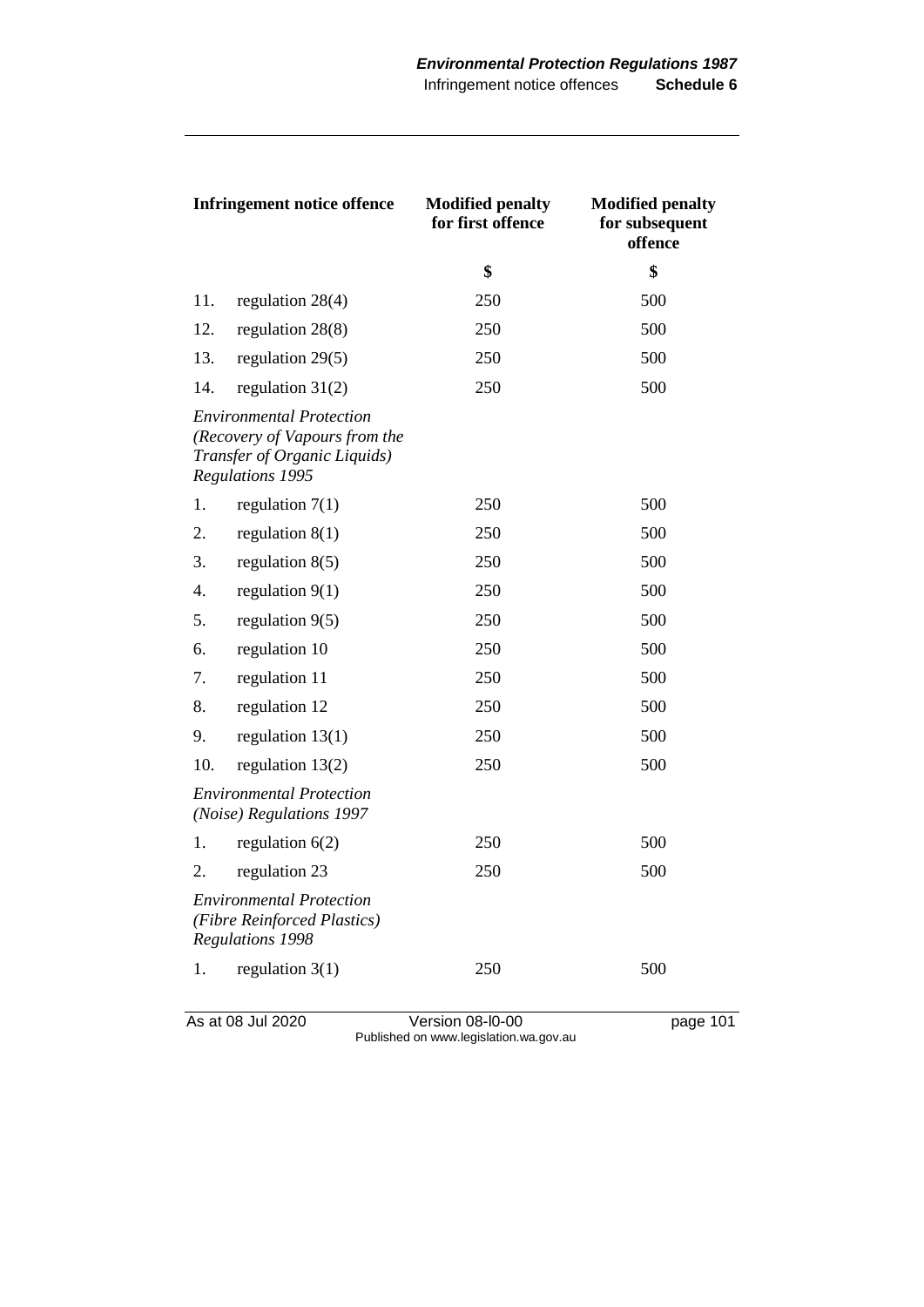| <b>Infringement notice offence</b>                                                |                                                                                                                          | <b>Modified penalty</b><br>for first offence | <b>Modified penalty</b><br>for subsequent<br>offence |
|-----------------------------------------------------------------------------------|--------------------------------------------------------------------------------------------------------------------------|----------------------------------------------|------------------------------------------------------|
|                                                                                   |                                                                                                                          | \$                                           | \$                                                   |
| 2.                                                                                | regulation $3(2)$                                                                                                        | 250                                          | 500                                                  |
| 3.                                                                                | regulation $3(3)$                                                                                                        | 250                                          | 500                                                  |
| 4.                                                                                | regulation $4(1)$                                                                                                        | 250                                          | 500                                                  |
| 5.                                                                                | regulation 5                                                                                                             | 250                                          | 500                                                  |
| 6.                                                                                | regulation 6                                                                                                             | 250                                          | 500                                                  |
| <b>Environmental Protection</b><br>(Abrasive Blasting)<br><b>Regulations 1998</b> |                                                                                                                          |                                              |                                                      |
| 1.                                                                                | regulation 3                                                                                                             | 250                                          | 500                                                  |
| 2.                                                                                | regulation 4                                                                                                             | 250                                          | 500                                                  |
| 3.                                                                                | regulation $5(1)$                                                                                                        | 250                                          | 500                                                  |
| 4.                                                                                | regulation $5(2)$                                                                                                        | 250                                          | 500                                                  |
| 5.                                                                                | regulation 6                                                                                                             | 250                                          | 500                                                  |
| 6.                                                                                | regulation $7(2)$                                                                                                        | 250                                          | 500                                                  |
| 7.                                                                                | regulation $7(3)$                                                                                                        | 250                                          | 500                                                  |
| 8.                                                                                | regulation $7(4)$                                                                                                        | 250                                          | 500                                                  |
| 9.                                                                                | regulation 8                                                                                                             | 250                                          | 500                                                  |
|                                                                                   | <b>Environmental Protection</b><br>(Concrete Batching and<br><b>Cement Product</b><br>Manufacturing)<br>Regulations 1998 |                                              |                                                      |
| 1.                                                                                | regulation $3(1)$                                                                                                        | 250                                          | 500                                                  |
| 2.                                                                                | regulation $3(2)$                                                                                                        | 250                                          | 500                                                  |
| 3.                                                                                | regulation $4(1)$                                                                                                        | 250                                          | 500                                                  |
| $\overline{4}$ .                                                                  | regulation $4(2)$                                                                                                        | 250                                          | 500                                                  |

page 102 Version 08-l0-00 As at 08 Jul 2020 Published on www.legislation.wa.gov.au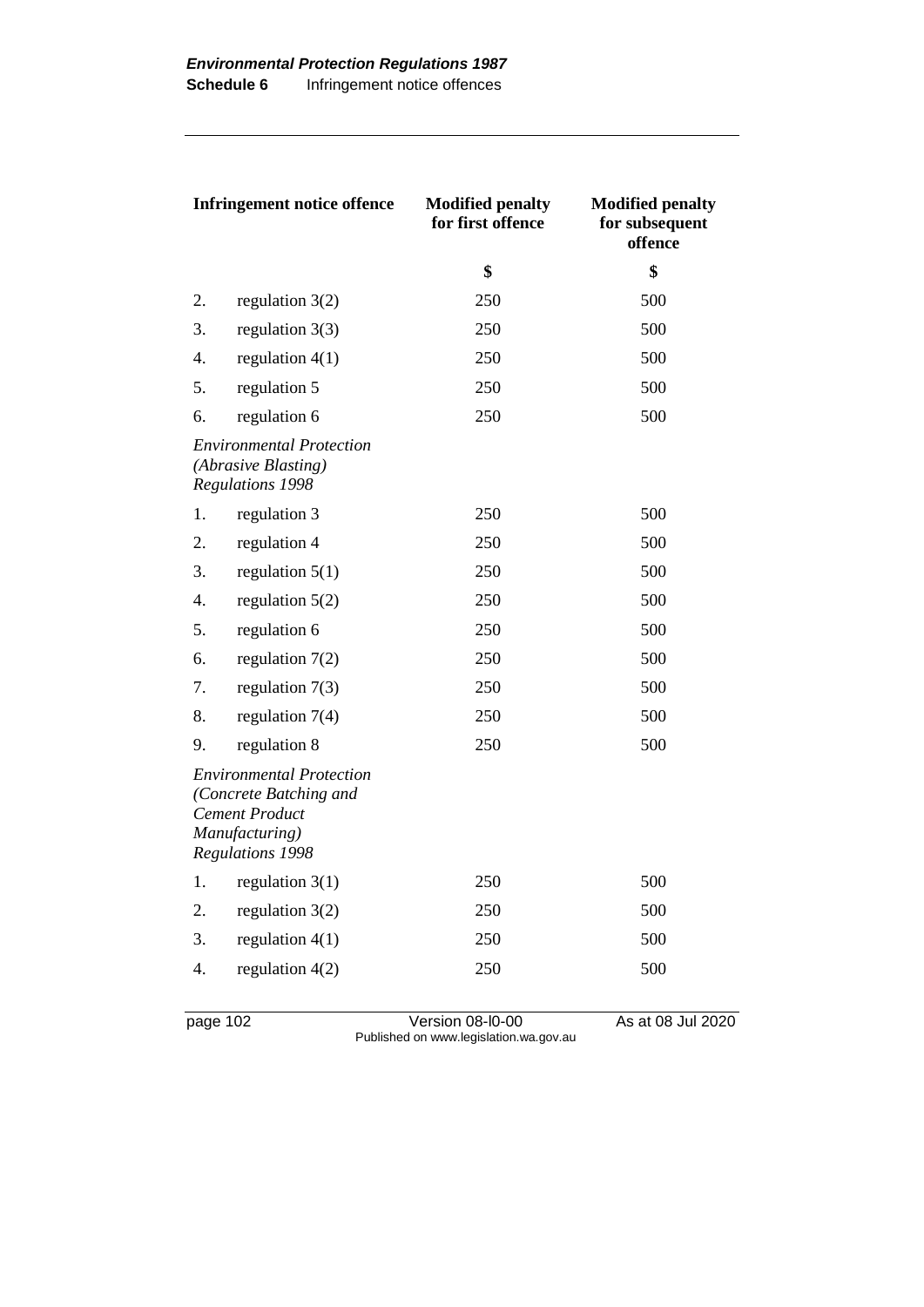| <b>Infringement notice offence</b> |                    | <b>Modified penalty</b><br>for first offence | <b>Modified penalty</b><br>for subsequent<br>offence |
|------------------------------------|--------------------|----------------------------------------------|------------------------------------------------------|
|                                    |                    | \$                                           | \$                                                   |
| 5.                                 | regulation $5(1)$  | 250                                          | 500                                                  |
| 6.                                 | regulation $5(2)$  | 250                                          | 500                                                  |
| 7.                                 | regulation $5(3)$  | 250                                          | 500                                                  |
| 8.                                 | regulation $5(4)$  | 250                                          | 500                                                  |
| 9.                                 | regulation $6(1)$  | 250                                          | 500                                                  |
| 10.                                | regulation $6(3)$  | 250                                          | 500                                                  |
| 11.                                | regulation $6(4)$  | 250                                          | 500                                                  |
| 12.                                | regulation $7(2)$  | 250                                          | 500                                                  |
| 13.                                | regulation $7(3)$  | 250                                          | 500                                                  |
| 14.                                | regulation $7(4)$  | 250                                          | 500                                                  |
| 15.                                | regulation $8(2)$  | 250                                          | 500                                                  |
| 16.                                | regulation $9(1)$  | 250                                          | 500                                                  |
| 17.                                | regulation $9(2)$  | 250                                          | 500                                                  |
| 18.                                | regulation $10(1)$ | 250                                          | 500                                                  |
| 19.                                | regulation $10(2)$ | 250                                          | 500                                                  |
| 20.                                | regulation $11(1)$ | 250                                          | 500                                                  |
| 21.                                | regulation $11(2)$ | 250                                          | 500                                                  |
| 22.                                | regulation $12(1)$ | 250                                          | 500                                                  |
| 23.                                | regulation $12(2)$ | 250                                          | 500                                                  |
| 24.                                | regulation $12(3)$ | 250                                          | 500                                                  |
| 25.                                | regulation 13      | 250                                          | 500                                                  |

As at 08 Jul 2020 **Version 08-l0-00 page 103** Published on www.legislation.wa.gov.au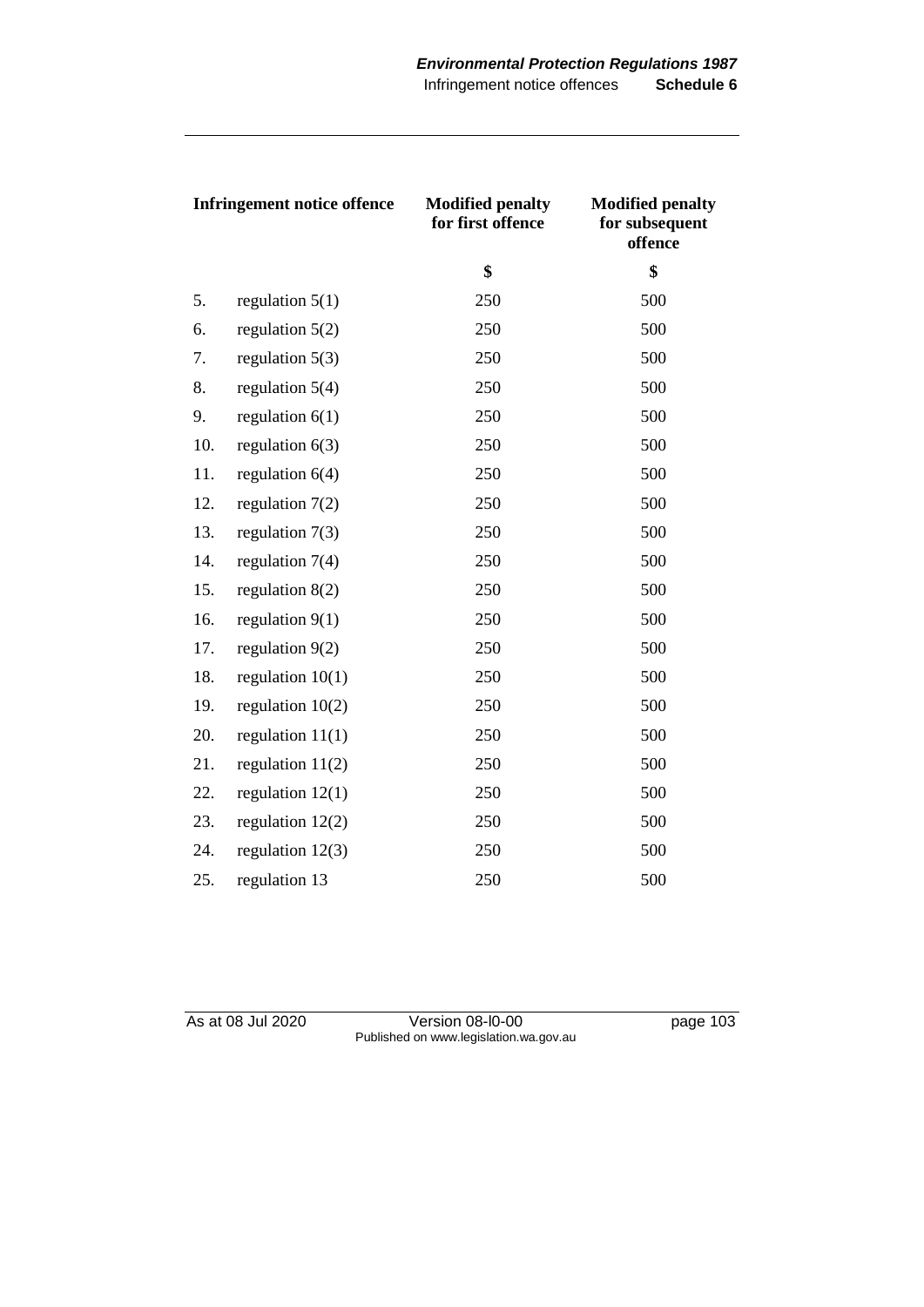| <b>Infringement notice offence</b> |                                                                        | <b>Modified penalty</b><br>for first offence | <b>Modified penalty</b><br>for subsequent<br>offence |
|------------------------------------|------------------------------------------------------------------------|----------------------------------------------|------------------------------------------------------|
|                                    |                                                                        | \$                                           | \$                                                   |
|                                    | <b>Environmental Protection</b><br>(Abattoirs) Regulations 2001        |                                              |                                                      |
| 1.                                 | regulation $4(1)$                                                      | 250                                          | 500                                                  |
| 2.                                 | regulation $4(2)$                                                      | 250                                          | 500                                                  |
| 3.                                 | regulation 5                                                           | 250                                          | 500                                                  |
| $\overline{4}$ .                   | regulation $7(1)$                                                      | 250                                          | 500                                                  |
| 5.                                 | regulation 9                                                           | 250                                          | 500                                                  |
| 6.                                 | regulation 12                                                          | 250                                          | 500                                                  |
| 7.                                 | regulation 13                                                          | 250                                          | 500                                                  |
| 8.                                 | regulation 14                                                          | 250                                          | 500                                                  |
|                                    | <b>Environmental Protection</b><br>(Metal Coating)<br>Regulations 2001 |                                              |                                                      |
| 1.                                 | regulation 4                                                           | 250                                          | 500                                                  |
| 2.                                 | regulation 5                                                           | 250                                          | 500                                                  |
| 3.                                 | regulation 6                                                           | 250                                          | 500                                                  |
| 4.                                 | regulation 7                                                           | 250                                          | 500                                                  |
| 5.                                 | regulation 8                                                           | 250                                          | 500                                                  |
| 6.                                 | regulation 9                                                           | 250                                          | 500                                                  |
| 7.                                 | regulation $10(1)$                                                     | 250                                          | 500                                                  |
| 8.                                 | regulation $10(2)$                                                     | 250                                          | 500                                                  |
| 9.                                 | regulation $11(1)$                                                     | 250                                          | 500                                                  |
| 10.                                | regulation $11(2)$                                                     | 250                                          | 500                                                  |
| 11.                                | regulation 12                                                          | 250                                          | 500                                                  |

page 104 Version 08-l0-00 As at 08 Jul 2020 Published on www.legislation.wa.gov.au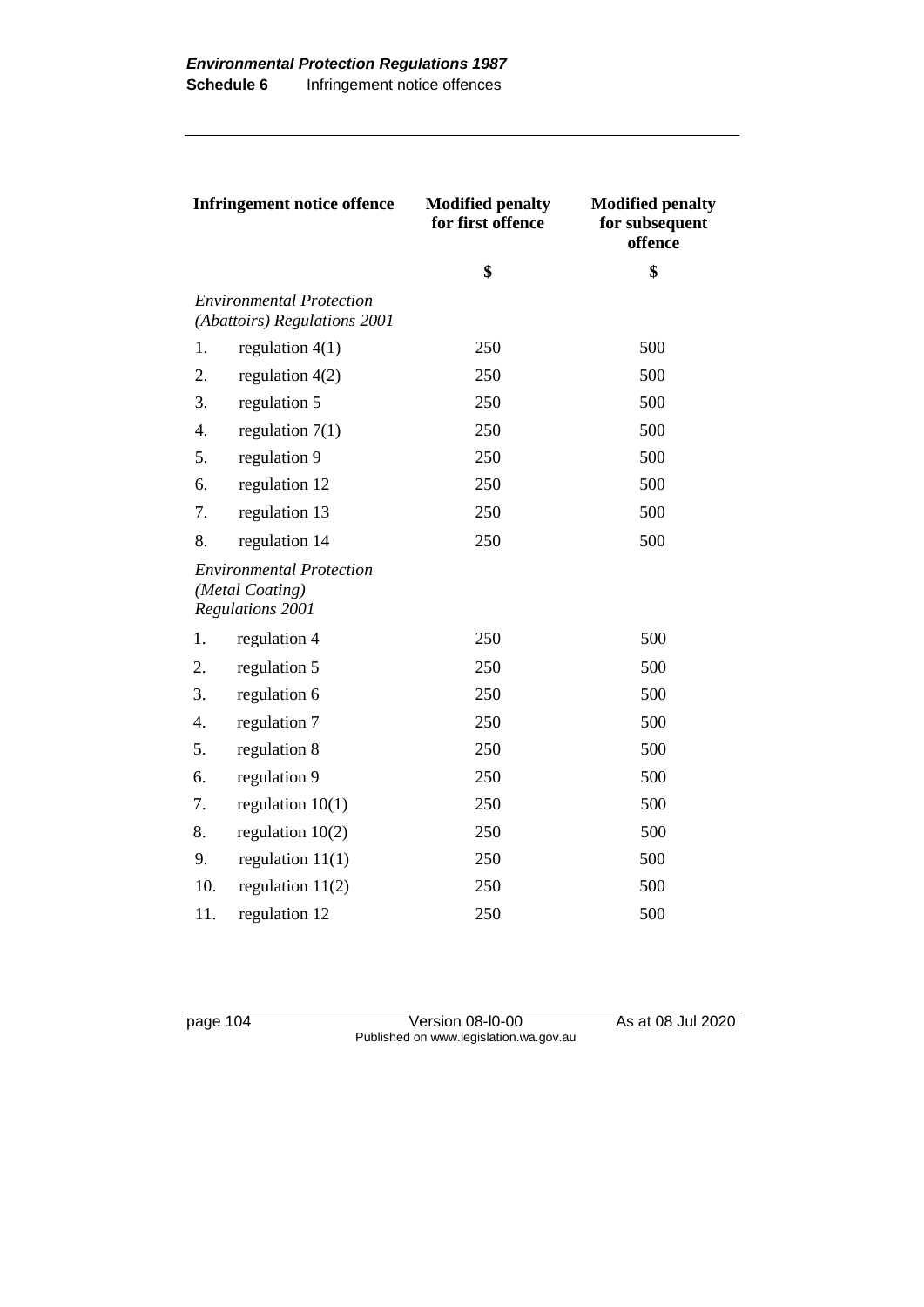| <b>Infringement notice offence</b> |                                                                                                | <b>Modified penalty</b><br>for first offence | <b>Modified penalty</b><br>for subsequent<br>offence |
|------------------------------------|------------------------------------------------------------------------------------------------|----------------------------------------------|------------------------------------------------------|
|                                    |                                                                                                | \$                                           | \$                                                   |
|                                    | <b>Environmental Protection</b><br>(Rural Landfill)<br><b>Regulations 2002</b>                 |                                              |                                                      |
| 1.                                 | regulation 5                                                                                   | 250                                          | 500                                                  |
| 2.                                 | regulation $6(1)$                                                                              | 250                                          | 500                                                  |
| 3.                                 | regulation $6(3)$                                                                              | 250                                          | 500                                                  |
| 4.                                 | regulation 7                                                                                   | 250                                          | 500                                                  |
| 5.                                 | regulation 8                                                                                   | 250                                          | 500                                                  |
| 6.                                 | regulation 9                                                                                   | 250                                          | 500                                                  |
| 7.                                 | regulation 10                                                                                  | 250                                          | 500                                                  |
| 8.                                 | regulation 11                                                                                  | 250                                          | 500                                                  |
| 9.                                 | regulation 12                                                                                  | 250                                          | 500                                                  |
| 10.                                | regulation $13(1)$                                                                             | 250                                          | 500                                                  |
| 11.                                | regulation 14                                                                                  | 250                                          | 500                                                  |
| 12.                                | regulation 15                                                                                  | 250                                          | 500                                                  |
| 13.                                | regulation 16                                                                                  | 250                                          | 500                                                  |
| 14.                                | regulation $17(1)$                                                                             | 250                                          | 500                                                  |
|                                    | <b>Environmental Protection</b><br>(Solid Fuel Heater and<br><b>Firewood) Regulations 2018</b> |                                              |                                                      |
| 1.                                 | regulation $5(1)$                                                                              | 250                                          | 500                                                  |
| 2.                                 | regulation 6                                                                                   | 250                                          | 500                                                  |
| 3.                                 | regulation $7(3)$                                                                              | 250                                          | 500                                                  |
| 4.                                 | regulation 10                                                                                  | 250                                          | 500                                                  |
| 5.                                 | regulation 11                                                                                  | 250                                          | 500                                                  |

As at 08 Jul 2020 **Version 08-l0-00 page 105** Published on www.legislation.wa.gov.au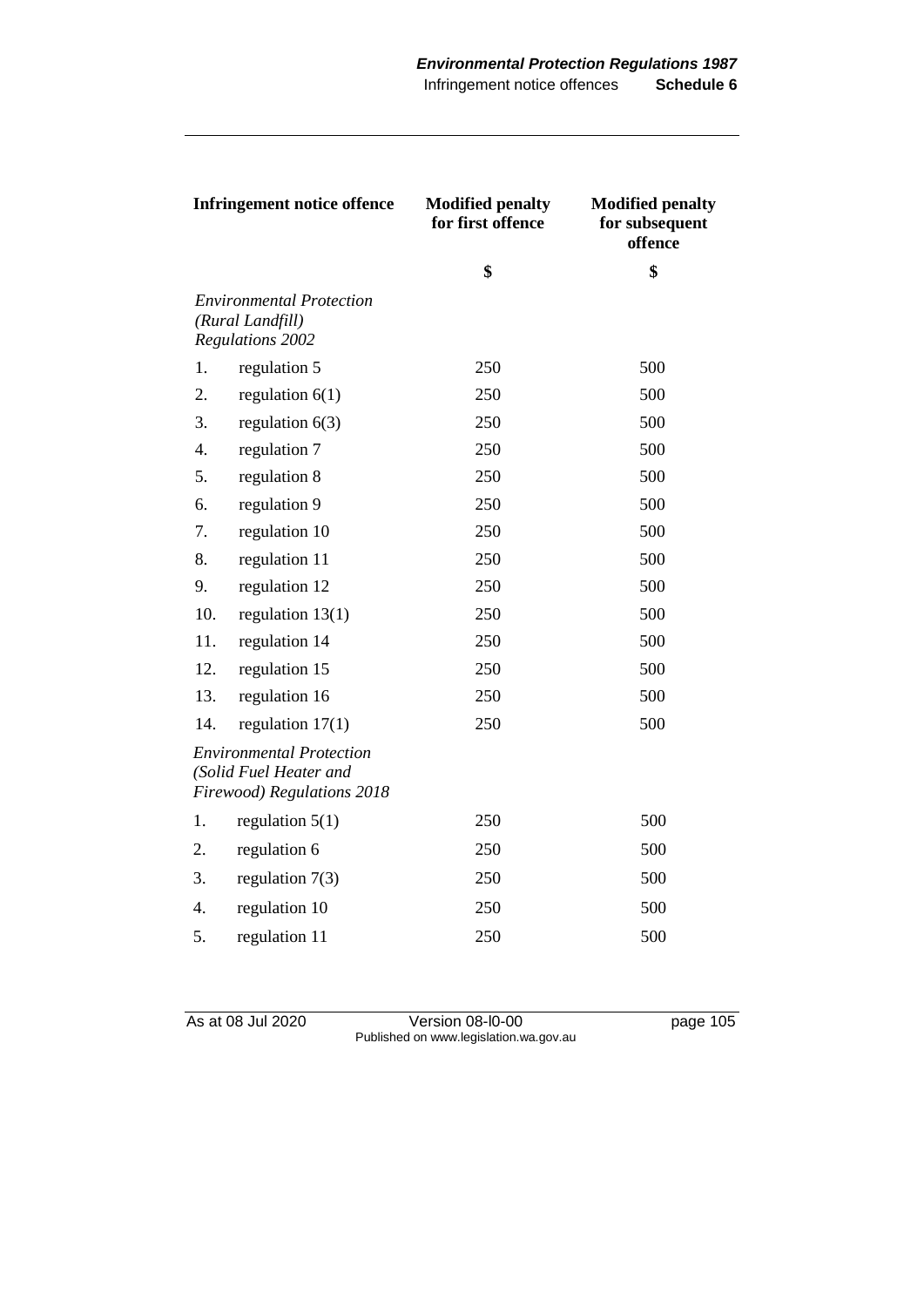| <b>Infringement notice offence</b> |                                                                                         | <b>Modified penalty</b><br>for first offence | <b>Modified penalty</b><br>for subsequent<br>offence |
|------------------------------------|-----------------------------------------------------------------------------------------|----------------------------------------------|------------------------------------------------------|
|                                    |                                                                                         | \$                                           | \$                                                   |
| 6.                                 | regulation $12(4)$                                                                      | 250                                          | 500                                                  |
| 7.                                 | regulation 15                                                                           | 250                                          | 500                                                  |
|                                    | <i>Environmental Protection</i><br>(Unauthorised Discharges)<br><b>Regulations 2004</b> |                                              |                                                      |
| 1.                                 | regulation $3(1)$                                                                       | 250                                          | 500                                                  |
| 2.                                 | regulation $4(1)$                                                                       | 250                                          | 500                                                  |
| 3.                                 | regulation $4(2)$                                                                       | 250                                          | 500                                                  |
|                                    | <b>Environmental Protection</b><br>(Controlled Waste)<br><b>Regulations 2004</b>        |                                              |                                                      |
| 1.                                 | regulation $6(4)$                                                                       | 250                                          | 500                                                  |
| 2.                                 | regulation $11(1)$                                                                      | 250                                          | 500                                                  |
| 3.                                 | regulation $13(2)$                                                                      | 250                                          | 500                                                  |
| 4.                                 | regulation 14                                                                           | 250                                          | 500                                                  |
| 5.                                 | regulation $15(1)$                                                                      | 250                                          | 500                                                  |
| 6.                                 | regulation $15(2)$                                                                      | 250                                          | 500                                                  |
| 7.                                 | regulation 17                                                                           | 250                                          | 500                                                  |
| 8.                                 | regulation $19(2)$                                                                      | 250                                          | 500                                                  |
| 9.                                 | regulation 21                                                                           | 250                                          | 500                                                  |
| 10.                                | regulation $22(5)$                                                                      | 250                                          | 500                                                  |
| 11A.                               | regulation $25B(2)$                                                                     | 250                                          | 500                                                  |
| 11.                                | regulation $25(1)$                                                                      | 250                                          | 500                                                  |
| 12.                                | regulation $25(2)$                                                                      | 250                                          | 500                                                  |
| 13.                                | regulation $25(3)$                                                                      | 250                                          | 500                                                  |

page 106 Version 08-l0-00 As at 08 Jul 2020 Published on www.legislation.wa.gov.au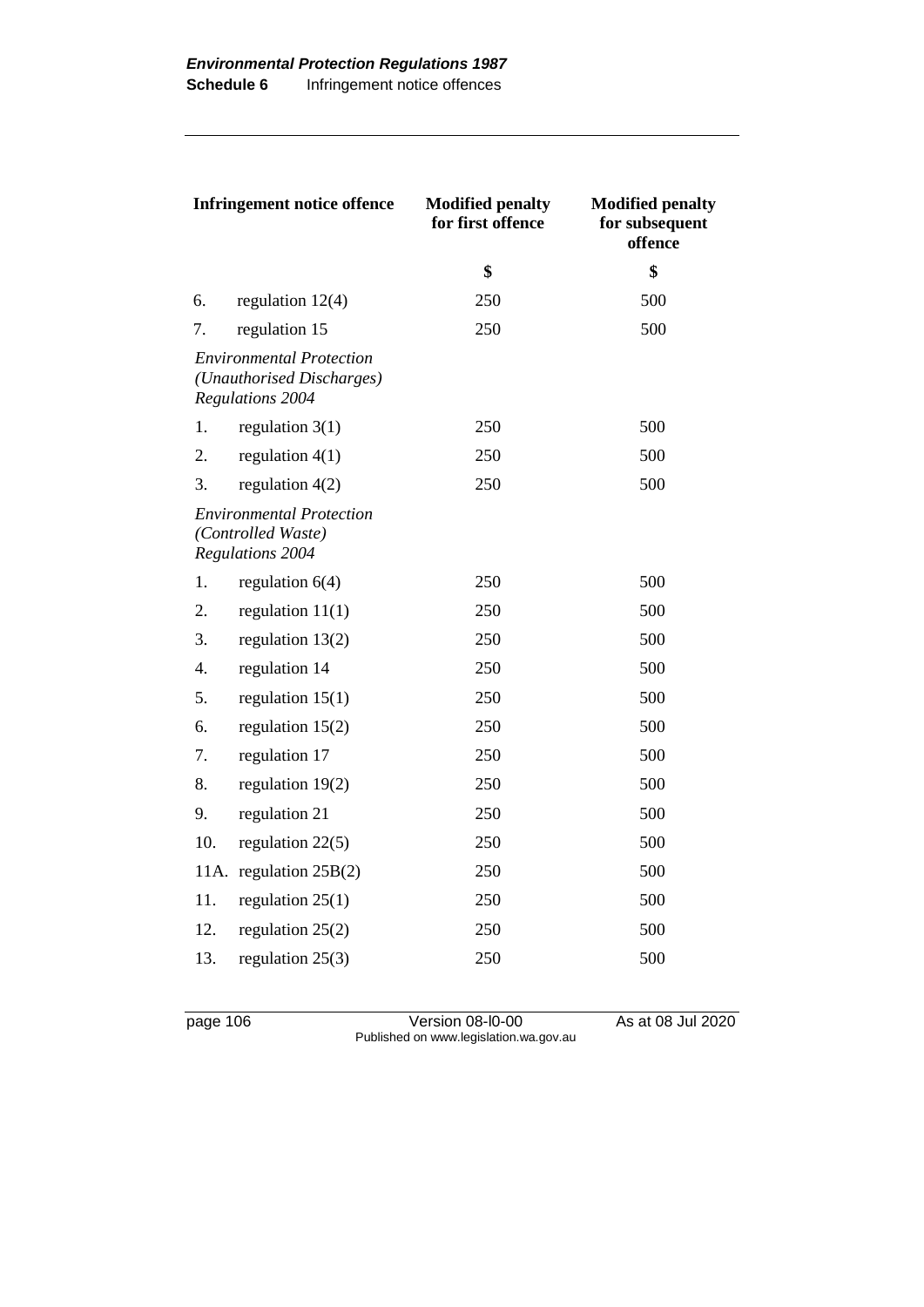| <b>Infringement notice offence</b> |                        | <b>Modified penalty</b><br>for first offence | <b>Modified penalty</b><br>for subsequent<br>offence |
|------------------------------------|------------------------|----------------------------------------------|------------------------------------------------------|
|                                    |                        | \$                                           | \$                                                   |
|                                    | 14A. regulation 25(4A) | 250                                          | 500                                                  |
| 14.                                | regulation $25(4)$     | 250                                          | 500                                                  |
| 15.                                | regulation $25(6)$     | 250                                          | 500                                                  |
| 16.                                | regulation $26(2)$     | 250                                          | 500                                                  |
| 17.                                | regulation $27(3)$     | 250                                          | 500                                                  |
| 18.                                | regulation $28(1)$     | 250                                          | 500                                                  |
| 19.                                | regulation $29(1)$     | 250                                          | 500                                                  |
| 20.                                | regulation $30(1)$     | 250                                          | 500                                                  |
| 21A.                               | regulation $31A(1)$    | 250                                          | 500                                                  |
| 21.                                | regulation $31(1)$     | 250                                          | 500                                                  |
| 22A.                               | regulation $32A(2)$    | 250                                          | 500                                                  |
| 22.                                | regulation $32(1)$     | 250                                          | 500                                                  |
| 23.                                | regulation 33          | 250                                          | 500                                                  |
| 24.                                | regulation 34          | 250                                          | 500                                                  |
| 25.                                | regulation $35(1)$     | 250                                          | 500                                                  |
| 26.                                | regulation $35(2)$     | 250                                          | 500                                                  |
| 27.                                | regulation 39(7)       | 250                                          | 500                                                  |
| 28.                                | regulation $40(2)$     | 250                                          | 500                                                  |
| 29.                                | regulation $41A(3)$    | 250                                          | 500                                                  |
| $[30-32.$ deleted]                 |                        |                                              |                                                      |
| 33.                                | regulation $41(7)$     | 250                                          | 500                                                  |
| 34.                                | regulation 43          | 250                                          | 500                                                  |
| 35.                                | regulation 44          | 250                                          | 500                                                  |
| 36.                                | regulation 45          | 250                                          | 500                                                  |

As at 08 Jul 2020 **Version 08-l0-00 page 107** Published on www.legislation.wa.gov.au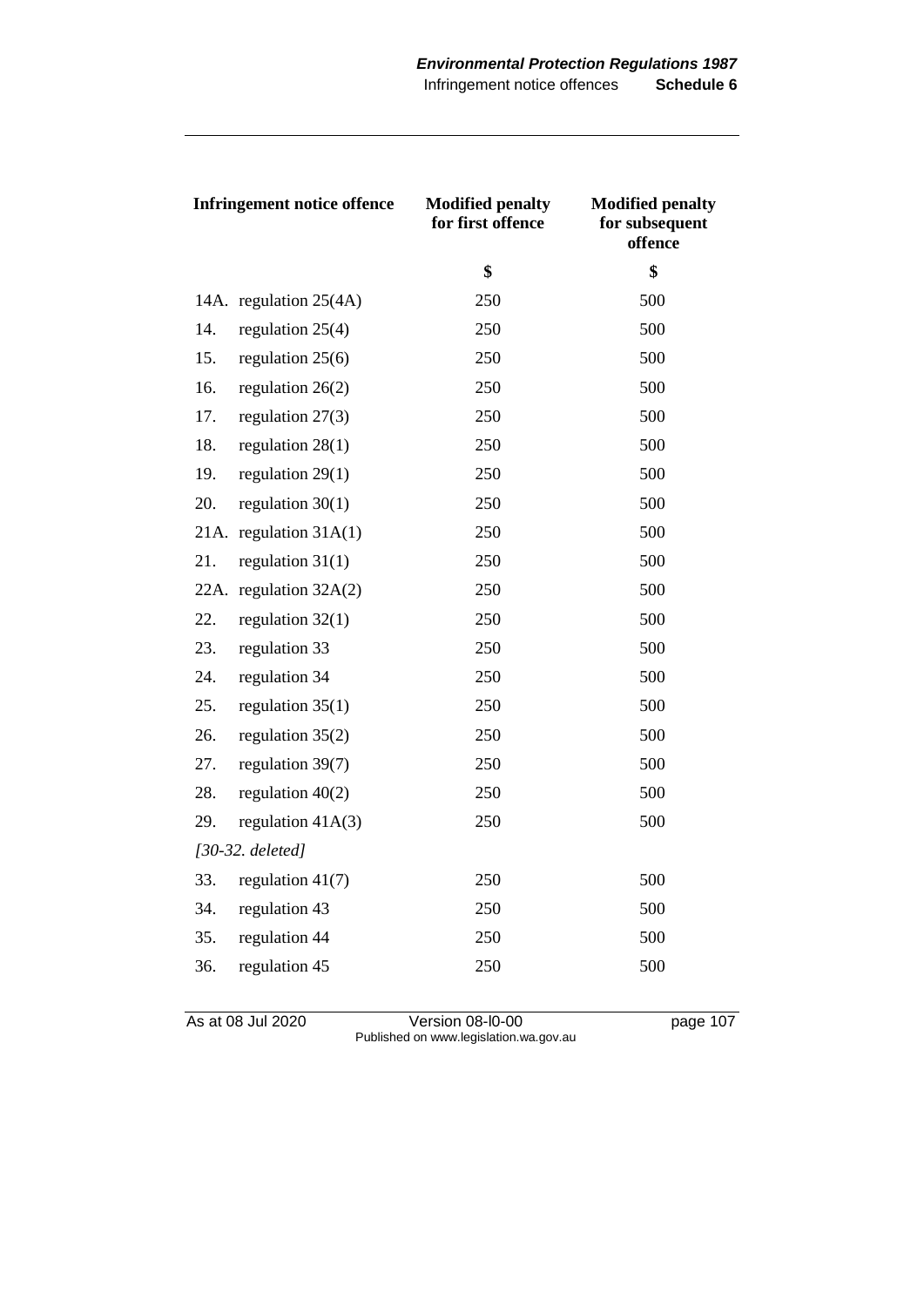| <b>Infringement notice offence</b>                                  |                                                                                  | <b>Modified penalty</b><br>for first offence | <b>Modified penalty</b><br>for subsequent<br>offence |
|---------------------------------------------------------------------|----------------------------------------------------------------------------------|----------------------------------------------|------------------------------------------------------|
|                                                                     |                                                                                  | \$                                           | \$                                                   |
| 38.                                                                 | regulation 47                                                                    | 250                                          | 500                                                  |
| 39.                                                                 | regulation 50                                                                    | 250                                          | 500                                                  |
| 40.                                                                 | regulation $51(2)$                                                               | 250                                          | 500                                                  |
|                                                                     | <b>Environmental Protection</b><br>$(NEPM-NPI)$<br><b>Regulations 1998</b>       |                                              |                                                      |
| 1.                                                                  | regulation $5(2)(a)$                                                             | 250                                          | 500                                                  |
| 2.                                                                  | regulation $6(2)$                                                                | 250                                          | 500                                                  |
|                                                                     | <b>Environmental Protection</b><br>$(NEPM-UPM)$<br>Regulations 2007 <sup>5</sup> |                                              |                                                      |
| 1.                                                                  | regulation $5(1)(a)$                                                             | 250                                          | 500                                                  |
| 2.                                                                  | regulation $5(1)(b)$                                                             | 250                                          | 500                                                  |
| 3.                                                                  | regulation $8(1)$                                                                | 250                                          | 500                                                  |
| 4.                                                                  | regulation $8(2)$                                                                | 250                                          | 500                                                  |
| 5.                                                                  | regulation $9(1)$                                                                | 250                                          | 500                                                  |
| 6.                                                                  | regulation $9(2)$                                                                | 250                                          | 500                                                  |
| <b>Environmental Protection</b><br>$(NEPM-UPM)$<br>Regulations 2013 |                                                                                  |                                              |                                                      |
| 1.                                                                  | regulation $6(1)(a)$                                                             | 250                                          | 500                                                  |
| 2.                                                                  | regulation $6(1)(b)$                                                             | 250                                          | 500                                                  |
| 3.                                                                  | regulation $9(1)$                                                                | 250                                          | 500                                                  |
| 4.                                                                  | regulation $9(2)$                                                                | 250                                          | 500                                                  |
| 5.                                                                  | regulation $10(2)$                                                               | 250                                          | 500                                                  |
| 6.                                                                  | regulation $10(3)$                                                               | 250                                          | 500                                                  |

page 108 Version 08-l0-00 As at 08 Jul 2020 Published on www.legislation.wa.gov.au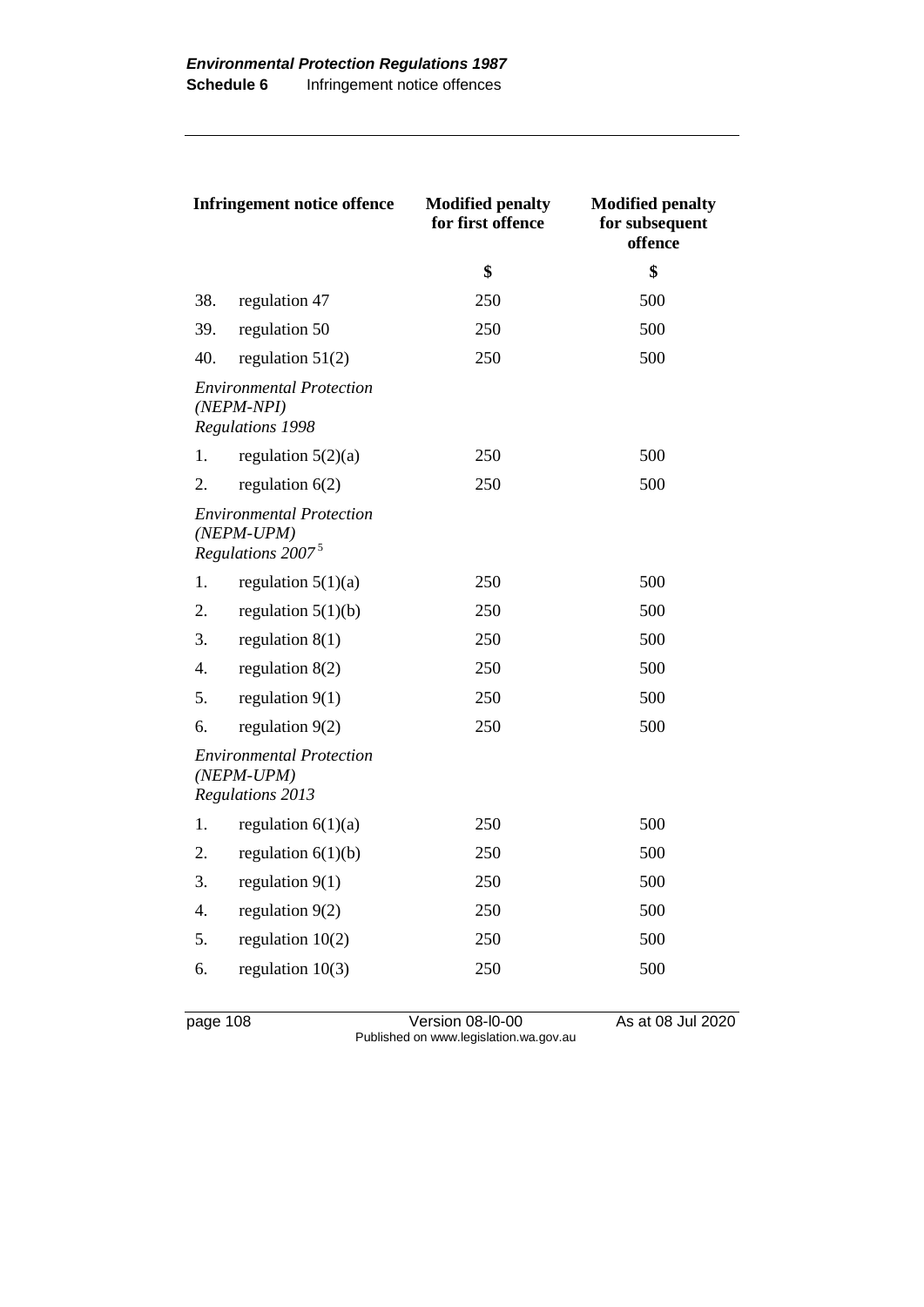| <b>Environmental Protection</b> |
|---------------------------------|
| (Packaged Fertiliser)           |
| Regulations 2010                |

| 1.  | regulation $7(5)$                                                     | 250 | 500 |
|-----|-----------------------------------------------------------------------|-----|-----|
| 2.  | regulation $7(6)$                                                     | 250 | 500 |
| 3.  | regulation $8(3)$                                                     | 250 | 500 |
| 4.  | regulation $8(4)$                                                     | 250 | 500 |
| 5.  | regulation $9(5)$                                                     | 250 | 500 |
| 6.  | regulation $9(6)$                                                     | 250 | 500 |
| 7.  | regulation $10(3)$                                                    | 250 | 500 |
| 8.  | regulation $10(4)$                                                    | 250 | 500 |
| 9.  | regulation $11(3)$                                                    | 250 | 500 |
| 10. | regulation $11(4)$                                                    | 250 | 500 |
| 11. | regulation $12(3)$                                                    | 250 | 500 |
| 12. | regulation $12(4)$                                                    | 250 | 500 |
| 13. | regulation $16(1)$                                                    | 250 | 500 |
| 14. | regulation $16(2)$                                                    | 250 | 500 |
| 15. | regulation 17(4)                                                      | 250 | 500 |
| 16. | regulation $17(5)$                                                    | 250 | 500 |
|     | <b>Environmental Protection</b><br>(Plastic Bags)<br>Regulations 2018 |     |     |
| 1.  | regulation 4                                                          | 250 | 500 |
| 2.  | regulation 5                                                          | 250 | 500 |

*[Schedule 6 inserted: Gazette 11 Dec 1998 p. 6605-8; amended: Gazette 15 Aug 2000 p. 4718; 19 Dec 2000 p. 7284; 5 Jan 2001 p. 119; 30 Mar 2001 p. 1809, p. 1828 and 1867-8; 12 Apr 2001 p. 2097; 30 Nov 2001 p. 6071; 14 Jun 2002 p. 2794-5; 20 Dec 2002 p. 6020; 23 Jul 2003 p. 3173; 12 Mar 2004 p. 748-9; 1 Jul 2004 p. 2664-6; 29 Sep 2006 p. 4267; 27 Apr 2007 p. 1812; 31 Dec 2010 p. 6883-4; 2 Mar 2012 p. 855; 8 May 2012 p. 1893; 24 Sep 2013* 

As at 08 Jul 2020 Version 08-l0-00 page 109 Published on www.legislation.wa.gov.au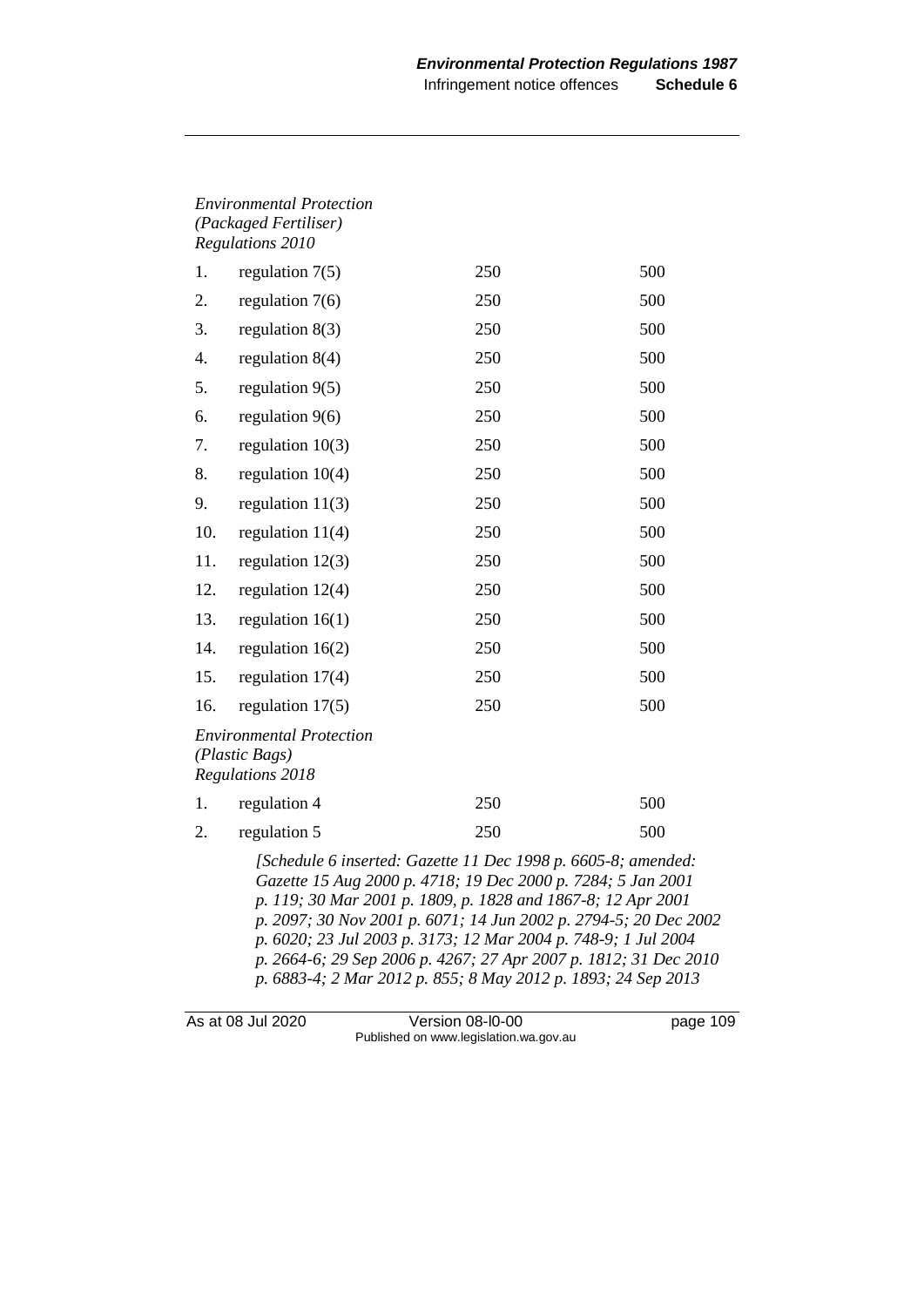*p. 4385-6; 1 Aug 2014 p. 2823-4; 12 Jun 2018 p. 1891; 31 Aug 2018 p. 3016; 16 Oct 2018 p. 4093.]*

page 110 Version 08-l0-00 As at 08 Jul 2020 Published on www.legislation.wa.gov.au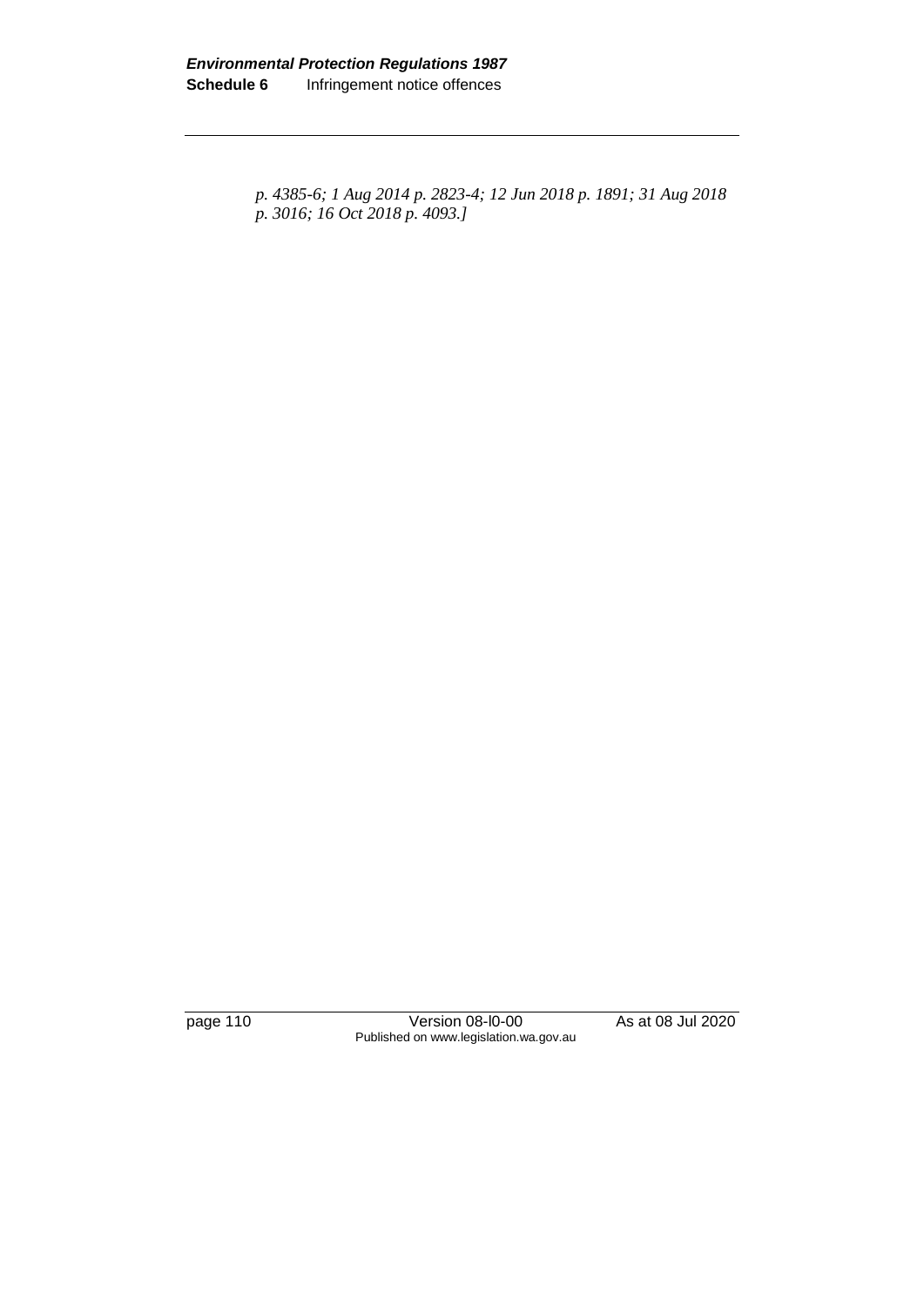# **Schedule 7 — Forms**

[r. 37, 38, 42, 43]

*[Heading inserted: Gazette 11 Dec 1998 p. 6608.]*

### **Form 1**

### *Environmental Protection Act 1986* **(Section 99B) Modified penalty notice**

No. of Notice:

Certificate (s. 99A(2)(a)) No.:

| It is alleged that you committed an offence: |                                   |                                                                  |                                                                                       |
|----------------------------------------------|-----------------------------------|------------------------------------------------------------------|---------------------------------------------------------------------------------------|
| When and where                               |                                   | When: $a.m./p.m.$ on the                                         | day of                                                                                |
|                                              | Where:                            |                                                                  |                                                                                       |
| Details of the offence and modified penalty: |                                   |                                                                  |                                                                                       |
| <b>Section of</b><br>the Act                 | <b>Description of the offence</b> |                                                                  | Modified<br>penalty                                                                   |
|                                              |                                   |                                                                  | \$                                                                                    |
| Information about this notice:               |                                   |                                                                  |                                                                                       |
| Date:                                        |                                   |                                                                  |                                                                                       |
| Issued at:                                   |                                   |                                                                  |                                                                                       |
| By:                                          |                                   |                                                                  |                                                                                       |
| Signature:                                   |                                   |                                                                  |                                                                                       |
|                                              |                                   | Modified Penalty Notice may be withdrawn and other action taken. | * At the discretion of the Department of Environmental Protection <sup>2</sup> , this |

As at 08 Jul 2020 Version 08-l0-00 page 111 Published on www.legislation.wa.gov.au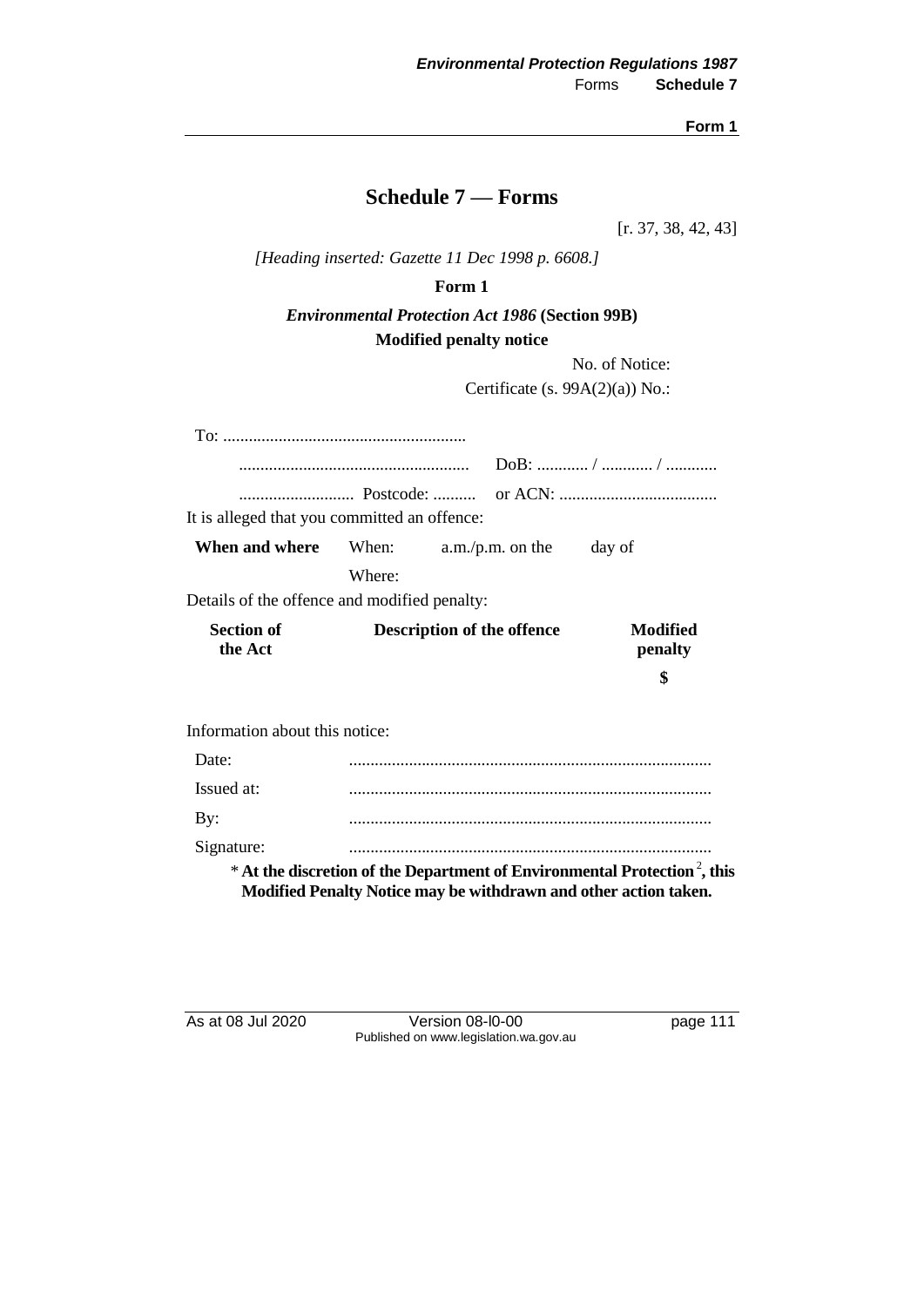WHAT YOU MUST DO:

1. You may dispose of this matter by paying the modified penalty within a period of 28 days after the service of this notice:

PAY THE MODIFIED PENALTY TO:

The Accountant Department of Environmental Protection <sup>2</sup> GPO Box K822 PERTH WA 6842

If you wish to do so but are unable to make payment within 28 days you may apply to the Chief Executive Officer of the Department of Environmental Protection<sup>2</sup> for an extension of time within which the modified penalty may be paid.

OR

2. Elect to have the matter dealt with by a COURT.

If you do not take one of the above options within the time specified above, this matter will be dealt with before a COURT.

> *[Form 1 inserted: Gazette 11 Dec 1998 p. 6608-9; amended: Gazette 21 Aug 2015 p. 3336.]*

page 112 Version 08-l0-00 As at 08 Jul 2020 Published on www.legislation.wa.gov.au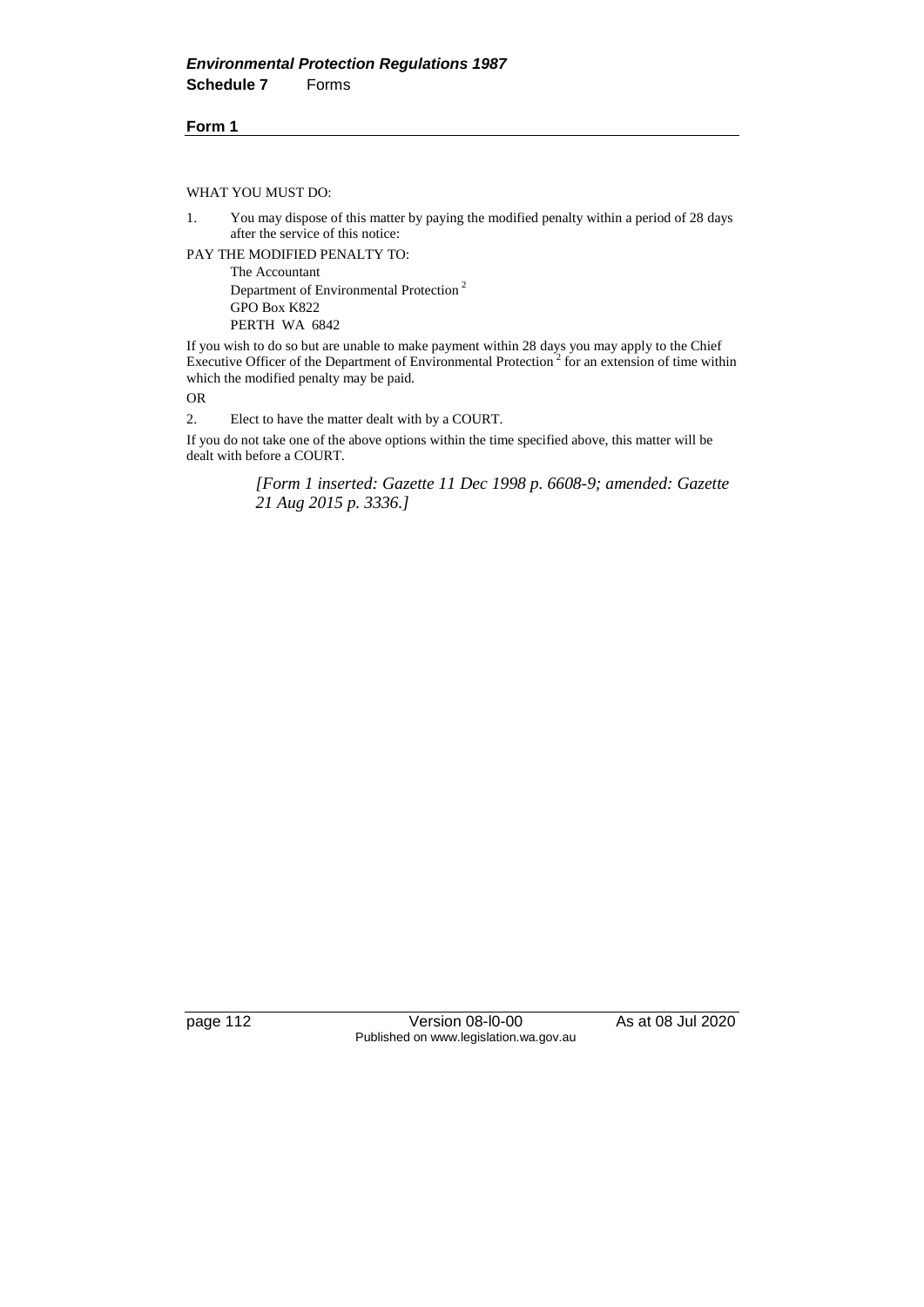### **Form 2**

### *Environmental Protection Act 1986* **(Section 99D) Withdrawal of modified penalty notice**

| ISSUED*                          | A MODIFIED PENALTY NOTICE SERVED ON YOU HAS BEEN WITHDRAWN<br>AND NO FURTHER ACTION WILL BE TAKEN*/A SUMMONS WILL BE |
|----------------------------------|----------------------------------------------------------------------------------------------------------------------|
| Details of the withdrawn notice: |                                                                                                                      |
| Date of issue:                   |                                                                                                                      |
| Alleged offence.                 |                                                                                                                      |
| Notice No.:                      |                                                                                                                      |
| Information about this notice:   |                                                                                                                      |
| Date:                            |                                                                                                                      |
| Issued at:                       |                                                                                                                      |
| by:                              |                                                                                                                      |
| Signature:                       |                                                                                                                      |
| * Delete where not applicable.   |                                                                                                                      |

*[Form 2 inserted: Gazette 11 Dec 1998 p. 6609; amended: Gazette 21 Aug 2015 p. 3336.]*

As at 08 Jul 2020 Version 08-l0-00 page 113 Published on www.legislation.wa.gov.au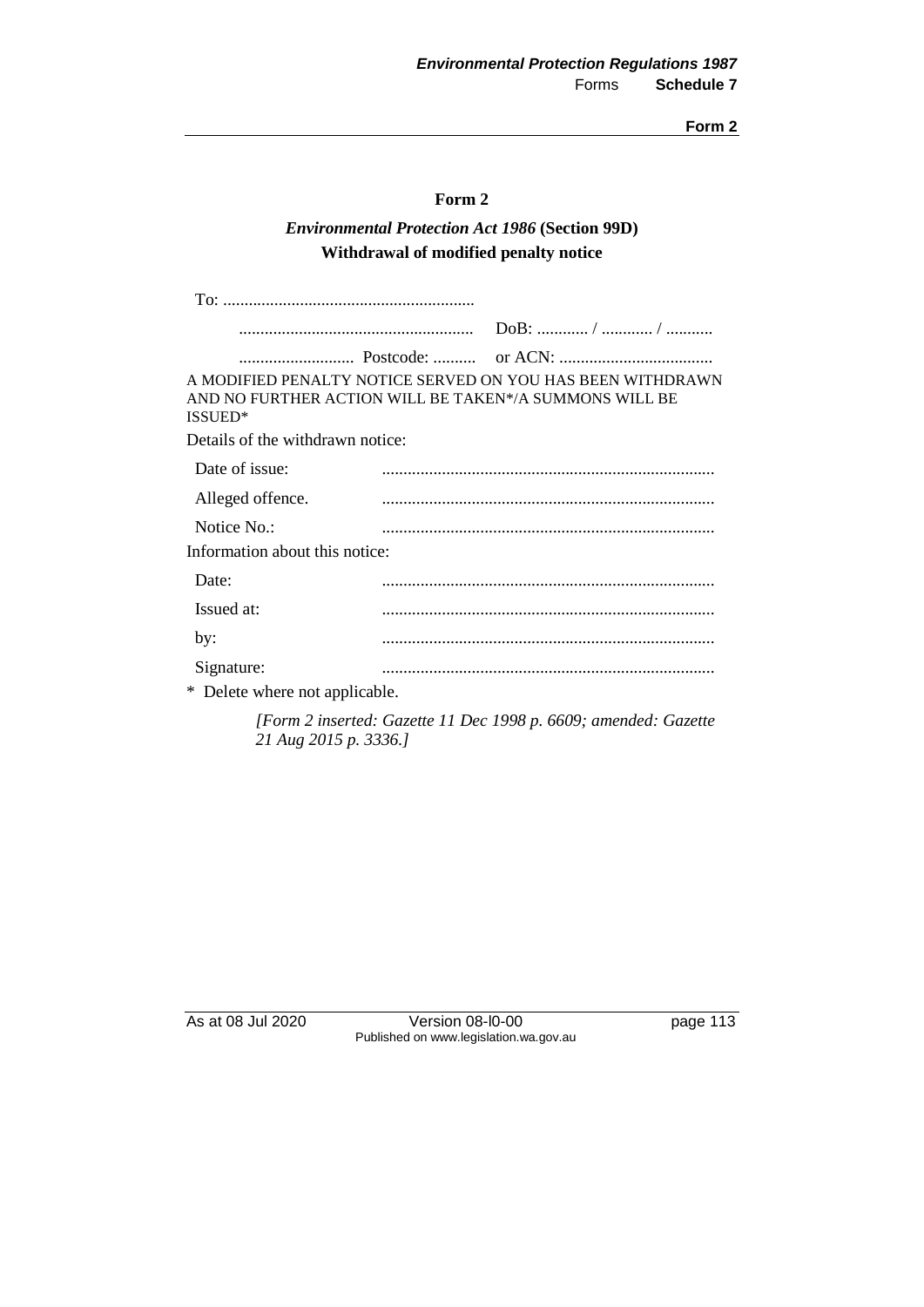#### **Form 3**

## *Environmental Protection Act 1986* **(Section 99K) Infringement notice**

No. of Notice:

| <b>Section or</b><br>regulation | <b>Description of the offence</b>            | Modified<br>penalty |
|---------------------------------|----------------------------------------------|---------------------|
|                                 | Details of the offence and modified penalty: |                     |
| When and<br>where               |                                              |                     |
|                                 | It is alleged that you committed an offence: |                     |
|                                 |                                              |                     |
|                                 |                                              |                     |
|                                 |                                              |                     |

**\$**

Information about this notice:

| $\sim$ |
|--------|
|        |

\*At the discretion of the Department of Environmental Protection<sup>2</sup>, **this Infringement Notice may be withdrawn and other action taken.**

WHAT YOU MUST DO:

If you do not wish to have a complaint of the alleged offence heard and determined by a court, you may dispose of this matter by paying the modified penalty within a period of 28 days after the service of this notice:

PAY THE MODIFIED PENALTY TO:

The Accountant Department of Environmental Protection <sup>2</sup> GPO Box K822 PERTH WA 6842

page 114 Version 08-l0-00 As at 08 Jul 2020 Published on www.legislation.wa.gov.au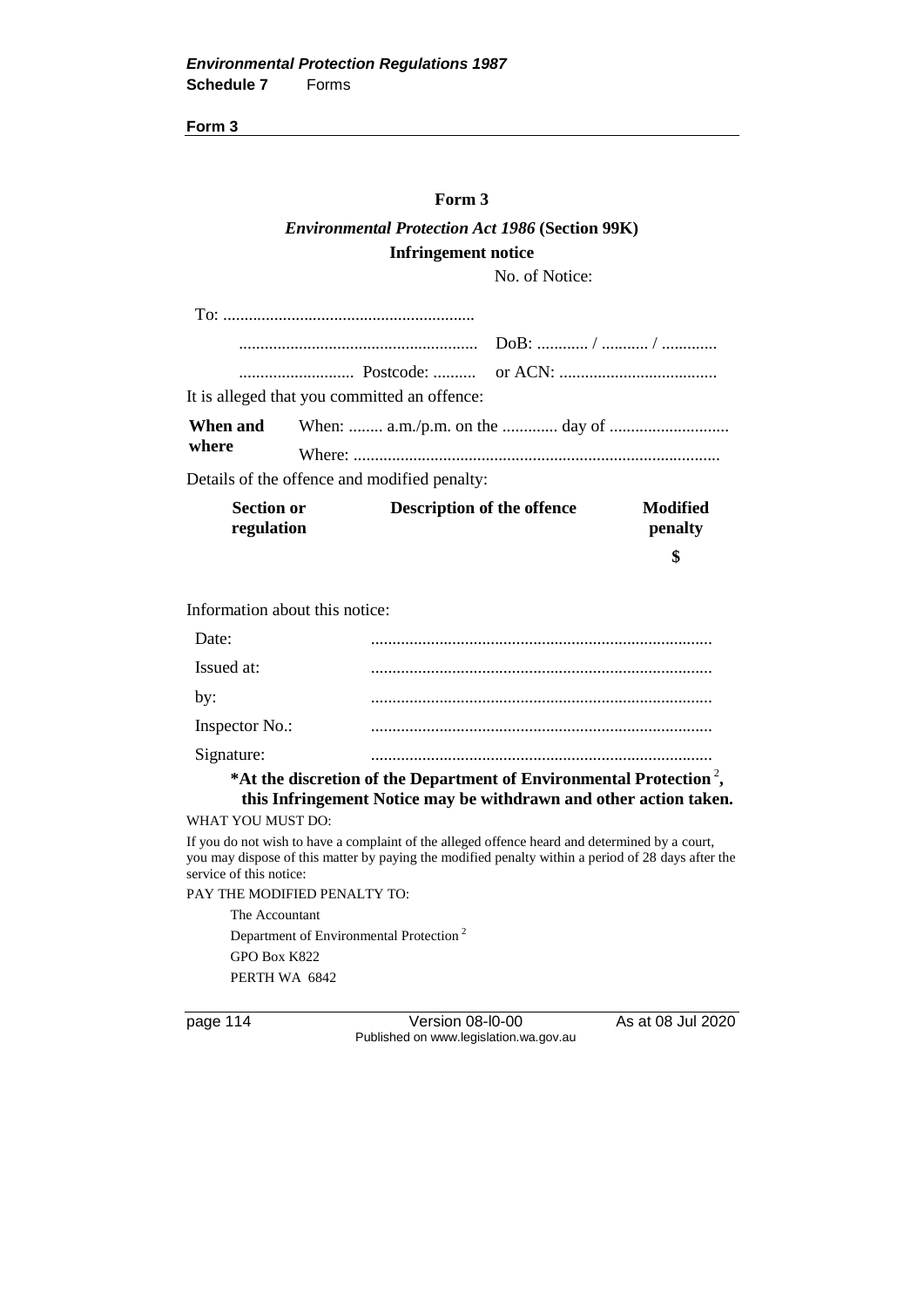If you wish to do so but are unable to make payment within 28 days you may apply to the Chief Executive Officer of the Department of Environmental Protection<sup>2</sup> for an extension of time within which the modified penalty may be paid.

#### WHAT MIGHT HAPPEN IF YOU DO NOT PAY THE MODIFIED PENALTY

If you do not pay the modified penalty, a complaint may be issued against you for the alleged offence, in which case the matter will be dealt with by a COURT.

OR

The modified penalty may be recovered by the Fines Enforcement Registry, in which case —

- (a) additional administrative charges may be incurred;
- (b) some or all of the following action may be taken your driver's licence may be suspended; your vehicle licence may be suspended or cancelled; your details may be published on a website; your vehicle may be immobilised or have its number plates removed; and your property may be seized and sold; and
- (c) you will be given an opportunity to elect to have a complaint for the alleged offence dealt with by a COURT.

PAYMENTS AFTER THE DUE DATE CAN ONLY BE MADE WITH A FINAL DEMAND LETTER WHICH INCURS AN ADDITIONAL ENFORCEMENT FEE.

> *[Form 3 inserted: Gazette 11 Dec 1998 p. 6610-11; amended: Gazette 20 Aug 2013 p. 3857; 21 Aug 2015 p. 3336.]*

As at 08 Jul 2020 Version 08-l0-00 page 115 Published on www.legislation.wa.gov.au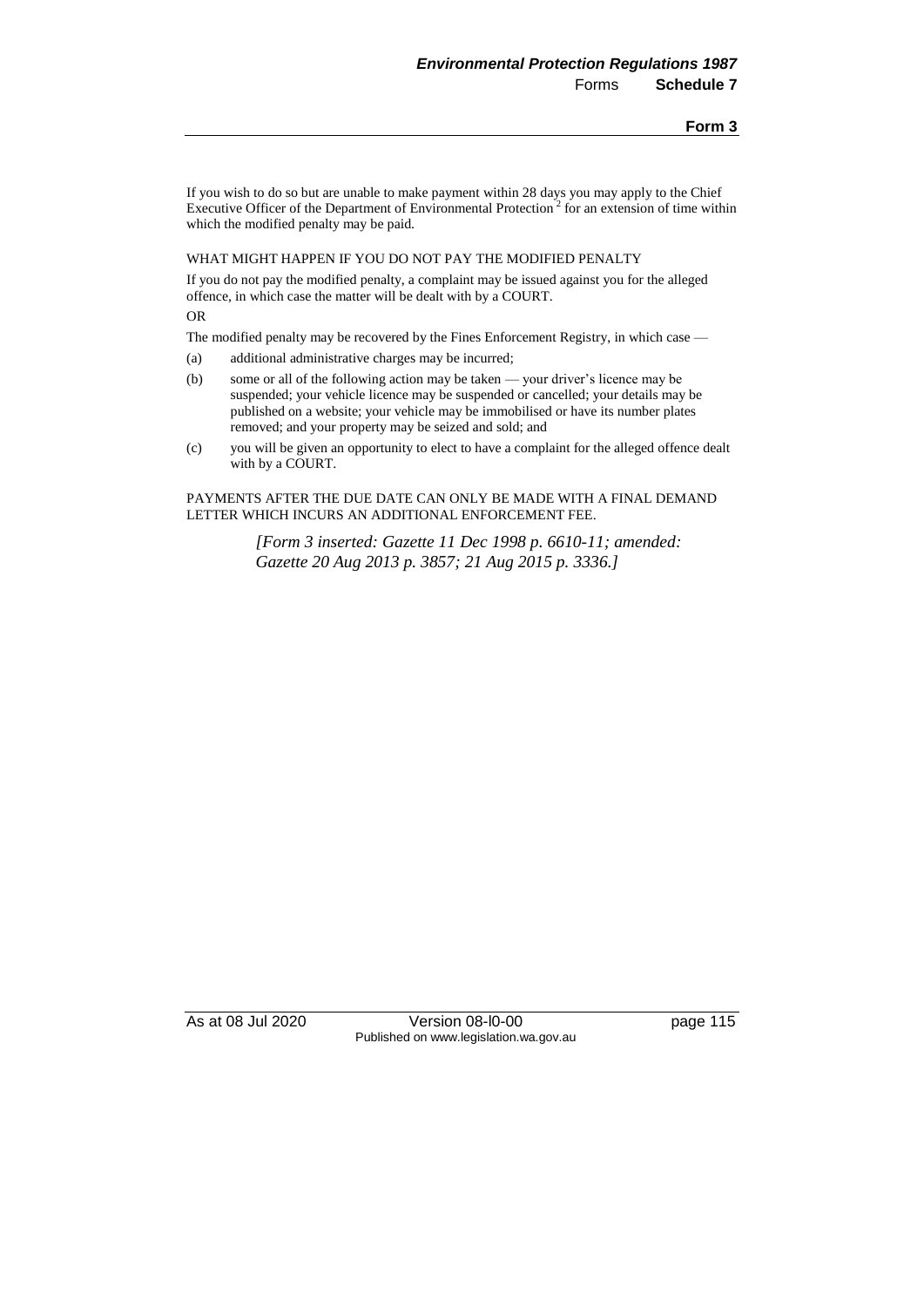#### **Form 4**

### *Environmental Protection Act 1986* **(Section 99N) Withdrawal of infringement notice**

| ISSUED*                          | AN INFRINGEMENT NOTICE SERVED ON YOU HAS BEEN WITHDRAWN<br>AND NO FURTHER ACTION WILL BE TAKEN*/A SUMMONS WILL BE |
|----------------------------------|-------------------------------------------------------------------------------------------------------------------|
| Details of the withdrawn notice: |                                                                                                                   |
| Date of issue:                   |                                                                                                                   |
| Alleged offence:                 |                                                                                                                   |
| Notice No.:                      |                                                                                                                   |
| Information about this notice:   |                                                                                                                   |
| Date:                            |                                                                                                                   |
| Issued at:                       |                                                                                                                   |
| by:                              |                                                                                                                   |
| Signature:                       |                                                                                                                   |
| * Delete where not applicable.   |                                                                                                                   |

*[Form 4 inserted: Gazette 11 Dec 1998 p. 6611; amended: Gazette 21 Aug 2015 p. 3336.]*

page 116 Version 08-l0-00 As at 08 Jul 2020 Published on www.legislation.wa.gov.au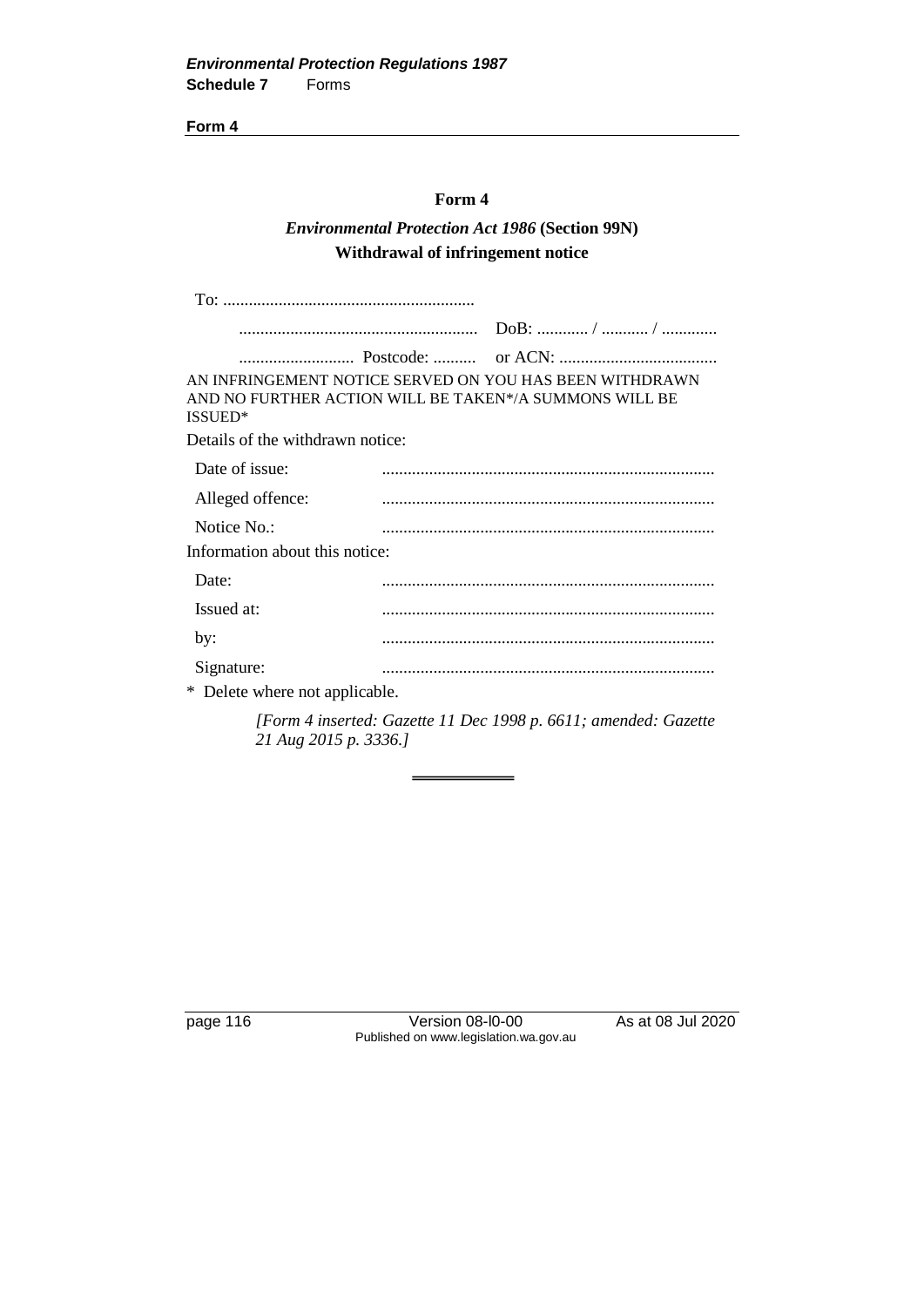# **Notes**

This is a compilation of the *Environmental Protection Regulations 1987* and includes amendments made by other written laws. For provisions that have come into operation, and for information about any reprints, see the compilation table.

**Compilation table**

| <b>Citation</b>                                                       | <b>Published</b>                                                   | Commencement                                             |
|-----------------------------------------------------------------------|--------------------------------------------------------------------|----------------------------------------------------------|
| <b>Environmental Protection</b><br>Regulations 1987                   | 20 Feb 1987<br>p. 444-9                                            | 20 Feb 1987 (see r. 2 and Gazette<br>20 Feb 1987 p. 440) |
| <b>Environmental Protection Amendment</b><br><b>Regulations 1988</b>  | 14 Jun 1988<br>p. 1945-6<br>(as amended<br>24 Jun 1988<br>p. 2006) | 1 Aug 1988 (see r. 2)                                    |
| <b>Environmental Protection Amendment</b><br><b>Regulations 1989</b>  | 5 May 1989<br>p. 1379                                              | 5 May 1989                                               |
| <b>Environmental Protection Amendment</b><br>Regulations (No. 2) 1989 | 18 Aug 1989<br>p. 2752                                             | 17 Oct 1989 (see r. 2)                                   |
| <b>Environmental Protection Amendment</b><br>Regulations (No. 2) 1991 | 30 Aug 1991<br>p. 4553-4                                           | 30 Aug 1991                                              |
| <b>Environmental Protection Amendment</b><br>Regulations (No. 3) 1991 | 30 Aug 1991<br>p. 4554-6                                           | 30 Aug 1991 (see r. 2)                                   |
| <b>Environmental Protection Amendment</b><br>Regulations 1992         | 24 Jan 1992<br>p. 362                                              | 28 Jan 1992 (see r. 2)                                   |
| <b>Environmental Protection Amendment</b><br>Regulations (No. 2) 1992 | 10 Apr 1992<br>p. 1588-9                                           | 10 Apr 1992                                              |
| <b>Environmental Protection Amendment</b><br>Regulations (No. 3) 1992 | 4 Dec 1992<br>p. 5889                                              | 4 Dec 1992                                               |
| <b>Environmental Protection Amendment</b><br>Regulations 1993         | 13 Jul 1993<br>p. 3705                                             | 13 Jul 1993                                              |
| <b>Environmental Protection Amendment</b><br>Regulations (No. 2) 1993 | 24 Sep 1993<br>p. 5252-8                                           | 24 Sep 1993                                              |
| <b>Environmental Protection Amendment</b><br>Regulations (No. 3) 1993 | 19 Nov 1993<br>p. 6259-60                                          | 19 Nov 1993                                              |
| <b>Environmental Protection Amendment</b><br>Regulations (No. 4) 1993 | 31 Dec 1993<br>p. 6878                                             | 31 Dec 1993                                              |
| <b>Environmental Protection Amendment</b><br>Regulations (No. 5) 1993 | 31 Dec 1993<br>p. 6878-9                                           | 1 Jan 1994 (see r. 2)                                    |

As at 08 Jul 2020 Version 08-l0-00 page 117 Published on www.legislation.wa.gov.au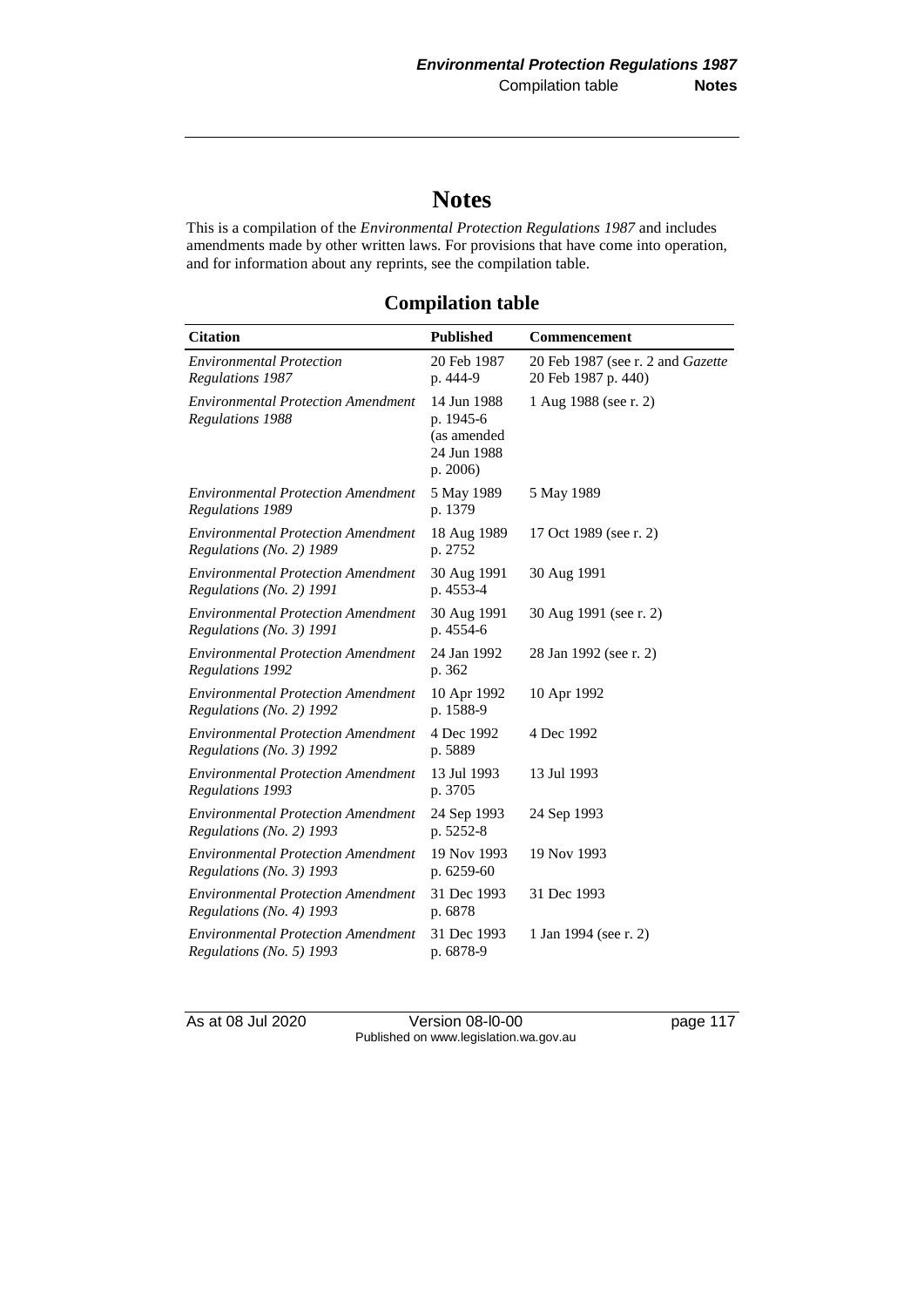| <b>Citation</b>                                                                                                        | <b>Published</b>                                                    | Commencement                                                     |  |
|------------------------------------------------------------------------------------------------------------------------|---------------------------------------------------------------------|------------------------------------------------------------------|--|
| <b>Environmental Protection Amendment</b><br>Regulations 1994                                                          | 10 Jun 1994<br>p. 2374-6                                            | 10 Jun 1994                                                      |  |
| <b>Environmental Protection Amendment</b><br>Regulations 1995                                                          | 5 May 1995<br>p. 1701-2                                             | 5 May 1995                                                       |  |
| Reprint of the Environmental Protection Regulations 1987 as at 4 Dec 1995<br>(includes amendments listed above)        |                                                                     |                                                                  |  |
| <b>Environmental Protection</b><br><b>Amendment Regulations</b><br>(No. 3) 1996 <sup>6</sup>                           | 13 Sep 1996<br>p. 4545-67<br>(as amended<br>10 Dec 1996<br>p. 6879) | 1 Oct 1996 (see r. 2)                                            |  |
| <b>Environmental Protection</b><br>Amendment Regulations (No. 5) 1996                                                  | 11 Oct 1996<br>p. 5395                                              | 4 Aug 1996 (see r. 2 and Gazette<br>2 Aug 1996 p. 3615)          |  |
| <b>Environmental Protection</b><br>Amendment Regulations (No. 4) 1996                                                  | 12 Nov 1996<br>p. 6303-5                                            | 12 Nov 1996                                                      |  |
| <b>Environmental Protection</b><br>Amendment Regulations (No. 6) 1996                                                  | 10 Dec 1996<br>p. 6876-9                                            | 10 Dec 1996                                                      |  |
| <b>Environmental Protection</b><br>Amendment Regulations (No. 2) 1997                                                  | 12 Sep 1997<br>p. 5149-51                                           | 12 Sep 1997                                                      |  |
| <b>Environmental Protection</b><br><b>Amendment Regulations 1998</b>                                                   | 3 Apr 1998<br>p. 1972-3                                             | 25 Jul 1998 (see r. 2 and <i>Gazette</i><br>24 Jul 1998 p. 3887) |  |
| <b>Environmental Protection</b><br>Amendment Regulations (No. 2) 1998                                                  | 26 Jun 1998<br>p. 3370-4                                            | 1 Jul 1998 (see r. 2 and Gazette<br>26 Jun 1998 p. 3369)         |  |
| <b>Environmental Protection</b><br>(Miscellaneous Amendments)<br>Regulations 1998 Pt. 2                                | 11 Dec 1998<br>p. 6597-614                                          | 8 Jan 1999 (see r. 2)                                            |  |
| Reprint of the <i>Environmental Protection Regulations 1987</i> as at 2 Apr 1999<br>(includes amendments listed above) |                                                                     |                                                                  |  |
| <b>Environmental Protection (Diesel)</b><br>and Petrol) Regulations 1999 r. 22                                         | 17 Dec 1999<br>p. 6305-25                                           | 1 Jan 2000 (see r. 2)                                            |  |
| <b>Environmental Protection</b><br><b>Amendment Regulations 2000</b>                                                   | 7 Jul 2000<br>p. 3677-83                                            | 7 Jul 2000                                                       |  |
| <b>Environmental Protection</b><br>Amendment Regulations (No. 4) 2000                                                  | 4 Aug 2000<br>p. 4199-202                                           | 1 Oct 2000 (see r. 2)                                            |  |
| <b>Environmental Protection</b><br>Amendment Regulations (No. 3) 2000                                                  | 15 Aug 2000<br>p. 4711-19                                           | 15 Aug 2000                                                      |  |
| <b>Environmental Protection</b><br>Amendment Regulations (No. 2) 2000                                                  | 19 Dec 2000<br>p. 7283-4                                            | 19 Dec 2000                                                      |  |

page 118 Version 08-l0-00 As at 08 Jul 2020 Published on www.legislation.wa.gov.au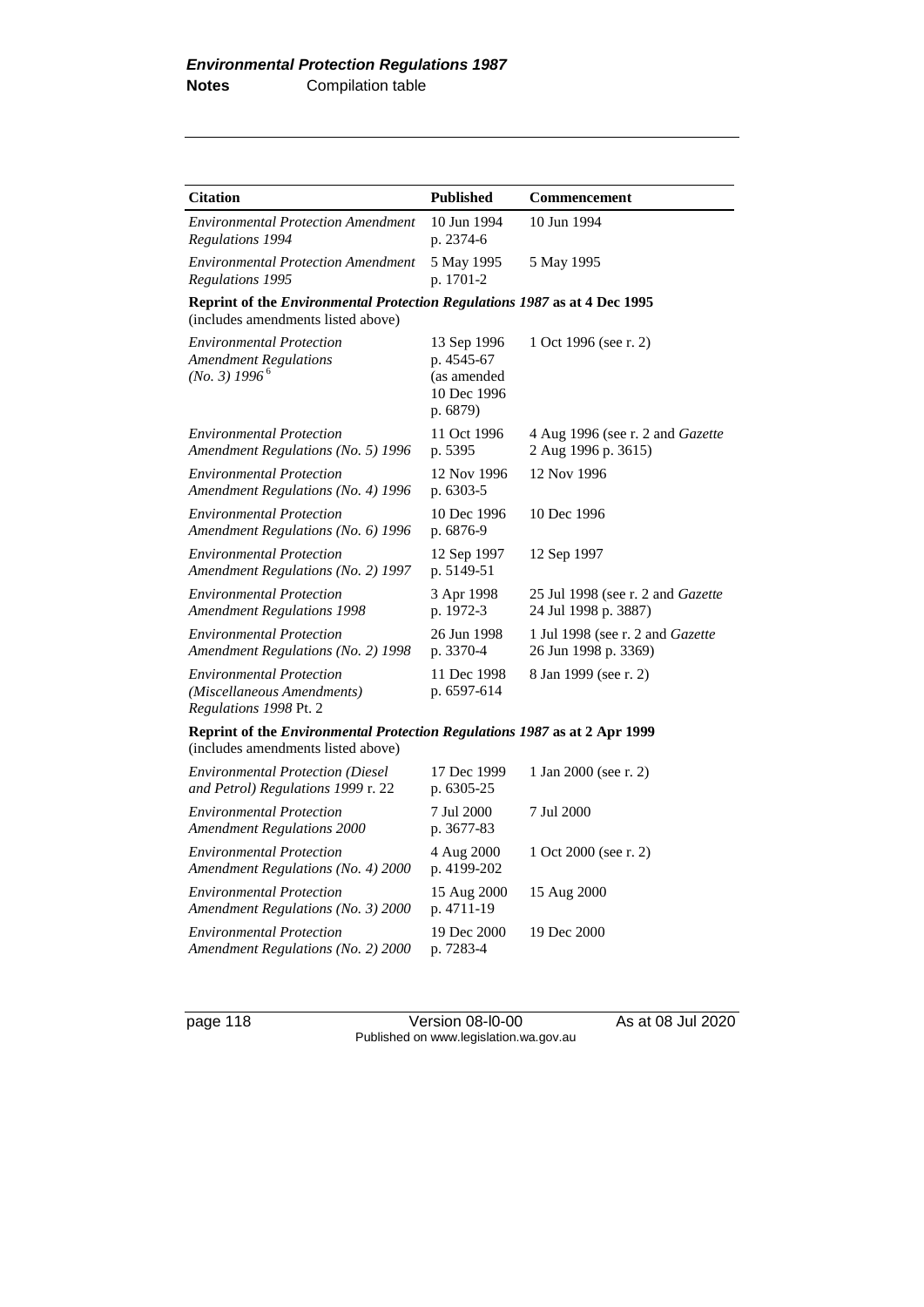| <b>Citation</b>                                                                                                        | <b>Published</b>           | Commencement                                                    |  |
|------------------------------------------------------------------------------------------------------------------------|----------------------------|-----------------------------------------------------------------|--|
| <b>Environmental Protection</b><br><b>Amendment Regulations</b><br>(No. 5) 2000 <sup>7</sup>                           | 5 Jan 2001<br>p. 114-19    | 5 Jan 2001                                                      |  |
| Reprint of the <i>Environmental Protection Regulations 1987</i> as at 9 Feb 2001<br>(includes amendments listed above) |                            |                                                                 |  |
| <b>Environmental Protection (Abattoirs)</b><br>Regulations 2001 r. 17                                                  | 30 Mar 2001<br>p. 1797-810 | 30 Mar 2001                                                     |  |
| Environmental Protection (Liquid<br>Waste) Amendment Regulations 2001<br>r. 34                                         | 30 Mar 2001<br>p. 1811-30  | 1 Apr 2001 (see r. 2)                                           |  |
| <b>Environmental Protection</b><br>(Controlled Waste) Regulations 2001<br>r. 55                                        | 30 Mar 2001<br>p. 1831-79  | 1 Apr 2001 (see r. 2)                                           |  |
| <b>Environmental Protection</b><br><b>Amendment Regulations 2001</b>                                                   | 12 Apr 2001<br>p. 2097-8   | 12 Apr 2001                                                     |  |
| <b>Environmental Protection (Metal</b><br>Coating) Regulations 2001 r. 14                                              | 30 Nov 2001<br>p. 6068-71  | 30 Nov 2001                                                     |  |
| <b>Environmental Protection</b><br><b>Amendment Regulations 2002</b>                                                   | 14 Jun 2002<br>p. 2293-5   | 1 Jul 2002 (see r. 2 and <i>Gazette</i><br>14 Jun 2002 p. 2781) |  |
| Reprint of the Environmental Protection Regulations 1987 as at 29 Nov 2002<br>(includes amendments listed above)       |                            |                                                                 |  |
| <b>Environmental Protection</b><br>Amendment Regulations (No. 3) 2001                                                  | 20 Dec 2002<br>p. 6019-20  | 20 Dec 2002                                                     |  |
| <b>Environmental Protection</b><br>(NEPM - UPM) Regulations 2003<br>Pt. $6$                                            | 23 Jul 2003<br>p. 3157-73  | 23 Jul 2003                                                     |  |
| <b>Environmental Protection</b><br><b>Amendment Regulations 2003</b>                                                   | 9 Sep 2003<br>p. 4052-6    | 9 Sep 2003                                                      |  |
| <i>Environmental Protection</i><br>(Unauthorised Discharges)<br>Regulations 2004 r. 6                                  | 12 Mar 2004<br>p. 747-50   | 12 Mar 2004                                                     |  |
| <b>Environmental Protection</b><br><b>Amendment Regulations 2004</b>                                                   | 22 Jun 2004<br>p. 2143-50  | 22 Jun 2004                                                     |  |
| <b>Environmental Protection</b><br>(Controlled Waste) Regulations 2004<br>r. 57                                        | 1 Jul 2004<br>p. 2627-73   | 1 Jul 2004                                                      |  |
| <b>Environmental Protection</b><br>Amendment Regulations (No. 3) 2004                                                  | 12 Oct 2004<br>p. 4754-5   | 12 Oct 2004                                                     |  |

As at 08 Jul 2020 **Version 08-l0-00 page 119** Published on www.legislation.wa.gov.au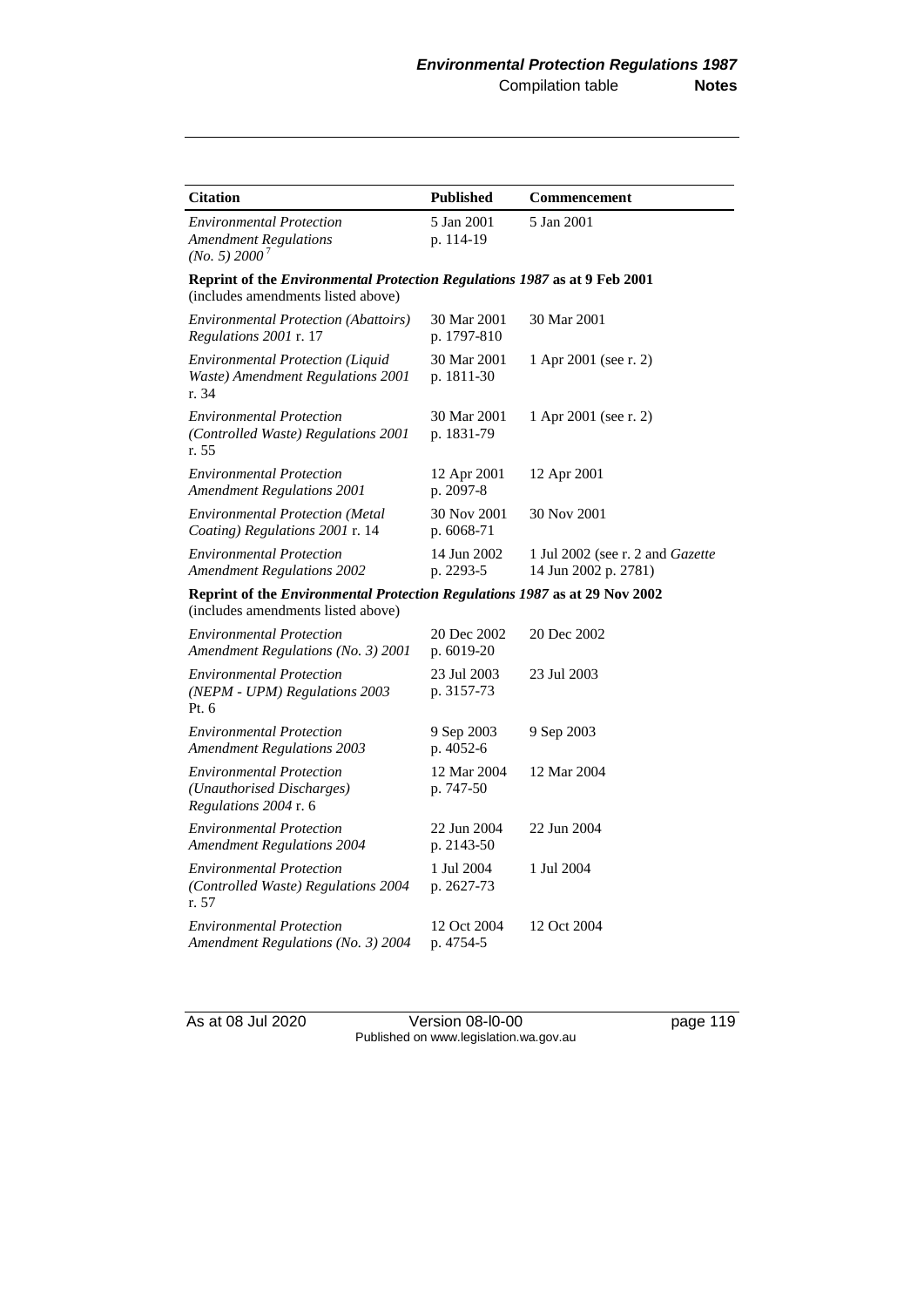| <b>Citation</b>                                                                                                  | <b>Published</b>           | <b>Commencement</b>                                                                                               |
|------------------------------------------------------------------------------------------------------------------|----------------------------|-------------------------------------------------------------------------------------------------------------------|
| <b>Environmental Protection</b><br>Amendment Regulations (No. 2) 2004                                            | 23 Nov 2004<br>p. 5222-3   | 23 Nov 2004                                                                                                       |
| Reprint 5: The Environmental Protection Regulations 1987 as at 11 Mar 2005<br>(includes amendments listed above) |                            |                                                                                                                   |
| <b>Environmental Protection</b><br><b>Amendment Regulations 2005</b>                                             | 13 Dec 2005<br>p. 5982-4   | 13 Dec 2005                                                                                                       |
| <b>Environmental Protection</b><br><b>Amendment Regulations 2006</b>                                             | 29 Sep 2006<br>p. 4260-7   | 1 Oct 2006 (see r. 2)                                                                                             |
| <b>Environmental Protection</b><br>(NEPM-UPM) Regulations 2007<br>Pt. 6                                          | 27 Apr 2007<br>p. 1793-812 | 27 Apr 2007                                                                                                       |
| <b>Environmental Protection</b><br><b>Amendment Regulations 2007</b>                                             | 22 Jun 2007<br>p. 2839-44  | r. 1 and 2: 22 Jun 2007<br>(see r. $2(a)$ );<br>Regulations other than r. 1 and 2:<br>1 Jul 2007 (see r. $2(b)$ ) |
| Reprint 6: The Environmental Protection Regulations 1987 as at 17 Aug 2007<br>(includes amendments listed above) |                            |                                                                                                                   |
| <b>Environmental Protection</b><br>Amendment Regulations (No. 2) 2007                                            | 30 Oct 2007<br>p. 5877-8   | r. 1 and 2:30 Oct 2007<br>(see r. $2(a)$ );<br>Regulations other than r. 1 and 2:<br>1 Nov 2007 (see r. 2(b))     |
| Waste Avoidance and Resource<br>Recovery Regulations 2008 r. 22                                                  | 20 Jun 2008<br>p. 2665-84  | 1 Jul 2008 (see r. 2(b))                                                                                          |
| <b>Environmental Protection</b><br><b>Amendment Regulations 2010</b>                                             | 23 Jul 2010<br>p. 3401     | r. 1 and 2: 23 Jul 2010<br>(see r. $2(a)$ );<br>Regulations other than r. 1 and 2:<br>24 Jul 2010 (see r. 2(b))   |
| <b>Environmental Protection (Packaged</b><br>Fertiliser) Regulations 2010 r. 18                                  | 31 Dec 2010<br>p. 6869-84  | 1 Jan 2011 (see r. $2(c)$ )                                                                                       |
| <b>Environmental Protection</b><br><b>Amendment Regulations 2012</b>                                             | 2 Mar 2012<br>p. 855       | r. 1 and 2: 2 Mar 2012<br>(see $r. 2(a)$ );<br>Regulations other than r. 1 and 2:<br>3 Mar 2012 (see r. 2(b))     |
| <b>Environmental Protection</b><br>Amendment Regulations (No. 2) 2012                                            | 8 May 2012<br>p. 1892-3    | r. 1 and 2: 8 May 2012<br>(see r. $2(a)$ );<br>Regulations other than r. 1 and 2:<br>9 May 2012 (see r. 2(b))     |

**Reprint 7: The** *Environmental Protection Regulations 1987* **as at 21 Sep 2012** (includes amendments listed above)

page 120 Version 08-l0-00 As at 08 Jul 2020 Published on www.legislation.wa.gov.au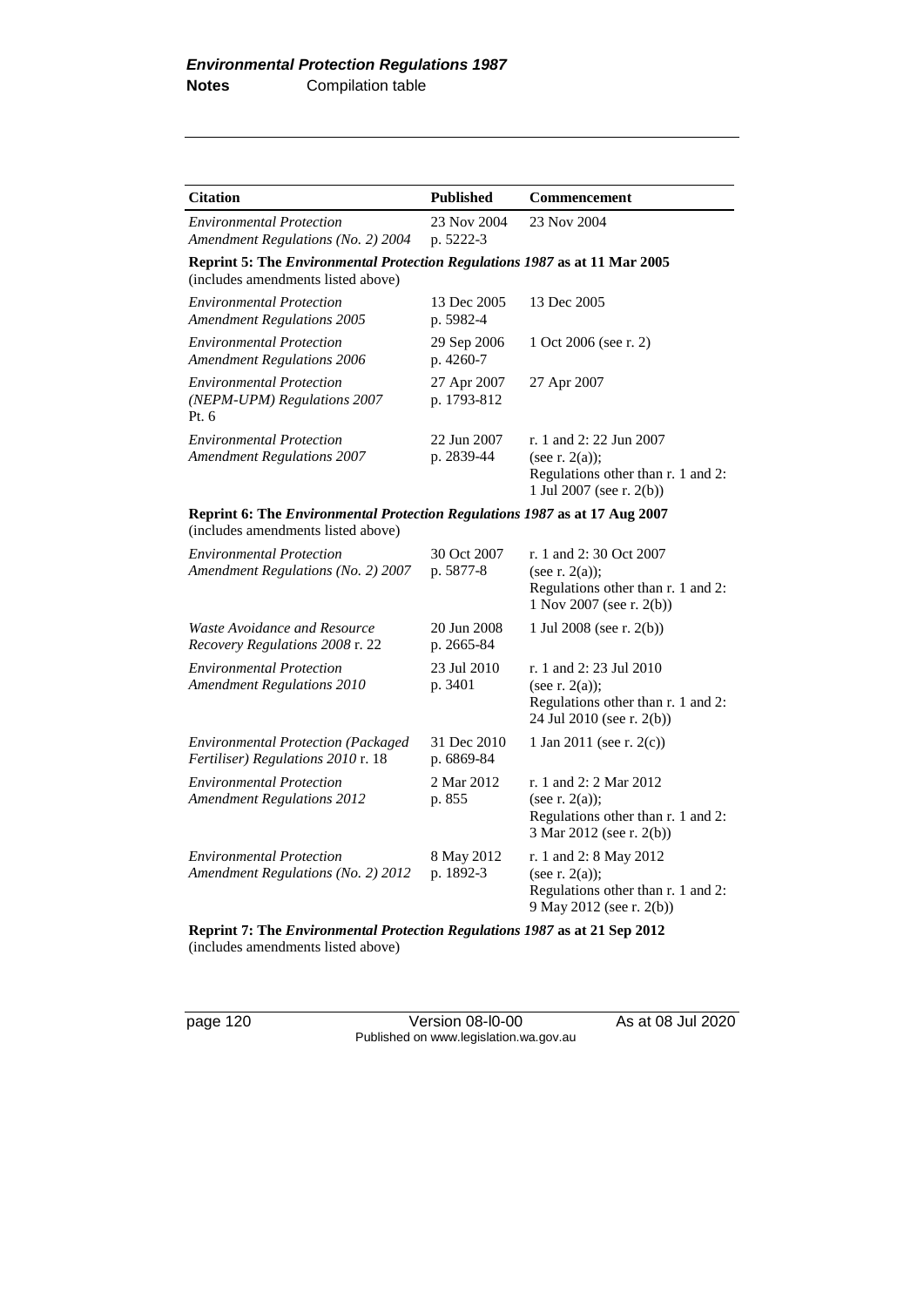| <b>Citation</b>                                                                                                 | <b>Published</b>          | <b>Commencement</b>                                                                                                                                                                       |
|-----------------------------------------------------------------------------------------------------------------|---------------------------|-------------------------------------------------------------------------------------------------------------------------------------------------------------------------------------------|
| <b>Environmental Protection</b><br>Amendment Regulations (No. 3) 2012                                           | 27 Nov 2012<br>p. 5737-8  | r. 1 and 2: 27 Nov 2012<br>(see r. $2(a)$ );<br>Regulations other than r. 1 and 2:<br>28 Nov 2012 (see r. 2(b))                                                                           |
| <b>Environmental Protection</b><br>Amendment Regulations (No. 3) 2013                                           | 18 Jun 2013<br>p. 2293-5  | r. 1 and 2: 18 Jun 2013<br>(see r. $2(a)$ );<br>Regulations other than r. 1 and 2:<br>1 Jul 2013 (see r. 2(b))                                                                            |
| <b>Environmental Protection</b><br><b>Amendment Regulations 2013</b>                                            | 20 Aug 2013<br>p. 3856-7  | r. 1 and 2: 20 Aug 2013<br>(see r. $2(a)$ );<br>r. 6: 21 Aug 2013 (see r. 2(b) and<br>Gazette 20 Aug 2013 p. 3815);<br>Regulations other than r. 1, 2<br>and 6: 21 Aug 2013 (see r. 2(c)) |
| <b>Environmental Protection</b><br>Amendment Regulations (No. 2) 2013                                           | 24 Sep 2013<br>p. 4385-6  | r. 1 and 2: 24 Sep 2013<br>(see r. $2(a)$ );<br>Regulations other than r. 1 and 2:<br>25 Sep 2013 (see r. 2(b))                                                                           |
| <b>Environmental Protection</b><br>Amendment Regulations (No. 3) 2014                                           | 1 Aug 2014<br>p. 2823-4   | r. 1 and 2: 1 Aug 2014<br>(see r. $2(a)$ );<br>Regulations other than r. 1 and 2:<br>2 Aug 2014 (see r. 2(b))                                                                             |
| Reprint 8: The Environmental Protection Regulations 1987 as at 5 Dec 2014<br>(includes amendments listed above) |                           |                                                                                                                                                                                           |
| <b>Environmental Protection</b><br><b>Amendment Regulations 2015</b>                                            | 21 Aug 2015<br>p. 3336    | r. 1 and 2: 21 Aug 2015<br>(see r. $2(a)$ );<br>Regulations other than r. 1 and 2:<br>22 Aug 2015 (see r. 2(b))                                                                           |
| <b>Environmental Protection</b><br><b>Amendment Regulations 2016</b>                                            | 28 Jun 2016<br>p. 2629-32 | r. 1 and 2: 28 Jun 2016<br>(see r. $2(a)$ );<br>Regulations other than r. 1 and 2:<br>1 Jul 2016 (see r. 2(b))                                                                            |
| <b>Environment Regulations Amendment</b><br>(Public Health) Regulations 2016 Pt. 7                              | 10 Jan 2017<br>p. 191-7   | 24 Jan 2017 (see r. 2(b) and<br>Gazette 10 Jan 2017 p. 165)                                                                                                                               |
| <b>Environmental Protection Amendment</b><br>Regulations 2018                                                   | 27 Apr 2018<br>p. 1389-90 | r. 1 and 2: 27 Apr 2018<br>(see r. $2(a)$ );<br>Regulations other than r. 1 and 2:<br>28 Apr 2018 (see r. 2(b))                                                                           |
| <b>Environmental Protection Amendment</b><br>Regulations (No. 2) 2018                                           | 12 Jun 2018<br>p. 1887-9  | r. 1 and 2: 12 Jun 2018<br>(see r. $2(a)$ );<br>Regulations other than r. 1 and 2:<br>1 Jul 2018 (see r. 2(b))                                                                            |

As at 08 Jul 2020 **Version 08-l0-00 page 121** Published on www.legislation.wa.gov.au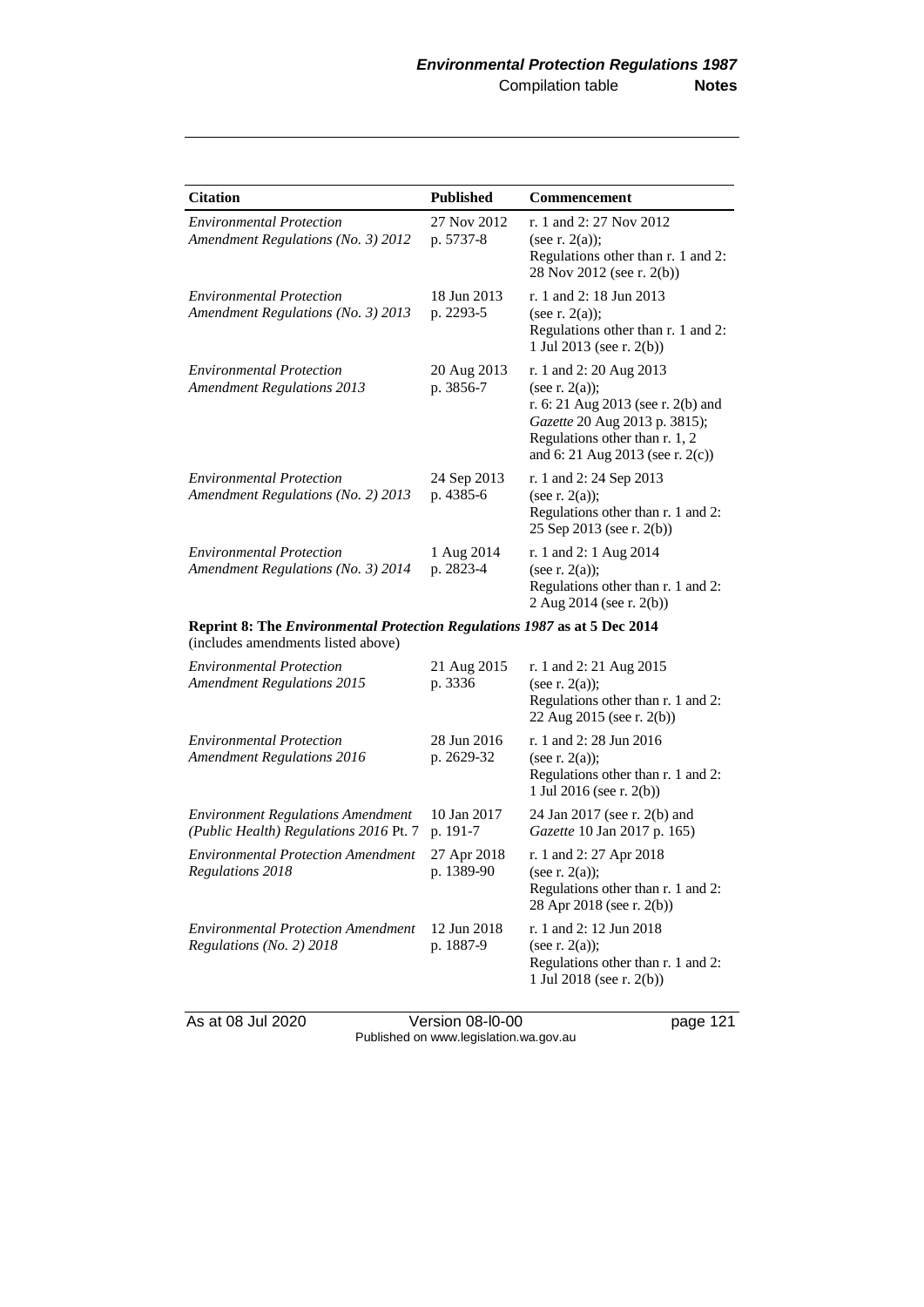| <b>Citation</b>                                                                                      | <b>Published</b>           | <b>Commencement</b>                                                                                             |
|------------------------------------------------------------------------------------------------------|----------------------------|-----------------------------------------------------------------------------------------------------------------|
| <b>Environmental Protection (Plastic</b><br><i>Bags</i> ) <i>Regulations</i> 2018 Pt. 3              | 12 Jun 2018<br>p. 1890-1   | Pt. 3 (other than r. $7(2)$ ):<br>1 Jul 2018 (see r. $2(c)$ );<br>r. 7(2): 1 Jan 2019 (see r. 2(b))             |
| <b>Environmental Protection (Solid Fuel</b><br>Heater and Firewood)<br>Regulations 2018 Pt. 5 Div. 2 | 31 Aug 2018<br>p. 3093-107 | 1 Sep 2018 (see r. 2(b))                                                                                        |
| <b>Environmental Protection Amendment</b><br>Regulations (No. 3) $2018$                              | 16 Oct 2018<br>p. 4093     | r. 1 and 2: 16 Oct 2018<br>(see r. $2(a)$ );<br>Regulations other than r. 1 and 2:<br>17 Oct 2018 (see r. 2(b)) |
| <b>Environmental Protection Amendment</b><br>Regulations (No. 2) 2020                                | SL 2020/114<br>7 Jul 2020  | r. 1 and 2: 7 Jul 2020<br>(see r. $2(a)$ );<br>Regulations other than r. 1 and 2:<br>8 Jul 2020 (see r. 2(b))   |

### **Other notes**

1 Published by Gazette 18 December 1992 p. 6099.

- <sup>2</sup> Under the *Alteration of Statutory Designations Order (No. 2) 2013* a reference in a written law to the Department of Environmental Protection or Department of Environment is, unless the context requires otherwise, to be read and construed as a reference to the Department of Environment Regulation.
- 3 Proclaimed 1 July 1988 by Gazette 26 June 1998 p. 3369.
- <sup>4</sup> At the time of this compilation section 110H of the Act provides for the establishment of an account called the Waste Management and Recycling Account.
- <sup>5</sup> Expired 30 June 2012.
- <sup>6</sup> The *Environmental Protection Amendment Regulations (No. 3) 1996* r. 7 (as amended by the *Environmental Protection Amendment Regulations (No. 6) 1996* r. 10) is a transitional provision that is of no further effect.
- <sup>7</sup> The amendment in the *Environmental Protection Amendment Regulations (No. 5) 2000* r. 12 referring to items 8 and 9 of Schedule 6 is not included because these items were previously deleted by Gazette 19 December 2000 p. 7284.

page 122 Version 08-l0-00 As at 08 Jul 2020 Published on www.legislation.wa.gov.au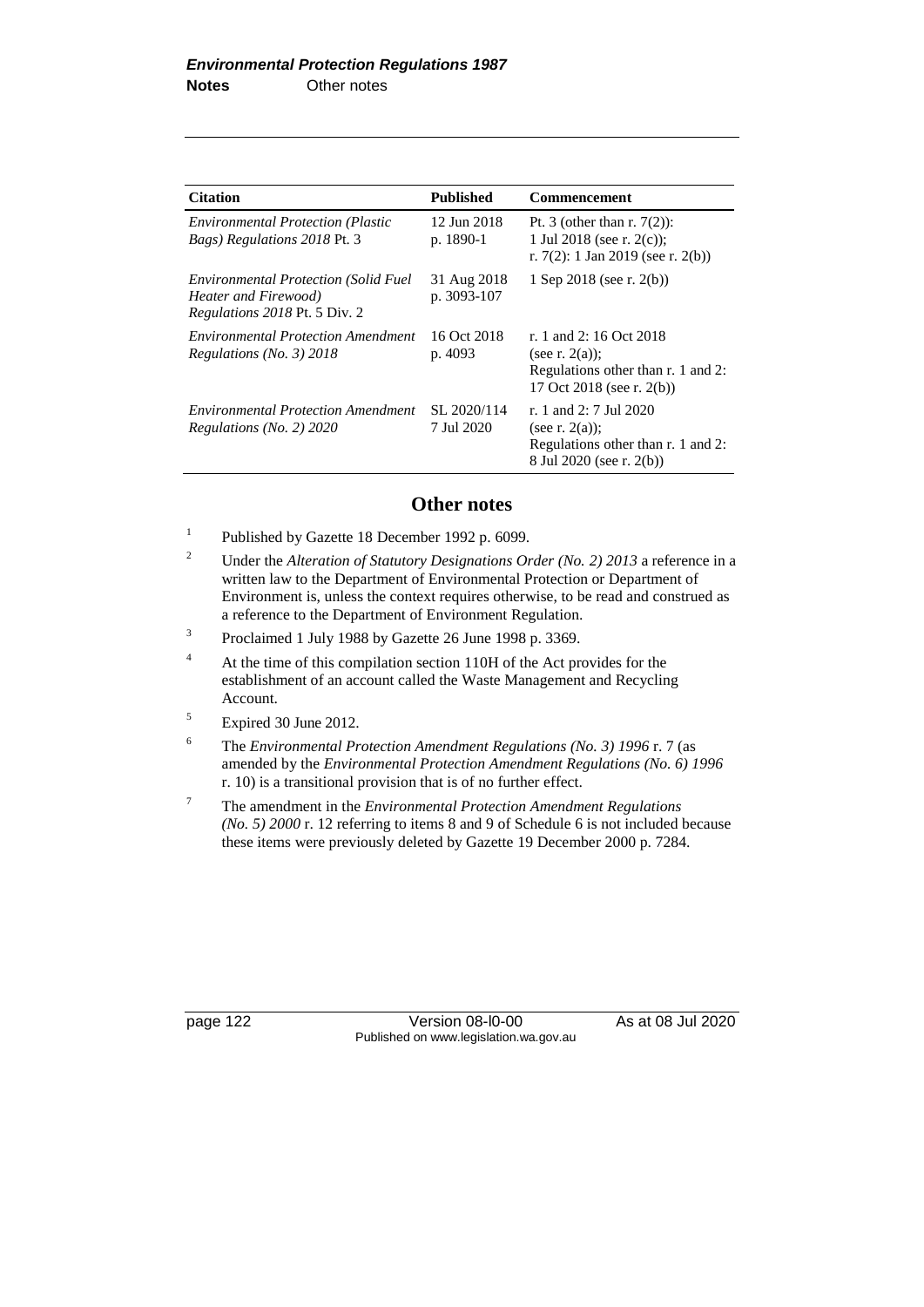Defined terms

# **Defined terms**

[This is a list of terms defined and the provisions where they are defined. The list is not part of the law.]

| <b>Defined term</b><br><u> 1980 - Johann Barn, mars ann an t-Amhain Aonaich an t-Aonaich an t-Aonaich ann an t-Aonaich ann an t-Aonaich</u> | Provision(s) |
|---------------------------------------------------------------------------------------------------------------------------------------------|--------------|
|                                                                                                                                             |              |
|                                                                                                                                             |              |
|                                                                                                                                             |              |
|                                                                                                                                             |              |
|                                                                                                                                             |              |
|                                                                                                                                             |              |
|                                                                                                                                             |              |
|                                                                                                                                             |              |
|                                                                                                                                             |              |
|                                                                                                                                             |              |
|                                                                                                                                             |              |
|                                                                                                                                             |              |
|                                                                                                                                             |              |
|                                                                                                                                             |              |
|                                                                                                                                             |              |
|                                                                                                                                             |              |
|                                                                                                                                             |              |
|                                                                                                                                             |              |
|                                                                                                                                             |              |
|                                                                                                                                             |              |
|                                                                                                                                             |              |
|                                                                                                                                             |              |
|                                                                                                                                             |              |
|                                                                                                                                             |              |
|                                                                                                                                             |              |
|                                                                                                                                             |              |
|                                                                                                                                             |              |
|                                                                                                                                             |              |
|                                                                                                                                             |              |
|                                                                                                                                             |              |
|                                                                                                                                             |              |
|                                                                                                                                             |              |
|                                                                                                                                             |              |
|                                                                                                                                             |              |
|                                                                                                                                             |              |
|                                                                                                                                             |              |
|                                                                                                                                             |              |
|                                                                                                                                             |              |
|                                                                                                                                             |              |
|                                                                                                                                             |              |

As at 08 Jul 2020

**Version 08-I0-00** Published on www.legislation.wa.gov.au page 123